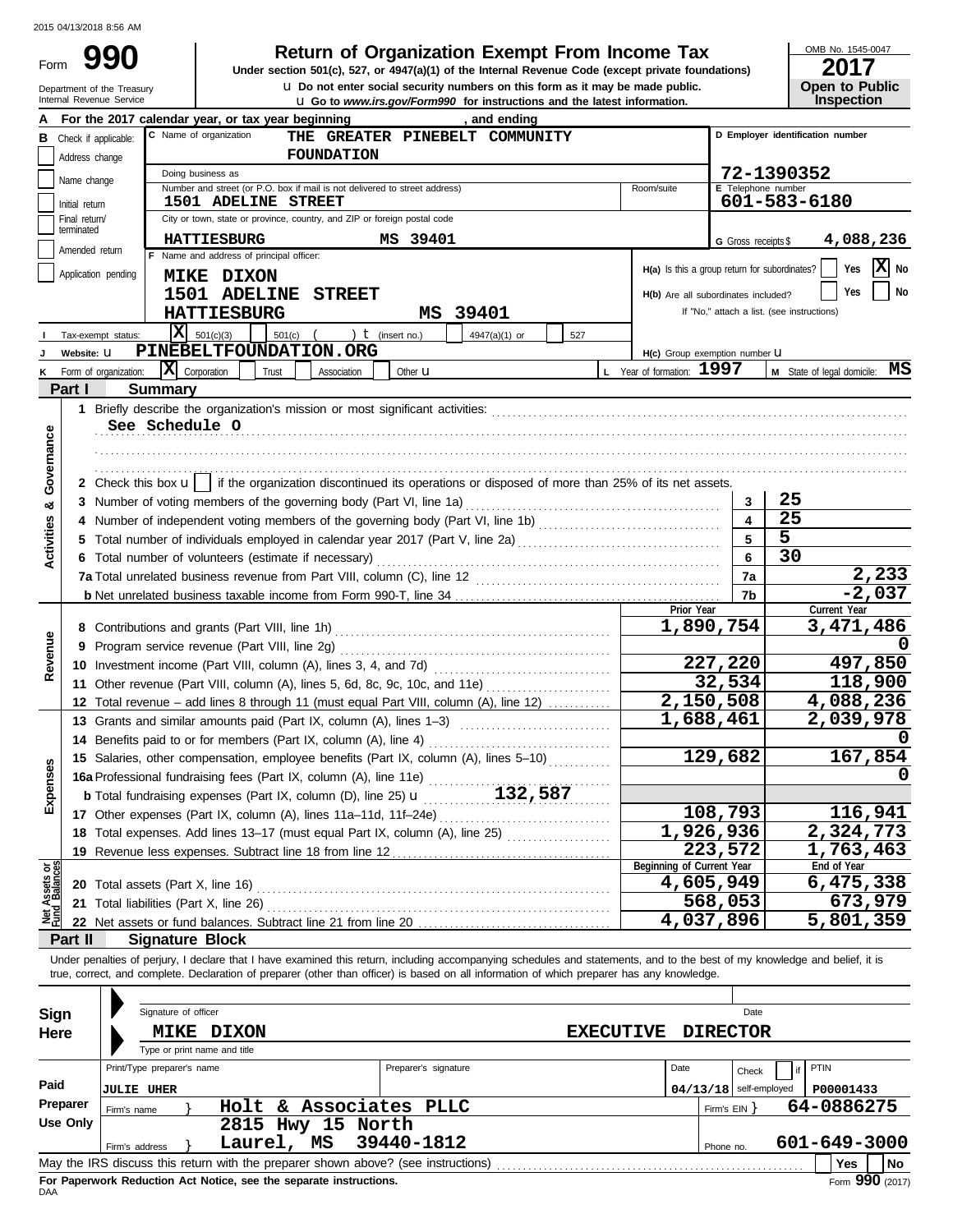| <b>Statement of Program Service Accomplishments</b><br>Part III<br>冈<br>Briefly describe the organization's mission:<br>1.<br>See Schedule O<br>Did the organization undertake any significant program services during the year which were not listed on the<br>$\mathbf{2}$<br>Yes $\overline{X}$ No<br>prior Form 990 or 990-EZ?<br>If "Yes," describe these new services on Schedule O.<br>Did the organization cease conducting, or make significant changes in how it conducts, any program<br>3<br>Yes $\overline{X}$ No<br>services?<br>If "Yes," describe these changes on Schedule O.<br>Describe the organization's program service accomplishments for each of its three largest program services, as measured by<br>4<br>expenses. Section 501(c)(3) and 501(c)(4) organizations are required to report the amount of grants and allocations to others,<br>the total expenses, and revenue, if any, for each program service reported.<br>1,663,932 including grants of $$1,661,454$ ) (Revenue \$<br>) (Expenses \$<br>4a (Code:<br>CONTRIBUTIONS AND PROGRAM SERVICE DISBURSEMENTS FOR CHARITABLE PURPOSES.<br>4b (Code:<br>) (Expenses \$<br>FOUNDATIONS GRANTS SCHOLARSHIPS FOR STUDENTS ATTENDING<br>SCHOLARSHIPS.<br>THE<br>INSTITUTIONS OF HIGHER EDUCATION.<br>) (Expenses \$<br>including grants of \$<br>) (Revenue \$<br>4c (Code:<br>4d Other program services (Describe in Schedule O.)<br>(Expenses \$<br>(Revenue \$<br>including grants of \$<br>2,042,456<br>4e Total program service expenses u | Form 990 (2017) THE GREATER PINEBELT COMMUNITY |  | 72-1390352 | Page 2 |
|-------------------------------------------------------------------------------------------------------------------------------------------------------------------------------------------------------------------------------------------------------------------------------------------------------------------------------------------------------------------------------------------------------------------------------------------------------------------------------------------------------------------------------------------------------------------------------------------------------------------------------------------------------------------------------------------------------------------------------------------------------------------------------------------------------------------------------------------------------------------------------------------------------------------------------------------------------------------------------------------------------------------------------------------------------------------------------------------------------------------------------------------------------------------------------------------------------------------------------------------------------------------------------------------------------------------------------------------------------------------------------------------------------------------------------------------------------------------------------------------------------------------------------|------------------------------------------------|--|------------|--------|
|                                                                                                                                                                                                                                                                                                                                                                                                                                                                                                                                                                                                                                                                                                                                                                                                                                                                                                                                                                                                                                                                                                                                                                                                                                                                                                                                                                                                                                                                                                                               |                                                |  |            |        |
|                                                                                                                                                                                                                                                                                                                                                                                                                                                                                                                                                                                                                                                                                                                                                                                                                                                                                                                                                                                                                                                                                                                                                                                                                                                                                                                                                                                                                                                                                                                               |                                                |  |            |        |
|                                                                                                                                                                                                                                                                                                                                                                                                                                                                                                                                                                                                                                                                                                                                                                                                                                                                                                                                                                                                                                                                                                                                                                                                                                                                                                                                                                                                                                                                                                                               |                                                |  |            |        |
|                                                                                                                                                                                                                                                                                                                                                                                                                                                                                                                                                                                                                                                                                                                                                                                                                                                                                                                                                                                                                                                                                                                                                                                                                                                                                                                                                                                                                                                                                                                               |                                                |  |            |        |
|                                                                                                                                                                                                                                                                                                                                                                                                                                                                                                                                                                                                                                                                                                                                                                                                                                                                                                                                                                                                                                                                                                                                                                                                                                                                                                                                                                                                                                                                                                                               |                                                |  |            |        |
|                                                                                                                                                                                                                                                                                                                                                                                                                                                                                                                                                                                                                                                                                                                                                                                                                                                                                                                                                                                                                                                                                                                                                                                                                                                                                                                                                                                                                                                                                                                               |                                                |  |            |        |
|                                                                                                                                                                                                                                                                                                                                                                                                                                                                                                                                                                                                                                                                                                                                                                                                                                                                                                                                                                                                                                                                                                                                                                                                                                                                                                                                                                                                                                                                                                                               |                                                |  |            |        |
|                                                                                                                                                                                                                                                                                                                                                                                                                                                                                                                                                                                                                                                                                                                                                                                                                                                                                                                                                                                                                                                                                                                                                                                                                                                                                                                                                                                                                                                                                                                               |                                                |  |            |        |
|                                                                                                                                                                                                                                                                                                                                                                                                                                                                                                                                                                                                                                                                                                                                                                                                                                                                                                                                                                                                                                                                                                                                                                                                                                                                                                                                                                                                                                                                                                                               |                                                |  |            |        |
|                                                                                                                                                                                                                                                                                                                                                                                                                                                                                                                                                                                                                                                                                                                                                                                                                                                                                                                                                                                                                                                                                                                                                                                                                                                                                                                                                                                                                                                                                                                               |                                                |  |            |        |
|                                                                                                                                                                                                                                                                                                                                                                                                                                                                                                                                                                                                                                                                                                                                                                                                                                                                                                                                                                                                                                                                                                                                                                                                                                                                                                                                                                                                                                                                                                                               |                                                |  |            |        |
|                                                                                                                                                                                                                                                                                                                                                                                                                                                                                                                                                                                                                                                                                                                                                                                                                                                                                                                                                                                                                                                                                                                                                                                                                                                                                                                                                                                                                                                                                                                               |                                                |  |            |        |
|                                                                                                                                                                                                                                                                                                                                                                                                                                                                                                                                                                                                                                                                                                                                                                                                                                                                                                                                                                                                                                                                                                                                                                                                                                                                                                                                                                                                                                                                                                                               |                                                |  |            |        |
|                                                                                                                                                                                                                                                                                                                                                                                                                                                                                                                                                                                                                                                                                                                                                                                                                                                                                                                                                                                                                                                                                                                                                                                                                                                                                                                                                                                                                                                                                                                               |                                                |  |            |        |
|                                                                                                                                                                                                                                                                                                                                                                                                                                                                                                                                                                                                                                                                                                                                                                                                                                                                                                                                                                                                                                                                                                                                                                                                                                                                                                                                                                                                                                                                                                                               |                                                |  |            |        |
|                                                                                                                                                                                                                                                                                                                                                                                                                                                                                                                                                                                                                                                                                                                                                                                                                                                                                                                                                                                                                                                                                                                                                                                                                                                                                                                                                                                                                                                                                                                               |                                                |  |            |        |
|                                                                                                                                                                                                                                                                                                                                                                                                                                                                                                                                                                                                                                                                                                                                                                                                                                                                                                                                                                                                                                                                                                                                                                                                                                                                                                                                                                                                                                                                                                                               |                                                |  |            |        |
|                                                                                                                                                                                                                                                                                                                                                                                                                                                                                                                                                                                                                                                                                                                                                                                                                                                                                                                                                                                                                                                                                                                                                                                                                                                                                                                                                                                                                                                                                                                               |                                                |  |            |        |
|                                                                                                                                                                                                                                                                                                                                                                                                                                                                                                                                                                                                                                                                                                                                                                                                                                                                                                                                                                                                                                                                                                                                                                                                                                                                                                                                                                                                                                                                                                                               |                                                |  |            |        |
|                                                                                                                                                                                                                                                                                                                                                                                                                                                                                                                                                                                                                                                                                                                                                                                                                                                                                                                                                                                                                                                                                                                                                                                                                                                                                                                                                                                                                                                                                                                               |                                                |  |            |        |
|                                                                                                                                                                                                                                                                                                                                                                                                                                                                                                                                                                                                                                                                                                                                                                                                                                                                                                                                                                                                                                                                                                                                                                                                                                                                                                                                                                                                                                                                                                                               |                                                |  |            |        |
|                                                                                                                                                                                                                                                                                                                                                                                                                                                                                                                                                                                                                                                                                                                                                                                                                                                                                                                                                                                                                                                                                                                                                                                                                                                                                                                                                                                                                                                                                                                               |                                                |  |            |        |
|                                                                                                                                                                                                                                                                                                                                                                                                                                                                                                                                                                                                                                                                                                                                                                                                                                                                                                                                                                                                                                                                                                                                                                                                                                                                                                                                                                                                                                                                                                                               |                                                |  |            |        |
|                                                                                                                                                                                                                                                                                                                                                                                                                                                                                                                                                                                                                                                                                                                                                                                                                                                                                                                                                                                                                                                                                                                                                                                                                                                                                                                                                                                                                                                                                                                               |                                                |  |            |        |
|                                                                                                                                                                                                                                                                                                                                                                                                                                                                                                                                                                                                                                                                                                                                                                                                                                                                                                                                                                                                                                                                                                                                                                                                                                                                                                                                                                                                                                                                                                                               |                                                |  |            |        |
|                                                                                                                                                                                                                                                                                                                                                                                                                                                                                                                                                                                                                                                                                                                                                                                                                                                                                                                                                                                                                                                                                                                                                                                                                                                                                                                                                                                                                                                                                                                               |                                                |  |            |        |
|                                                                                                                                                                                                                                                                                                                                                                                                                                                                                                                                                                                                                                                                                                                                                                                                                                                                                                                                                                                                                                                                                                                                                                                                                                                                                                                                                                                                                                                                                                                               |                                                |  |            |        |
|                                                                                                                                                                                                                                                                                                                                                                                                                                                                                                                                                                                                                                                                                                                                                                                                                                                                                                                                                                                                                                                                                                                                                                                                                                                                                                                                                                                                                                                                                                                               |                                                |  |            |        |
|                                                                                                                                                                                                                                                                                                                                                                                                                                                                                                                                                                                                                                                                                                                                                                                                                                                                                                                                                                                                                                                                                                                                                                                                                                                                                                                                                                                                                                                                                                                               |                                                |  |            |        |
|                                                                                                                                                                                                                                                                                                                                                                                                                                                                                                                                                                                                                                                                                                                                                                                                                                                                                                                                                                                                                                                                                                                                                                                                                                                                                                                                                                                                                                                                                                                               |                                                |  |            |        |
|                                                                                                                                                                                                                                                                                                                                                                                                                                                                                                                                                                                                                                                                                                                                                                                                                                                                                                                                                                                                                                                                                                                                                                                                                                                                                                                                                                                                                                                                                                                               |                                                |  |            |        |
|                                                                                                                                                                                                                                                                                                                                                                                                                                                                                                                                                                                                                                                                                                                                                                                                                                                                                                                                                                                                                                                                                                                                                                                                                                                                                                                                                                                                                                                                                                                               |                                                |  |            |        |
|                                                                                                                                                                                                                                                                                                                                                                                                                                                                                                                                                                                                                                                                                                                                                                                                                                                                                                                                                                                                                                                                                                                                                                                                                                                                                                                                                                                                                                                                                                                               |                                                |  |            |        |
|                                                                                                                                                                                                                                                                                                                                                                                                                                                                                                                                                                                                                                                                                                                                                                                                                                                                                                                                                                                                                                                                                                                                                                                                                                                                                                                                                                                                                                                                                                                               |                                                |  |            |        |
|                                                                                                                                                                                                                                                                                                                                                                                                                                                                                                                                                                                                                                                                                                                                                                                                                                                                                                                                                                                                                                                                                                                                                                                                                                                                                                                                                                                                                                                                                                                               |                                                |  |            |        |
|                                                                                                                                                                                                                                                                                                                                                                                                                                                                                                                                                                                                                                                                                                                                                                                                                                                                                                                                                                                                                                                                                                                                                                                                                                                                                                                                                                                                                                                                                                                               |                                                |  |            |        |
|                                                                                                                                                                                                                                                                                                                                                                                                                                                                                                                                                                                                                                                                                                                                                                                                                                                                                                                                                                                                                                                                                                                                                                                                                                                                                                                                                                                                                                                                                                                               |                                                |  |            |        |
|                                                                                                                                                                                                                                                                                                                                                                                                                                                                                                                                                                                                                                                                                                                                                                                                                                                                                                                                                                                                                                                                                                                                                                                                                                                                                                                                                                                                                                                                                                                               |                                                |  |            |        |
|                                                                                                                                                                                                                                                                                                                                                                                                                                                                                                                                                                                                                                                                                                                                                                                                                                                                                                                                                                                                                                                                                                                                                                                                                                                                                                                                                                                                                                                                                                                               |                                                |  |            |        |
|                                                                                                                                                                                                                                                                                                                                                                                                                                                                                                                                                                                                                                                                                                                                                                                                                                                                                                                                                                                                                                                                                                                                                                                                                                                                                                                                                                                                                                                                                                                               |                                                |  |            |        |
|                                                                                                                                                                                                                                                                                                                                                                                                                                                                                                                                                                                                                                                                                                                                                                                                                                                                                                                                                                                                                                                                                                                                                                                                                                                                                                                                                                                                                                                                                                                               |                                                |  |            |        |
|                                                                                                                                                                                                                                                                                                                                                                                                                                                                                                                                                                                                                                                                                                                                                                                                                                                                                                                                                                                                                                                                                                                                                                                                                                                                                                                                                                                                                                                                                                                               |                                                |  |            |        |
|                                                                                                                                                                                                                                                                                                                                                                                                                                                                                                                                                                                                                                                                                                                                                                                                                                                                                                                                                                                                                                                                                                                                                                                                                                                                                                                                                                                                                                                                                                                               |                                                |  |            |        |
|                                                                                                                                                                                                                                                                                                                                                                                                                                                                                                                                                                                                                                                                                                                                                                                                                                                                                                                                                                                                                                                                                                                                                                                                                                                                                                                                                                                                                                                                                                                               |                                                |  |            |        |
|                                                                                                                                                                                                                                                                                                                                                                                                                                                                                                                                                                                                                                                                                                                                                                                                                                                                                                                                                                                                                                                                                                                                                                                                                                                                                                                                                                                                                                                                                                                               |                                                |  |            |        |
|                                                                                                                                                                                                                                                                                                                                                                                                                                                                                                                                                                                                                                                                                                                                                                                                                                                                                                                                                                                                                                                                                                                                                                                                                                                                                                                                                                                                                                                                                                                               |                                                |  |            |        |
|                                                                                                                                                                                                                                                                                                                                                                                                                                                                                                                                                                                                                                                                                                                                                                                                                                                                                                                                                                                                                                                                                                                                                                                                                                                                                                                                                                                                                                                                                                                               |                                                |  |            |        |
|                                                                                                                                                                                                                                                                                                                                                                                                                                                                                                                                                                                                                                                                                                                                                                                                                                                                                                                                                                                                                                                                                                                                                                                                                                                                                                                                                                                                                                                                                                                               |                                                |  |            |        |
|                                                                                                                                                                                                                                                                                                                                                                                                                                                                                                                                                                                                                                                                                                                                                                                                                                                                                                                                                                                                                                                                                                                                                                                                                                                                                                                                                                                                                                                                                                                               |                                                |  |            |        |
|                                                                                                                                                                                                                                                                                                                                                                                                                                                                                                                                                                                                                                                                                                                                                                                                                                                                                                                                                                                                                                                                                                                                                                                                                                                                                                                                                                                                                                                                                                                               |                                                |  |            |        |
|                                                                                                                                                                                                                                                                                                                                                                                                                                                                                                                                                                                                                                                                                                                                                                                                                                                                                                                                                                                                                                                                                                                                                                                                                                                                                                                                                                                                                                                                                                                               |                                                |  |            |        |
|                                                                                                                                                                                                                                                                                                                                                                                                                                                                                                                                                                                                                                                                                                                                                                                                                                                                                                                                                                                                                                                                                                                                                                                                                                                                                                                                                                                                                                                                                                                               |                                                |  |            |        |
|                                                                                                                                                                                                                                                                                                                                                                                                                                                                                                                                                                                                                                                                                                                                                                                                                                                                                                                                                                                                                                                                                                                                                                                                                                                                                                                                                                                                                                                                                                                               |                                                |  |            |        |
|                                                                                                                                                                                                                                                                                                                                                                                                                                                                                                                                                                                                                                                                                                                                                                                                                                                                                                                                                                                                                                                                                                                                                                                                                                                                                                                                                                                                                                                                                                                               |                                                |  |            |        |
|                                                                                                                                                                                                                                                                                                                                                                                                                                                                                                                                                                                                                                                                                                                                                                                                                                                                                                                                                                                                                                                                                                                                                                                                                                                                                                                                                                                                                                                                                                                               |                                                |  |            |        |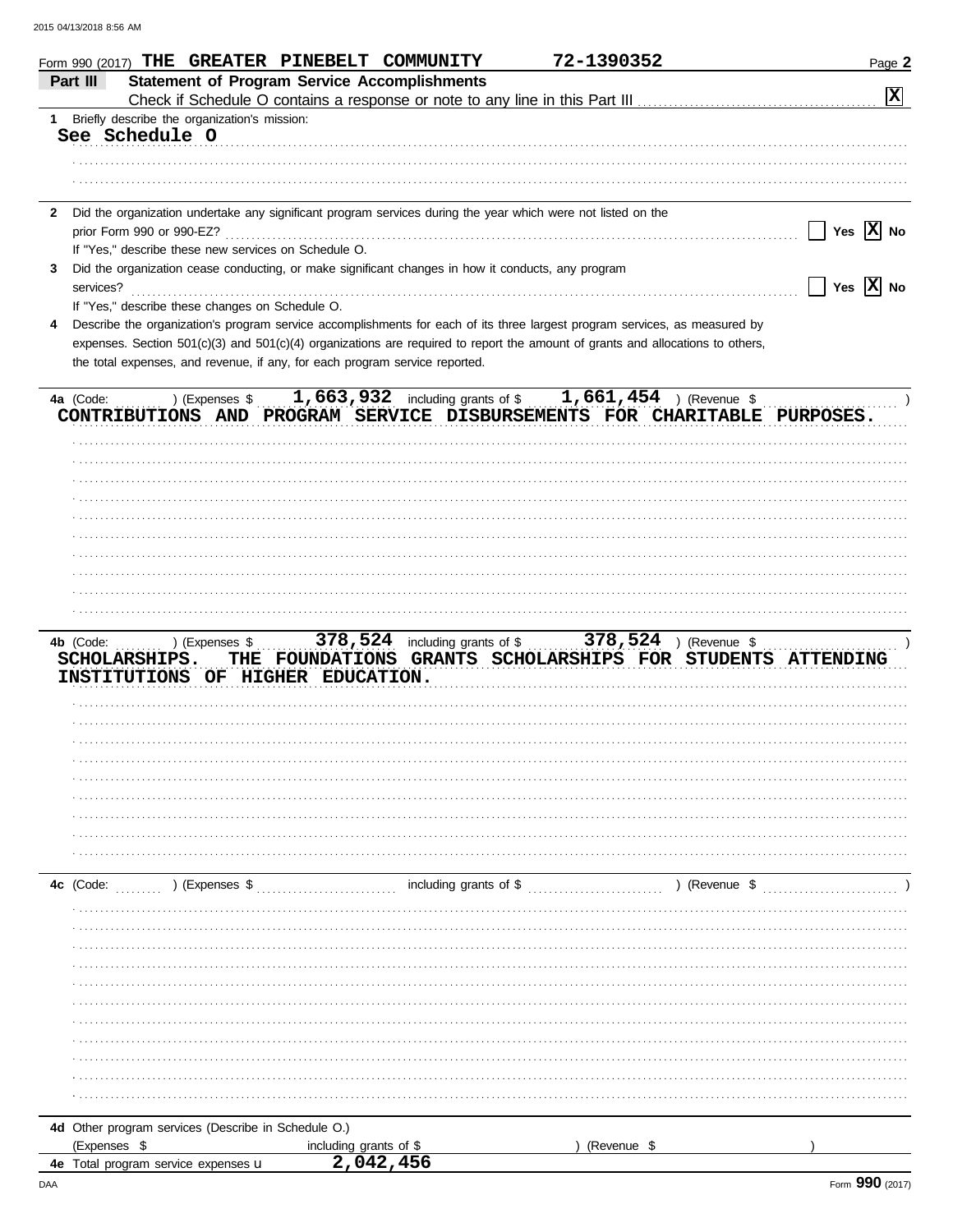| Form 990 (2017) THE |  |                                        | GREATER PINEBELT COMMUNITY | $-1390352$<br>72– | Page 3 |
|---------------------|--|----------------------------------------|----------------------------|-------------------|--------|
| Part IV             |  | <b>Checklist of Required Schedules</b> |                            |                   |        |

|     |                                                                                                                                                                                                                                     |                 | Yes    | No          |
|-----|-------------------------------------------------------------------------------------------------------------------------------------------------------------------------------------------------------------------------------------|-----------------|--------|-------------|
| 1   | Is the organization described in section $501(c)(3)$ or $4947(a)(1)$ (other than a private foundation)? If "Yes,"                                                                                                                   |                 |        |             |
|     | complete Schedule A                                                                                                                                                                                                                 | 1               | х      |             |
| 2   | Is the organization required to complete Schedule B, Schedule of Contributors (see instructions)?                                                                                                                                   | $\overline{2}$  | X      |             |
| 3   | Did the organization engage in direct or indirect political campaign activities on behalf of or in opposition to<br>candidates for public office? If "Yes," complete Schedule C, Part I                                             | 3               |        | X           |
| 4   | Section 501(c)(3) organizations. Did the organization engage in lobbying activities, or have a section 501(h)                                                                                                                       |                 |        |             |
|     | election in effect during the tax year? If "Yes," complete Schedule C, Part II                                                                                                                                                      | 4               |        | x           |
| 5   | Is the organization a section $501(c)(4)$ , $501(c)(5)$ , or $501(c)(6)$ organization that receives membership dues,                                                                                                                |                 |        |             |
|     | assessments, or similar amounts as defined in Revenue Procedure 98-19? If "Yes," complete Schedule C,                                                                                                                               |                 |        |             |
|     | Part III                                                                                                                                                                                                                            | 5               |        | x           |
| 6   | Did the organization maintain any donor advised funds or any similar funds or accounts for which donors                                                                                                                             |                 |        |             |
|     | have the right to provide advice on the distribution or investment of amounts in such funds or accounts? If                                                                                                                         |                 |        |             |
|     | "Yes," complete Schedule D, Part I                                                                                                                                                                                                  | 6               | X      |             |
| 7   | Did the organization receive or hold a conservation easement, including easements to preserve open space,                                                                                                                           |                 |        |             |
|     | the environment, historic land areas, or historic structures? If "Yes," complete Schedule D, Part II                                                                                                                                | $\overline{7}$  |        | X           |
| 8   | Did the organization maintain collections of works of art, historical treasures, or other similar assets? If "Yes,"                                                                                                                 |                 |        |             |
|     | complete Schedule D, Part III                                                                                                                                                                                                       | 8               |        | x           |
| 9   | Did the organization report an amount in Part X, line 21, for escrow or custodial account liability, serve as a                                                                                                                     |                 |        |             |
|     | custodian for amounts not listed in Part X; or provide credit counseling, debt management, credit repair, or                                                                                                                        |                 |        |             |
|     | debt negotiation services? If "Yes," complete Schedule D, Part IV                                                                                                                                                                   | 9               |        | x           |
| 10  | Did the organization, directly or through a related organization, hold assets in temporarily restricted                                                                                                                             |                 |        |             |
|     | endowments, permanent endowments, or quasi-endowments? If "Yes," complete Schedule D, Part V                                                                                                                                        | 10              | х      |             |
| 11  | If the organization's answer to any of the following questions is "Yes," then complete Schedule D, Parts VI,                                                                                                                        |                 |        |             |
|     | VII, VIII, IX, or X as applicable.<br>Did the organization report an amount for land, buildings, and equipment in Part X, line 10? If "Yes,"                                                                                        |                 |        |             |
| a   | complete Schedule D, Part VI                                                                                                                                                                                                        | 11a             | X      |             |
| b   | Did the organization report an amount for investments—other securities in Part X, line 12 that is 5% or more                                                                                                                        |                 |        |             |
|     | of its total assets reported in Part X, line 16? If "Yes," complete Schedule D, Part VII                                                                                                                                            | 11b             |        | x           |
| c   | Did the organization report an amount for investments—program related in Part X, line 13 that is 5% or more                                                                                                                         |                 |        |             |
|     | of its total assets reported in Part X, line 16? If "Yes," complete Schedule D, Part VIII                                                                                                                                           | 11c             |        | X           |
| d   | Did the organization report an amount for other assets in Part X, line 15 that is 5% or more of its total assets                                                                                                                    |                 |        |             |
|     | reported in Part X, line 16? If "Yes," complete Schedule D, Part IX                                                                                                                                                                 | 11d             |        | x           |
|     | Did the organization report an amount for other liabilities in Part X, line 25? If "Yes," complete Schedule D, Part X                                                                                                               | 11e             | X      |             |
| f   | Did the organization's separate or consolidated financial statements for the tax year include a footnote that addresses                                                                                                             |                 |        |             |
|     | the organization's liability for uncertain tax positions under FIN 48 (ASC 740)? If "Yes," complete Schedule D, Part X                                                                                                              | 11f             |        | x           |
| 12a | Did the organization obtain separate, independent audited financial statements for the tax year? If "Yes," complete                                                                                                                 |                 |        |             |
|     |                                                                                                                                                                                                                                     | 12a             | v<br>ᅀ |             |
| b   | Was the organization included in consolidated, independent audited financial statements for the tax year? If                                                                                                                        |                 |        |             |
|     | "Yes," and if the organization answered "No" to line 12a, then completing Schedule D, Parts XI and XII is optional                                                                                                                  | 12 <sub>b</sub> |        | X           |
| 13  |                                                                                                                                                                                                                                     | 13              |        | X           |
| 14a | Did the organization maintain an office, employees, or agents outside of the United States?                                                                                                                                         | 14a             |        | $\mathbf x$ |
| b   | Did the organization have aggregate revenues or expenses of more than \$10,000 from grantmaking,                                                                                                                                    |                 |        |             |
|     | fundraising, business, investment, and program service activities outside the United States, or aggregate                                                                                                                           |                 |        | x           |
| 15  | foreign investments valued at \$100,000 or more? If "Yes," complete Schedule F, Parts I and IV [[[[[[[[[[[[[[[<br>Did the organization report on Part IX, column (A), line 3, more than \$5,000 of grants or other assistance to or | 14b             |        |             |
|     | for any foreign organization? If "Yes," complete Schedule F, Parts II and IV                                                                                                                                                        | 15              |        | X           |
| 16  | Did the organization report on Part IX, column (A), line 3, more than \$5,000 of aggregate grants or other                                                                                                                          |                 |        |             |
|     | assistance to or for foreign individuals? If "Yes," complete Schedule F, Parts III and IV                                                                                                                                           | 16              |        | X           |
| 17  | Did the organization report a total of more than \$15,000 of expenses for professional fundraising services on                                                                                                                      |                 |        |             |
|     |                                                                                                                                                                                                                                     | 17              |        | X           |
| 18  | Did the organization report more than \$15,000 total of fundraising event gross income and contributions on                                                                                                                         |                 |        |             |
|     | Part VIII, lines 1c and 8a? If "Yes," complete Schedule G, Part II                                                                                                                                                                  | 18              |        | x           |
| 19  | Did the organization report more than \$15,000 of gross income from gaming activities on Part VIII, line 9a?                                                                                                                        |                 |        |             |
|     |                                                                                                                                                                                                                                     | 19              |        | X           |

Form **990** (2017)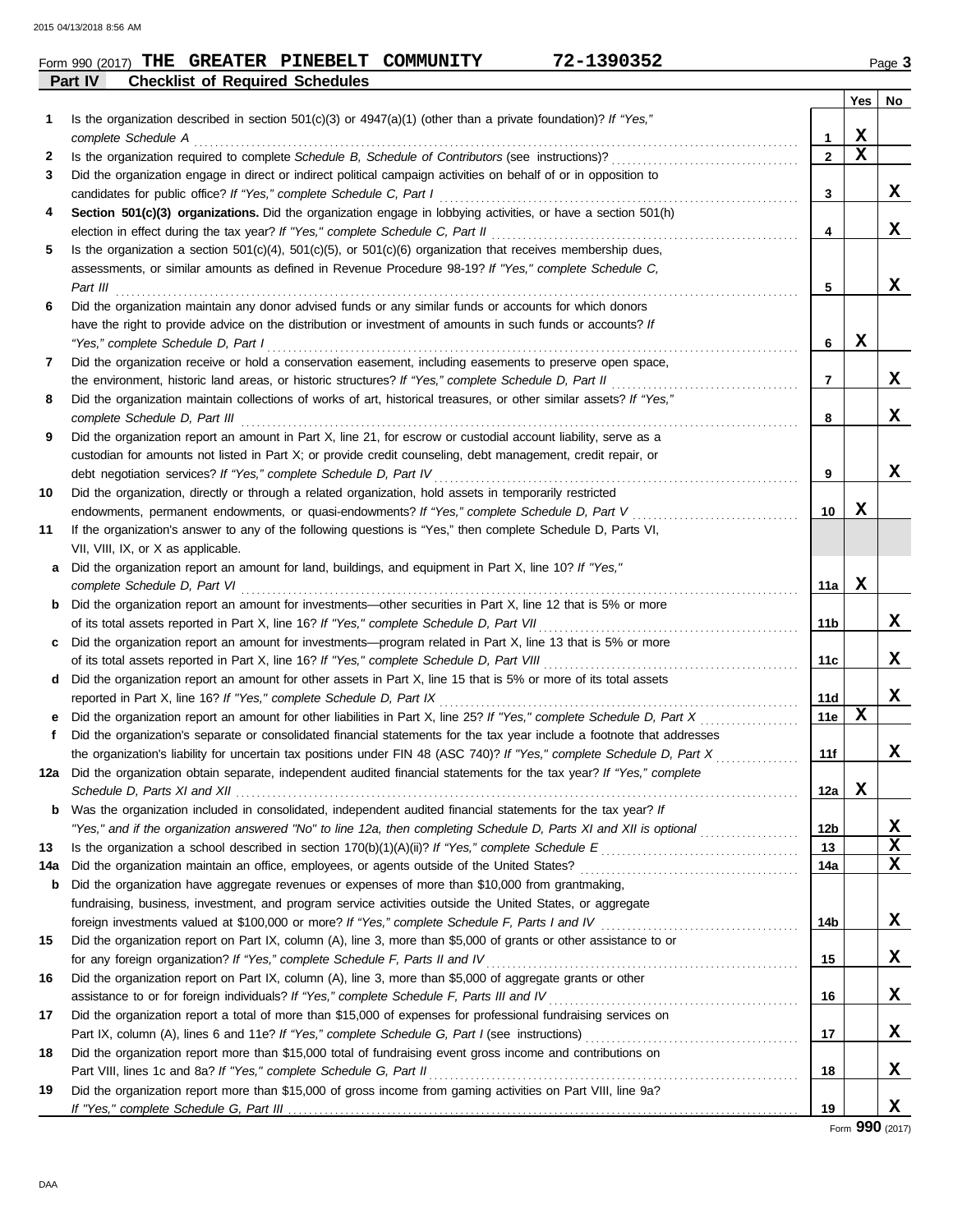| Yes<br>No<br>$\mathbf x$<br>Did the organization operate one or more hospital facilities? If "Yes," complete Schedule H<br>20a<br>20a<br>20b<br>b<br>Did the organization report more than \$5,000 of grants or other assistance to any domestic organization or<br>21<br>X<br>domestic government on Part IX, column (A), line 1? If "Yes," complete Schedule I, Parts I and II<br>21<br>Did the organization report more than \$5,000 of grants or other assistance to or for domestic individuals on<br>22<br>X<br>Part IX, column (A), line 2? If "Yes," complete Schedule I, Parts I and III<br>22<br>Did the organization answer "Yes" to Part VII, Section A, line 3, 4, or 5 about compensation of the<br>23<br>organization's current and former officers, directors, trustees, key employees, and highest compensated<br>X<br>employees? If "Yes," complete Schedule J<br>23<br>Did the organization have a tax-exempt bond issue with an outstanding principal amount of more than<br>24a<br>\$100,000 as of the last day of the year, that was issued after December 31, 2002? If "Yes," answer lines 24b<br>X<br>through 24d and complete Schedule K. If "No," go to line 25a<br>24a<br>Did the organization invest any proceeds of tax-exempt bonds beyond a temporary period exception?<br>24b<br>b<br>Did the organization maintain an escrow account other than a refunding escrow at any time during the year<br>с<br>24c<br>to defease any tax-exempt bonds?<br>Did the organization act as an "on behalf of" issuer for bonds outstanding at any time during the year?<br>24d<br>d<br>Section 501(c)(3), 501(c)(4), and 501(c)(29) organizations. Did the organization engage in an excess benefit<br>25a<br>x<br>transaction with a disqualified person during the year? If "Yes," complete Schedule L, Part I<br>25a<br>Is the organization aware that it engaged in an excess benefit transaction with a disqualified person in a prior<br>b<br>year, and that the transaction has not been reported on any of the organization's prior Forms 990 or 990-EZ?<br>x<br>If "Yes," complete Schedule L, Part I<br>25b<br>Did the organization report any amount on Part X, line 5, 6, or 22 for receivables from or payables to any<br>26<br>current or former officers, directors, trustees, key employees, highest compensated employees, or<br>X<br>disqualified persons? If "Yes," complete Schedule L, Part II<br>26<br>Did the organization provide a grant or other assistance to an officer, director, trustee, key employee,<br>27<br>substantial contributor or employee thereof, a grant selection committee member, or to a 35% controlled<br>x<br>entity or family member of any of these persons? If "Yes," complete Schedule L, Part III<br>27<br>Was the organization a party to a business transaction with one of the following parties (see Schedule L,<br>28<br>Part IV instructions for applicable filing thresholds, conditions, and exceptions):<br>X<br>A current or former officer, director, trustee, or key employee? If "Yes," complete Schedule L, Part IV<br>28a<br>а<br>A family member of a current or former officer, director, trustee, or key employee? If "Yes," complete<br>b<br>X<br>Schedule L. Part IV<br>28b<br>An entity of which a current or former officer, director, trustee, or key employee (or a family member thereof)<br>c<br>X<br>was an officer, director, trustee, or direct or indirect owner? If "Yes," complete Schedule L, Part IV<br>28c<br>$\mathbf x$<br>29<br>29<br>Did the organization receive contributions of art, historical treasures, or other similar assets, or qualified<br>X<br>conservation contributions? If "Yes," complete Schedule M<br>30<br>Did the organization liquidate, terminate, or dissolve and cease operations? If "Yes," complete Schedule N,<br>31<br>X<br>31<br>Part I<br>Did the organization sell, exchange, dispose of, or transfer more than 25% of its net assets? If "Yes,"<br>32<br>X<br>complete Schedule N, Part II<br>32<br>Did the organization own 100% of an entity disregarded as separate from the organization under Regulations<br>33<br>X<br>sections 301.7701-2 and 301.7701-3? If "Yes," complete Schedule R, Part I<br>33<br>Was the organization related to any tax-exempt or taxable entity? If "Yes," complete Schedule R, Part II, III,<br>34<br>X<br>or IV, and Part V, line 1<br>34<br>$\mathbf x$<br>35a<br>35a<br>If "Yes" to line 35a, did the organization receive any payment from or engage in any transaction with a<br>b<br>35b<br>Section 501(c)(3) organizations. Did the organization make any transfers to an exempt non-charitable<br>36<br>x<br>related organization? If "Yes," complete Schedule R, Part V, line 2<br>36<br>Did the organization conduct more than 5% of its activities through an entity that is not a related organization<br>37<br>and that is treated as a partnership for federal income tax purposes? If "Yes," complete Schedule R,<br>X<br>Part VI<br>37<br>Did the organization complete Schedule O and provide explanations in Schedule O for Part VI, lines 11b and<br>38<br>X<br>19? Note. All Form 990 filers are required to complete Schedule O.<br>38<br>$\overline{a}$ <b>QQ</b> $\overline{a}$ | Part IV<br><b>Checklist of Required Schedules (continued)</b> |  |  |
|-------------------------------------------------------------------------------------------------------------------------------------------------------------------------------------------------------------------------------------------------------------------------------------------------------------------------------------------------------------------------------------------------------------------------------------------------------------------------------------------------------------------------------------------------------------------------------------------------------------------------------------------------------------------------------------------------------------------------------------------------------------------------------------------------------------------------------------------------------------------------------------------------------------------------------------------------------------------------------------------------------------------------------------------------------------------------------------------------------------------------------------------------------------------------------------------------------------------------------------------------------------------------------------------------------------------------------------------------------------------------------------------------------------------------------------------------------------------------------------------------------------------------------------------------------------------------------------------------------------------------------------------------------------------------------------------------------------------------------------------------------------------------------------------------------------------------------------------------------------------------------------------------------------------------------------------------------------------------------------------------------------------------------------------------------------------------------------------------------------------------------------------------------------------------------------------------------------------------------------------------------------------------------------------------------------------------------------------------------------------------------------------------------------------------------------------------------------------------------------------------------------------------------------------------------------------------------------------------------------------------------------------------------------------------------------------------------------------------------------------------------------------------------------------------------------------------------------------------------------------------------------------------------------------------------------------------------------------------------------------------------------------------------------------------------------------------------------------------------------------------------------------------------------------------------------------------------------------------------------------------------------------------------------------------------------------------------------------------------------------------------------------------------------------------------------------------------------------------------------------------------------------------------------------------------------------------------------------------------------------------------------------------------------------------------------------------------------------------------------------------------------------------------------------------------------------------------------------------------------------------------------------------------------------------------------------------------------------------------------------------------------------------------------------------------------------------------------------------------------------------------------------------------------------------------------------------------------------------------------------------------------------------------------------------------------------------------------------------------------------------------------------------------------------------------------------------------------------------------------------------------------------------------------------------------------------------------------------------------------------------------------------------------------------------------------------------------------------------------------------------------------------------------------------------------------------------------------------------------------------------------------------------------------------------------------------------------------------------------------------------------------------------------------------------------------------------------------------------------------------------------------------------------------------------------------------------------------------------------------------------------------------------------------------|---------------------------------------------------------------|--|--|
|                                                                                                                                                                                                                                                                                                                                                                                                                                                                                                                                                                                                                                                                                                                                                                                                                                                                                                                                                                                                                                                                                                                                                                                                                                                                                                                                                                                                                                                                                                                                                                                                                                                                                                                                                                                                                                                                                                                                                                                                                                                                                                                                                                                                                                                                                                                                                                                                                                                                                                                                                                                                                                                                                                                                                                                                                                                                                                                                                                                                                                                                                                                                                                                                                                                                                                                                                                                                                                                                                                                                                                                                                                                                                                                                                                                                                                                                                                                                                                                                                                                                                                                                                                                                                                                                                                                                                                                                                                                                                                                                                                                                                                                                                                                                                                                                                                                                                                                                                                                                                                                                                                                                                                                                                                                                                           |                                                               |  |  |
|                                                                                                                                                                                                                                                                                                                                                                                                                                                                                                                                                                                                                                                                                                                                                                                                                                                                                                                                                                                                                                                                                                                                                                                                                                                                                                                                                                                                                                                                                                                                                                                                                                                                                                                                                                                                                                                                                                                                                                                                                                                                                                                                                                                                                                                                                                                                                                                                                                                                                                                                                                                                                                                                                                                                                                                                                                                                                                                                                                                                                                                                                                                                                                                                                                                                                                                                                                                                                                                                                                                                                                                                                                                                                                                                                                                                                                                                                                                                                                                                                                                                                                                                                                                                                                                                                                                                                                                                                                                                                                                                                                                                                                                                                                                                                                                                                                                                                                                                                                                                                                                                                                                                                                                                                                                                                           |                                                               |  |  |
|                                                                                                                                                                                                                                                                                                                                                                                                                                                                                                                                                                                                                                                                                                                                                                                                                                                                                                                                                                                                                                                                                                                                                                                                                                                                                                                                                                                                                                                                                                                                                                                                                                                                                                                                                                                                                                                                                                                                                                                                                                                                                                                                                                                                                                                                                                                                                                                                                                                                                                                                                                                                                                                                                                                                                                                                                                                                                                                                                                                                                                                                                                                                                                                                                                                                                                                                                                                                                                                                                                                                                                                                                                                                                                                                                                                                                                                                                                                                                                                                                                                                                                                                                                                                                                                                                                                                                                                                                                                                                                                                                                                                                                                                                                                                                                                                                                                                                                                                                                                                                                                                                                                                                                                                                                                                                           |                                                               |  |  |
|                                                                                                                                                                                                                                                                                                                                                                                                                                                                                                                                                                                                                                                                                                                                                                                                                                                                                                                                                                                                                                                                                                                                                                                                                                                                                                                                                                                                                                                                                                                                                                                                                                                                                                                                                                                                                                                                                                                                                                                                                                                                                                                                                                                                                                                                                                                                                                                                                                                                                                                                                                                                                                                                                                                                                                                                                                                                                                                                                                                                                                                                                                                                                                                                                                                                                                                                                                                                                                                                                                                                                                                                                                                                                                                                                                                                                                                                                                                                                                                                                                                                                                                                                                                                                                                                                                                                                                                                                                                                                                                                                                                                                                                                                                                                                                                                                                                                                                                                                                                                                                                                                                                                                                                                                                                                                           |                                                               |  |  |
|                                                                                                                                                                                                                                                                                                                                                                                                                                                                                                                                                                                                                                                                                                                                                                                                                                                                                                                                                                                                                                                                                                                                                                                                                                                                                                                                                                                                                                                                                                                                                                                                                                                                                                                                                                                                                                                                                                                                                                                                                                                                                                                                                                                                                                                                                                                                                                                                                                                                                                                                                                                                                                                                                                                                                                                                                                                                                                                                                                                                                                                                                                                                                                                                                                                                                                                                                                                                                                                                                                                                                                                                                                                                                                                                                                                                                                                                                                                                                                                                                                                                                                                                                                                                                                                                                                                                                                                                                                                                                                                                                                                                                                                                                                                                                                                                                                                                                                                                                                                                                                                                                                                                                                                                                                                                                           |                                                               |  |  |
|                                                                                                                                                                                                                                                                                                                                                                                                                                                                                                                                                                                                                                                                                                                                                                                                                                                                                                                                                                                                                                                                                                                                                                                                                                                                                                                                                                                                                                                                                                                                                                                                                                                                                                                                                                                                                                                                                                                                                                                                                                                                                                                                                                                                                                                                                                                                                                                                                                                                                                                                                                                                                                                                                                                                                                                                                                                                                                                                                                                                                                                                                                                                                                                                                                                                                                                                                                                                                                                                                                                                                                                                                                                                                                                                                                                                                                                                                                                                                                                                                                                                                                                                                                                                                                                                                                                                                                                                                                                                                                                                                                                                                                                                                                                                                                                                                                                                                                                                                                                                                                                                                                                                                                                                                                                                                           |                                                               |  |  |
|                                                                                                                                                                                                                                                                                                                                                                                                                                                                                                                                                                                                                                                                                                                                                                                                                                                                                                                                                                                                                                                                                                                                                                                                                                                                                                                                                                                                                                                                                                                                                                                                                                                                                                                                                                                                                                                                                                                                                                                                                                                                                                                                                                                                                                                                                                                                                                                                                                                                                                                                                                                                                                                                                                                                                                                                                                                                                                                                                                                                                                                                                                                                                                                                                                                                                                                                                                                                                                                                                                                                                                                                                                                                                                                                                                                                                                                                                                                                                                                                                                                                                                                                                                                                                                                                                                                                                                                                                                                                                                                                                                                                                                                                                                                                                                                                                                                                                                                                                                                                                                                                                                                                                                                                                                                                                           |                                                               |  |  |
|                                                                                                                                                                                                                                                                                                                                                                                                                                                                                                                                                                                                                                                                                                                                                                                                                                                                                                                                                                                                                                                                                                                                                                                                                                                                                                                                                                                                                                                                                                                                                                                                                                                                                                                                                                                                                                                                                                                                                                                                                                                                                                                                                                                                                                                                                                                                                                                                                                                                                                                                                                                                                                                                                                                                                                                                                                                                                                                                                                                                                                                                                                                                                                                                                                                                                                                                                                                                                                                                                                                                                                                                                                                                                                                                                                                                                                                                                                                                                                                                                                                                                                                                                                                                                                                                                                                                                                                                                                                                                                                                                                                                                                                                                                                                                                                                                                                                                                                                                                                                                                                                                                                                                                                                                                                                                           |                                                               |  |  |
|                                                                                                                                                                                                                                                                                                                                                                                                                                                                                                                                                                                                                                                                                                                                                                                                                                                                                                                                                                                                                                                                                                                                                                                                                                                                                                                                                                                                                                                                                                                                                                                                                                                                                                                                                                                                                                                                                                                                                                                                                                                                                                                                                                                                                                                                                                                                                                                                                                                                                                                                                                                                                                                                                                                                                                                                                                                                                                                                                                                                                                                                                                                                                                                                                                                                                                                                                                                                                                                                                                                                                                                                                                                                                                                                                                                                                                                                                                                                                                                                                                                                                                                                                                                                                                                                                                                                                                                                                                                                                                                                                                                                                                                                                                                                                                                                                                                                                                                                                                                                                                                                                                                                                                                                                                                                                           |                                                               |  |  |
|                                                                                                                                                                                                                                                                                                                                                                                                                                                                                                                                                                                                                                                                                                                                                                                                                                                                                                                                                                                                                                                                                                                                                                                                                                                                                                                                                                                                                                                                                                                                                                                                                                                                                                                                                                                                                                                                                                                                                                                                                                                                                                                                                                                                                                                                                                                                                                                                                                                                                                                                                                                                                                                                                                                                                                                                                                                                                                                                                                                                                                                                                                                                                                                                                                                                                                                                                                                                                                                                                                                                                                                                                                                                                                                                                                                                                                                                                                                                                                                                                                                                                                                                                                                                                                                                                                                                                                                                                                                                                                                                                                                                                                                                                                                                                                                                                                                                                                                                                                                                                                                                                                                                                                                                                                                                                           |                                                               |  |  |
|                                                                                                                                                                                                                                                                                                                                                                                                                                                                                                                                                                                                                                                                                                                                                                                                                                                                                                                                                                                                                                                                                                                                                                                                                                                                                                                                                                                                                                                                                                                                                                                                                                                                                                                                                                                                                                                                                                                                                                                                                                                                                                                                                                                                                                                                                                                                                                                                                                                                                                                                                                                                                                                                                                                                                                                                                                                                                                                                                                                                                                                                                                                                                                                                                                                                                                                                                                                                                                                                                                                                                                                                                                                                                                                                                                                                                                                                                                                                                                                                                                                                                                                                                                                                                                                                                                                                                                                                                                                                                                                                                                                                                                                                                                                                                                                                                                                                                                                                                                                                                                                                                                                                                                                                                                                                                           |                                                               |  |  |
|                                                                                                                                                                                                                                                                                                                                                                                                                                                                                                                                                                                                                                                                                                                                                                                                                                                                                                                                                                                                                                                                                                                                                                                                                                                                                                                                                                                                                                                                                                                                                                                                                                                                                                                                                                                                                                                                                                                                                                                                                                                                                                                                                                                                                                                                                                                                                                                                                                                                                                                                                                                                                                                                                                                                                                                                                                                                                                                                                                                                                                                                                                                                                                                                                                                                                                                                                                                                                                                                                                                                                                                                                                                                                                                                                                                                                                                                                                                                                                                                                                                                                                                                                                                                                                                                                                                                                                                                                                                                                                                                                                                                                                                                                                                                                                                                                                                                                                                                                                                                                                                                                                                                                                                                                                                                                           |                                                               |  |  |
|                                                                                                                                                                                                                                                                                                                                                                                                                                                                                                                                                                                                                                                                                                                                                                                                                                                                                                                                                                                                                                                                                                                                                                                                                                                                                                                                                                                                                                                                                                                                                                                                                                                                                                                                                                                                                                                                                                                                                                                                                                                                                                                                                                                                                                                                                                                                                                                                                                                                                                                                                                                                                                                                                                                                                                                                                                                                                                                                                                                                                                                                                                                                                                                                                                                                                                                                                                                                                                                                                                                                                                                                                                                                                                                                                                                                                                                                                                                                                                                                                                                                                                                                                                                                                                                                                                                                                                                                                                                                                                                                                                                                                                                                                                                                                                                                                                                                                                                                                                                                                                                                                                                                                                                                                                                                                           |                                                               |  |  |
|                                                                                                                                                                                                                                                                                                                                                                                                                                                                                                                                                                                                                                                                                                                                                                                                                                                                                                                                                                                                                                                                                                                                                                                                                                                                                                                                                                                                                                                                                                                                                                                                                                                                                                                                                                                                                                                                                                                                                                                                                                                                                                                                                                                                                                                                                                                                                                                                                                                                                                                                                                                                                                                                                                                                                                                                                                                                                                                                                                                                                                                                                                                                                                                                                                                                                                                                                                                                                                                                                                                                                                                                                                                                                                                                                                                                                                                                                                                                                                                                                                                                                                                                                                                                                                                                                                                                                                                                                                                                                                                                                                                                                                                                                                                                                                                                                                                                                                                                                                                                                                                                                                                                                                                                                                                                                           |                                                               |  |  |
|                                                                                                                                                                                                                                                                                                                                                                                                                                                                                                                                                                                                                                                                                                                                                                                                                                                                                                                                                                                                                                                                                                                                                                                                                                                                                                                                                                                                                                                                                                                                                                                                                                                                                                                                                                                                                                                                                                                                                                                                                                                                                                                                                                                                                                                                                                                                                                                                                                                                                                                                                                                                                                                                                                                                                                                                                                                                                                                                                                                                                                                                                                                                                                                                                                                                                                                                                                                                                                                                                                                                                                                                                                                                                                                                                                                                                                                                                                                                                                                                                                                                                                                                                                                                                                                                                                                                                                                                                                                                                                                                                                                                                                                                                                                                                                                                                                                                                                                                                                                                                                                                                                                                                                                                                                                                                           |                                                               |  |  |
|                                                                                                                                                                                                                                                                                                                                                                                                                                                                                                                                                                                                                                                                                                                                                                                                                                                                                                                                                                                                                                                                                                                                                                                                                                                                                                                                                                                                                                                                                                                                                                                                                                                                                                                                                                                                                                                                                                                                                                                                                                                                                                                                                                                                                                                                                                                                                                                                                                                                                                                                                                                                                                                                                                                                                                                                                                                                                                                                                                                                                                                                                                                                                                                                                                                                                                                                                                                                                                                                                                                                                                                                                                                                                                                                                                                                                                                                                                                                                                                                                                                                                                                                                                                                                                                                                                                                                                                                                                                                                                                                                                                                                                                                                                                                                                                                                                                                                                                                                                                                                                                                                                                                                                                                                                                                                           |                                                               |  |  |
|                                                                                                                                                                                                                                                                                                                                                                                                                                                                                                                                                                                                                                                                                                                                                                                                                                                                                                                                                                                                                                                                                                                                                                                                                                                                                                                                                                                                                                                                                                                                                                                                                                                                                                                                                                                                                                                                                                                                                                                                                                                                                                                                                                                                                                                                                                                                                                                                                                                                                                                                                                                                                                                                                                                                                                                                                                                                                                                                                                                                                                                                                                                                                                                                                                                                                                                                                                                                                                                                                                                                                                                                                                                                                                                                                                                                                                                                                                                                                                                                                                                                                                                                                                                                                                                                                                                                                                                                                                                                                                                                                                                                                                                                                                                                                                                                                                                                                                                                                                                                                                                                                                                                                                                                                                                                                           |                                                               |  |  |
|                                                                                                                                                                                                                                                                                                                                                                                                                                                                                                                                                                                                                                                                                                                                                                                                                                                                                                                                                                                                                                                                                                                                                                                                                                                                                                                                                                                                                                                                                                                                                                                                                                                                                                                                                                                                                                                                                                                                                                                                                                                                                                                                                                                                                                                                                                                                                                                                                                                                                                                                                                                                                                                                                                                                                                                                                                                                                                                                                                                                                                                                                                                                                                                                                                                                                                                                                                                                                                                                                                                                                                                                                                                                                                                                                                                                                                                                                                                                                                                                                                                                                                                                                                                                                                                                                                                                                                                                                                                                                                                                                                                                                                                                                                                                                                                                                                                                                                                                                                                                                                                                                                                                                                                                                                                                                           |                                                               |  |  |
|                                                                                                                                                                                                                                                                                                                                                                                                                                                                                                                                                                                                                                                                                                                                                                                                                                                                                                                                                                                                                                                                                                                                                                                                                                                                                                                                                                                                                                                                                                                                                                                                                                                                                                                                                                                                                                                                                                                                                                                                                                                                                                                                                                                                                                                                                                                                                                                                                                                                                                                                                                                                                                                                                                                                                                                                                                                                                                                                                                                                                                                                                                                                                                                                                                                                                                                                                                                                                                                                                                                                                                                                                                                                                                                                                                                                                                                                                                                                                                                                                                                                                                                                                                                                                                                                                                                                                                                                                                                                                                                                                                                                                                                                                                                                                                                                                                                                                                                                                                                                                                                                                                                                                                                                                                                                                           |                                                               |  |  |
|                                                                                                                                                                                                                                                                                                                                                                                                                                                                                                                                                                                                                                                                                                                                                                                                                                                                                                                                                                                                                                                                                                                                                                                                                                                                                                                                                                                                                                                                                                                                                                                                                                                                                                                                                                                                                                                                                                                                                                                                                                                                                                                                                                                                                                                                                                                                                                                                                                                                                                                                                                                                                                                                                                                                                                                                                                                                                                                                                                                                                                                                                                                                                                                                                                                                                                                                                                                                                                                                                                                                                                                                                                                                                                                                                                                                                                                                                                                                                                                                                                                                                                                                                                                                                                                                                                                                                                                                                                                                                                                                                                                                                                                                                                                                                                                                                                                                                                                                                                                                                                                                                                                                                                                                                                                                                           |                                                               |  |  |
|                                                                                                                                                                                                                                                                                                                                                                                                                                                                                                                                                                                                                                                                                                                                                                                                                                                                                                                                                                                                                                                                                                                                                                                                                                                                                                                                                                                                                                                                                                                                                                                                                                                                                                                                                                                                                                                                                                                                                                                                                                                                                                                                                                                                                                                                                                                                                                                                                                                                                                                                                                                                                                                                                                                                                                                                                                                                                                                                                                                                                                                                                                                                                                                                                                                                                                                                                                                                                                                                                                                                                                                                                                                                                                                                                                                                                                                                                                                                                                                                                                                                                                                                                                                                                                                                                                                                                                                                                                                                                                                                                                                                                                                                                                                                                                                                                                                                                                                                                                                                                                                                                                                                                                                                                                                                                           |                                                               |  |  |
|                                                                                                                                                                                                                                                                                                                                                                                                                                                                                                                                                                                                                                                                                                                                                                                                                                                                                                                                                                                                                                                                                                                                                                                                                                                                                                                                                                                                                                                                                                                                                                                                                                                                                                                                                                                                                                                                                                                                                                                                                                                                                                                                                                                                                                                                                                                                                                                                                                                                                                                                                                                                                                                                                                                                                                                                                                                                                                                                                                                                                                                                                                                                                                                                                                                                                                                                                                                                                                                                                                                                                                                                                                                                                                                                                                                                                                                                                                                                                                                                                                                                                                                                                                                                                                                                                                                                                                                                                                                                                                                                                                                                                                                                                                                                                                                                                                                                                                                                                                                                                                                                                                                                                                                                                                                                                           |                                                               |  |  |
|                                                                                                                                                                                                                                                                                                                                                                                                                                                                                                                                                                                                                                                                                                                                                                                                                                                                                                                                                                                                                                                                                                                                                                                                                                                                                                                                                                                                                                                                                                                                                                                                                                                                                                                                                                                                                                                                                                                                                                                                                                                                                                                                                                                                                                                                                                                                                                                                                                                                                                                                                                                                                                                                                                                                                                                                                                                                                                                                                                                                                                                                                                                                                                                                                                                                                                                                                                                                                                                                                                                                                                                                                                                                                                                                                                                                                                                                                                                                                                                                                                                                                                                                                                                                                                                                                                                                                                                                                                                                                                                                                                                                                                                                                                                                                                                                                                                                                                                                                                                                                                                                                                                                                                                                                                                                                           |                                                               |  |  |
|                                                                                                                                                                                                                                                                                                                                                                                                                                                                                                                                                                                                                                                                                                                                                                                                                                                                                                                                                                                                                                                                                                                                                                                                                                                                                                                                                                                                                                                                                                                                                                                                                                                                                                                                                                                                                                                                                                                                                                                                                                                                                                                                                                                                                                                                                                                                                                                                                                                                                                                                                                                                                                                                                                                                                                                                                                                                                                                                                                                                                                                                                                                                                                                                                                                                                                                                                                                                                                                                                                                                                                                                                                                                                                                                                                                                                                                                                                                                                                                                                                                                                                                                                                                                                                                                                                                                                                                                                                                                                                                                                                                                                                                                                                                                                                                                                                                                                                                                                                                                                                                                                                                                                                                                                                                                                           |                                                               |  |  |
|                                                                                                                                                                                                                                                                                                                                                                                                                                                                                                                                                                                                                                                                                                                                                                                                                                                                                                                                                                                                                                                                                                                                                                                                                                                                                                                                                                                                                                                                                                                                                                                                                                                                                                                                                                                                                                                                                                                                                                                                                                                                                                                                                                                                                                                                                                                                                                                                                                                                                                                                                                                                                                                                                                                                                                                                                                                                                                                                                                                                                                                                                                                                                                                                                                                                                                                                                                                                                                                                                                                                                                                                                                                                                                                                                                                                                                                                                                                                                                                                                                                                                                                                                                                                                                                                                                                                                                                                                                                                                                                                                                                                                                                                                                                                                                                                                                                                                                                                                                                                                                                                                                                                                                                                                                                                                           |                                                               |  |  |
|                                                                                                                                                                                                                                                                                                                                                                                                                                                                                                                                                                                                                                                                                                                                                                                                                                                                                                                                                                                                                                                                                                                                                                                                                                                                                                                                                                                                                                                                                                                                                                                                                                                                                                                                                                                                                                                                                                                                                                                                                                                                                                                                                                                                                                                                                                                                                                                                                                                                                                                                                                                                                                                                                                                                                                                                                                                                                                                                                                                                                                                                                                                                                                                                                                                                                                                                                                                                                                                                                                                                                                                                                                                                                                                                                                                                                                                                                                                                                                                                                                                                                                                                                                                                                                                                                                                                                                                                                                                                                                                                                                                                                                                                                                                                                                                                                                                                                                                                                                                                                                                                                                                                                                                                                                                                                           |                                                               |  |  |
|                                                                                                                                                                                                                                                                                                                                                                                                                                                                                                                                                                                                                                                                                                                                                                                                                                                                                                                                                                                                                                                                                                                                                                                                                                                                                                                                                                                                                                                                                                                                                                                                                                                                                                                                                                                                                                                                                                                                                                                                                                                                                                                                                                                                                                                                                                                                                                                                                                                                                                                                                                                                                                                                                                                                                                                                                                                                                                                                                                                                                                                                                                                                                                                                                                                                                                                                                                                                                                                                                                                                                                                                                                                                                                                                                                                                                                                                                                                                                                                                                                                                                                                                                                                                                                                                                                                                                                                                                                                                                                                                                                                                                                                                                                                                                                                                                                                                                                                                                                                                                                                                                                                                                                                                                                                                                           |                                                               |  |  |
|                                                                                                                                                                                                                                                                                                                                                                                                                                                                                                                                                                                                                                                                                                                                                                                                                                                                                                                                                                                                                                                                                                                                                                                                                                                                                                                                                                                                                                                                                                                                                                                                                                                                                                                                                                                                                                                                                                                                                                                                                                                                                                                                                                                                                                                                                                                                                                                                                                                                                                                                                                                                                                                                                                                                                                                                                                                                                                                                                                                                                                                                                                                                                                                                                                                                                                                                                                                                                                                                                                                                                                                                                                                                                                                                                                                                                                                                                                                                                                                                                                                                                                                                                                                                                                                                                                                                                                                                                                                                                                                                                                                                                                                                                                                                                                                                                                                                                                                                                                                                                                                                                                                                                                                                                                                                                           |                                                               |  |  |
|                                                                                                                                                                                                                                                                                                                                                                                                                                                                                                                                                                                                                                                                                                                                                                                                                                                                                                                                                                                                                                                                                                                                                                                                                                                                                                                                                                                                                                                                                                                                                                                                                                                                                                                                                                                                                                                                                                                                                                                                                                                                                                                                                                                                                                                                                                                                                                                                                                                                                                                                                                                                                                                                                                                                                                                                                                                                                                                                                                                                                                                                                                                                                                                                                                                                                                                                                                                                                                                                                                                                                                                                                                                                                                                                                                                                                                                                                                                                                                                                                                                                                                                                                                                                                                                                                                                                                                                                                                                                                                                                                                                                                                                                                                                                                                                                                                                                                                                                                                                                                                                                                                                                                                                                                                                                                           |                                                               |  |  |
|                                                                                                                                                                                                                                                                                                                                                                                                                                                                                                                                                                                                                                                                                                                                                                                                                                                                                                                                                                                                                                                                                                                                                                                                                                                                                                                                                                                                                                                                                                                                                                                                                                                                                                                                                                                                                                                                                                                                                                                                                                                                                                                                                                                                                                                                                                                                                                                                                                                                                                                                                                                                                                                                                                                                                                                                                                                                                                                                                                                                                                                                                                                                                                                                                                                                                                                                                                                                                                                                                                                                                                                                                                                                                                                                                                                                                                                                                                                                                                                                                                                                                                                                                                                                                                                                                                                                                                                                                                                                                                                                                                                                                                                                                                                                                                                                                                                                                                                                                                                                                                                                                                                                                                                                                                                                                           |                                                               |  |  |
|                                                                                                                                                                                                                                                                                                                                                                                                                                                                                                                                                                                                                                                                                                                                                                                                                                                                                                                                                                                                                                                                                                                                                                                                                                                                                                                                                                                                                                                                                                                                                                                                                                                                                                                                                                                                                                                                                                                                                                                                                                                                                                                                                                                                                                                                                                                                                                                                                                                                                                                                                                                                                                                                                                                                                                                                                                                                                                                                                                                                                                                                                                                                                                                                                                                                                                                                                                                                                                                                                                                                                                                                                                                                                                                                                                                                                                                                                                                                                                                                                                                                                                                                                                                                                                                                                                                                                                                                                                                                                                                                                                                                                                                                                                                                                                                                                                                                                                                                                                                                                                                                                                                                                                                                                                                                                           |                                                               |  |  |
|                                                                                                                                                                                                                                                                                                                                                                                                                                                                                                                                                                                                                                                                                                                                                                                                                                                                                                                                                                                                                                                                                                                                                                                                                                                                                                                                                                                                                                                                                                                                                                                                                                                                                                                                                                                                                                                                                                                                                                                                                                                                                                                                                                                                                                                                                                                                                                                                                                                                                                                                                                                                                                                                                                                                                                                                                                                                                                                                                                                                                                                                                                                                                                                                                                                                                                                                                                                                                                                                                                                                                                                                                                                                                                                                                                                                                                                                                                                                                                                                                                                                                                                                                                                                                                                                                                                                                                                                                                                                                                                                                                                                                                                                                                                                                                                                                                                                                                                                                                                                                                                                                                                                                                                                                                                                                           |                                                               |  |  |
|                                                                                                                                                                                                                                                                                                                                                                                                                                                                                                                                                                                                                                                                                                                                                                                                                                                                                                                                                                                                                                                                                                                                                                                                                                                                                                                                                                                                                                                                                                                                                                                                                                                                                                                                                                                                                                                                                                                                                                                                                                                                                                                                                                                                                                                                                                                                                                                                                                                                                                                                                                                                                                                                                                                                                                                                                                                                                                                                                                                                                                                                                                                                                                                                                                                                                                                                                                                                                                                                                                                                                                                                                                                                                                                                                                                                                                                                                                                                                                                                                                                                                                                                                                                                                                                                                                                                                                                                                                                                                                                                                                                                                                                                                                                                                                                                                                                                                                                                                                                                                                                                                                                                                                                                                                                                                           |                                                               |  |  |
|                                                                                                                                                                                                                                                                                                                                                                                                                                                                                                                                                                                                                                                                                                                                                                                                                                                                                                                                                                                                                                                                                                                                                                                                                                                                                                                                                                                                                                                                                                                                                                                                                                                                                                                                                                                                                                                                                                                                                                                                                                                                                                                                                                                                                                                                                                                                                                                                                                                                                                                                                                                                                                                                                                                                                                                                                                                                                                                                                                                                                                                                                                                                                                                                                                                                                                                                                                                                                                                                                                                                                                                                                                                                                                                                                                                                                                                                                                                                                                                                                                                                                                                                                                                                                                                                                                                                                                                                                                                                                                                                                                                                                                                                                                                                                                                                                                                                                                                                                                                                                                                                                                                                                                                                                                                                                           |                                                               |  |  |
|                                                                                                                                                                                                                                                                                                                                                                                                                                                                                                                                                                                                                                                                                                                                                                                                                                                                                                                                                                                                                                                                                                                                                                                                                                                                                                                                                                                                                                                                                                                                                                                                                                                                                                                                                                                                                                                                                                                                                                                                                                                                                                                                                                                                                                                                                                                                                                                                                                                                                                                                                                                                                                                                                                                                                                                                                                                                                                                                                                                                                                                                                                                                                                                                                                                                                                                                                                                                                                                                                                                                                                                                                                                                                                                                                                                                                                                                                                                                                                                                                                                                                                                                                                                                                                                                                                                                                                                                                                                                                                                                                                                                                                                                                                                                                                                                                                                                                                                                                                                                                                                                                                                                                                                                                                                                                           |                                                               |  |  |
|                                                                                                                                                                                                                                                                                                                                                                                                                                                                                                                                                                                                                                                                                                                                                                                                                                                                                                                                                                                                                                                                                                                                                                                                                                                                                                                                                                                                                                                                                                                                                                                                                                                                                                                                                                                                                                                                                                                                                                                                                                                                                                                                                                                                                                                                                                                                                                                                                                                                                                                                                                                                                                                                                                                                                                                                                                                                                                                                                                                                                                                                                                                                                                                                                                                                                                                                                                                                                                                                                                                                                                                                                                                                                                                                                                                                                                                                                                                                                                                                                                                                                                                                                                                                                                                                                                                                                                                                                                                                                                                                                                                                                                                                                                                                                                                                                                                                                                                                                                                                                                                                                                                                                                                                                                                                                           |                                                               |  |  |
|                                                                                                                                                                                                                                                                                                                                                                                                                                                                                                                                                                                                                                                                                                                                                                                                                                                                                                                                                                                                                                                                                                                                                                                                                                                                                                                                                                                                                                                                                                                                                                                                                                                                                                                                                                                                                                                                                                                                                                                                                                                                                                                                                                                                                                                                                                                                                                                                                                                                                                                                                                                                                                                                                                                                                                                                                                                                                                                                                                                                                                                                                                                                                                                                                                                                                                                                                                                                                                                                                                                                                                                                                                                                                                                                                                                                                                                                                                                                                                                                                                                                                                                                                                                                                                                                                                                                                                                                                                                                                                                                                                                                                                                                                                                                                                                                                                                                                                                                                                                                                                                                                                                                                                                                                                                                                           |                                                               |  |  |
|                                                                                                                                                                                                                                                                                                                                                                                                                                                                                                                                                                                                                                                                                                                                                                                                                                                                                                                                                                                                                                                                                                                                                                                                                                                                                                                                                                                                                                                                                                                                                                                                                                                                                                                                                                                                                                                                                                                                                                                                                                                                                                                                                                                                                                                                                                                                                                                                                                                                                                                                                                                                                                                                                                                                                                                                                                                                                                                                                                                                                                                                                                                                                                                                                                                                                                                                                                                                                                                                                                                                                                                                                                                                                                                                                                                                                                                                                                                                                                                                                                                                                                                                                                                                                                                                                                                                                                                                                                                                                                                                                                                                                                                                                                                                                                                                                                                                                                                                                                                                                                                                                                                                                                                                                                                                                           |                                                               |  |  |
|                                                                                                                                                                                                                                                                                                                                                                                                                                                                                                                                                                                                                                                                                                                                                                                                                                                                                                                                                                                                                                                                                                                                                                                                                                                                                                                                                                                                                                                                                                                                                                                                                                                                                                                                                                                                                                                                                                                                                                                                                                                                                                                                                                                                                                                                                                                                                                                                                                                                                                                                                                                                                                                                                                                                                                                                                                                                                                                                                                                                                                                                                                                                                                                                                                                                                                                                                                                                                                                                                                                                                                                                                                                                                                                                                                                                                                                                                                                                                                                                                                                                                                                                                                                                                                                                                                                                                                                                                                                                                                                                                                                                                                                                                                                                                                                                                                                                                                                                                                                                                                                                                                                                                                                                                                                                                           |                                                               |  |  |
|                                                                                                                                                                                                                                                                                                                                                                                                                                                                                                                                                                                                                                                                                                                                                                                                                                                                                                                                                                                                                                                                                                                                                                                                                                                                                                                                                                                                                                                                                                                                                                                                                                                                                                                                                                                                                                                                                                                                                                                                                                                                                                                                                                                                                                                                                                                                                                                                                                                                                                                                                                                                                                                                                                                                                                                                                                                                                                                                                                                                                                                                                                                                                                                                                                                                                                                                                                                                                                                                                                                                                                                                                                                                                                                                                                                                                                                                                                                                                                                                                                                                                                                                                                                                                                                                                                                                                                                                                                                                                                                                                                                                                                                                                                                                                                                                                                                                                                                                                                                                                                                                                                                                                                                                                                                                                           |                                                               |  |  |
|                                                                                                                                                                                                                                                                                                                                                                                                                                                                                                                                                                                                                                                                                                                                                                                                                                                                                                                                                                                                                                                                                                                                                                                                                                                                                                                                                                                                                                                                                                                                                                                                                                                                                                                                                                                                                                                                                                                                                                                                                                                                                                                                                                                                                                                                                                                                                                                                                                                                                                                                                                                                                                                                                                                                                                                                                                                                                                                                                                                                                                                                                                                                                                                                                                                                                                                                                                                                                                                                                                                                                                                                                                                                                                                                                                                                                                                                                                                                                                                                                                                                                                                                                                                                                                                                                                                                                                                                                                                                                                                                                                                                                                                                                                                                                                                                                                                                                                                                                                                                                                                                                                                                                                                                                                                                                           |                                                               |  |  |
|                                                                                                                                                                                                                                                                                                                                                                                                                                                                                                                                                                                                                                                                                                                                                                                                                                                                                                                                                                                                                                                                                                                                                                                                                                                                                                                                                                                                                                                                                                                                                                                                                                                                                                                                                                                                                                                                                                                                                                                                                                                                                                                                                                                                                                                                                                                                                                                                                                                                                                                                                                                                                                                                                                                                                                                                                                                                                                                                                                                                                                                                                                                                                                                                                                                                                                                                                                                                                                                                                                                                                                                                                                                                                                                                                                                                                                                                                                                                                                                                                                                                                                                                                                                                                                                                                                                                                                                                                                                                                                                                                                                                                                                                                                                                                                                                                                                                                                                                                                                                                                                                                                                                                                                                                                                                                           |                                                               |  |  |
|                                                                                                                                                                                                                                                                                                                                                                                                                                                                                                                                                                                                                                                                                                                                                                                                                                                                                                                                                                                                                                                                                                                                                                                                                                                                                                                                                                                                                                                                                                                                                                                                                                                                                                                                                                                                                                                                                                                                                                                                                                                                                                                                                                                                                                                                                                                                                                                                                                                                                                                                                                                                                                                                                                                                                                                                                                                                                                                                                                                                                                                                                                                                                                                                                                                                                                                                                                                                                                                                                                                                                                                                                                                                                                                                                                                                                                                                                                                                                                                                                                                                                                                                                                                                                                                                                                                                                                                                                                                                                                                                                                                                                                                                                                                                                                                                                                                                                                                                                                                                                                                                                                                                                                                                                                                                                           |                                                               |  |  |
|                                                                                                                                                                                                                                                                                                                                                                                                                                                                                                                                                                                                                                                                                                                                                                                                                                                                                                                                                                                                                                                                                                                                                                                                                                                                                                                                                                                                                                                                                                                                                                                                                                                                                                                                                                                                                                                                                                                                                                                                                                                                                                                                                                                                                                                                                                                                                                                                                                                                                                                                                                                                                                                                                                                                                                                                                                                                                                                                                                                                                                                                                                                                                                                                                                                                                                                                                                                                                                                                                                                                                                                                                                                                                                                                                                                                                                                                                                                                                                                                                                                                                                                                                                                                                                                                                                                                                                                                                                                                                                                                                                                                                                                                                                                                                                                                                                                                                                                                                                                                                                                                                                                                                                                                                                                                                           |                                                               |  |  |
|                                                                                                                                                                                                                                                                                                                                                                                                                                                                                                                                                                                                                                                                                                                                                                                                                                                                                                                                                                                                                                                                                                                                                                                                                                                                                                                                                                                                                                                                                                                                                                                                                                                                                                                                                                                                                                                                                                                                                                                                                                                                                                                                                                                                                                                                                                                                                                                                                                                                                                                                                                                                                                                                                                                                                                                                                                                                                                                                                                                                                                                                                                                                                                                                                                                                                                                                                                                                                                                                                                                                                                                                                                                                                                                                                                                                                                                                                                                                                                                                                                                                                                                                                                                                                                                                                                                                                                                                                                                                                                                                                                                                                                                                                                                                                                                                                                                                                                                                                                                                                                                                                                                                                                                                                                                                                           |                                                               |  |  |
|                                                                                                                                                                                                                                                                                                                                                                                                                                                                                                                                                                                                                                                                                                                                                                                                                                                                                                                                                                                                                                                                                                                                                                                                                                                                                                                                                                                                                                                                                                                                                                                                                                                                                                                                                                                                                                                                                                                                                                                                                                                                                                                                                                                                                                                                                                                                                                                                                                                                                                                                                                                                                                                                                                                                                                                                                                                                                                                                                                                                                                                                                                                                                                                                                                                                                                                                                                                                                                                                                                                                                                                                                                                                                                                                                                                                                                                                                                                                                                                                                                                                                                                                                                                                                                                                                                                                                                                                                                                                                                                                                                                                                                                                                                                                                                                                                                                                                                                                                                                                                                                                                                                                                                                                                                                                                           |                                                               |  |  |
|                                                                                                                                                                                                                                                                                                                                                                                                                                                                                                                                                                                                                                                                                                                                                                                                                                                                                                                                                                                                                                                                                                                                                                                                                                                                                                                                                                                                                                                                                                                                                                                                                                                                                                                                                                                                                                                                                                                                                                                                                                                                                                                                                                                                                                                                                                                                                                                                                                                                                                                                                                                                                                                                                                                                                                                                                                                                                                                                                                                                                                                                                                                                                                                                                                                                                                                                                                                                                                                                                                                                                                                                                                                                                                                                                                                                                                                                                                                                                                                                                                                                                                                                                                                                                                                                                                                                                                                                                                                                                                                                                                                                                                                                                                                                                                                                                                                                                                                                                                                                                                                                                                                                                                                                                                                                                           |                                                               |  |  |
|                                                                                                                                                                                                                                                                                                                                                                                                                                                                                                                                                                                                                                                                                                                                                                                                                                                                                                                                                                                                                                                                                                                                                                                                                                                                                                                                                                                                                                                                                                                                                                                                                                                                                                                                                                                                                                                                                                                                                                                                                                                                                                                                                                                                                                                                                                                                                                                                                                                                                                                                                                                                                                                                                                                                                                                                                                                                                                                                                                                                                                                                                                                                                                                                                                                                                                                                                                                                                                                                                                                                                                                                                                                                                                                                                                                                                                                                                                                                                                                                                                                                                                                                                                                                                                                                                                                                                                                                                                                                                                                                                                                                                                                                                                                                                                                                                                                                                                                                                                                                                                                                                                                                                                                                                                                                                           |                                                               |  |  |
|                                                                                                                                                                                                                                                                                                                                                                                                                                                                                                                                                                                                                                                                                                                                                                                                                                                                                                                                                                                                                                                                                                                                                                                                                                                                                                                                                                                                                                                                                                                                                                                                                                                                                                                                                                                                                                                                                                                                                                                                                                                                                                                                                                                                                                                                                                                                                                                                                                                                                                                                                                                                                                                                                                                                                                                                                                                                                                                                                                                                                                                                                                                                                                                                                                                                                                                                                                                                                                                                                                                                                                                                                                                                                                                                                                                                                                                                                                                                                                                                                                                                                                                                                                                                                                                                                                                                                                                                                                                                                                                                                                                                                                                                                                                                                                                                                                                                                                                                                                                                                                                                                                                                                                                                                                                                                           |                                                               |  |  |
|                                                                                                                                                                                                                                                                                                                                                                                                                                                                                                                                                                                                                                                                                                                                                                                                                                                                                                                                                                                                                                                                                                                                                                                                                                                                                                                                                                                                                                                                                                                                                                                                                                                                                                                                                                                                                                                                                                                                                                                                                                                                                                                                                                                                                                                                                                                                                                                                                                                                                                                                                                                                                                                                                                                                                                                                                                                                                                                                                                                                                                                                                                                                                                                                                                                                                                                                                                                                                                                                                                                                                                                                                                                                                                                                                                                                                                                                                                                                                                                                                                                                                                                                                                                                                                                                                                                                                                                                                                                                                                                                                                                                                                                                                                                                                                                                                                                                                                                                                                                                                                                                                                                                                                                                                                                                                           |                                                               |  |  |
|                                                                                                                                                                                                                                                                                                                                                                                                                                                                                                                                                                                                                                                                                                                                                                                                                                                                                                                                                                                                                                                                                                                                                                                                                                                                                                                                                                                                                                                                                                                                                                                                                                                                                                                                                                                                                                                                                                                                                                                                                                                                                                                                                                                                                                                                                                                                                                                                                                                                                                                                                                                                                                                                                                                                                                                                                                                                                                                                                                                                                                                                                                                                                                                                                                                                                                                                                                                                                                                                                                                                                                                                                                                                                                                                                                                                                                                                                                                                                                                                                                                                                                                                                                                                                                                                                                                                                                                                                                                                                                                                                                                                                                                                                                                                                                                                                                                                                                                                                                                                                                                                                                                                                                                                                                                                                           |                                                               |  |  |
|                                                                                                                                                                                                                                                                                                                                                                                                                                                                                                                                                                                                                                                                                                                                                                                                                                                                                                                                                                                                                                                                                                                                                                                                                                                                                                                                                                                                                                                                                                                                                                                                                                                                                                                                                                                                                                                                                                                                                                                                                                                                                                                                                                                                                                                                                                                                                                                                                                                                                                                                                                                                                                                                                                                                                                                                                                                                                                                                                                                                                                                                                                                                                                                                                                                                                                                                                                                                                                                                                                                                                                                                                                                                                                                                                                                                                                                                                                                                                                                                                                                                                                                                                                                                                                                                                                                                                                                                                                                                                                                                                                                                                                                                                                                                                                                                                                                                                                                                                                                                                                                                                                                                                                                                                                                                                           |                                                               |  |  |
|                                                                                                                                                                                                                                                                                                                                                                                                                                                                                                                                                                                                                                                                                                                                                                                                                                                                                                                                                                                                                                                                                                                                                                                                                                                                                                                                                                                                                                                                                                                                                                                                                                                                                                                                                                                                                                                                                                                                                                                                                                                                                                                                                                                                                                                                                                                                                                                                                                                                                                                                                                                                                                                                                                                                                                                                                                                                                                                                                                                                                                                                                                                                                                                                                                                                                                                                                                                                                                                                                                                                                                                                                                                                                                                                                                                                                                                                                                                                                                                                                                                                                                                                                                                                                                                                                                                                                                                                                                                                                                                                                                                                                                                                                                                                                                                                                                                                                                                                                                                                                                                                                                                                                                                                                                                                                           |                                                               |  |  |
|                                                                                                                                                                                                                                                                                                                                                                                                                                                                                                                                                                                                                                                                                                                                                                                                                                                                                                                                                                                                                                                                                                                                                                                                                                                                                                                                                                                                                                                                                                                                                                                                                                                                                                                                                                                                                                                                                                                                                                                                                                                                                                                                                                                                                                                                                                                                                                                                                                                                                                                                                                                                                                                                                                                                                                                                                                                                                                                                                                                                                                                                                                                                                                                                                                                                                                                                                                                                                                                                                                                                                                                                                                                                                                                                                                                                                                                                                                                                                                                                                                                                                                                                                                                                                                                                                                                                                                                                                                                                                                                                                                                                                                                                                                                                                                                                                                                                                                                                                                                                                                                                                                                                                                                                                                                                                           |                                                               |  |  |
|                                                                                                                                                                                                                                                                                                                                                                                                                                                                                                                                                                                                                                                                                                                                                                                                                                                                                                                                                                                                                                                                                                                                                                                                                                                                                                                                                                                                                                                                                                                                                                                                                                                                                                                                                                                                                                                                                                                                                                                                                                                                                                                                                                                                                                                                                                                                                                                                                                                                                                                                                                                                                                                                                                                                                                                                                                                                                                                                                                                                                                                                                                                                                                                                                                                                                                                                                                                                                                                                                                                                                                                                                                                                                                                                                                                                                                                                                                                                                                                                                                                                                                                                                                                                                                                                                                                                                                                                                                                                                                                                                                                                                                                                                                                                                                                                                                                                                                                                                                                                                                                                                                                                                                                                                                                                                           |                                                               |  |  |
|                                                                                                                                                                                                                                                                                                                                                                                                                                                                                                                                                                                                                                                                                                                                                                                                                                                                                                                                                                                                                                                                                                                                                                                                                                                                                                                                                                                                                                                                                                                                                                                                                                                                                                                                                                                                                                                                                                                                                                                                                                                                                                                                                                                                                                                                                                                                                                                                                                                                                                                                                                                                                                                                                                                                                                                                                                                                                                                                                                                                                                                                                                                                                                                                                                                                                                                                                                                                                                                                                                                                                                                                                                                                                                                                                                                                                                                                                                                                                                                                                                                                                                                                                                                                                                                                                                                                                                                                                                                                                                                                                                                                                                                                                                                                                                                                                                                                                                                                                                                                                                                                                                                                                                                                                                                                                           |                                                               |  |  |

| $P_{\text{out}}$ $N$ |  | At $\sim$ 1.1.4 of B $\sim$ 4.4 of Astro-Lating $\ell$ , $\ell$ | Form 990 (2017) THE GREATER PINEBELT COMMUNITY | 72-1390352 | Page 4 |
|----------------------|--|-----------------------------------------------------------------|------------------------------------------------|------------|--------|
|                      |  |                                                                 |                                                |            |        |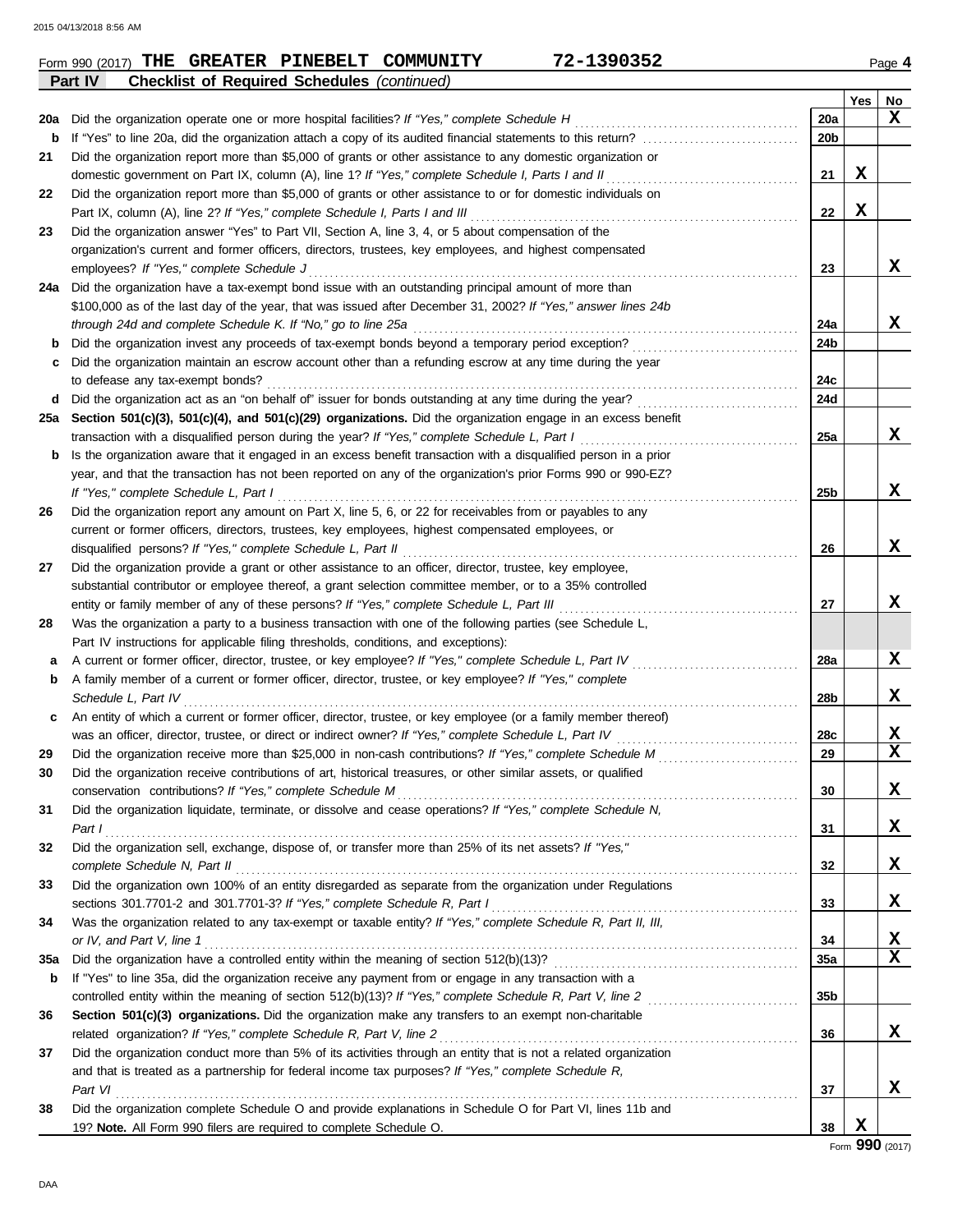|             | Part V    | <b>Statements Regarding Other IRS Filings and Tax Compliance</b>                                                                                                                                            |                 |             |                 |     |             |
|-------------|-----------|-------------------------------------------------------------------------------------------------------------------------------------------------------------------------------------------------------------|-----------------|-------------|-----------------|-----|-------------|
|             |           | Check if Schedule O contains a response or note to any line in this Part V                                                                                                                                  |                 |             |                 | Yes | No          |
|             |           | Enter the number reported in Box 3 of Form 1096. Enter -0- if not applicable                                                                                                                                | 1a              | 1           |                 |     |             |
| 1а<br>b     |           | Enter the number of Forms W-2G included in line 1a. Enter -0- if not applicable                                                                                                                             | 1 <sub>b</sub>  | $\mathbf 0$ |                 |     |             |
| с           |           | Did the organization comply with backup withholding rules for reportable payments to vendors and                                                                                                            |                 |             |                 |     |             |
|             |           | reportable gaming (gambling) winnings to prize winners?                                                                                                                                                     |                 |             | 1c              | х   |             |
| 2a          |           | Enter the number of employees reported on Form W-3, Transmittal of Wage and Tax                                                                                                                             |                 |             |                 |     |             |
|             |           | Statements, filed for the calendar year ending with or within the year covered by this return                                                                                                               | 2a              | 5           |                 |     |             |
| b           |           | If at least one is reported on line 2a, did the organization file all required federal employment tax returns?                                                                                              |                 |             | 2b              | X   |             |
|             |           | Note. If the sum of lines 1a and 2a is greater than 250, you may be required to e-file (see instructions)                                                                                                   |                 |             |                 |     |             |
| За          |           | Did the organization have unrelated business gross income of \$1,000 or more during the year?                                                                                                               |                 |             | За              | X   |             |
| b           |           | If "Yes," has it filed a Form 990-T for this year? If "No" to line 3b, provide an explanation in Schedule O                                                                                                 |                 |             | 3b              | X   |             |
| 4a          |           | At any time during the calendar year, did the organization have an interest in, or a signature or other authority                                                                                           |                 |             |                 |     |             |
|             |           | over, a financial account in a foreign country (such as a bank account, securities account, or other financial                                                                                              |                 |             |                 |     |             |
|             | account)? |                                                                                                                                                                                                             |                 |             | 4a              |     | х           |
| b           |           | If "Yes," enter the name of the foreign country: <b>u</b>                                                                                                                                                   |                 |             |                 |     |             |
|             |           | See instructions for filing requirements for FinCEN Form 114, Report of Foreign Bank and Financial Accounts                                                                                                 |                 |             |                 |     |             |
|             | (FBAR).   |                                                                                                                                                                                                             |                 |             |                 |     |             |
| 5a          |           | Was the organization a party to a prohibited tax shelter transaction at any time during the tax year?                                                                                                       |                 |             | 5a              |     | x           |
| b           |           | Did any taxable party notify the organization that it was or is a party to a prohibited tax shelter transaction?                                                                                            |                 |             | 5 <sub>b</sub>  |     | $\mathbf x$ |
| c           |           | If "Yes" to line 5a or 5b, did the organization file Form 8886-T?                                                                                                                                           |                 |             | 5c              |     |             |
| 6а          |           | Does the organization have annual gross receipts that are normally greater than \$100,000, and did the                                                                                                      |                 |             |                 |     |             |
|             |           | organization solicit any contributions that were not tax deductible as charitable contributions?                                                                                                            |                 |             | 6a              |     | X           |
| b           |           | If "Yes," did the organization include with every solicitation an express statement that such contributions or                                                                                              |                 |             |                 |     |             |
|             |           | gifts were not tax deductible?                                                                                                                                                                              |                 |             | 6b              |     |             |
| 7           |           | Organizations that may receive deductible contributions under section 170(c).                                                                                                                               |                 |             |                 |     |             |
| а           |           | Did the organization receive a payment in excess of \$75 made partly as a contribution and partly for goods                                                                                                 |                 |             |                 |     |             |
|             |           | and services provided to the payor?                                                                                                                                                                         |                 |             | 7a<br>7b        |     |             |
| b<br>с      |           | If "Yes," did the organization notify the donor of the value of the goods or services provided?<br>Did the organization sell, exchange, or otherwise dispose of tangible personal property for which it was |                 |             |                 |     |             |
|             |           |                                                                                                                                                                                                             |                 |             | 7c              |     |             |
| d           |           |                                                                                                                                                                                                             | 7d              |             |                 |     |             |
| е           |           | Did the organization receive any funds, directly or indirectly, to pay premiums on a personal benefit contract?                                                                                             |                 |             | 7e              |     |             |
| f           |           | Did the organization, during the year, pay premiums, directly or indirectly, on a personal benefit contract?                                                                                                |                 |             | 7f              |     |             |
| g           |           | If the organization received a contribution of qualified intellectual property, did the organization file Form 8899 as required?                                                                            |                 |             | 7g              |     |             |
| h           |           | If the organization received a contribution of cars, boats, airplanes, or other vehicles, did the organization file a Form 1098-C?                                                                          |                 |             | 7h              |     |             |
|             |           | Sponsoring organizations maintaining donor advised funds. Did a donor advised fund maintained by the                                                                                                        |                 |             |                 |     |             |
|             |           |                                                                                                                                                                                                             |                 |             | 8               |     | X           |
| 9           |           | Sponsoring organizations maintaining donor advised funds.                                                                                                                                                   |                 |             |                 |     |             |
| а           |           | Did the sponsoring organization make any taxable distributions under section 4966?                                                                                                                          |                 |             | 9a              |     | x           |
| $\mathbf b$ |           | Did the sponsoring organization make a distribution to a donor, donor advisor, or related person?                                                                                                           |                 |             | 9b              |     | х           |
| 10          |           | Section 501(c)(7) organizations. Enter:                                                                                                                                                                     |                 |             |                 |     |             |
| а           |           | Initiation fees and capital contributions included on Part VIII, line 12 [11][11][11][11][11][11][11][11][11][                                                                                              | 10a             |             |                 |     |             |
| b           |           | Gross receipts, included on Form 990, Part VIII, line 12, for public use of club facilities                                                                                                                 | 10 <sub>b</sub> |             |                 |     |             |
| 11          |           | Section 501(c)(12) organizations. Enter:                                                                                                                                                                    |                 |             |                 |     |             |
| а           |           | Gross income from members or shareholders                                                                                                                                                                   | 11a             |             |                 |     |             |
| b           |           | Gross income from other sources (Do not net amounts due or paid to other sources                                                                                                                            |                 |             |                 |     |             |
|             |           | against amounts due or received from them.)                                                                                                                                                                 | 11 <sub>b</sub> |             |                 |     |             |
| 12a         |           | Section 4947(a)(1) non-exempt charitable trusts. Is the organization filing Form 990 in lieu of Form 1041?                                                                                                  |                 |             | 12a             |     |             |
| b           |           | If "Yes," enter the amount of tax-exempt interest received or accrued during the year <i>[[COSTERRY]</i>                                                                                                    | 12b             |             |                 |     |             |
| 13          |           | Section 501(c)(29) qualified nonprofit health insurance issuers.                                                                                                                                            |                 |             |                 |     |             |
| а           |           | Is the organization licensed to issue qualified health plans in more than one state?                                                                                                                        |                 |             | 13а             |     |             |
|             |           | Note. See the instructions for additional information the organization must report on Schedule O.                                                                                                           |                 |             |                 |     |             |
| b           |           | Enter the amount of reserves the organization is required to maintain by the states in which                                                                                                                | 13 <sub>b</sub> |             |                 |     |             |
| c           |           | Enter the amount of reserves on hand                                                                                                                                                                        | 13 <sub>c</sub> |             |                 |     |             |
| 14a         |           | Did the organization receive any payments for indoor tanning services during the tax year?                                                                                                                  |                 |             | 14a             |     | х           |
| b           |           |                                                                                                                                                                                                             |                 |             | 14 <sub>b</sub> |     |             |
|             |           |                                                                                                                                                                                                             |                 |             |                 |     |             |

**Form 990 (2017) THE GREATER PINEBELT COMMUNITY 72-1390352** Page 5

DAA Form **990** (2017)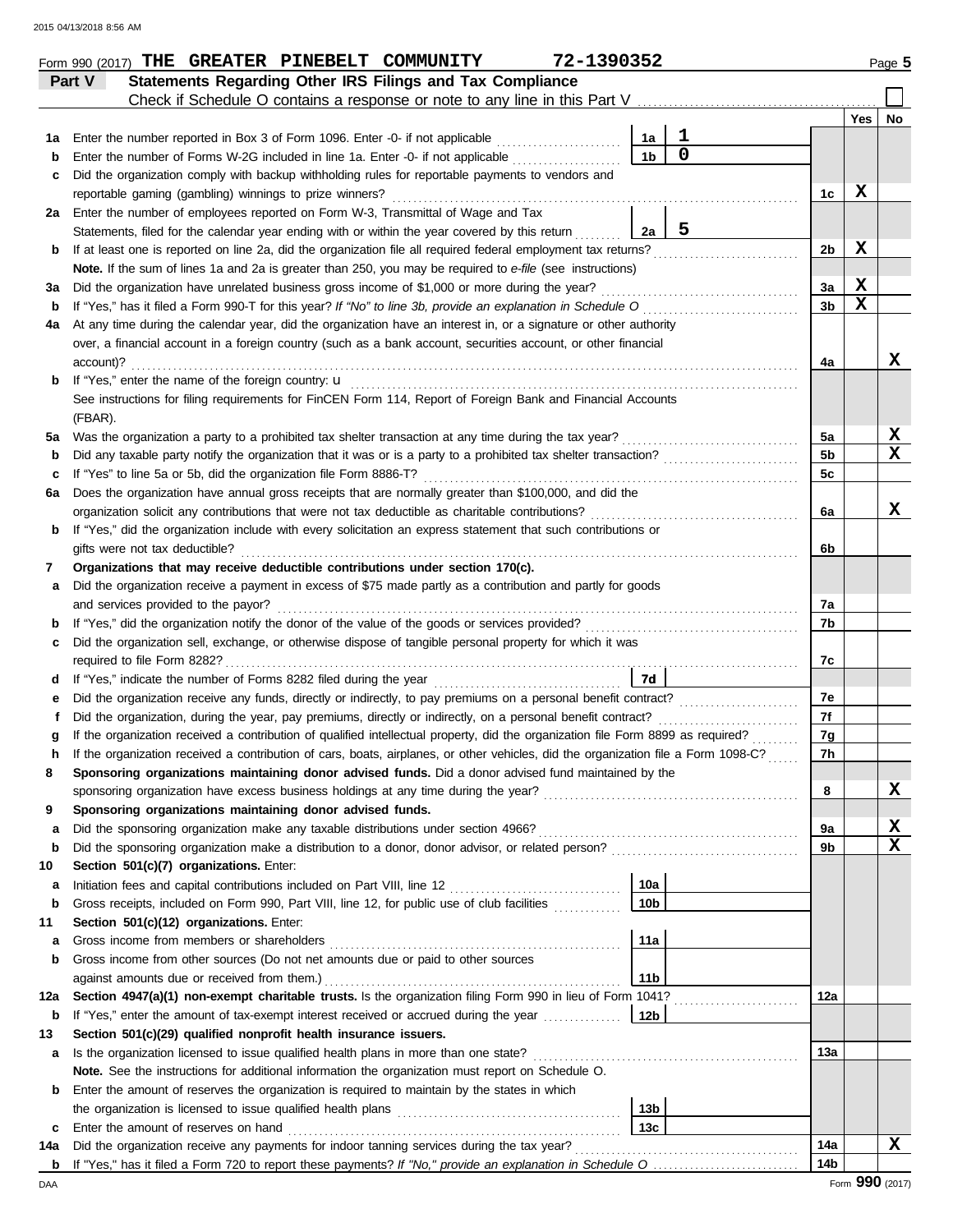|     | Part VI<br>Governance, Management, and Disclosure For each "Yes" response to lines 2 through 7b below, and for a "No"               |    |    |                 |                         |                 |
|-----|-------------------------------------------------------------------------------------------------------------------------------------|----|----|-----------------|-------------------------|-----------------|
|     | response to line 8a, 8b, or 10b below, describe the circumstances, processes, or changes in Schedule O. See instructions.           |    |    |                 |                         |                 |
|     |                                                                                                                                     |    |    |                 |                         | X               |
|     | Section A. Governing Body and Management                                                                                            |    |    |                 |                         |                 |
|     |                                                                                                                                     |    |    |                 | Yes                     | No              |
| 1а  | Enter the number of voting members of the governing body at the end of the tax year                                                 | 1a | 25 |                 |                         |                 |
|     | If there are material differences in voting rights among members of the governing body, or                                          |    |    |                 |                         |                 |
|     | if the governing body delegated broad authority to an executive committee or similar                                                |    |    |                 |                         |                 |
|     | committee, explain in Schedule O.                                                                                                   |    |    |                 |                         |                 |
| b   | Enter the number of voting members included in line 1a, above, who are independent                                                  | 1b | 25 |                 |                         |                 |
| 2   | Did any officer, director, trustee, or key employee have a family relationship or a business relationship with                      |    |    |                 |                         |                 |
|     | any other officer, director, trustee, or key employee?                                                                              |    |    | $\mathbf{2}$    |                         | x               |
| 3   | Did the organization delegate control over management duties customarily performed by or under the direct                           |    |    |                 |                         |                 |
|     | supervision of officers, directors, or trustees, or key employees to a management company or other person?                          |    |    | 3               |                         | x               |
| 4   |                                                                                                                                     |    |    | 4               |                         | X               |
| 5   |                                                                                                                                     |    |    | 5               |                         | X               |
| 6   | Did the organization have members or stockholders?                                                                                  |    |    | 6               |                         | X               |
| 7a  | Did the organization have members, stockholders, or other persons who had the power to elect or appoint                             |    |    |                 |                         |                 |
|     | one or more members of the governing body?                                                                                          |    |    | 7a              |                         | x               |
| b   | Are any governance decisions of the organization reserved to (or subject to approval by) members,                                   |    |    |                 |                         |                 |
|     | stockholders, or persons other than the governing body?                                                                             |    |    | 7b              |                         | x               |
| 8   | Did the organization contemporaneously document the meetings held or written actions undertaken during the year by the following:   |    |    |                 |                         |                 |
| a   | The governing body?                                                                                                                 |    |    | 8a              | X                       |                 |
| b   | Each committee with authority to act on behalf of the governing body?                                                               |    |    | 8b              | $\mathbf x$             |                 |
| 9   | Is there any officer, director, trustee, or key employee listed in Part VII, Section A, who cannot be reached at                    |    |    |                 |                         |                 |
|     |                                                                                                                                     |    |    | 9               |                         | x               |
|     | Section B. Policies (This Section B requests information about policies not required by the Internal Revenue Code.)                 |    |    |                 |                         |                 |
|     |                                                                                                                                     |    |    |                 | Yes                     | No              |
| 10a | Did the organization have local chapters, branches, or affiliates?                                                                  |    |    | 10a             |                         | x               |
| b   | If "Yes," did the organization have written policies and procedures governing the activities of such chapters,                      |    |    |                 |                         |                 |
|     |                                                                                                                                     |    |    | 10b             |                         |                 |
| 11a | Has the organization provided a complete copy of this Form 990 to all members of its governing body before filing the form?         |    |    | 11a             |                         | X               |
| b   | Describe in Schedule O the process, if any, used by the organization to review this Form 990.                                       |    |    |                 |                         |                 |
| 12a |                                                                                                                                     |    |    | 12a             | X                       |                 |
| b   | Were officers, directors, or trustees, and key employees required to disclose annually interests that could give rise to conflicts? |    |    | 12 <sub>b</sub> | $\mathbf x$             |                 |
| с   | Did the organization regularly and consistently monitor and enforce compliance with the policy? If "Yes,"                           |    |    |                 |                         |                 |
|     | describe in Schedule O how this was done                                                                                            |    |    | 12c             | X                       |                 |
| 13  | Did the organization have a written whistleblower policy?                                                                           |    |    | 13              | $\overline{\mathbf{x}}$ |                 |
| 14  |                                                                                                                                     |    |    | 14              | X                       |                 |
| 15  | Did the process for determining compensation of the following persons include a review and approval by                              |    |    |                 |                         |                 |
|     | independent persons, comparability data, and contemporaneous substantiation of the deliberation and decision?                       |    |    |                 |                         |                 |
| a   | The organization's CEO, Executive Director, or top management official                                                              |    |    | 15a             | X                       |                 |
| b   | Other officers or key employees of the organization                                                                                 |    |    | 15b             |                         | x               |
|     | If "Yes" to line 15a or 15b, describe the process in Schedule O (see instructions).                                                 |    |    |                 |                         |                 |
| 16a | Did the organization invest in, contribute assets to, or participate in a joint venture or similar arrangement                      |    |    |                 |                         |                 |
|     | with a taxable entity during the year?                                                                                              |    |    | 16a             |                         | X               |
| b   | If "Yes," did the organization follow a written policy or procedure requiring the organization to evaluate its                      |    |    |                 |                         |                 |
|     | participation in joint venture arrangements under applicable federal tax law, and take steps to safeguard the                       |    |    |                 |                         |                 |
|     |                                                                                                                                     |    |    | 16b             |                         |                 |
|     | <b>Section C. Disclosure</b>                                                                                                        |    |    |                 |                         |                 |
| 17  | List the states with which a copy of this Form 990 is required to be filed $\mathbf u$ None                                         |    |    |                 |                         |                 |
| 18  | Section 6104 requires an organization to make its Forms 1023 (or 1024 if applicable), 990, and 990-T (Section 501(c)(3)s only)      |    |    |                 |                         |                 |
|     | available for public inspection. Indicate how you made these available. Check all that apply.                                       |    |    |                 |                         |                 |
|     | Another's website $ \mathbf{X} $ Upon request<br>Other (explain in Schedule O)<br>Own website                                       |    |    |                 |                         |                 |
| 19  | Describe in Schedule O whether (and if so, how) the organization made its governing documents, conflict of interest policy, and     |    |    |                 |                         |                 |
|     | financial statements available to the public during the tax year.                                                                   |    |    |                 |                         |                 |
| 20  | State the name, address, and telephone number of the person who possesses the organization's books and records: u                   |    |    |                 |                         |                 |
|     | <b>GREATER PINEBELT COMMUNITY FOUNDATI 1501 ADELINE STREET</b>                                                                      |    |    |                 |                         |                 |
|     | 39401<br><b>HATTIESBURG</b><br>MS                                                                                                   |    |    | 601-583-6180    |                         |                 |
| DAA |                                                                                                                                     |    |    |                 |                         | Form 990 (2017) |

**Form 990 (2017) THE GREATER PINEBELT COMMUNITY 72-1390352** Page 6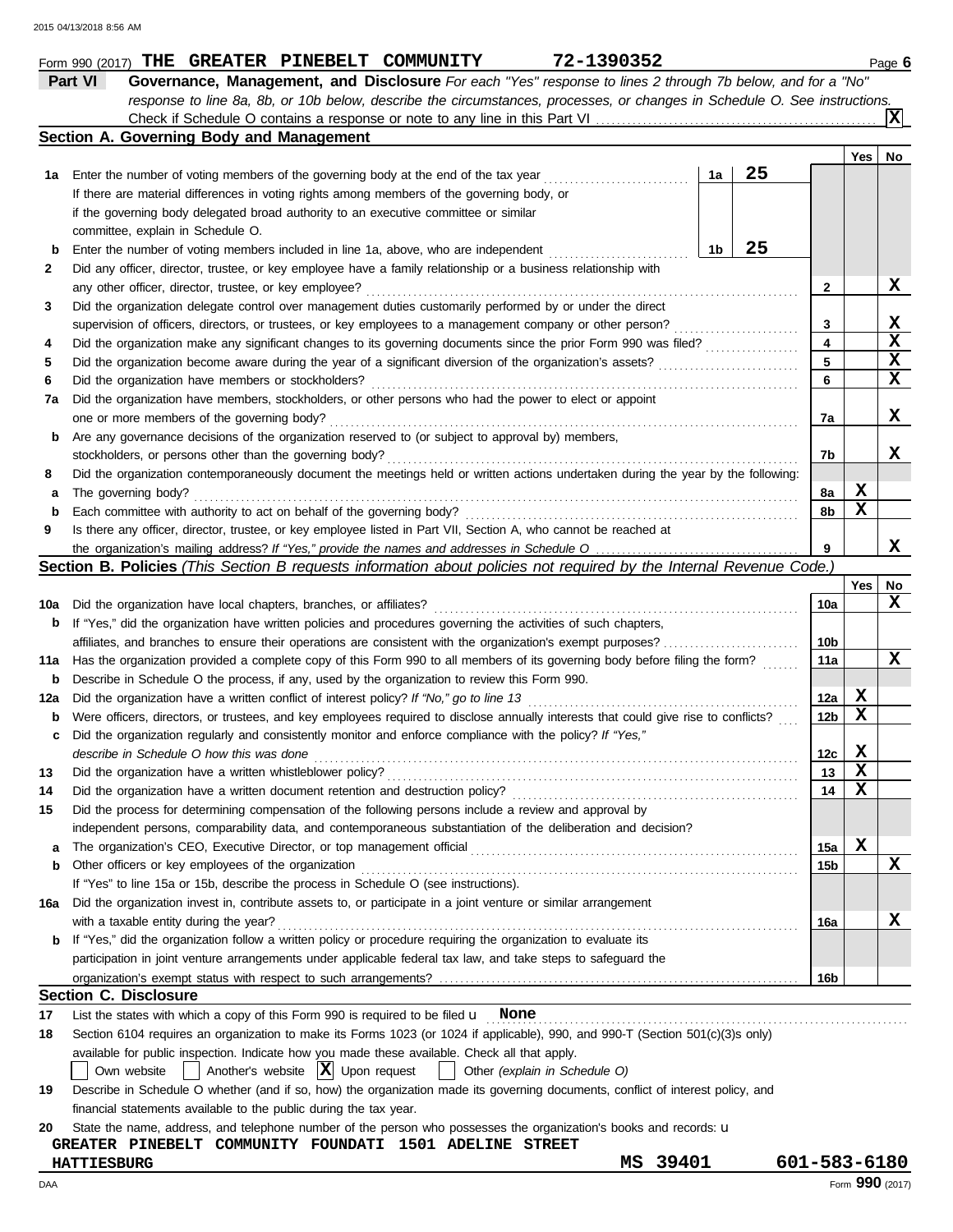| Form 990 (2017)                                                                                                                                                                                                                            | THE GREATER PINEBELT COMMUNITY                                                  |  |  | 72-1390352                                                                                                              | Page 7                                                                                           |  |  |
|--------------------------------------------------------------------------------------------------------------------------------------------------------------------------------------------------------------------------------------------|---------------------------------------------------------------------------------|--|--|-------------------------------------------------------------------------------------------------------------------------|--------------------------------------------------------------------------------------------------|--|--|
| Part VII                                                                                                                                                                                                                                   |                                                                                 |  |  |                                                                                                                         | Compensation of Officers, Directors, Trustees, Key Employees, Highest Compensated Employees, and |  |  |
|                                                                                                                                                                                                                                            | <b>Independent Contractors</b>                                                  |  |  |                                                                                                                         |                                                                                                  |  |  |
|                                                                                                                                                                                                                                            |                                                                                 |  |  |                                                                                                                         |                                                                                                  |  |  |
| Section A.                                                                                                                                                                                                                                 | Officers, Directors, Trustees, Key Employees, and Highest Compensated Employees |  |  |                                                                                                                         |                                                                                                  |  |  |
| 1a Complete this table for all persons required to be listed. Report compensation for the calendar year ending with or within the<br>organization's tax year.                                                                              |                                                                                 |  |  |                                                                                                                         |                                                                                                  |  |  |
| • List all of the organization's <b>current</b> officers, directors, trustees (whether individuals or organizations), regardless of amount of<br>compensation. Enter -0- in columns $(D)$ , $(E)$ , and $(F)$ if no compensation was paid. |                                                                                 |  |  |                                                                                                                         |                                                                                                  |  |  |
|                                                                                                                                                                                                                                            |                                                                                 |  |  | $\bullet$ List all of the erganization's current key employees if any See instructions for definition of "key employee" |                                                                                                  |  |  |

● List all of the organization's **current** key employees, if any. See instructions for definition of "key employee."

who received reportable compensation (Box 5 of Form W-2 and/or Box 7 of Form 1099-MISC) of more than \$100,000 from the organization and any related organizations. ■ List the organization's five **current** highest compensated employees (other than an officer, director, trustee, or key employee)<br> **•** Preceived reportable compensation (Box 5 of Form *M, 2 and/or Box 7 of Form 1000 MISC* 

■ List all of the organization's **former** officers, key employees, and highest compensated employees who received more than<br> **•** 00.000 of reportable compensation from the ergonization and any related ergonizations \$100,000 of reportable compensation from the organization and any related organizations.

■ List all of the organization's **former directors or trustees** that received, in the capacity as a former director or trustee of the<br>paization, more than \$10,000 of reportable compensation from the organization and any r organization, more than \$10,000 of reportable compensation from the organization and any related organizations. List persons in the following order: individual trustees or directors; institutional trustees; officers; key employees; highest compensated employees; and former such persons.

 $\overline{X}$  Check this box if neither the organization nor any related organization compensated any current officer, director, or trustee.

| (A)<br>Name and Title | (B)<br>Average<br>hours per<br>week<br>(list any               |                                   |                       |             | (C)<br>Position | (do not check more than one<br>box, unless person is both an<br>officer and a director/trustee) |        | (D)<br>Reportable<br>compensation<br>from<br>the | (E)<br>Reportable<br>compensation from<br>related<br>organizations | (F)<br>Estimated<br>amount of<br>other<br>compensation   |
|-----------------------|----------------------------------------------------------------|-----------------------------------|-----------------------|-------------|-----------------|-------------------------------------------------------------------------------------------------|--------|--------------------------------------------------|--------------------------------------------------------------------|----------------------------------------------------------|
|                       | hours for<br>related<br>organizations<br>below dotted<br>line) | Individual trustee<br>or director | Institutional trustee | Officer     | Key employee    | Highest compensated<br>employee                                                                 | Former | organization<br>(W-2/1099-MISC)                  | (W-2/1099-MISC)                                                    | from the<br>organization<br>and related<br>organizations |
| (1) TERRI BELL        | 0.00                                                           |                                   |                       |             |                 |                                                                                                 |        |                                                  |                                                                    |                                                          |
| PRESIDENT             | 0.00                                                           | $\mathbf x$                       |                       | $\mathbf x$ |                 |                                                                                                 |        | $\mathbf 0$                                      | 0                                                                  | $\pmb{0}$                                                |
| (2) BRADY RAANES      | 0.00                                                           |                                   |                       |             |                 |                                                                                                 |        |                                                  |                                                                    |                                                          |
| VICE PRESIDENT        | 0.00                                                           | X                                 |                       | $\mathbf x$ |                 |                                                                                                 |        | 0                                                | 0                                                                  | 0                                                        |
| (3) PAUL LAUGHLIN     | 0.00                                                           |                                   |                       |             |                 |                                                                                                 |        |                                                  |                                                                    |                                                          |
| <b>SECRETARY</b>      | 0.00                                                           | $\mathbf x$                       |                       | $\mathbf x$ |                 |                                                                                                 |        | 0                                                | 0                                                                  | 0                                                        |
| (4) DAVID BURCKEL     | 0.00                                                           |                                   |                       |             |                 |                                                                                                 |        |                                                  |                                                                    |                                                          |
| <b>TREASURER</b>      | 0.00                                                           | $\mathbf x$                       |                       | $\mathbf x$ |                 |                                                                                                 |        | 0                                                | 0                                                                  | 0                                                        |
| (5)                   |                                                                |                                   |                       |             |                 |                                                                                                 |        |                                                  |                                                                    |                                                          |
| (6)                   |                                                                |                                   |                       |             |                 |                                                                                                 |        |                                                  |                                                                    |                                                          |
| (7)                   |                                                                |                                   |                       |             |                 |                                                                                                 |        |                                                  |                                                                    |                                                          |
| (8)                   |                                                                |                                   |                       |             |                 |                                                                                                 |        |                                                  |                                                                    |                                                          |
| (9)                   |                                                                |                                   |                       |             |                 |                                                                                                 |        |                                                  |                                                                    |                                                          |
| (10)                  |                                                                |                                   |                       |             |                 |                                                                                                 |        |                                                  |                                                                    |                                                          |
| (11)                  |                                                                |                                   |                       |             |                 |                                                                                                 |        |                                                  |                                                                    |                                                          |
|                       |                                                                |                                   |                       |             |                 |                                                                                                 |        |                                                  |                                                                    |                                                          |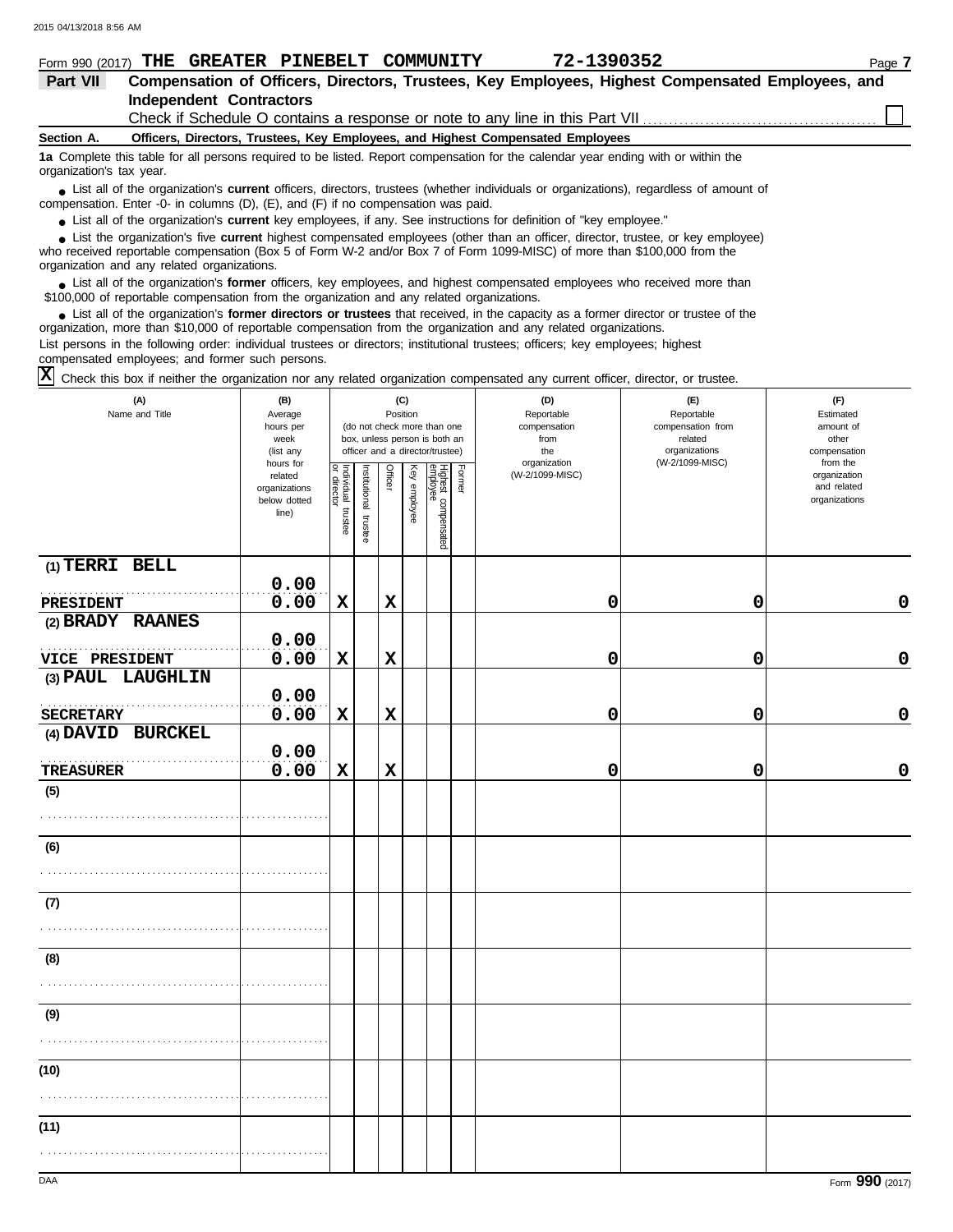| 2015 04/13/2018 8:56 AM<br>THE<br>Form 990 (2017)                                                                                                                                                                                                                                                                                                    | GREATER PINEBELT COMMUNITY                                     |                         |                       |          |              |                                                                                                 |        | 72-1390352                                                                                                                                                 |                                                                    |                                                          |                                                        | Page 8              |
|------------------------------------------------------------------------------------------------------------------------------------------------------------------------------------------------------------------------------------------------------------------------------------------------------------------------------------------------------|----------------------------------------------------------------|-------------------------|-----------------------|----------|--------------|-------------------------------------------------------------------------------------------------|--------|------------------------------------------------------------------------------------------------------------------------------------------------------------|--------------------------------------------------------------------|----------------------------------------------------------|--------------------------------------------------------|---------------------|
| <b>Part VII</b><br>(A)<br>Name and title                                                                                                                                                                                                                                                                                                             | (B)<br>Average<br>hours per<br>week<br>(list any               |                         |                       | Position | (C)          | (do not check more than one<br>box, unless person is both an<br>officer and a director/trustee) |        | Section A. Officers, Directors, Trustees, Key Employees, and Highest Compensated Employees (continued)<br>(D)<br>Reportable<br>compensation<br>from<br>the | (E)<br>Reportable<br>compensation from<br>related<br>organizations |                                                          | (F)<br>Estimated<br>amount of<br>other<br>compensation |                     |
|                                                                                                                                                                                                                                                                                                                                                      | hours for<br>related<br>organizations<br>below dotted<br>line) | Individual 1<br>trustee | Institutional trustee | Officer  | Key employee | Highest compensated<br>employee                                                                 | Former | organization<br>(W-2/1099-MISC)                                                                                                                            | (W-2/1099-MISC)                                                    | from the<br>organization<br>and related<br>organizations |                                                        |                     |
|                                                                                                                                                                                                                                                                                                                                                      |                                                                |                         |                       |          |              |                                                                                                 |        |                                                                                                                                                            |                                                                    |                                                          |                                                        |                     |
|                                                                                                                                                                                                                                                                                                                                                      |                                                                |                         |                       |          |              |                                                                                                 |        |                                                                                                                                                            |                                                                    |                                                          |                                                        |                     |
|                                                                                                                                                                                                                                                                                                                                                      |                                                                |                         |                       |          |              |                                                                                                 |        |                                                                                                                                                            |                                                                    |                                                          |                                                        |                     |
|                                                                                                                                                                                                                                                                                                                                                      |                                                                |                         |                       |          |              |                                                                                                 |        |                                                                                                                                                            |                                                                    |                                                          |                                                        |                     |
|                                                                                                                                                                                                                                                                                                                                                      |                                                                |                         |                       |          |              |                                                                                                 |        |                                                                                                                                                            |                                                                    |                                                          |                                                        |                     |
|                                                                                                                                                                                                                                                                                                                                                      |                                                                |                         |                       |          |              |                                                                                                 |        |                                                                                                                                                            |                                                                    |                                                          |                                                        |                     |
|                                                                                                                                                                                                                                                                                                                                                      |                                                                |                         |                       |          |              |                                                                                                 |        |                                                                                                                                                            |                                                                    |                                                          |                                                        |                     |
|                                                                                                                                                                                                                                                                                                                                                      |                                                                |                         |                       |          |              |                                                                                                 |        |                                                                                                                                                            |                                                                    |                                                          |                                                        |                     |
| Total from continuation sheets to Part VII, Section A                                                                                                                                                                                                                                                                                                |                                                                |                         |                       |          |              |                                                                                                 | u      |                                                                                                                                                            |                                                                    |                                                          |                                                        |                     |
| d<br>Total number of individuals (including but not limited to those listed above) who received more than \$100,000 of<br>2<br>reportable compensation from the organization $\bf{u}$ 0                                                                                                                                                              |                                                                |                         |                       |          |              |                                                                                                 |        |                                                                                                                                                            |                                                                    |                                                          |                                                        |                     |
| Did the organization list any former officer, director, or trustee, key employee, or highest compensated<br>3                                                                                                                                                                                                                                        |                                                                |                         |                       |          |              |                                                                                                 |        |                                                                                                                                                            |                                                                    |                                                          |                                                        | Yes<br>No           |
| For any individual listed on line 1a, is the sum of reportable compensation and other compensation from the<br>4<br>organization and related organizations greater than \$150,000? If "Yes," complete Schedule J for such                                                                                                                            |                                                                |                         |                       |          |              |                                                                                                 |        |                                                                                                                                                            |                                                                    |                                                          | 3                                                      | X                   |
| individual with a construction of the construction of the construction of the construction of the construction of the construction of the construction of the construction of the construction of the construction of the cons<br>Did any person listed on line 1a receive or accrue compensation from any unrelated organization or individual<br>5 |                                                                |                         |                       |          |              |                                                                                                 |        |                                                                                                                                                            |                                                                    |                                                          | 4<br>5                                                 | X<br>x              |
| Section B. Independent Contractors                                                                                                                                                                                                                                                                                                                   |                                                                |                         |                       |          |              |                                                                                                 |        |                                                                                                                                                            |                                                                    |                                                          |                                                        |                     |
| Complete this table for your five highest compensated independent contractors that received more than \$100,000 of<br>1<br>compensation from the organization. Report compensation for the calendar year ending with or within the organization's tax year.                                                                                          |                                                                |                         |                       |          |              |                                                                                                 |        |                                                                                                                                                            |                                                                    |                                                          |                                                        |                     |
|                                                                                                                                                                                                                                                                                                                                                      | (A)<br>Name and business address                               |                         |                       |          |              |                                                                                                 |        |                                                                                                                                                            | (B)<br>Description of services                                     |                                                          |                                                        | (C)<br>Compensation |
|                                                                                                                                                                                                                                                                                                                                                      |                                                                |                         |                       |          |              |                                                                                                 |        |                                                                                                                                                            |                                                                    |                                                          |                                                        |                     |
|                                                                                                                                                                                                                                                                                                                                                      |                                                                |                         |                       |          |              |                                                                                                 |        |                                                                                                                                                            |                                                                    |                                                          |                                                        |                     |
|                                                                                                                                                                                                                                                                                                                                                      |                                                                |                         |                       |          |              |                                                                                                 |        |                                                                                                                                                            |                                                                    |                                                          |                                                        |                     |
| Total number of independent contractors (including but not limited to those listed above) who<br>2<br>received more than \$100,000 of compensation from the organization u                                                                                                                                                                           |                                                                |                         |                       |          |              |                                                                                                 |        |                                                                                                                                                            | 0                                                                  |                                                          |                                                        |                     |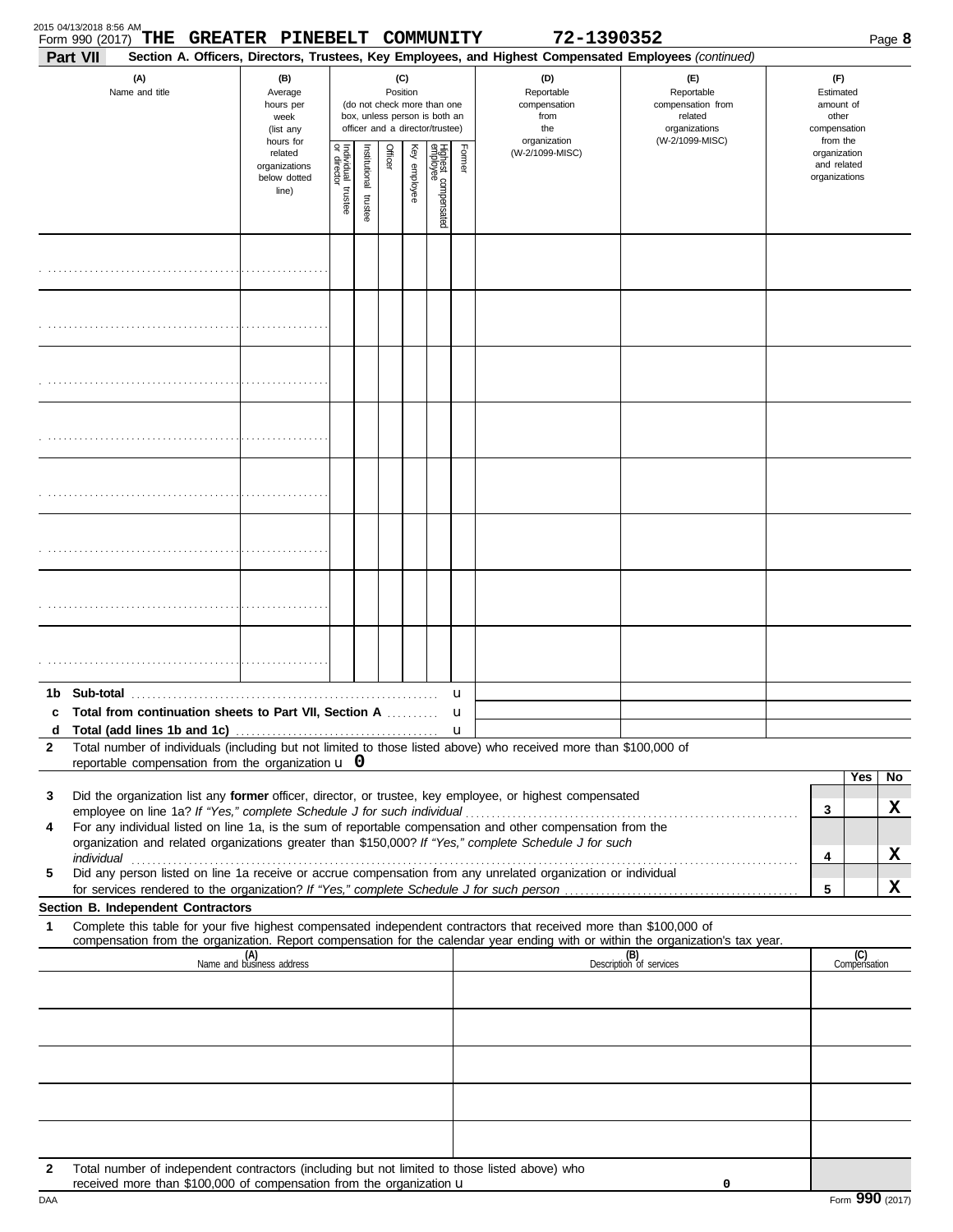**Part VIII Statement of Revenue**

| Form 990 (2017) $\ ^{\mathrm{\mathbf{THE}}}$ |  | <b>GREATER PINEBELT</b> | ' COMMUNITY | 72-1390352 | Page 9 |
|----------------------------------------------|--|-------------------------|-------------|------------|--------|
|                                              |  |                         |             |            |        |

### Check if Schedule O contains a response or note to any line in this Part VIII **(A) (B) (C) (D)** Total revenue **Related or CONFORT CONFORT CONFORT Revenue**<br>
exempt business excluded from tax exempt business function under sections revenue 512-514 revenue Gifts, Grants<br>ilar Amounts **Contributions, Gifts, Grants and Other Similar Amounts 1a 1a** Federated campaigns ...... **1b b** Membership dues *........*.. **1c c** Fundraising events . . . . . . . . **1d d** Related organizations ...... **1e e** Government grants (contributions) . . . Program Service Revenue **Contributions,**<br>Program Service Revenue and Other Sin **f** All other contributions, gifts, grants, and similar amounts not included above **3,471,486 1f** \$ . . . . . . . . . . . . . . . . . . . . . **g** Noncash contributions included in lines 1a-1f: **3,471,486** u **h Total.** Add lines 1a–1f . . . . . . . . . . . . . . . . . . . . . . . . . . . . . . . . **Program Service Revenue Busn. Code 2a** . . . . . . . . . . . . . . . . . . . . . . . . . . . . . . . . . . . . . . . . . . . . . . **b c d** . . . . . . . . . . . . . . . . . . . . . . . . . . . . . . . . . . . . . . . . . . . . . . **e** . . . . . . . . . . . . . . . . . . . . . . . . . . . . . . . . . . . . . . . . . . . . . . **f** All other program service revenue . . . . . . . . . . **g Total.** Add lines 2a–2f . . . . . . . . . . . . . . . . . . . . . . . . . . . . . . . . u **3** Investment income (including dividends, interest, **497,850 497,850** and other similar amounts)  $\mathbf{u}$ **4** Income from investment of tax-exempt bond proceeds  $\mathbf u$ **5** Royalties ... u (i) Real (ii) Personal **6a** Gross rents **b** Less: rental exps. **c** Rental inc. or (loss) **d** Net rental income or (loss) ............................. u **7a** Gross amount from (i) Securities (ii) Other sales of assets other than inventory **b** Less: cost or other basis & sales exps. **c** Gain or (loss) **d** u Net gain or (loss) . . . . . . . . . . . . . . . . . . . . . . . . . . . . . . . . . . . . . **8a** Gross income from fundraising events **Other Revenue Other Revenue** (not including \$ . . . . . . . . . . . . . . . . . . . . . of contributions reported on line 1c). See Part IV, line 18 . . . . . . . . . . . . . . . **a b b** Less: direct expenses . . . . . . . . . u **c** Net income or (loss) from fundraising events . . . . . . . . **9a** Gross income from gaming activities. See Part IV, line 19 . . . . . . . . . . . . . . . **a b b** Less: direct expenses **........**.. u Net income or (loss) from gaming activities . . . . . . . . . . **c** 10a Gross sales of inventory, less returns and allowances . . . . . . . . **a b b** Less: cost of goods sold ...... u Net income or (loss) from sales of inventory . . . . . . . . . **c** Miscellaneous Revenue **Busn. Code** 11a . <u>MISCELLANEOUS INCOME . . . . . . . . . . . . . . . . 107,254 107,254</u> **b** . . . . . . . . . . . . . . . . . . . . . . . . . . . . . . . . . . . . . . . . . . . . . . **MANAGMENT FEES 9,413 9,413 c** . . . . . . . . . . . . . . . . . . . . . . . . . . . . . . . . . . . . . . . . . . . . . . **1501 ADELINE LLC 532000 2,233 2,233 d** All other revenue .............................. **118,900** u **e Total.** Add lines 11a–11d . . . . . . . . . . . . . . . . . . . . . . . . . . . . **4,088,236 614,517 2,233 0** u

**Total revenue.** See instructions. . . . . . . . . . . . . . . . . . . . . **12**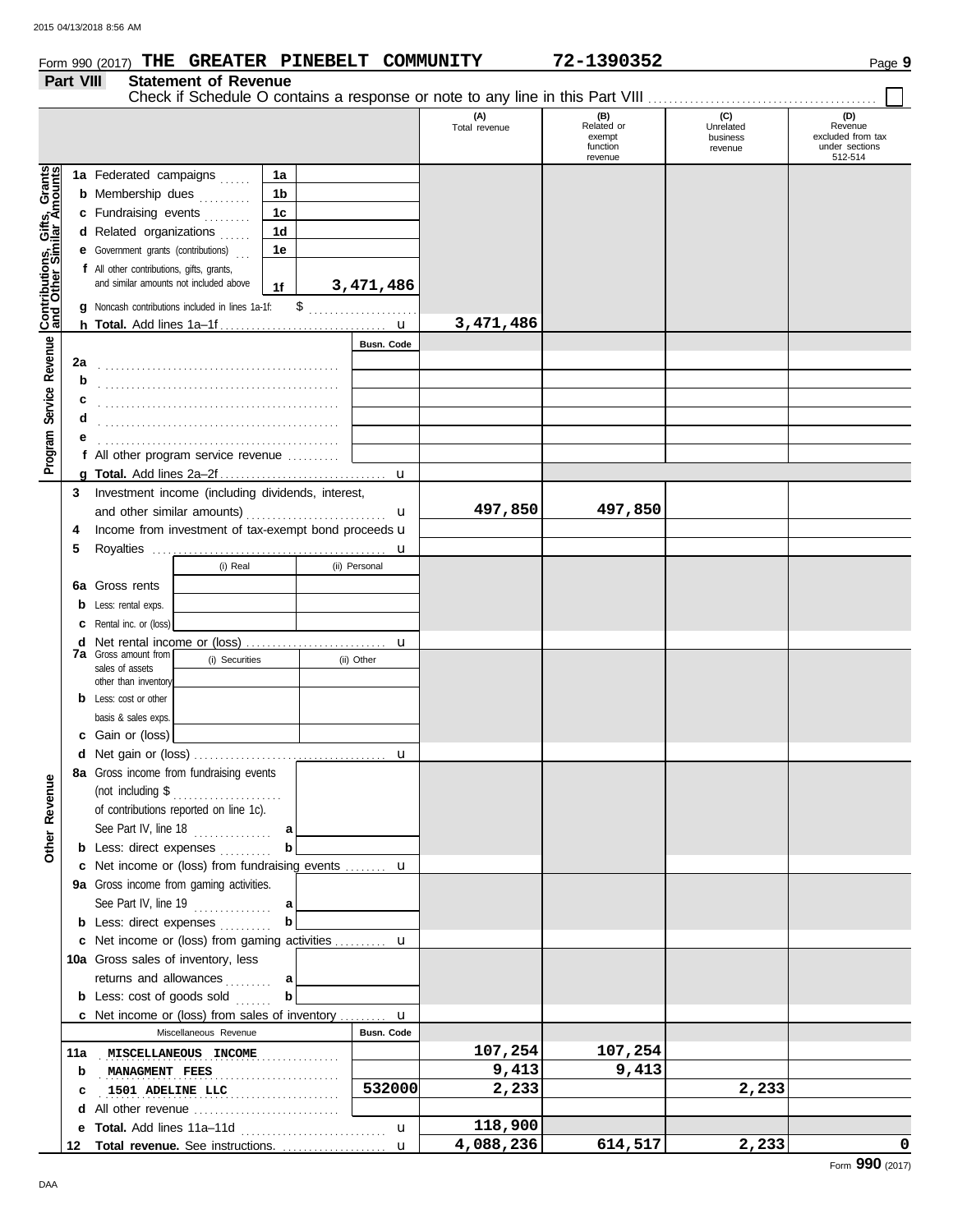## **Part IX Statement of Functional Expenses Form 990 (2017) THE GREATER PINEBELT COMMUNITY 72-1390352** Page 10

 $\overline{\phantom{1}}$ 

*Section 501(c)(3) and 501(c)(4) organizations must complete all columns. All other organizations must complete column (A).* Check if Schedule O contains a response or note to any line in this Part IX

|              | Crieck in Scriedule O contains a response of note to any line in this Part IX.                                                                                                                                                                                                                                                                                                                                                                                                                                              |                       |                                    |                                           |                                |
|--------------|-----------------------------------------------------------------------------------------------------------------------------------------------------------------------------------------------------------------------------------------------------------------------------------------------------------------------------------------------------------------------------------------------------------------------------------------------------------------------------------------------------------------------------|-----------------------|------------------------------------|-------------------------------------------|--------------------------------|
|              | Do not include amounts reported on lines 6b,<br>7b, 8b, 9b, and 10b of Part VIII.                                                                                                                                                                                                                                                                                                                                                                                                                                           | (A)<br>Total expenses | (B)<br>Program service<br>expenses | (C)<br>Management and<br>general expenses | (D)<br>Fundraising<br>expenses |
|              | 1 Grants and other assistance to domestic organizations                                                                                                                                                                                                                                                                                                                                                                                                                                                                     |                       |                                    |                                           |                                |
|              | and domestic governments. See Part IV, line 21                                                                                                                                                                                                                                                                                                                                                                                                                                                                              | 1,661,454             | 1,661,454                          |                                           |                                |
| $\mathbf{2}$ | Grants and other assistance to domestic                                                                                                                                                                                                                                                                                                                                                                                                                                                                                     |                       |                                    |                                           |                                |
|              | individuals. See Part IV, line 22                                                                                                                                                                                                                                                                                                                                                                                                                                                                                           | 378,524               | 378,524                            |                                           |                                |
| 3            | Grants and other assistance to foreign                                                                                                                                                                                                                                                                                                                                                                                                                                                                                      |                       |                                    |                                           |                                |
|              | organizations, foreign governments, and foreign                                                                                                                                                                                                                                                                                                                                                                                                                                                                             |                       |                                    |                                           |                                |
|              | individuals. See Part IV, lines 15 and 16                                                                                                                                                                                                                                                                                                                                                                                                                                                                                   |                       |                                    |                                           |                                |
| 4            | Benefits paid to or for members                                                                                                                                                                                                                                                                                                                                                                                                                                                                                             |                       |                                    |                                           |                                |
| 5            | Compensation of current officers, directors,                                                                                                                                                                                                                                                                                                                                                                                                                                                                                |                       |                                    |                                           |                                |
|              | trustees, and key employees<br>.                                                                                                                                                                                                                                                                                                                                                                                                                                                                                            |                       |                                    |                                           |                                |
| 6            | Compensation not included above, to disqualified                                                                                                                                                                                                                                                                                                                                                                                                                                                                            |                       |                                    |                                           |                                |
|              | persons (as defined under section 4958(f)(1)) and                                                                                                                                                                                                                                                                                                                                                                                                                                                                           |                       |                                    |                                           |                                |
|              | persons described in section 4958(c)(3)(B)                                                                                                                                                                                                                                                                                                                                                                                                                                                                                  |                       |                                    |                                           |                                |
| 7            | Other salaries and wages<br>.                                                                                                                                                                                                                                                                                                                                                                                                                                                                                               | 137,138               |                                    | 58,070                                    | 79,068                         |
| 8            | Pension plan accruals and contributions (include                                                                                                                                                                                                                                                                                                                                                                                                                                                                            |                       |                                    |                                           |                                |
|              | section 401(k) and 403(b) employer contributions)                                                                                                                                                                                                                                                                                                                                                                                                                                                                           |                       |                                    |                                           |                                |
| 9            | Other employee benefits                                                                                                                                                                                                                                                                                                                                                                                                                                                                                                     | 19,936                |                                    | 19,936                                    |                                |
| 10           |                                                                                                                                                                                                                                                                                                                                                                                                                                                                                                                             | 10,780                |                                    | 10,780                                    |                                |
| 11           | Fees for services (non-employees):                                                                                                                                                                                                                                                                                                                                                                                                                                                                                          |                       |                                    |                                           |                                |
| a            |                                                                                                                                                                                                                                                                                                                                                                                                                                                                                                                             |                       |                                    |                                           |                                |
| b            | Legal                                                                                                                                                                                                                                                                                                                                                                                                                                                                                                                       |                       |                                    |                                           |                                |
| с            |                                                                                                                                                                                                                                                                                                                                                                                                                                                                                                                             | 28,749                |                                    | 28,749                                    |                                |
| d            | Lobbying                                                                                                                                                                                                                                                                                                                                                                                                                                                                                                                    |                       |                                    |                                           |                                |
|              | Professional fundraising services. See Part IV, line 17                                                                                                                                                                                                                                                                                                                                                                                                                                                                     |                       |                                    |                                           |                                |
| f            | Investment management fees                                                                                                                                                                                                                                                                                                                                                                                                                                                                                                  |                       |                                    |                                           |                                |
| a            | Other. (If line 11g amount exceeds 10% of line 25, column                                                                                                                                                                                                                                                                                                                                                                                                                                                                   |                       |                                    |                                           |                                |
|              | (A) amount, list line 11g expenses on Schedule O.)                                                                                                                                                                                                                                                                                                                                                                                                                                                                          |                       |                                    |                                           |                                |
| 12           | Advertising and promotion                                                                                                                                                                                                                                                                                                                                                                                                                                                                                                   |                       |                                    |                                           |                                |
| 13           |                                                                                                                                                                                                                                                                                                                                                                                                                                                                                                                             | 4,337                 | 82                                 | 4,255                                     |                                |
| 14           | Information technology                                                                                                                                                                                                                                                                                                                                                                                                                                                                                                      |                       |                                    |                                           |                                |
| 15           |                                                                                                                                                                                                                                                                                                                                                                                                                                                                                                                             |                       |                                    |                                           |                                |
| 16           |                                                                                                                                                                                                                                                                                                                                                                                                                                                                                                                             | 11,448                |                                    | 11,448                                    |                                |
| 17           | $\begin{minipage}[c]{0.9\linewidth} \begin{tabular}{l} \textbf{Travel} \end{tabular} \end{minipage} \end{minipage} \begin{minipage}[c]{0.9\linewidth} \begin{tabular}{l} \textbf{True} \end{tabular} \end{minipage} \end{minipage} \begin{minipage}[c]{0.9\linewidth} \begin{tabular}{l} \textbf{True} \end{tabular} \end{minipage} \end{minipage} \begin{minipage}[c]{0.9\linewidth} \begin{tabular}{l} \textbf{True} \end{tabular} \end{minipage} \end{minipage} \begin{minipage}[c]{0.9\linewidth} \begin{tabular}{l} \$ | 1,797                 |                                    | 1,797                                     |                                |
| 18           | Payments of travel or entertainment expenses                                                                                                                                                                                                                                                                                                                                                                                                                                                                                |                       |                                    |                                           |                                |
|              | for any federal, state, or local public officials                                                                                                                                                                                                                                                                                                                                                                                                                                                                           |                       |                                    |                                           |                                |
| 19           | Conferences, conventions, and meetings                                                                                                                                                                                                                                                                                                                                                                                                                                                                                      | 343                   |                                    | 343                                       |                                |
| 20           | Interest                                                                                                                                                                                                                                                                                                                                                                                                                                                                                                                    |                       |                                    |                                           |                                |
| 21           | Payments to affiliates                                                                                                                                                                                                                                                                                                                                                                                                                                                                                                      |                       |                                    |                                           |                                |
| 22           | Depreciation, depletion, and amortization                                                                                                                                                                                                                                                                                                                                                                                                                                                                                   | 3,764<br>2,343        | 942<br>843                         | 2,822<br>1,500                            |                                |
| 23           | Insurance                                                                                                                                                                                                                                                                                                                                                                                                                                                                                                                   |                       |                                    |                                           |                                |
| 24           | Other expenses. Itemize expenses not covered                                                                                                                                                                                                                                                                                                                                                                                                                                                                                |                       |                                    |                                           |                                |
|              | above (List miscellaneous expenses in line 24e. If                                                                                                                                                                                                                                                                                                                                                                                                                                                                          |                       |                                    |                                           |                                |
|              | line 24e amount exceeds 10% of line 25, column                                                                                                                                                                                                                                                                                                                                                                                                                                                                              |                       |                                    |                                           |                                |
|              | (A) amount, list line 24e expenses on Schedule O.)<br>EVENT EXPENSE                                                                                                                                                                                                                                                                                                                                                                                                                                                         | 39,894                |                                    |                                           | 39,894                         |
| а            | MARKETING & EVENT EXPENSE                                                                                                                                                                                                                                                                                                                                                                                                                                                                                                   | 13,625                |                                    |                                           | 13,625                         |
| b            | <b>DUES</b>                                                                                                                                                                                                                                                                                                                                                                                                                                                                                                                 | 7,391                 |                                    | 7,391                                     |                                |
| c<br>d       | <b>FEES</b>                                                                                                                                                                                                                                                                                                                                                                                                                                                                                                                 | 1,057                 |                                    | 1,057                                     |                                |
|              |                                                                                                                                                                                                                                                                                                                                                                                                                                                                                                                             | 2,193                 | 611                                | 1,582                                     |                                |
| е            | All other expenses<br>Total functional expenses. Add lines 1 through 24e                                                                                                                                                                                                                                                                                                                                                                                                                                                    | 2,324,773             | 2,042,456                          | 149,730                                   | 132,587                        |
| 25<br>26     | Joint costs. Complete this line only if the                                                                                                                                                                                                                                                                                                                                                                                                                                                                                 |                       |                                    |                                           |                                |
|              | organization reported in column (B) joint costs                                                                                                                                                                                                                                                                                                                                                                                                                                                                             |                       |                                    |                                           |                                |
|              | from a combined educational campaign and                                                                                                                                                                                                                                                                                                                                                                                                                                                                                    |                       |                                    |                                           |                                |
|              | fundraising solicitation. Check here u<br>if<br>following SOP 98-2 (ASC 958-720)                                                                                                                                                                                                                                                                                                                                                                                                                                            |                       |                                    |                                           |                                |
|              |                                                                                                                                                                                                                                                                                                                                                                                                                                                                                                                             |                       |                                    |                                           |                                |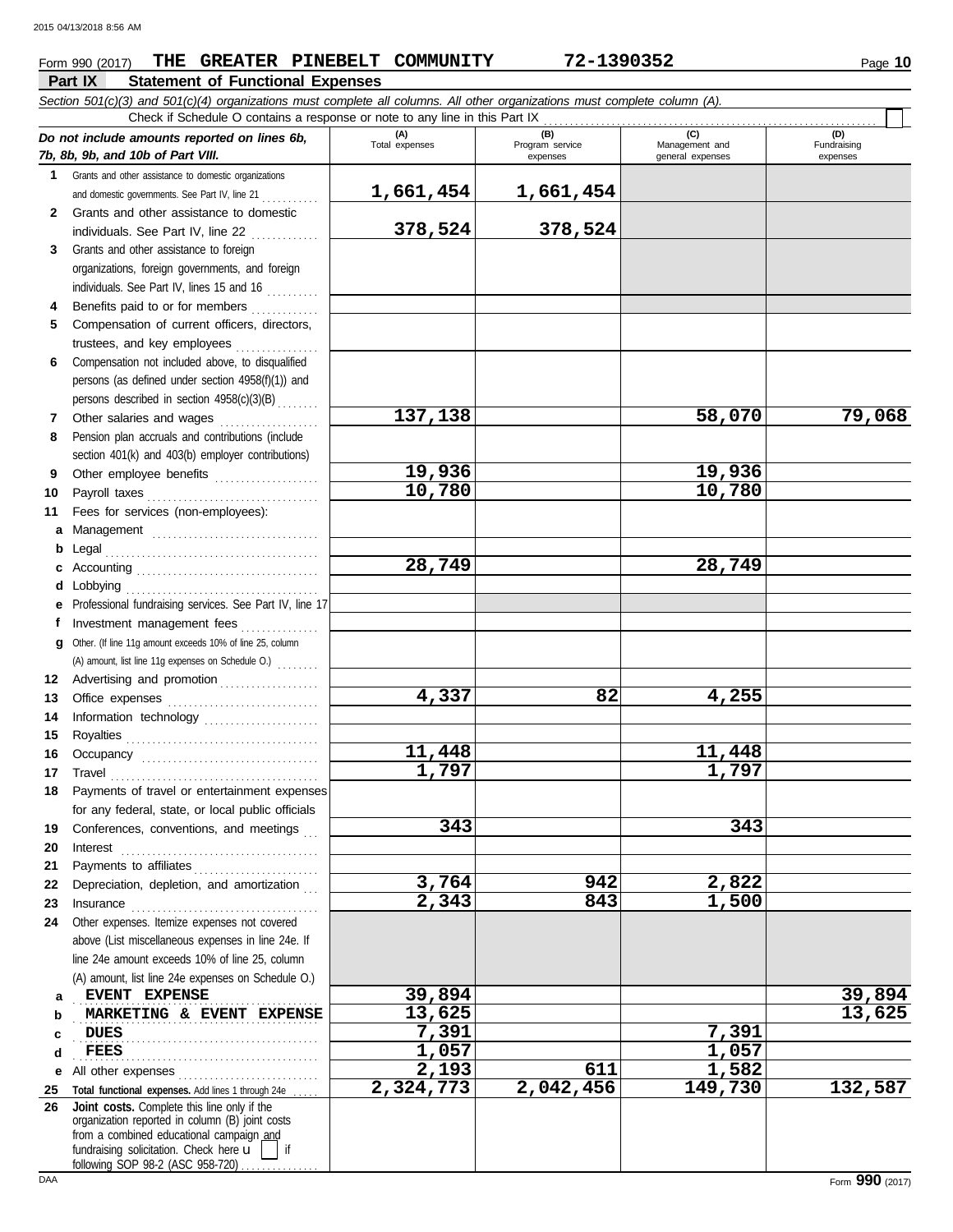**Part X Balance Sheet**

## **Form 990 (2017) THE GREATER PINEBELT COMMUNITY 72-1390352** Page 11

| (A)<br>(B)<br>Beginning of year<br>End of year<br>708,665<br>1,457,410<br>Cash-non-interest bearing<br>$\mathbf{1}$<br>1<br>83,416<br>120,091<br>$\mathbf{2}$<br>2<br>3<br>3<br>Accounts receivable, net<br>4<br>4<br>Loans and other receivables from current and former officers, directors,<br>5<br>trustees, key employees, and highest compensated employees.<br>5<br>Complete Part II of Schedule L<br>Loans and other receivables from other disqualified persons (as defined under section<br>6<br>$4958(f)(1)$ ), persons described in section $4958(c)(3)(B)$ , and contributing employers and<br>sponsoring organizations of section 501(c)(9) voluntary employees' beneficiary<br>6<br>Assets<br>7<br>7<br>8<br>8<br>9<br>9<br>Land, buildings, and equipment: cost or<br>10a<br>264,347<br>86,609<br>$2,663$ 10c<br>177,738<br>b<br>3,811,205<br>11<br>11<br>12<br>12<br>13<br>13<br>Intangible assets<br>14<br>14<br>15<br>15<br>4,605,949<br>6,475,338<br>16<br>16<br>1,329<br>17<br>17<br>18<br>18<br>19<br>19<br>20<br>20<br>Escrow or custodial account liability. Complete Part IV of Schedule D<br>21<br>21<br>Loans and other payables to current and former officers, directors,<br>22<br>Liabilities<br>trustees, key employees, highest compensated employees, and<br>disqualified persons. Complete Part II of Schedule L<br>22<br>23<br>23<br>Unsecured notes and loans payable to unrelated third parties<br>24<br>24<br>Other liabilities (including federal income tax, payables to related third<br>25<br>parties, and other liabilities not included on lines 17-24). Complete Part X<br>566,724<br>25<br>568,053<br>26<br>26<br>$ X $ and<br>Organizations that follow SFAS 117 (ASC 958), check here u<br><b>Balances</b><br>complete lines 27 through 29, and lines 33 and 34.<br>243,497<br>Unrestricted net assets<br>27<br>27<br>3,794,399<br>28<br>28<br>or Fund<br>Permanently restricted net assets<br>29<br>29<br>Organizations that do not follow SFAS 117 (ASC 958), check here u<br>and<br>complete lines 30 through 34.<br>Assets<br>Capital stock or trust principal, or current funds<br>30<br>30<br>31<br>31<br>ğ<br>Retained earnings, endowment, accumulated income, or other funds<br>32<br>32<br>4,037,896<br>Total net assets or fund balances<br>33<br>33 |  |  |  |  |           |           |           |
|-----------------------------------------------------------------------------------------------------------------------------------------------------------------------------------------------------------------------------------------------------------------------------------------------------------------------------------------------------------------------------------------------------------------------------------------------------------------------------------------------------------------------------------------------------------------------------------------------------------------------------------------------------------------------------------------------------------------------------------------------------------------------------------------------------------------------------------------------------------------------------------------------------------------------------------------------------------------------------------------------------------------------------------------------------------------------------------------------------------------------------------------------------------------------------------------------------------------------------------------------------------------------------------------------------------------------------------------------------------------------------------------------------------------------------------------------------------------------------------------------------------------------------------------------------------------------------------------------------------------------------------------------------------------------------------------------------------------------------------------------------------------------------------------------------------------------------------------------------------------------------------------------------------------------------------------------------------------------------------------------------------------------------------------------------------------------------------------------------------------------------------------------------------------------------------------------------------------------------------------------------------------------------------------------------------------|--|--|--|--|-----------|-----------|-----------|
|                                                                                                                                                                                                                                                                                                                                                                                                                                                                                                                                                                                                                                                                                                                                                                                                                                                                                                                                                                                                                                                                                                                                                                                                                                                                                                                                                                                                                                                                                                                                                                                                                                                                                                                                                                                                                                                                                                                                                                                                                                                                                                                                                                                                                                                                                                                 |  |  |  |  |           |           |           |
|                                                                                                                                                                                                                                                                                                                                                                                                                                                                                                                                                                                                                                                                                                                                                                                                                                                                                                                                                                                                                                                                                                                                                                                                                                                                                                                                                                                                                                                                                                                                                                                                                                                                                                                                                                                                                                                                                                                                                                                                                                                                                                                                                                                                                                                                                                                 |  |  |  |  |           |           |           |
|                                                                                                                                                                                                                                                                                                                                                                                                                                                                                                                                                                                                                                                                                                                                                                                                                                                                                                                                                                                                                                                                                                                                                                                                                                                                                                                                                                                                                                                                                                                                                                                                                                                                                                                                                                                                                                                                                                                                                                                                                                                                                                                                                                                                                                                                                                                 |  |  |  |  |           |           |           |
|                                                                                                                                                                                                                                                                                                                                                                                                                                                                                                                                                                                                                                                                                                                                                                                                                                                                                                                                                                                                                                                                                                                                                                                                                                                                                                                                                                                                                                                                                                                                                                                                                                                                                                                                                                                                                                                                                                                                                                                                                                                                                                                                                                                                                                                                                                                 |  |  |  |  |           |           |           |
|                                                                                                                                                                                                                                                                                                                                                                                                                                                                                                                                                                                                                                                                                                                                                                                                                                                                                                                                                                                                                                                                                                                                                                                                                                                                                                                                                                                                                                                                                                                                                                                                                                                                                                                                                                                                                                                                                                                                                                                                                                                                                                                                                                                                                                                                                                                 |  |  |  |  |           |           |           |
|                                                                                                                                                                                                                                                                                                                                                                                                                                                                                                                                                                                                                                                                                                                                                                                                                                                                                                                                                                                                                                                                                                                                                                                                                                                                                                                                                                                                                                                                                                                                                                                                                                                                                                                                                                                                                                                                                                                                                                                                                                                                                                                                                                                                                                                                                                                 |  |  |  |  |           |           |           |
|                                                                                                                                                                                                                                                                                                                                                                                                                                                                                                                                                                                                                                                                                                                                                                                                                                                                                                                                                                                                                                                                                                                                                                                                                                                                                                                                                                                                                                                                                                                                                                                                                                                                                                                                                                                                                                                                                                                                                                                                                                                                                                                                                                                                                                                                                                                 |  |  |  |  |           |           |           |
|                                                                                                                                                                                                                                                                                                                                                                                                                                                                                                                                                                                                                                                                                                                                                                                                                                                                                                                                                                                                                                                                                                                                                                                                                                                                                                                                                                                                                                                                                                                                                                                                                                                                                                                                                                                                                                                                                                                                                                                                                                                                                                                                                                                                                                                                                                                 |  |  |  |  |           |           |           |
|                                                                                                                                                                                                                                                                                                                                                                                                                                                                                                                                                                                                                                                                                                                                                                                                                                                                                                                                                                                                                                                                                                                                                                                                                                                                                                                                                                                                                                                                                                                                                                                                                                                                                                                                                                                                                                                                                                                                                                                                                                                                                                                                                                                                                                                                                                                 |  |  |  |  |           |           |           |
|                                                                                                                                                                                                                                                                                                                                                                                                                                                                                                                                                                                                                                                                                                                                                                                                                                                                                                                                                                                                                                                                                                                                                                                                                                                                                                                                                                                                                                                                                                                                                                                                                                                                                                                                                                                                                                                                                                                                                                                                                                                                                                                                                                                                                                                                                                                 |  |  |  |  |           |           |           |
|                                                                                                                                                                                                                                                                                                                                                                                                                                                                                                                                                                                                                                                                                                                                                                                                                                                                                                                                                                                                                                                                                                                                                                                                                                                                                                                                                                                                                                                                                                                                                                                                                                                                                                                                                                                                                                                                                                                                                                                                                                                                                                                                                                                                                                                                                                                 |  |  |  |  |           |           |           |
|                                                                                                                                                                                                                                                                                                                                                                                                                                                                                                                                                                                                                                                                                                                                                                                                                                                                                                                                                                                                                                                                                                                                                                                                                                                                                                                                                                                                                                                                                                                                                                                                                                                                                                                                                                                                                                                                                                                                                                                                                                                                                                                                                                                                                                                                                                                 |  |  |  |  |           |           |           |
|                                                                                                                                                                                                                                                                                                                                                                                                                                                                                                                                                                                                                                                                                                                                                                                                                                                                                                                                                                                                                                                                                                                                                                                                                                                                                                                                                                                                                                                                                                                                                                                                                                                                                                                                                                                                                                                                                                                                                                                                                                                                                                                                                                                                                                                                                                                 |  |  |  |  |           |           |           |
|                                                                                                                                                                                                                                                                                                                                                                                                                                                                                                                                                                                                                                                                                                                                                                                                                                                                                                                                                                                                                                                                                                                                                                                                                                                                                                                                                                                                                                                                                                                                                                                                                                                                                                                                                                                                                                                                                                                                                                                                                                                                                                                                                                                                                                                                                                                 |  |  |  |  |           |           |           |
|                                                                                                                                                                                                                                                                                                                                                                                                                                                                                                                                                                                                                                                                                                                                                                                                                                                                                                                                                                                                                                                                                                                                                                                                                                                                                                                                                                                                                                                                                                                                                                                                                                                                                                                                                                                                                                                                                                                                                                                                                                                                                                                                                                                                                                                                                                                 |  |  |  |  |           |           |           |
|                                                                                                                                                                                                                                                                                                                                                                                                                                                                                                                                                                                                                                                                                                                                                                                                                                                                                                                                                                                                                                                                                                                                                                                                                                                                                                                                                                                                                                                                                                                                                                                                                                                                                                                                                                                                                                                                                                                                                                                                                                                                                                                                                                                                                                                                                                                 |  |  |  |  |           |           |           |
|                                                                                                                                                                                                                                                                                                                                                                                                                                                                                                                                                                                                                                                                                                                                                                                                                                                                                                                                                                                                                                                                                                                                                                                                                                                                                                                                                                                                                                                                                                                                                                                                                                                                                                                                                                                                                                                                                                                                                                                                                                                                                                                                                                                                                                                                                                                 |  |  |  |  |           |           |           |
|                                                                                                                                                                                                                                                                                                                                                                                                                                                                                                                                                                                                                                                                                                                                                                                                                                                                                                                                                                                                                                                                                                                                                                                                                                                                                                                                                                                                                                                                                                                                                                                                                                                                                                                                                                                                                                                                                                                                                                                                                                                                                                                                                                                                                                                                                                                 |  |  |  |  |           |           |           |
|                                                                                                                                                                                                                                                                                                                                                                                                                                                                                                                                                                                                                                                                                                                                                                                                                                                                                                                                                                                                                                                                                                                                                                                                                                                                                                                                                                                                                                                                                                                                                                                                                                                                                                                                                                                                                                                                                                                                                                                                                                                                                                                                                                                                                                                                                                                 |  |  |  |  |           |           | 4,720,099 |
|                                                                                                                                                                                                                                                                                                                                                                                                                                                                                                                                                                                                                                                                                                                                                                                                                                                                                                                                                                                                                                                                                                                                                                                                                                                                                                                                                                                                                                                                                                                                                                                                                                                                                                                                                                                                                                                                                                                                                                                                                                                                                                                                                                                                                                                                                                                 |  |  |  |  |           |           |           |
|                                                                                                                                                                                                                                                                                                                                                                                                                                                                                                                                                                                                                                                                                                                                                                                                                                                                                                                                                                                                                                                                                                                                                                                                                                                                                                                                                                                                                                                                                                                                                                                                                                                                                                                                                                                                                                                                                                                                                                                                                                                                                                                                                                                                                                                                                                                 |  |  |  |  |           |           |           |
|                                                                                                                                                                                                                                                                                                                                                                                                                                                                                                                                                                                                                                                                                                                                                                                                                                                                                                                                                                                                                                                                                                                                                                                                                                                                                                                                                                                                                                                                                                                                                                                                                                                                                                                                                                                                                                                                                                                                                                                                                                                                                                                                                                                                                                                                                                                 |  |  |  |  |           |           |           |
|                                                                                                                                                                                                                                                                                                                                                                                                                                                                                                                                                                                                                                                                                                                                                                                                                                                                                                                                                                                                                                                                                                                                                                                                                                                                                                                                                                                                                                                                                                                                                                                                                                                                                                                                                                                                                                                                                                                                                                                                                                                                                                                                                                                                                                                                                                                 |  |  |  |  |           |           |           |
|                                                                                                                                                                                                                                                                                                                                                                                                                                                                                                                                                                                                                                                                                                                                                                                                                                                                                                                                                                                                                                                                                                                                                                                                                                                                                                                                                                                                                                                                                                                                                                                                                                                                                                                                                                                                                                                                                                                                                                                                                                                                                                                                                                                                                                                                                                                 |  |  |  |  |           |           |           |
|                                                                                                                                                                                                                                                                                                                                                                                                                                                                                                                                                                                                                                                                                                                                                                                                                                                                                                                                                                                                                                                                                                                                                                                                                                                                                                                                                                                                                                                                                                                                                                                                                                                                                                                                                                                                                                                                                                                                                                                                                                                                                                                                                                                                                                                                                                                 |  |  |  |  |           |           | 1,262     |
|                                                                                                                                                                                                                                                                                                                                                                                                                                                                                                                                                                                                                                                                                                                                                                                                                                                                                                                                                                                                                                                                                                                                                                                                                                                                                                                                                                                                                                                                                                                                                                                                                                                                                                                                                                                                                                                                                                                                                                                                                                                                                                                                                                                                                                                                                                                 |  |  |  |  |           |           |           |
|                                                                                                                                                                                                                                                                                                                                                                                                                                                                                                                                                                                                                                                                                                                                                                                                                                                                                                                                                                                                                                                                                                                                                                                                                                                                                                                                                                                                                                                                                                                                                                                                                                                                                                                                                                                                                                                                                                                                                                                                                                                                                                                                                                                                                                                                                                                 |  |  |  |  |           |           |           |
|                                                                                                                                                                                                                                                                                                                                                                                                                                                                                                                                                                                                                                                                                                                                                                                                                                                                                                                                                                                                                                                                                                                                                                                                                                                                                                                                                                                                                                                                                                                                                                                                                                                                                                                                                                                                                                                                                                                                                                                                                                                                                                                                                                                                                                                                                                                 |  |  |  |  |           |           |           |
|                                                                                                                                                                                                                                                                                                                                                                                                                                                                                                                                                                                                                                                                                                                                                                                                                                                                                                                                                                                                                                                                                                                                                                                                                                                                                                                                                                                                                                                                                                                                                                                                                                                                                                                                                                                                                                                                                                                                                                                                                                                                                                                                                                                                                                                                                                                 |  |  |  |  |           |           |           |
|                                                                                                                                                                                                                                                                                                                                                                                                                                                                                                                                                                                                                                                                                                                                                                                                                                                                                                                                                                                                                                                                                                                                                                                                                                                                                                                                                                                                                                                                                                                                                                                                                                                                                                                                                                                                                                                                                                                                                                                                                                                                                                                                                                                                                                                                                                                 |  |  |  |  |           |           |           |
|                                                                                                                                                                                                                                                                                                                                                                                                                                                                                                                                                                                                                                                                                                                                                                                                                                                                                                                                                                                                                                                                                                                                                                                                                                                                                                                                                                                                                                                                                                                                                                                                                                                                                                                                                                                                                                                                                                                                                                                                                                                                                                                                                                                                                                                                                                                 |  |  |  |  |           |           |           |
|                                                                                                                                                                                                                                                                                                                                                                                                                                                                                                                                                                                                                                                                                                                                                                                                                                                                                                                                                                                                                                                                                                                                                                                                                                                                                                                                                                                                                                                                                                                                                                                                                                                                                                                                                                                                                                                                                                                                                                                                                                                                                                                                                                                                                                                                                                                 |  |  |  |  |           |           |           |
|                                                                                                                                                                                                                                                                                                                                                                                                                                                                                                                                                                                                                                                                                                                                                                                                                                                                                                                                                                                                                                                                                                                                                                                                                                                                                                                                                                                                                                                                                                                                                                                                                                                                                                                                                                                                                                                                                                                                                                                                                                                                                                                                                                                                                                                                                                                 |  |  |  |  |           |           |           |
|                                                                                                                                                                                                                                                                                                                                                                                                                                                                                                                                                                                                                                                                                                                                                                                                                                                                                                                                                                                                                                                                                                                                                                                                                                                                                                                                                                                                                                                                                                                                                                                                                                                                                                                                                                                                                                                                                                                                                                                                                                                                                                                                                                                                                                                                                                                 |  |  |  |  |           |           |           |
|                                                                                                                                                                                                                                                                                                                                                                                                                                                                                                                                                                                                                                                                                                                                                                                                                                                                                                                                                                                                                                                                                                                                                                                                                                                                                                                                                                                                                                                                                                                                                                                                                                                                                                                                                                                                                                                                                                                                                                                                                                                                                                                                                                                                                                                                                                                 |  |  |  |  |           |           |           |
|                                                                                                                                                                                                                                                                                                                                                                                                                                                                                                                                                                                                                                                                                                                                                                                                                                                                                                                                                                                                                                                                                                                                                                                                                                                                                                                                                                                                                                                                                                                                                                                                                                                                                                                                                                                                                                                                                                                                                                                                                                                                                                                                                                                                                                                                                                                 |  |  |  |  |           |           |           |
|                                                                                                                                                                                                                                                                                                                                                                                                                                                                                                                                                                                                                                                                                                                                                                                                                                                                                                                                                                                                                                                                                                                                                                                                                                                                                                                                                                                                                                                                                                                                                                                                                                                                                                                                                                                                                                                                                                                                                                                                                                                                                                                                                                                                                                                                                                                 |  |  |  |  |           |           | 672,717   |
|                                                                                                                                                                                                                                                                                                                                                                                                                                                                                                                                                                                                                                                                                                                                                                                                                                                                                                                                                                                                                                                                                                                                                                                                                                                                                                                                                                                                                                                                                                                                                                                                                                                                                                                                                                                                                                                                                                                                                                                                                                                                                                                                                                                                                                                                                                                 |  |  |  |  |           |           | 673,979   |
|                                                                                                                                                                                                                                                                                                                                                                                                                                                                                                                                                                                                                                                                                                                                                                                                                                                                                                                                                                                                                                                                                                                                                                                                                                                                                                                                                                                                                                                                                                                                                                                                                                                                                                                                                                                                                                                                                                                                                                                                                                                                                                                                                                                                                                                                                                                 |  |  |  |  |           |           |           |
|                                                                                                                                                                                                                                                                                                                                                                                                                                                                                                                                                                                                                                                                                                                                                                                                                                                                                                                                                                                                                                                                                                                                                                                                                                                                                                                                                                                                                                                                                                                                                                                                                                                                                                                                                                                                                                                                                                                                                                                                                                                                                                                                                                                                                                                                                                                 |  |  |  |  |           |           |           |
|                                                                                                                                                                                                                                                                                                                                                                                                                                                                                                                                                                                                                                                                                                                                                                                                                                                                                                                                                                                                                                                                                                                                                                                                                                                                                                                                                                                                                                                                                                                                                                                                                                                                                                                                                                                                                                                                                                                                                                                                                                                                                                                                                                                                                                                                                                                 |  |  |  |  |           |           | 450,428   |
|                                                                                                                                                                                                                                                                                                                                                                                                                                                                                                                                                                                                                                                                                                                                                                                                                                                                                                                                                                                                                                                                                                                                                                                                                                                                                                                                                                                                                                                                                                                                                                                                                                                                                                                                                                                                                                                                                                                                                                                                                                                                                                                                                                                                                                                                                                                 |  |  |  |  |           |           | 5,350,931 |
|                                                                                                                                                                                                                                                                                                                                                                                                                                                                                                                                                                                                                                                                                                                                                                                                                                                                                                                                                                                                                                                                                                                                                                                                                                                                                                                                                                                                                                                                                                                                                                                                                                                                                                                                                                                                                                                                                                                                                                                                                                                                                                                                                                                                                                                                                                                 |  |  |  |  |           |           |           |
|                                                                                                                                                                                                                                                                                                                                                                                                                                                                                                                                                                                                                                                                                                                                                                                                                                                                                                                                                                                                                                                                                                                                                                                                                                                                                                                                                                                                                                                                                                                                                                                                                                                                                                                                                                                                                                                                                                                                                                                                                                                                                                                                                                                                                                                                                                                 |  |  |  |  |           |           |           |
|                                                                                                                                                                                                                                                                                                                                                                                                                                                                                                                                                                                                                                                                                                                                                                                                                                                                                                                                                                                                                                                                                                                                                                                                                                                                                                                                                                                                                                                                                                                                                                                                                                                                                                                                                                                                                                                                                                                                                                                                                                                                                                                                                                                                                                                                                                                 |  |  |  |  |           |           |           |
|                                                                                                                                                                                                                                                                                                                                                                                                                                                                                                                                                                                                                                                                                                                                                                                                                                                                                                                                                                                                                                                                                                                                                                                                                                                                                                                                                                                                                                                                                                                                                                                                                                                                                                                                                                                                                                                                                                                                                                                                                                                                                                                                                                                                                                                                                                                 |  |  |  |  |           |           |           |
|                                                                                                                                                                                                                                                                                                                                                                                                                                                                                                                                                                                                                                                                                                                                                                                                                                                                                                                                                                                                                                                                                                                                                                                                                                                                                                                                                                                                                                                                                                                                                                                                                                                                                                                                                                                                                                                                                                                                                                                                                                                                                                                                                                                                                                                                                                                 |  |  |  |  |           |           |           |
|                                                                                                                                                                                                                                                                                                                                                                                                                                                                                                                                                                                                                                                                                                                                                                                                                                                                                                                                                                                                                                                                                                                                                                                                                                                                                                                                                                                                                                                                                                                                                                                                                                                                                                                                                                                                                                                                                                                                                                                                                                                                                                                                                                                                                                                                                                                 |  |  |  |  |           |           |           |
|                                                                                                                                                                                                                                                                                                                                                                                                                                                                                                                                                                                                                                                                                                                                                                                                                                                                                                                                                                                                                                                                                                                                                                                                                                                                                                                                                                                                                                                                                                                                                                                                                                                                                                                                                                                                                                                                                                                                                                                                                                                                                                                                                                                                                                                                                                                 |  |  |  |  |           | 5,801,359 |           |
| 34<br>$\Omega$ $\Omega$                                                                                                                                                                                                                                                                                                                                                                                                                                                                                                                                                                                                                                                                                                                                                                                                                                                                                                                                                                                                                                                                                                                                                                                                                                                                                                                                                                                                                                                                                                                                                                                                                                                                                                                                                                                                                                                                                                                                                                                                                                                                                                                                                                                                                                                                                         |  |  |  |  | 4,605,949 | 34        | 6,475,338 |

Form **990** (2017)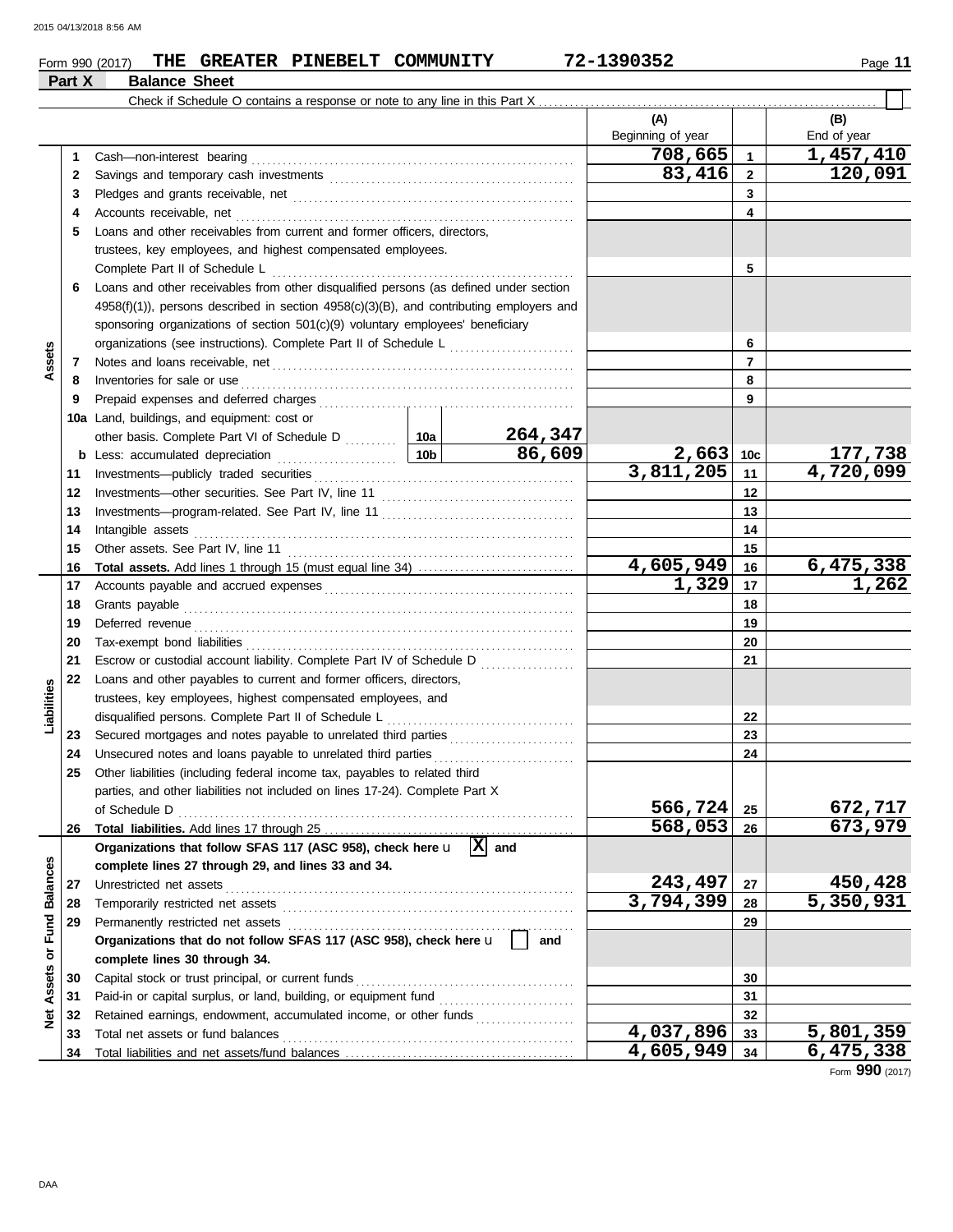|    | 72-1390352<br>Form 990 (2017) THE GREATER PINEBELT COMMUNITY                                                                                                                                                                   |                         |                |     | Page 12 |
|----|--------------------------------------------------------------------------------------------------------------------------------------------------------------------------------------------------------------------------------|-------------------------|----------------|-----|---------|
|    | <b>Reconciliation of Net Assets</b><br>Part XI                                                                                                                                                                                 |                         |                |     |         |
|    |                                                                                                                                                                                                                                |                         |                |     |         |
| 1  |                                                                                                                                                                                                                                | $\mathbf{1}$            | 4,088,236      |     |         |
| 2  |                                                                                                                                                                                                                                | $\overline{2}$          | 2,324,773      |     |         |
| 3  | Revenue less expenses. Subtract line 2 from line 1                                                                                                                                                                             | $\overline{3}$          | 1,763,463      |     |         |
| 4  |                                                                                                                                                                                                                                | $\overline{\mathbf{4}}$ | 4,037,896      |     |         |
| 5  | Net unrealized gains (losses) on investments [11] with the content of the content of the state of the state of the state of the state of the state of the state of the state of the state of the state of the state of the sta | 5                       |                |     |         |
| 6  |                                                                                                                                                                                                                                | 6                       |                |     |         |
| 7  | Investment expenses <b>contract and the expenses</b>                                                                                                                                                                           | $\overline{7}$          |                |     |         |
| 8  | Prior period adjustments entertainments and adjustments of the contract of the contract of the contract of the contract of the contract of the contract of the contract of the contract of the contract of the contract of the | 8                       |                |     |         |
| 9  |                                                                                                                                                                                                                                | 9                       |                |     |         |
| 10 | Net assets or fund balances at end of year. Combine lines 3 through 9 (must equal Part X, line                                                                                                                                 |                         |                |     |         |
|    |                                                                                                                                                                                                                                | 10                      | 5,801,359      |     |         |
|    | <b>Financial Statements and Reporting</b><br>Part XII                                                                                                                                                                          |                         |                |     |         |
|    |                                                                                                                                                                                                                                |                         |                |     |         |
|    |                                                                                                                                                                                                                                |                         |                | Yes | No      |
| 1  | $ \mathbf{X} $ Accrual<br>Accounting method used to prepare the Form 990:<br>Cash<br>Other                                                                                                                                     |                         |                |     |         |
|    | If the organization changed its method of accounting from a prior year or checked "Other," explain in                                                                                                                          |                         |                |     |         |
|    | Schedule O.                                                                                                                                                                                                                    |                         |                |     |         |
|    | 2a Were the organization's financial statements compiled or reviewed by an independent accountant?                                                                                                                             |                         | 2a             |     | x       |
|    | If "Yes," check a box below to indicate whether the financial statements for the year were compiled or                                                                                                                         |                         |                |     |         |
|    | reviewed on a separate basis, consolidated basis, or both:                                                                                                                                                                     |                         |                |     |         |
|    | Separate basis<br>  Consolidated basis<br>  Both consolidated and separate basis                                                                                                                                               |                         |                |     |         |
|    | <b>b</b> Were the organization's financial statements audited by an independent accountant?                                                                                                                                    |                         | 2 <sub>b</sub> | X   |         |
|    | If "Yes," check a box below to indicate whether the financial statements for the year were audited on a                                                                                                                        |                         |                |     |         |
|    | separate basis, consolidated basis, or both:                                                                                                                                                                                   |                         |                |     |         |
|    | $ \mathbf{X} $ Consolidated basis<br>Separate basis<br>Both consolidated and separate basis                                                                                                                                    |                         |                |     |         |
|    | c If "Yes" to line 2a or 2b, does the organization have a committee that assumes responsibility for oversight                                                                                                                  |                         |                |     |         |
|    | of the audit, review, or compilation of its financial statements and selection of an independent accountant?                                                                                                                   |                         | 2c             | x   |         |
|    | If the organization changed either its oversight process or selection process during the tax year, explain in                                                                                                                  |                         |                |     |         |
|    | Schedule O.                                                                                                                                                                                                                    |                         |                |     |         |
|    | 3a As a result of a federal award, was the organization required to undergo an audit or audits as set forth in                                                                                                                 |                         |                |     |         |
|    |                                                                                                                                                                                                                                |                         | За             |     | x       |
|    | <b>b</b> If "Yes," did the organization undergo the required audit or audits? If the organization did not undergo the                                                                                                          |                         |                |     |         |
|    | required audit or audits, explain why in Schedule O and describe any steps taken to undergo such audits.                                                                                                                       |                         | 3 <sub>b</sub> |     |         |

Form **990** (2017)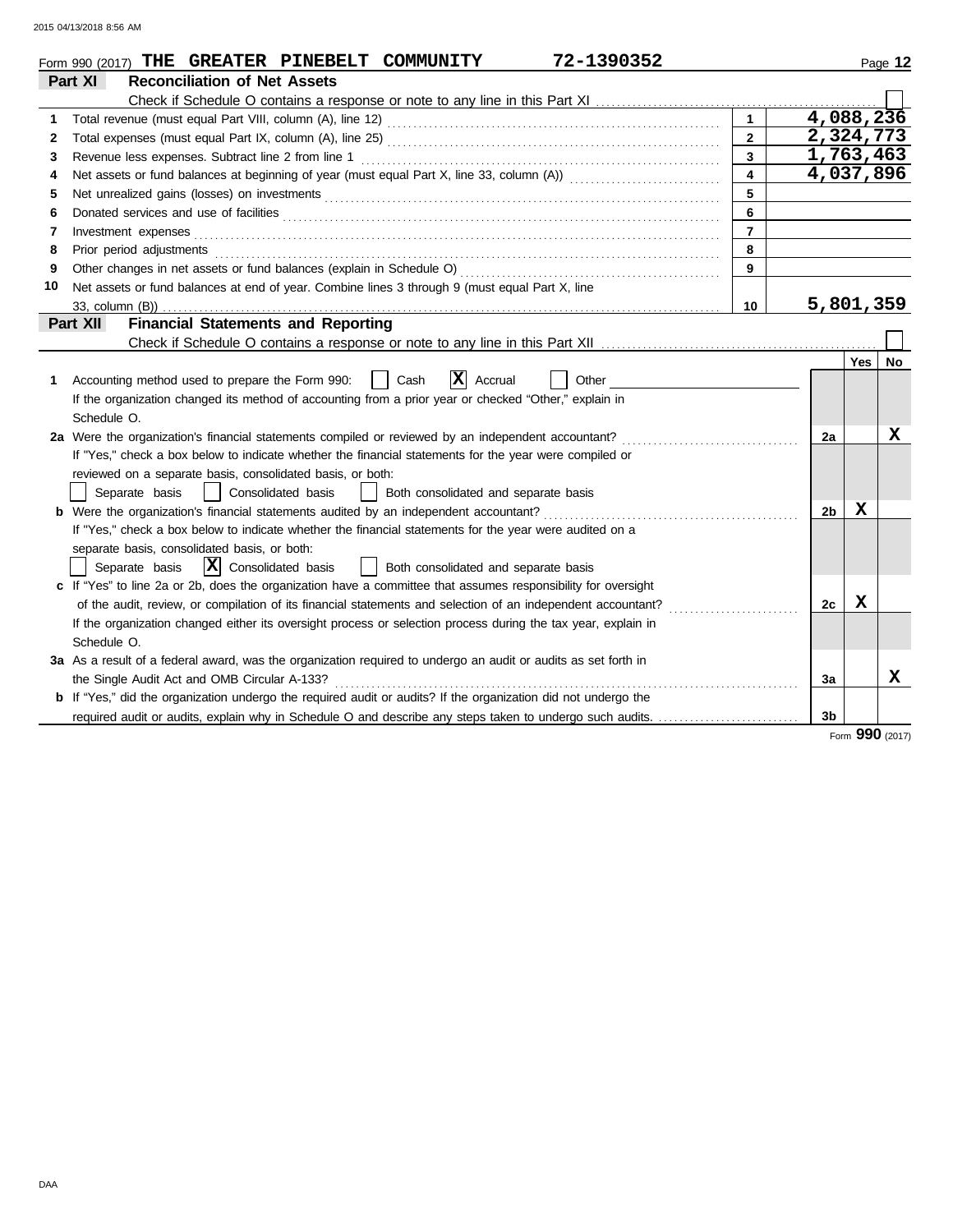|                  | <b>SCHEDULE A</b>          |                                                            | <b>Public Charity Status and Public Support</b>                                                                                                                                                                                                                 |                                       |                               | OMB No. 1545-0047                   |
|------------------|----------------------------|------------------------------------------------------------|-----------------------------------------------------------------------------------------------------------------------------------------------------------------------------------------------------------------------------------------------------------------|---------------------------------------|-------------------------------|-------------------------------------|
|                  | (Form 990 or 990-EZ)       |                                                            | Complete if the organization is a section 501(c)(3) organization or a section 4947(a)(1) nonexempt charitable trust.                                                                                                                                            |                                       |                               |                                     |
|                  | Department of the Treasury |                                                            | La Attach to Form 990 or Form 990-EZ.                                                                                                                                                                                                                           |                                       |                               | Open to Public                      |
|                  | Internal Revenue Service   |                                                            | <b>u</b> Go to www.irs.gov/Form990 for instructions and the latest information.                                                                                                                                                                                 | <b>Inspection</b>                     |                               |                                     |
|                  | Name of the organization   | <b>FOUNDATION</b>                                          | THE GREATER PINEBELT COMMUNITY                                                                                                                                                                                                                                  |                                       | 72-1390352                    | Employer identification number      |
| Part I           |                            |                                                            | Reason for Public Charity Status (All organizations must complete this part.) See instructions.                                                                                                                                                                 |                                       |                               |                                     |
|                  |                            |                                                            | The organization is not a private foundation because it is: (For lines 1 through 12, check only one box.)                                                                                                                                                       |                                       |                               |                                     |
| 1                |                            |                                                            | A church, convention of churches, or association of churches described in section 170(b)(1)(A)(i).                                                                                                                                                              |                                       |                               |                                     |
| $\mathbf 2$<br>3 |                            |                                                            | A school described in section 170(b)(1)(A)(ii). (Attach Schedule E (Form 990 or 990-EZ).)<br>A hospital or a cooperative hospital service organization described in section 170(b)(1)(A)(iii).                                                                  |                                       |                               |                                     |
| 4                |                            |                                                            | A medical research organization operated in conjunction with a hospital described in section 170(b)(1)(A)(iii). Enter the hospital's name,                                                                                                                      |                                       |                               |                                     |
|                  | city, and state:           |                                                            |                                                                                                                                                                                                                                                                 |                                       |                               |                                     |
| 5                |                            |                                                            | An organization operated for the benefit of a college or university owned or operated by a governmental unit described in                                                                                                                                       |                                       |                               |                                     |
|                  |                            | section 170(b)(1)(A)(iv). (Complete Part II.)              |                                                                                                                                                                                                                                                                 |                                       |                               |                                     |
| 6<br>7           | ΙX                         |                                                            | A federal, state, or local government or governmental unit described in section 170(b)(1)(A)(v).<br>An organization that normally receives a substantial part of its support from a governmental unit or from the general public                                |                                       |                               |                                     |
|                  |                            | described in section 170(b)(1)(A)(vi). (Complete Part II.) |                                                                                                                                                                                                                                                                 |                                       |                               |                                     |
| 8                |                            |                                                            | A community trust described in section 170(b)(1)(A)(vi). (Complete Part II.)                                                                                                                                                                                    |                                       |                               |                                     |
| 9                | university:                |                                                            | An agricultural research organization described in section 170(b)(1)(A)(ix) operated in conjunction with a land-grant college<br>or university or a non-land grant college of agriculture (see instructions). Enter the name, city, and state of the college or |                                       |                               |                                     |
| 10               |                            |                                                            | An organization that normally receives: (1) more than 33 1/3% of its support from contributions, membership fees, and gross                                                                                                                                     |                                       |                               |                                     |
|                  |                            |                                                            | receipts from activities related to its exempt functions—subject to certain exceptions, and (2) no more than 33 1/3% of its                                                                                                                                     |                                       |                               |                                     |
|                  |                            |                                                            | support from gross investment income and unrelated business taxable income (less section 511 tax) from businesses<br>acquired by the organization after June 30, 1975. See section 509(a)(2). (Complete Part III.)                                              |                                       |                               |                                     |
| 11               |                            |                                                            | An organization organized and operated exclusively to test for public safety. See section 509(a)(4).                                                                                                                                                            |                                       |                               |                                     |
| 12               |                            |                                                            | An organization organized and operated exclusively for the benefit of, to perform the functions of, or to carry out the purposes                                                                                                                                |                                       |                               |                                     |
|                  |                            |                                                            | of one or more publicly supported organizations described in section 509(a)(1) or section 509(a)(2). See section 509(a)(3).<br>Check the box in lines 12a through 12d that describes the type of supporting organization and complete lines 12e, 12f, and 12g.  |                                       |                               |                                     |
|                  | a                          |                                                            | Type I. A supporting organization operated, supervised, or controlled by its supported organization(s), typically by giving                                                                                                                                     |                                       |                               |                                     |
|                  |                            |                                                            | the supported organization(s) the power to regularly appoint or elect a majority of the directors or trustees of the<br>supporting organization. You must complete Part IV, Sections A and B.                                                                   |                                       |                               |                                     |
|                  | b                          |                                                            | Type II. A supporting organization supervised or controlled in connection with its supported organization(s), by having<br>control or management of the supporting organization vested in the same persons that control or manage the supported                 |                                       |                               |                                     |
|                  |                            |                                                            | organization(s). You must complete Part IV, Sections A and C.                                                                                                                                                                                                   |                                       |                               |                                     |
|                  | c                          |                                                            | Type III functionally integrated. A supporting organization operated in connection with, and functionally integrated with,<br>its supported organization(s) (see instructions). You must complete Part IV, Sections A, D, and E.                                |                                       |                               |                                     |
|                  | d                          |                                                            | Type III non-functionally integrated. A supporting organization operated in connection with its supported organization(s)                                                                                                                                       |                                       |                               |                                     |
|                  |                            |                                                            | that is not functionally integrated. The organization generally must satisfy a distribution requirement and an attentiveness<br>requirement (see instructions). You must complete Part IV, Sections A and D, and Part V.                                        |                                       |                               |                                     |
|                  | е                          |                                                            | Check this box if the organization received a written determination from the IRS that it is a Type I, Type II, Type III                                                                                                                                         |                                       |                               |                                     |
|                  |                            |                                                            | functionally integrated, or Type III non-functionally integrated supporting organization.                                                                                                                                                                       |                                       |                               |                                     |
|                  | f<br>g                     | Enter the number of supported organizations                | Provide the following information about the supported organization(s).                                                                                                                                                                                          |                                       |                               |                                     |
|                  | (i) Name of supported      | $(ii)$ EIN                                                 | (iii) Type of organization                                                                                                                                                                                                                                      | (iv) Is the organization              | (v) Amount of monetary        | (vi) Amount of                      |
|                  | organization               |                                                            | (described on lines 1-10<br>above (see instructions))                                                                                                                                                                                                           | listed in your governing<br>document? | support (see<br>instructions) | other support (see<br>instructions) |
|                  |                            |                                                            |                                                                                                                                                                                                                                                                 | Yes<br>No                             |                               |                                     |
| (A)              |                            |                                                            |                                                                                                                                                                                                                                                                 |                                       |                               |                                     |
| (B)              |                            |                                                            |                                                                                                                                                                                                                                                                 |                                       |                               |                                     |
| (C)              |                            |                                                            |                                                                                                                                                                                                                                                                 |                                       |                               |                                     |
| (D)              |                            |                                                            |                                                                                                                                                                                                                                                                 |                                       |                               |                                     |
| (E)              |                            |                                                            |                                                                                                                                                                                                                                                                 |                                       |                               |                                     |
|                  |                            |                                                            |                                                                                                                                                                                                                                                                 |                                       |                               |                                     |
| Total            |                            |                                                            |                                                                                                                                                                                                                                                                 |                                       |                               |                                     |

**For Paperwork Reduction Act Notice, see the Instructions for Form 990 or 990-EZ.**

**Schedule A (Form 990 or 990-EZ) 2017**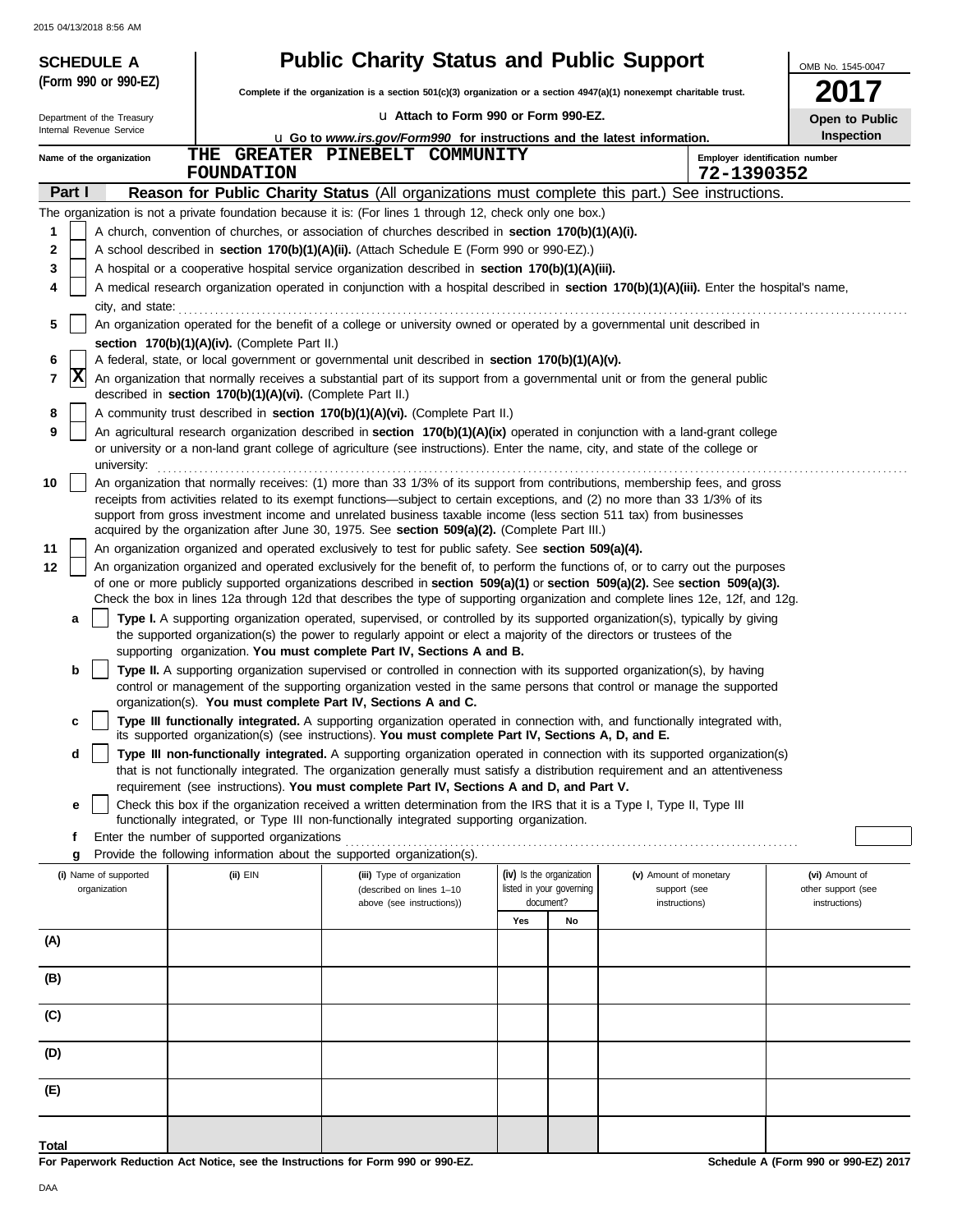|              | Schedule A (Form 990 or 990-EZ) 2017                                                                                                                                                                                     |           |           | THE GREATER PINEBELT COMMUNITY |            | 72-1390352 | Page 2                         |
|--------------|--------------------------------------------------------------------------------------------------------------------------------------------------------------------------------------------------------------------------|-----------|-----------|--------------------------------|------------|------------|--------------------------------|
|              | Support Schedule for Organizations Described in Sections 170(b)(1)(A)(iv) and 170(b)(1)(A)(vi)<br>Part II                                                                                                                |           |           |                                |            |            |                                |
|              | (Complete only if you checked the box on line 5, 7, or 8 of Part I or if the organization failed to qualify under                                                                                                        |           |           |                                |            |            |                                |
|              | Part III. If the organization fails to qualify under the tests listed below, please complete Part III.)                                                                                                                  |           |           |                                |            |            |                                |
|              | <b>Section A. Public Support</b>                                                                                                                                                                                         |           |           |                                |            |            |                                |
|              | Calendar year (or fiscal year beginning in)<br>$\mathbf{u}$                                                                                                                                                              | (a) 2013  | (b) 2014  | $(c)$ 2015                     | $(d)$ 2016 | (e) $2017$ | (f) Total                      |
| 1            | Gifts, grants, contributions, and                                                                                                                                                                                        |           |           |                                |            |            |                                |
|              | membership fees received. (Do not                                                                                                                                                                                        |           |           |                                |            |            |                                |
|              | include any "unusual grants.")                                                                                                                                                                                           | 2,272,534 | 1,694,643 | 2,496,967                      | 1,890,754  | 3,471,486  | 11,826,384                     |
| $\mathbf{2}$ | Tax revenues levied for the                                                                                                                                                                                              |           |           |                                |            |            |                                |
|              | organization's benefit and either paid                                                                                                                                                                                   |           |           |                                |            |            |                                |
|              | to or expended on its behalf                                                                                                                                                                                             |           |           |                                |            |            |                                |
| 3            | The value of services or facilities                                                                                                                                                                                      |           |           |                                |            |            |                                |
|              | furnished by a governmental unit to the                                                                                                                                                                                  |           |           |                                |            |            |                                |
|              | organization without charge                                                                                                                                                                                              |           |           |                                |            |            |                                |
| 4            | Total. Add lines 1 through 3                                                                                                                                                                                             | 2,272,534 | 1,694,643 | 2,496,967                      | 1,890,754  | 3,471,486  | 11,826,384                     |
| 5            | The portion of total contributions by<br>each person (other than a                                                                                                                                                       |           |           |                                |            |            |                                |
|              | governmental unit or publicly                                                                                                                                                                                            |           |           |                                |            |            |                                |
|              | supported organization) included on                                                                                                                                                                                      |           |           |                                |            |            |                                |
|              | line 1 that exceeds 2% of the amount                                                                                                                                                                                     |           |           |                                |            |            |                                |
|              | shown on line 11, column (f)                                                                                                                                                                                             |           |           |                                |            |            |                                |
| 6            | Public support. Subtract line 5 from line 4.<br><b>Section B. Total Support</b>                                                                                                                                          |           |           |                                |            |            | 11,826,384                     |
|              | Calendar year (or fiscal year beginning in)<br>$\mathbf{u}$                                                                                                                                                              | (a) 2013  | (b) 2014  | $(c)$ 2015                     | $(d)$ 2016 | (e) 2017   | (f) Total                      |
| 7            | Amounts from line 4                                                                                                                                                                                                      | 2,272,534 | 1,694,643 | 2,496,967                      | 1,890,754  | 3,471,486  | 11,826,384                     |
| 8            | Gross income from interest, dividends,                                                                                                                                                                                   |           |           |                                |            |            |                                |
|              | payments received on securities loans,                                                                                                                                                                                   |           |           |                                |            |            |                                |
|              | rents, royalties, and income from                                                                                                                                                                                        | 43,850    |           |                                |            |            | 43,850                         |
|              | similar sources                                                                                                                                                                                                          |           |           |                                |            |            |                                |
| 9            | Net income from unrelated business                                                                                                                                                                                       |           |           |                                |            |            |                                |
|              | activities, whether or not the business<br>is regularly carried on                                                                                                                                                       |           |           |                                |            |            |                                |
|              |                                                                                                                                                                                                                          |           |           |                                |            |            |                                |
| 10           | Other income. Do not include gain or<br>loss from the sale of capital assets                                                                                                                                             |           |           |                                |            |            |                                |
|              | (Explain in Part VI.) $\ldots$ , $\ldots$ , $\ldots$ , $\ldots$                                                                                                                                                          | 12,722    |           |                                |            |            | 12,722                         |
| 11           | Total support. Add lines 7 through 10                                                                                                                                                                                    |           |           |                                |            |            | 11,882,956                     |
| 12           | Gross receipts from related activities, etc. (see instructions)                                                                                                                                                          |           |           |                                |            | 12         | 614,517                        |
| 13           | First five years. If the Form 990 is for the organization's first, second, third, fourth, or fifth tax year as a section 501(c)(3)                                                                                       |           |           |                                |            |            |                                |
|              | organization, check this box and stop here                                                                                                                                                                               |           |           |                                |            |            |                                |
|              | Section C. Computation of Public Support Percentage                                                                                                                                                                      |           |           |                                |            |            |                                |
| 14           | Public support percentage for 2017 (line 6, column (f) divided by line 11, column (f) [[[[[[[[[[[[[[[[[[[[[[[                                                                                                            |           |           |                                |            | 14         | 99.52%                         |
| 15           | Public support percentage from 2016 Schedule A, Part II, line 14                                                                                                                                                         |           |           |                                |            | 15         | 99.08%                         |
| 16a          | 33 1/3% support test-2017. If the organization did not check the box on line 13, and line 14 is 33 1/3% or more, check this                                                                                              |           |           |                                |            |            | $\blacktriangleright$ $\mid$ X |
|              | box and stop here. The organization qualifies as a publicly supported organization                                                                                                                                       |           |           |                                |            |            |                                |
| b            | 33 1/3% support test-2016. If the organization did not check a box on line 13 or 16a, and line 15 is 33 1/3% or more, check                                                                                              |           |           |                                |            |            |                                |
| 17a          | this box and <b>stop here.</b> The organization qualifies as a publicly supported organization<br>10%-facts-and-circumstances test-2017. If the organization did not check a box on line 13, 16a, or 16b, and line 14 is |           |           |                                |            |            |                                |
|              | 10% or more, and if the organization meets the "facts-and-circumstances" test, check this box and stop here. Explain in                                                                                                  |           |           |                                |            |            |                                |
|              | Part VI how the organization meets the "facts-and-circumstances" test. The organization qualifies as a publicly supported                                                                                                |           |           |                                |            |            |                                |
|              | organization                                                                                                                                                                                                             |           |           |                                |            |            |                                |
| b            | 10%-facts-and-circumstances test-2016. If the organization did not check a box on line 13, 16a, 16b, or 17a, and line                                                                                                    |           |           |                                |            |            |                                |
|              | 15 is 10% or more, and if the organization meets the "facts-and-circumstances" test, check this box and stop here.                                                                                                       |           |           |                                |            |            |                                |
|              | Explain in Part VI how the organization meets the "facts-and-circumstances" test. The organization qualifies as a publicly                                                                                               |           |           |                                |            |            |                                |
|              | supported organization                                                                                                                                                                                                   |           |           |                                |            |            |                                |
| 18           | Private foundation. If the organization did not check a box on line 13, 16a, 16b, 17a, or 17b, check this box and see                                                                                                    |           |           |                                |            |            |                                |
|              | instructions                                                                                                                                                                                                             |           |           |                                |            |            |                                |

**Schedule A (Form 990 or 990-EZ) 2017**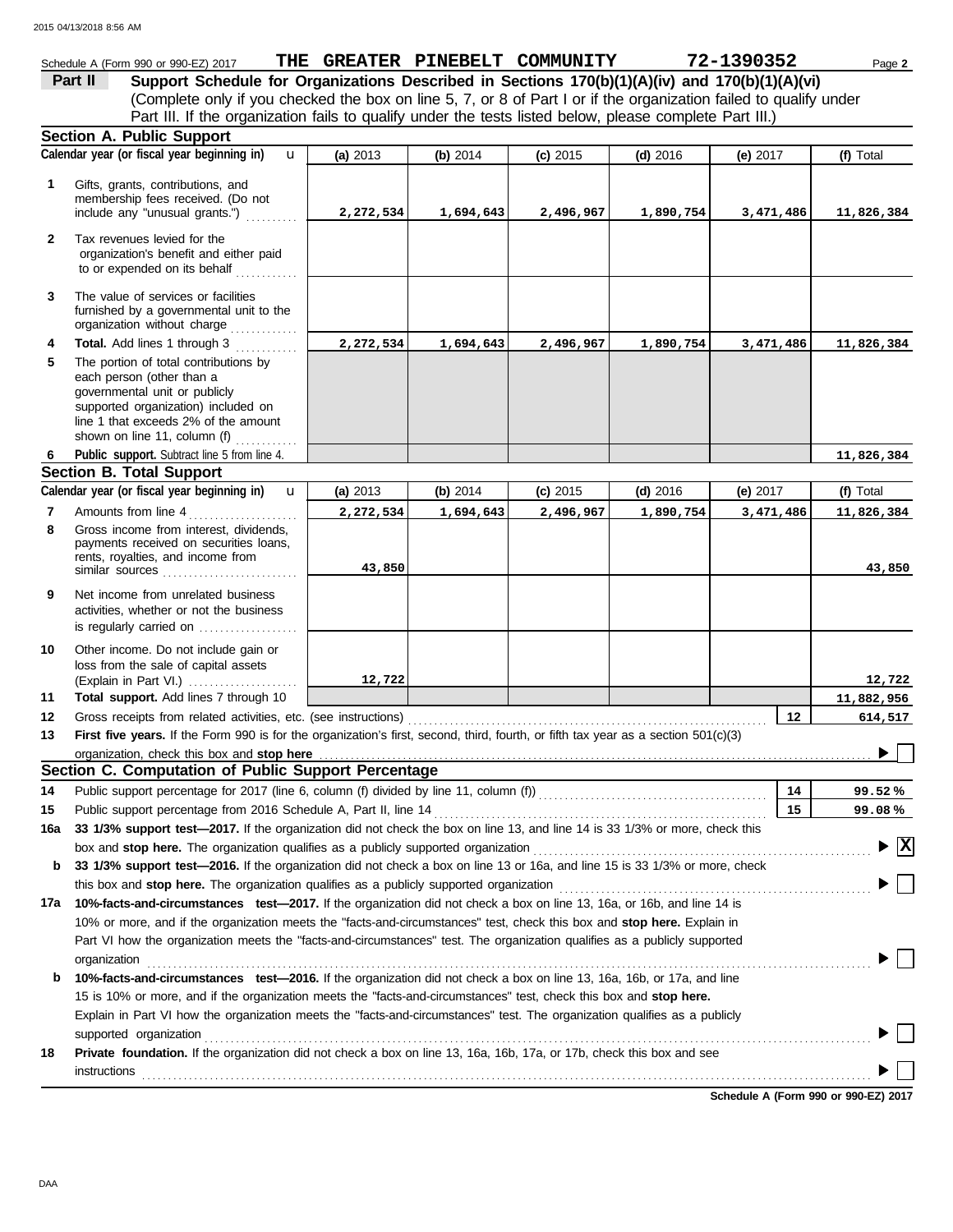|              | Schedule A (Form 990 or 990-EZ) 2017                                                                                                                                                                                                                                                  |          |            | THE GREATER PINEBELT COMMUNITY |            | 72-1390352 | Page 3    |
|--------------|---------------------------------------------------------------------------------------------------------------------------------------------------------------------------------------------------------------------------------------------------------------------------------------|----------|------------|--------------------------------|------------|------------|-----------|
|              | Support Schedule for Organizations Described in Section 509(a)(2)<br>Part III                                                                                                                                                                                                         |          |            |                                |            |            |           |
|              | (Complete only if you checked the box on line 10 of Part I or if the organization failed to qualify under Part II.                                                                                                                                                                    |          |            |                                |            |            |           |
|              | If the organization fails to qualify under the tests listed below, please complete Part II.)                                                                                                                                                                                          |          |            |                                |            |            |           |
|              | Section A. Public Support                                                                                                                                                                                                                                                             |          |            |                                |            |            |           |
|              | Calendar year (or fiscal year beginning in)<br>$\mathbf{u}$                                                                                                                                                                                                                           | (a) 2013 | (b) $2014$ | $(c)$ 2015                     | $(d)$ 2016 | (e) 2017   | (f) Total |
| 1            | Gifts, grants, contributions, and membership<br>fees received. (Do not include any "unusual grants.")                                                                                                                                                                                 |          |            |                                |            |            |           |
| $\mathbf{2}$ | Gross receipts from admissions, merchandise<br>sold or services performed, or facilities<br>furnished in any activity that is related to the<br>organization's tax-exempt purpose                                                                                                     |          |            |                                |            |            |           |
| 3            | Gross receipts from activities that are not an<br>unrelated trade or business under section 513                                                                                                                                                                                       |          |            |                                |            |            |           |
| 4            | Tax revenues levied for the<br>organization's benefit and either paid<br>to or expended on its behalf                                                                                                                                                                                 |          |            |                                |            |            |           |
| 5            | The value of services or facilities<br>furnished by a governmental unit to the<br>organization without charge                                                                                                                                                                         |          |            |                                |            |            |           |
| 6            | Total. Add lines 1 through 5<br>.                                                                                                                                                                                                                                                     |          |            |                                |            |            |           |
|              | <b>7a</b> Amounts included on lines 1, 2, and 3<br>received from disqualified persons                                                                                                                                                                                                 |          |            |                                |            |            |           |
| b            | Amounts included on lines 2 and 3<br>received from other than disqualified<br>persons that exceed the greater of \$5,000<br>or 1% of the amount on line 13 for the year $\ldots$                                                                                                      |          |            |                                |            |            |           |
| c            | Add lines 7a and 7b                                                                                                                                                                                                                                                                   |          |            |                                |            |            |           |
| 8            | Public support. (Subtract line 7c from                                                                                                                                                                                                                                                |          |            |                                |            |            |           |
|              | line $6.$ )<br>.                                                                                                                                                                                                                                                                      |          |            |                                |            |            |           |
|              | <b>Section B. Total Support</b>                                                                                                                                                                                                                                                       |          |            |                                |            |            |           |
|              | Calendar year (or fiscal year beginning in)<br>$\mathbf{u}$                                                                                                                                                                                                                           | (a) 2013 | (b) 2014   | $(c)$ 2015                     | $(d)$ 2016 | (e) $2017$ | (f) Total |
| 9            | Amounts from line 6                                                                                                                                                                                                                                                                   |          |            |                                |            |            |           |
| 10a          | Gross income from interest, dividends,<br>payments received on securities loans, rents,<br>royalties, and income from similar sources                                                                                                                                                 |          |            |                                |            |            |           |
| b            | Unrelated business taxable income (less<br>section 511 taxes) from businesses<br>acquired after June 30, 1975                                                                                                                                                                         |          |            |                                |            |            |           |
|              | Add lines 10a and 10b                                                                                                                                                                                                                                                                 |          |            |                                |            |            |           |
| 11           | Net income from unrelated business<br>activities not included in line 10b, whether<br>or not the business is regularly carried on                                                                                                                                                     |          |            |                                |            |            |           |
| 12           | Other income. Do not include gain or<br>loss from the sale of capital assets<br>(Explain in Part VI.)                                                                                                                                                                                 |          |            |                                |            |            |           |
| 13           | Total support. (Add lines 9, 10c, 11,<br>and 12.)                                                                                                                                                                                                                                     |          |            |                                |            |            |           |
| 14           | First five years. If the Form 990 is for the organization's first, second, third, fourth, or fifth tax year as a section 501(c)(3)                                                                                                                                                    |          |            |                                |            |            |           |
|              | organization, check this box and stop here manufactured and content to the state of the content of the state of the content of the content of the content of the content of the content of the content of the content of the c<br>Section C. Computation of Public Support Percentage |          |            |                                |            |            |           |
|              |                                                                                                                                                                                                                                                                                       |          |            |                                |            | 15         | %         |
| 15           |                                                                                                                                                                                                                                                                                       |          |            |                                |            | 16         | $\%$      |
| 16           | Section D. Computation of Investment Income Percentage                                                                                                                                                                                                                                |          |            |                                |            |            |           |
| 17           |                                                                                                                                                                                                                                                                                       |          |            |                                |            | 17         | $\%$      |
| 18           | Investment income percentage from 2016 Schedule A, Part III, line 17                                                                                                                                                                                                                  |          |            |                                |            | 18         | %         |
| 19a          | 33 1/3% support tests—2017. If the organization did not check the box on line 14, and line 15 is more than 33 1/3%, and line                                                                                                                                                          |          |            |                                |            |            |           |
|              | 17 is not more than 33 1/3%, check this box and stop here. The organization qualifies as a publicly supported organization                                                                                                                                                            |          |            |                                |            |            |           |
| b            | 33 1/3% support tests-2016. If the organization did not check a box on line 14 or line 19a, and line 16 is more than 33 1/3%, and                                                                                                                                                     |          |            |                                |            |            |           |
|              | line 18 is not more than 33 1/3%, check this box and stop here. The organization qualifies as a publicly supported organization                                                                                                                                                       |          |            |                                |            |            |           |

| The Term increased there he has been and best and <b>evep noter</b> the eigenzation qualities as a passion yappened eigenzation |
|---------------------------------------------------------------------------------------------------------------------------------|
|                                                                                                                                 |

٦ Þ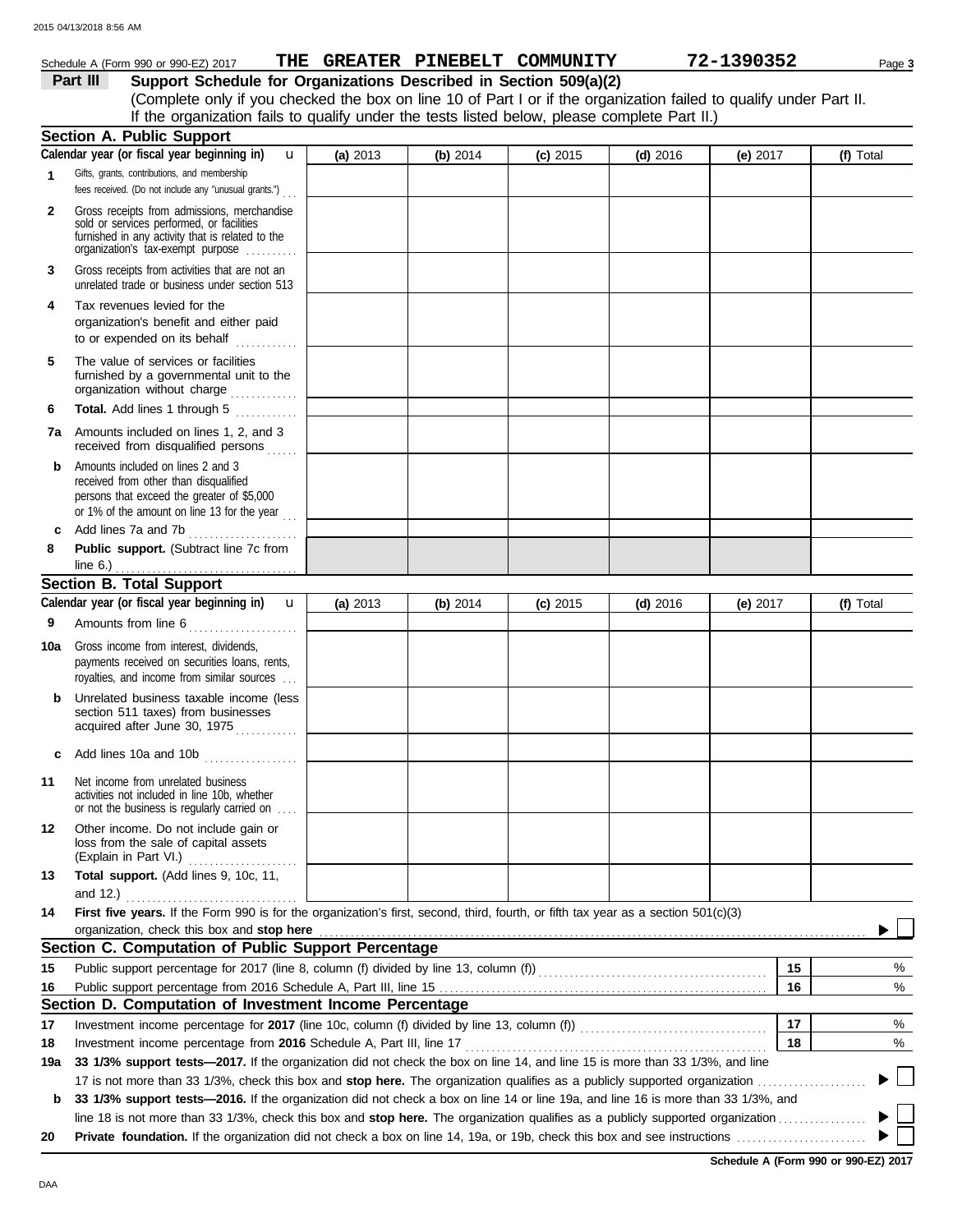|              | THE GREATER PINEBELT COMMUNITY<br>Schedule A (Form 990 or 990-EZ) 2017                                                                                                                                                                    | 72-1390352                           | Page 4 |
|--------------|-------------------------------------------------------------------------------------------------------------------------------------------------------------------------------------------------------------------------------------------|--------------------------------------|--------|
|              | Part IV<br><b>Supporting Organizations</b>                                                                                                                                                                                                |                                      |        |
|              | (Complete only if you checked a box in line 12 on Part I. If you checked 12a of Part I, complete Sections A                                                                                                                               |                                      |        |
|              | and B. If you checked 12b of Part I, complete Sections A and C. If you checked 12c of Part I, complete                                                                                                                                    |                                      |        |
|              | Sections A, D, and E. If you checked 12d of Part I, complete Sections A and D, and complete Part V.)                                                                                                                                      |                                      |        |
|              | <b>Section A. All Supporting Organizations</b>                                                                                                                                                                                            |                                      |        |
|              |                                                                                                                                                                                                                                           | Yes                                  | No     |
| 1            | Are all of the organization's supported organizations listed by name in the organization's governing                                                                                                                                      |                                      |        |
|              | documents? If "No," describe in Part VI how the supported organizations are designated. If designated by                                                                                                                                  |                                      |        |
|              | class or purpose, describe the designation. If historic and continuing relationship, explain.                                                                                                                                             | 1                                    |        |
| $\mathbf{2}$ | Did the organization have any supported organization that does not have an IRS determination of status                                                                                                                                    |                                      |        |
|              | under section 509(a)(1) or (2)? If "Yes," explain in Part VI how the organization determined that the supported                                                                                                                           |                                      |        |
|              | organization was described in section 509(a)(1) or (2).                                                                                                                                                                                   | 2                                    |        |
| За           | Did the organization have a supported organization described in section $501(c)(4)$ , (5), or (6)? If "Yes," answer                                                                                                                       |                                      |        |
|              | $(b)$ and $(c)$ below.                                                                                                                                                                                                                    | За                                   |        |
| b            | Did the organization confirm that each supported organization qualified under section $501(c)(4)$ , $(5)$ , or $(6)$ and                                                                                                                  |                                      |        |
|              | satisfied the public support tests under section 509(a)(2)? If "Yes," describe in Part VI when and how the                                                                                                                                |                                      |        |
|              | organization made the determination.                                                                                                                                                                                                      | 3b                                   |        |
| c            | Did the organization ensure that all support to such organizations was used exclusively for section $170(c)(2)(B)$                                                                                                                        |                                      |        |
|              | purposes? If "Yes," explain in Part VI what controls the organization put in place to ensure such use.                                                                                                                                    | 3c                                   |        |
| 4a           | Was any supported organization not organized in the United States ("foreign supported organization")? If                                                                                                                                  |                                      |        |
|              | "Yes," and if you checked 12a or 12b in Part I, answer (b) and (c) below.                                                                                                                                                                 | 4a                                   |        |
| b            | Did the organization have ultimate control and discretion in deciding whether to make grants to the foreign                                                                                                                               |                                      |        |
|              | supported organization? If "Yes," describe in Part VI how the organization had such control and discretion                                                                                                                                |                                      |        |
|              | despite being controlled or supervised by or in connection with its supported organizations.                                                                                                                                              | 4b                                   |        |
| c            | Did the organization support any foreign supported organization that does not have an IRS determination                                                                                                                                   |                                      |        |
|              | under sections $501(c)(3)$ and $509(a)(1)$ or (2)? If "Yes," explain in Part VI what controls the organization used                                                                                                                       |                                      |        |
|              | to ensure that all support to the foreign supported organization was used exclusively for section $170(c)(2)(B)$                                                                                                                          |                                      |        |
|              | purposes.                                                                                                                                                                                                                                 | 4c                                   |        |
| 5a           | Did the organization add, substitute, or remove any supported organizations during the tax year? If "Yes,"                                                                                                                                |                                      |        |
|              | answer (b) and (c) below (if applicable). Also, provide detail in Part VI, including (i) the names and EIN                                                                                                                                |                                      |        |
|              | numbers of the supported organizations added, substituted, or removed; (ii) the reasons for each such action;                                                                                                                             |                                      |        |
|              | (iii) the authority under the organization's organizing document authorizing such action; and (iv) how the action                                                                                                                         |                                      |        |
|              | was accomplished (such as by amendment to the organizing document).                                                                                                                                                                       | 5a                                   |        |
| b            | Type I or Type II only. Was any added or substituted supported organization part of a class already<br>designated in the organization's organizing document?                                                                              |                                      |        |
|              | Substitutions only. Was the substitution the result of an event beyond the organization's control?                                                                                                                                        | 5b<br>5 <sub>c</sub>                 |        |
| с            |                                                                                                                                                                                                                                           |                                      |        |
| 6            | Did the organization provide support (whether in the form of grants or the provision of services or facilities) to<br>anyone other than (i) its supported organizations, (ii) individuals that are part of the charitable class benefited |                                      |        |
|              | by one or more of its supported organizations, or (iii) other supporting organizations that also support or                                                                                                                               |                                      |        |
|              | benefit one or more of the filing organization's supported organizations? If "Yes," provide detail in Part VI.                                                                                                                            | 6                                    |        |
| 7            | Did the organization provide a grant, loan, compensation, or other similar payment to a substantial contributor                                                                                                                           |                                      |        |
|              | (defined in section $4958(c)(3)(C)$ ), a family member of a substantial contributor, or a 35% controlled entity with                                                                                                                      |                                      |        |
|              | regard to a substantial contributor? If "Yes," complete Part I of Schedule L (Form 990 or 990-EZ).                                                                                                                                        | 7                                    |        |
| 8            | Did the organization make a loan to a disqualified person (as defined in section 4958) not described in line 7?                                                                                                                           |                                      |        |
|              | If "Yes," complete Part I of Schedule L (Form 990 or 990-EZ).                                                                                                                                                                             | 8                                    |        |
| 9а           | Was the organization controlled directly or indirectly at any time during the tax year by one or more                                                                                                                                     |                                      |        |
|              | disqualified persons as defined in section 4946 (other than foundation managers and organizations described                                                                                                                               |                                      |        |
|              | in section $509(a)(1)$ or (2))? If "Yes," provide detail in Part VI.                                                                                                                                                                      | 9а                                   |        |
| b            | Did one or more disqualified persons (as defined in line 9a) hold a controlling interest in any entity in which                                                                                                                           |                                      |        |
|              | the supporting organization had an interest? If "Yes," provide detail in Part VI.                                                                                                                                                         | 9b                                   |        |
| c            | Did a disqualified person (as defined in line 9a) have an ownership interest in, or derive any personal benefit                                                                                                                           |                                      |        |
|              | from, assets in which the supporting organization also had an interest? If "Yes," provide detail in Part VI.                                                                                                                              | 9c                                   |        |
| 10a          | Was the organization subject to the excess business holdings rules of section 4943 because of section                                                                                                                                     |                                      |        |
|              | 4943(f) (regarding certain Type II supporting organizations, and all Type III non-functionally integrated                                                                                                                                 |                                      |        |
|              | supporting organizations)? If "Yes," answer 10b below.                                                                                                                                                                                    | 10a                                  |        |
| b            | Did the organization have any excess business holdings in the tax year? (Use Schedule C, Form 4720, to                                                                                                                                    |                                      |        |
|              | determine whether the organization had excess business holdings.)                                                                                                                                                                         | 10b                                  |        |
|              |                                                                                                                                                                                                                                           | Schedule A (Form 990 or 990-EZ) 2017 |        |

**Schedule A (Form 990 or 990-EZ) 2017**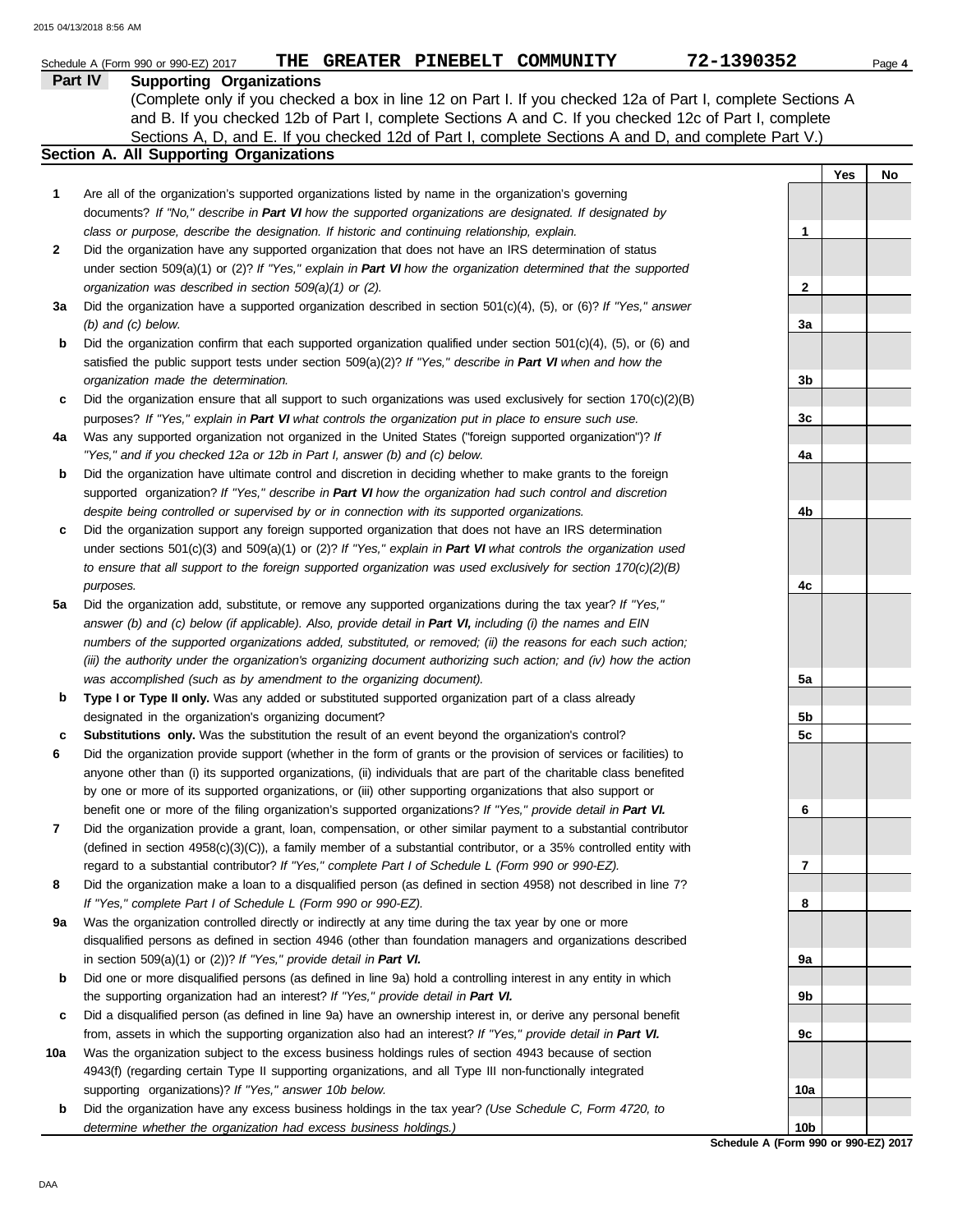|                | 72-1390352<br>THE GREATER PINEBELT COMMUNITY<br>Schedule A (Form 990 or 990-EZ) 2017                                                                                       |                 |     | Page 5 |
|----------------|----------------------------------------------------------------------------------------------------------------------------------------------------------------------------|-----------------|-----|--------|
| <b>Part IV</b> | <b>Supporting Organizations (continued)</b>                                                                                                                                |                 |     |        |
|                |                                                                                                                                                                            |                 | Yes | No     |
| 11             | Has the organization accepted a gift or contribution from any of the following persons?                                                                                    |                 |     |        |
| a              | A person who directly or indirectly controls, either alone or together with persons described in (b) and (c)                                                               |                 |     |        |
|                | below, the governing body of a supported organization?                                                                                                                     | 11a             |     |        |
| b              | A family member of a person described in (a) above?                                                                                                                        | 11 <sub>b</sub> |     |        |
| c              | A 35% controlled entity of a person described in (a) or (b) above? If "Yes" to a, b, or c, provide detail in Part VI.<br><b>Section B. Type I Supporting Organizations</b> | 11c             |     |        |
|                |                                                                                                                                                                            |                 | Yes | No     |
| 1              | Did the directors, trustees, or membership of one or more supported organizations have the power to                                                                        |                 |     |        |
|                | regularly appoint or elect at least a majority of the organization's directors or trustees at all times during the                                                         |                 |     |        |
|                | tax year? If "No," describe in Part VI how the supported organization(s) effectively operated, supervised, or                                                              |                 |     |        |
|                | controlled the organization's activities. If the organization had more than one supported organization,                                                                    |                 |     |        |
|                | describe how the powers to appoint and/or remove directors or trustees were allocated among the supported                                                                  |                 |     |        |
|                | organizations and what conditions or restrictions, if any, applied to such powers during the tax year.                                                                     | 1               |     |        |
| 2              | Did the organization operate for the benefit of any supported organization other than the supported                                                                        |                 |     |        |
|                | organization(s) that operated, supervised, or controlled the supporting organization? If "Yes," explain in Part                                                            |                 |     |        |
|                | VI how providing such benefit carried out the purposes of the supported organization(s) that operated,                                                                     |                 |     |        |
|                | supervised, or controlled the supporting organization.                                                                                                                     | $\mathbf{2}$    |     |        |
|                | Section C. Type II Supporting Organizations                                                                                                                                |                 |     |        |
|                |                                                                                                                                                                            |                 | Yes | No     |
| 1              | Were a majority of the organization's directors or trustees during the tax year also a majority of the directors                                                           |                 |     |        |
|                | or trustees of each of the organization's supported organization(s)? If "No," describe in Part VI how control                                                              |                 |     |        |
|                | or management of the supporting organization was vested in the same persons that controlled or managed                                                                     |                 |     |        |
|                | the supported organization(s).                                                                                                                                             | 1               |     |        |
|                | Section D. All Type III Supporting Organizations                                                                                                                           |                 |     |        |
|                |                                                                                                                                                                            |                 | Yes | No     |
| 1              | Did the organization provide to each of its supported organizations, by the last day of the fifth month of the                                                             |                 |     |        |
|                | organization's tax year, (i) a written notice describing the type and amount of support provided during the prior tax                                                      |                 |     |        |
|                | year, (ii) a copy of the Form 990 that was most recently filed as of the date of notification, and (iii) copies of the                                                     |                 |     |        |
|                | organization's governing documents in effect on the date of notification, to the extent not previously provided?                                                           | 1               |     |        |
| 2              | Were any of the organization's officers, directors, or trustees either (i) appointed or elected by the supported                                                           |                 |     |        |
|                | organization(s) or (ii) serving on the governing body of a supported organization? If "No," explain in Part VI how                                                         |                 |     |        |
|                | the organization maintained a close and continuous working relationship with the supported organization(s).                                                                | 2               |     |        |
| 3              | By reason of the relationship described in (2), did the organization's supported organizations have a                                                                      |                 |     |        |
|                | significant voice in the organization's investment policies and in directing the use of the organization's                                                                 |                 |     |        |
|                | income or assets at all times during the tax year? If "Yes," describe in Part VI the role the organization's                                                               |                 |     |        |
|                | supported organizations played in this regard.                                                                                                                             | 3               |     |        |
|                | Section E. Type III Functionally-Integrated Supporting Organizations                                                                                                       |                 |     |        |
| 1              | Check the box next to the method that the organization used to satisfy the Integral Part Test during the year (see instructions).                                          |                 |     |        |
| a              | The organization satisfied the Activities Test. Complete line 2 below.                                                                                                     |                 |     |        |
| b              | The organization is the parent of each of its supported organizations. Complete line 3 below.                                                                              |                 |     |        |
| c              | The organization supported a governmental entity. Describe in Part VI how you supported a government entity (see instructions).                                            |                 |     |        |
|                |                                                                                                                                                                            |                 |     |        |
| 2              | Activities Test. Answer (a) and (b) below.                                                                                                                                 |                 | Yes | No     |
| а              | Did substantially all of the organization's activities during the tax year directly further the exempt purposes of                                                         |                 |     |        |
|                | the supported organization(s) to which the organization was responsive? If "Yes," then in Part VI identify                                                                 |                 |     |        |
|                | those supported organizations and explain how these activities directly furthered their exempt purposes,                                                                   |                 |     |        |
|                | how the organization was responsive to those supported organizations, and how the organization determined                                                                  |                 |     |        |
|                | that these activities constituted substantially all of its activities.                                                                                                     | 2a              |     |        |
| b              | Did the activities described in (a) constitute activities that, but for the organization's involvement, one or more                                                        |                 |     |        |
|                | of the organization's supported organization(s) would have been engaged in? If "Yes," explain in Part VI the                                                               |                 |     |        |
|                | reasons for the organization's position that its supported organization(s) would have engaged in these                                                                     |                 |     |        |
|                | activities but for the organization's involvement.                                                                                                                         | 2b              |     |        |
| 3              | Parent of Supported Organizations. Answer (a) and (b) below.                                                                                                               |                 |     |        |
| а              | Did the organization have the power to regularly appoint or elect a majority of the officers, directors, or                                                                |                 |     |        |
|                | trustees of each of the supported organizations? Provide details in Part VI.                                                                                               | За              |     |        |

| <b>b</b> Did the organization exercise a substantial degree of direction over the policies, programs, and activities of each |
|------------------------------------------------------------------------------------------------------------------------------|
| of its supported organizations? If "Yes," describe in Part VI the role played by the organization in this regard.            |

DAA **Schedule A (Form 990 or 990-EZ) 2017 3b**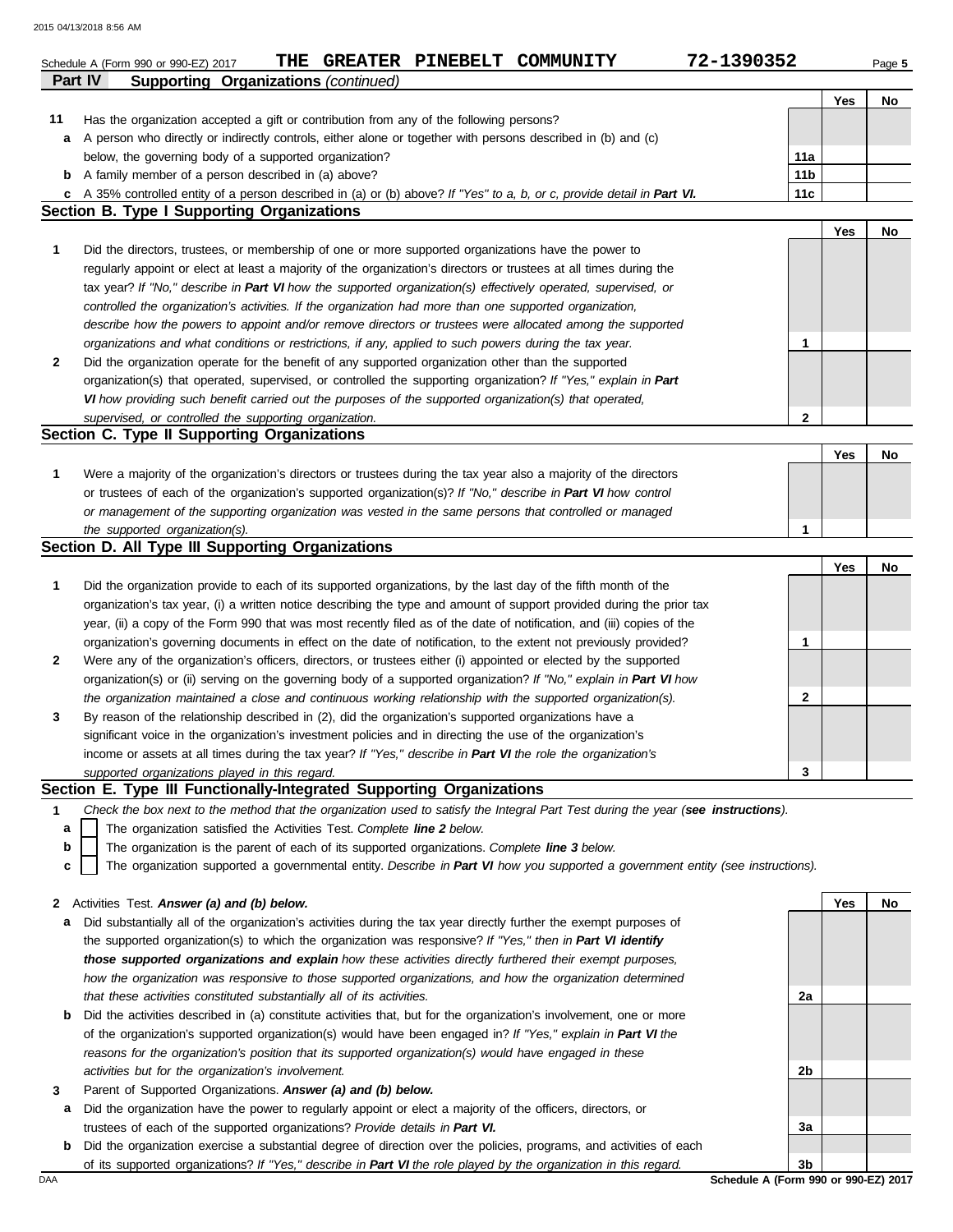|              | THE GREATER PINEBELT COMMUNITY<br>Schedule A (Form 990 or 990-EZ) 2017                                                           |                         | 72-1390352     | Page 6                         |
|--------------|----------------------------------------------------------------------------------------------------------------------------------|-------------------------|----------------|--------------------------------|
| Part V       | Type III Non-Functionally Integrated 509(a)(3) Supporting Organizations                                                          |                         |                |                                |
| $\mathbf{1}$ | Check here if the organization satisfied the Integral Part Test as a qualifying trust on Nov. 20, 1970 (explain in Part VI). See |                         |                |                                |
|              | instructions. All other Type III non-functionally integrated supporting organizations must complete Sections A through E.        |                         |                |                                |
|              | Section A - Adjusted Net Income                                                                                                  |                         | (A) Prior Year | (B) Current Year               |
|              |                                                                                                                                  |                         |                | (optional)                     |
| 1            | Net short-term capital gain                                                                                                      | 1                       |                |                                |
| 2            | Recoveries of prior-year distributions                                                                                           | $\overline{2}$          |                |                                |
| 3            | Other gross income (see instructions)                                                                                            | 3                       |                |                                |
| 4            | Add lines 1 through 3.                                                                                                           | 4                       |                |                                |
| 5            | Depreciation and depletion                                                                                                       | 5                       |                |                                |
| 6            | Portion of operating expenses paid or incurred for production or                                                                 |                         |                |                                |
|              | collection of gross income or for management, conservation, or                                                                   |                         |                |                                |
|              | maintenance of property held for production of income (see instructions)                                                         | 6                       |                |                                |
| 7            | Other expenses (see instructions)                                                                                                | $\overline{7}$          |                |                                |
| 8            | <b>Adjusted Net Income</b> (subtract lines 5, 6 and 7 from line 4).                                                              | 8                       |                |                                |
|              | <b>Section B - Minimum Asset Amount</b>                                                                                          |                         | (A) Prior Year | (B) Current Year<br>(optional) |
| 1            | Aggregate fair market value of all non-exempt-use assets (see                                                                    |                         |                |                                |
|              | instructions for short tax year or assets held for part of year):                                                                |                         |                |                                |
| a            | Average monthly value of securities                                                                                              | 1a                      |                |                                |
| b            | Average monthly cash balances                                                                                                    | 1 <sub>b</sub>          |                |                                |
|              | <b>c</b> Fair market value of other non-exempt-use assets                                                                        | 1 <sub>c</sub>          |                |                                |
|              | <b>d</b> Total (add lines 1a, 1b, and 1c)                                                                                        | 1 <sub>d</sub>          |                |                                |
| e            | <b>Discount</b> claimed for blockage or other                                                                                    |                         |                |                                |
|              | factors (explain in detail in <b>Part VI)</b> :                                                                                  |                         |                |                                |
| $\mathbf{2}$ | Acquisition indebtedness applicable to non-exempt-use assets                                                                     | $\mathbf{2}$            |                |                                |
| 3            | Subtract line 2 from line 1d.                                                                                                    | 3                       |                |                                |
| 4            | Cash deemed held for exempt use. Enter 1-1/2% of line 3 (for greater amount,                                                     |                         |                |                                |
|              | see instructions).                                                                                                               | 4                       |                |                                |
| 5            | Net value of non-exempt-use assets (subtract line 4 from line 3)                                                                 | 5                       |                |                                |
| 6            | Multiply line 5 by .035.                                                                                                         | 6                       |                |                                |
| 7            | Recoveries of prior-year distributions                                                                                           | $\overline{\mathbf{r}}$ |                |                                |
| 8            | <b>Minimum Asset Amount</b> (add line 7 to line 6)                                                                               | 8                       |                |                                |
|              | Section C - Distributable Amount                                                                                                 |                         |                | <b>Current Year</b>            |
| 1            | Adjusted net income for prior year (from Section A, line 8, Column A)                                                            | $\mathbf{1}$            |                |                                |
| $\mathbf{2}$ | Enter 85% of line 1.                                                                                                             | $\mathbf{2}$            |                |                                |
| 3            | Minimum asset amount for prior year (from Section B, line 8, Column A)                                                           | 3                       |                |                                |
| 4            | Enter greater of line 2 or line 3.                                                                                               | 4                       |                |                                |
| 5            | Income tax imposed in prior year                                                                                                 | 5                       |                |                                |
| 6            | <b>Distributable Amount.</b> Subtract line 5 from line 4, unless subject to                                                      |                         |                |                                |
|              | emergency temporary reduction (see instructions).                                                                                | 6                       |                |                                |

**7** | Check here if the current year is the organization's first as a non-functionally integrated Type III supporting organization (see instructions).

**Schedule A (Form 990 or 990-EZ) 2017**

DAA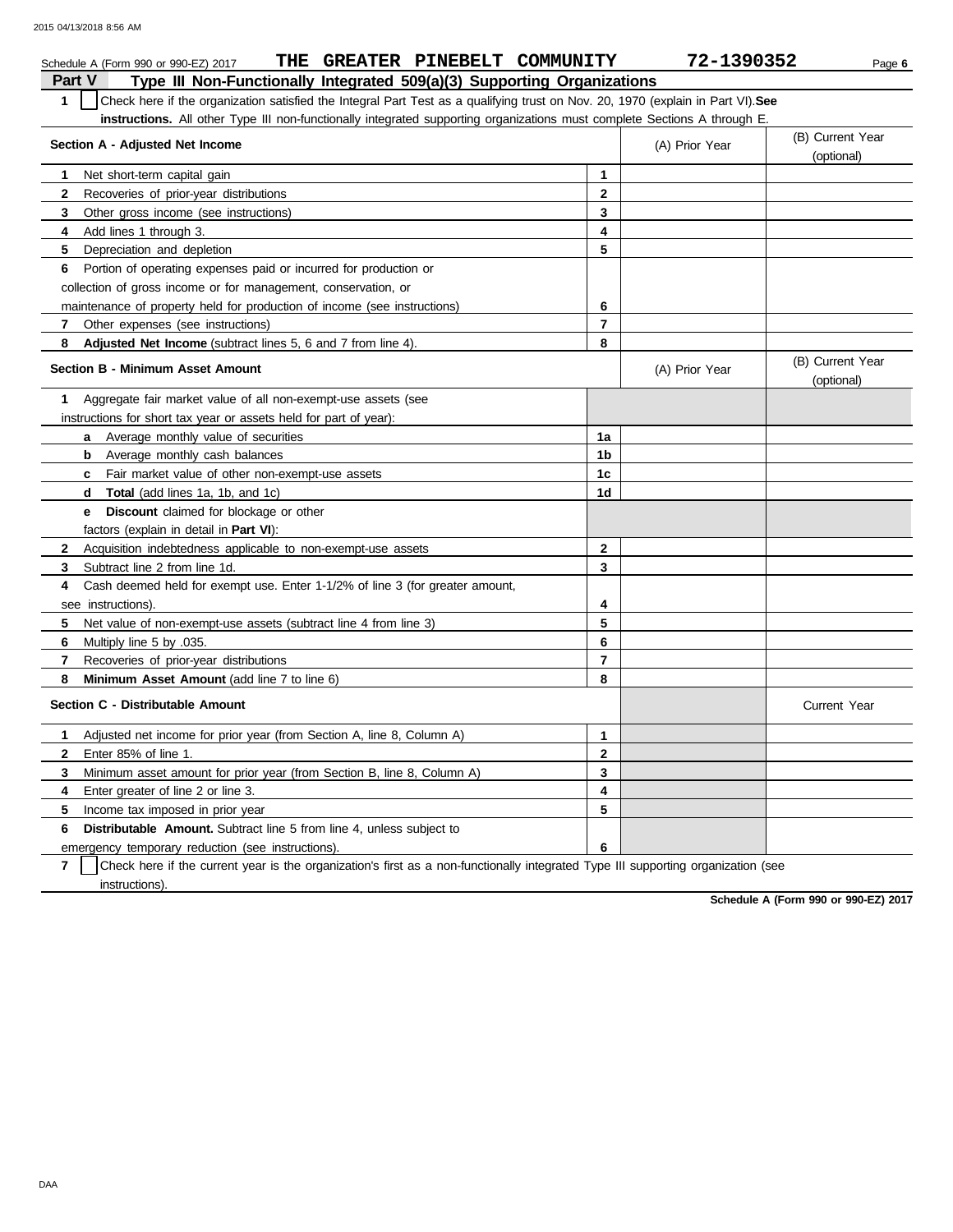| <b>Part V</b> | THE GREATER PINEBELT COMMUNITY<br>Schedule A (Form 990 or 990-EZ) 2017<br>Type III Non-Functionally Integrated 509(a)(3) Supporting Organizations (continued) |                             | 72-1390352                | Page 7               |
|---------------|---------------------------------------------------------------------------------------------------------------------------------------------------------------|-----------------------------|---------------------------|----------------------|
|               | <b>Section D - Distributions</b>                                                                                                                              |                             |                           | <b>Current Year</b>  |
| 1             | Amounts paid to supported organizations to accomplish exempt purposes                                                                                         |                             |                           |                      |
| $\mathbf{2}$  | Amounts paid to perform activity that directly furthers exempt purposes of supported                                                                          |                             |                           |                      |
|               | organizations, in excess of income from activity                                                                                                              |                             |                           |                      |
| 3             | Administrative expenses paid to accomplish exempt purposes of supported organizations                                                                         |                             |                           |                      |
| 4             | Amounts paid to acquire exempt-use assets                                                                                                                     |                             |                           |                      |
| 5             | Qualified set-aside amounts (prior IRS approval required)                                                                                                     |                             |                           |                      |
| 6             | Other distributions (describe in Part VI). See instructions.                                                                                                  |                             |                           |                      |
| 7             | Total annual distributions. Add lines 1 through 6.                                                                                                            |                             |                           |                      |
| 8             | Distributions to attentive supported organizations to which the organization is responsive                                                                    |                             |                           |                      |
|               | (provide details in Part VI). See instructions.                                                                                                               |                             |                           |                      |
| 9             | Distributable amount for 2017 from Section C, line 6                                                                                                          |                             |                           |                      |
| 10            | Line 8 amount divided by line 9 amount                                                                                                                        |                             |                           |                      |
|               |                                                                                                                                                               | (i)                         | (ii)                      | (iii)                |
|               | Section E - Distribution Allocations (see instructions)                                                                                                       | <b>Excess Distributions</b> | <b>Underdistributions</b> | <b>Distributable</b> |
|               |                                                                                                                                                               |                             | Pre-2017                  | Amount for 2017      |
| 1             | Distributable amount for 2017 from Section C, line 6                                                                                                          |                             |                           |                      |
| $\mathbf{2}$  | Underdistributions, if any, for years prior to 2017                                                                                                           |                             |                           |                      |
|               | (reasonable cause required-explain in Part VI). See                                                                                                           |                             |                           |                      |
|               | instructions.                                                                                                                                                 |                             |                           |                      |
| 3             | Excess distributions carryover, if any, to 2017:                                                                                                              |                             |                           |                      |
| a             | <b>b</b> From 2013                                                                                                                                            |                             |                           |                      |
|               |                                                                                                                                                               |                             |                           |                      |
|               |                                                                                                                                                               |                             |                           |                      |
|               |                                                                                                                                                               |                             |                           |                      |
|               | f Total of lines 3a through e                                                                                                                                 |                             |                           |                      |
|               | g Applied to underdistributions of prior years                                                                                                                |                             |                           |                      |
|               | h Applied to 2017 distributable amount                                                                                                                        |                             |                           |                      |
|               | Carryover from 2012 not applied (see instructions)                                                                                                            |                             |                           |                      |
|               | Remainder. Subtract lines 3g, 3h, and 3i from 3f.                                                                                                             |                             |                           |                      |
| 4             | Distributions for 2017 from                                                                                                                                   |                             |                           |                      |
|               | Section D, line 7:<br>\$                                                                                                                                      |                             |                           |                      |
|               | a Applied to underdistributions of prior years                                                                                                                |                             |                           |                      |
|               | <b>b</b> Applied to 2017 distributable amount                                                                                                                 |                             |                           |                      |
|               | c Remainder. Subtract lines 4a and 4b from 4.                                                                                                                 |                             |                           |                      |
| 5             | Remaining underdistributions for years prior to 2017, if                                                                                                      |                             |                           |                      |
|               | any. Subtract lines 3g and 4a from line 2. For result                                                                                                         |                             |                           |                      |
|               | greater than zero, explain in Part VI. See instructions.                                                                                                      |                             |                           |                      |
| 6             | Remaining underdistributions for 2017. Subtract lines 3h                                                                                                      |                             |                           |                      |
|               | and 4b from line 1. For result greater than zero, explain in                                                                                                  |                             |                           |                      |
|               | Part VI. See instructions.                                                                                                                                    |                             |                           |                      |
| 7             | Excess distributions carryover to 2018. Add lines 3j                                                                                                          |                             |                           |                      |
|               | and 4c.                                                                                                                                                       |                             |                           |                      |
| 8             | Breakdown of line 7:                                                                                                                                          |                             |                           |                      |
|               | a Excess from 2013                                                                                                                                            |                             |                           |                      |
|               |                                                                                                                                                               |                             |                           |                      |
|               | c Excess from 2015.                                                                                                                                           |                             |                           |                      |
|               |                                                                                                                                                               |                             |                           |                      |
|               | <b>e</b> Excess from 2017                                                                                                                                     |                             |                           |                      |

**Schedule A (Form 990 or 990-EZ) 2017**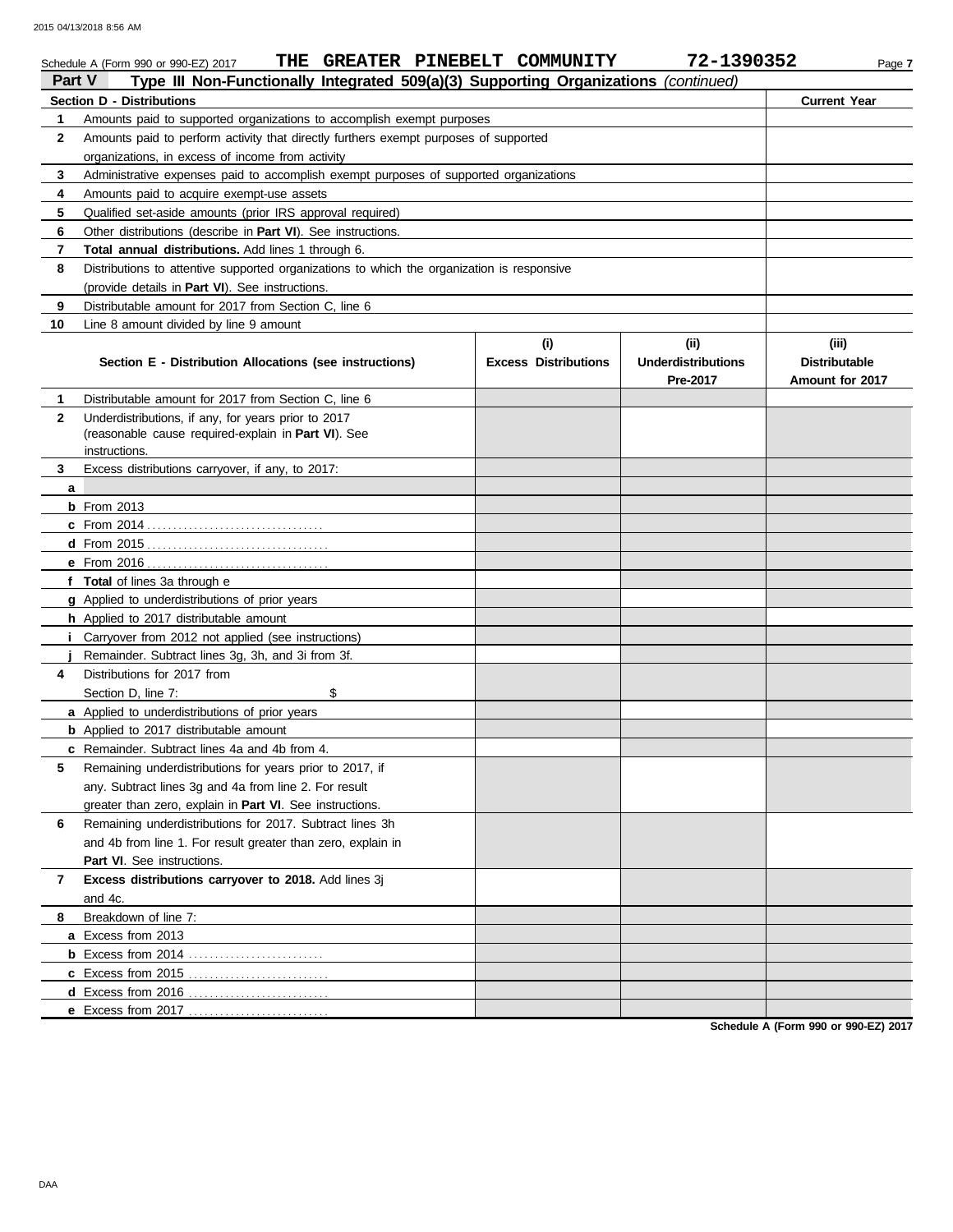|         | Schedule A (Form 990 or 990-EZ) 2017   |  | THE GREATER PINEBELT COMMUNITY                                                                 | 72-1390352                                                                                                                                                                                                                                    | Page 8 |
|---------|----------------------------------------|--|------------------------------------------------------------------------------------------------|-----------------------------------------------------------------------------------------------------------------------------------------------------------------------------------------------------------------------------------------------|--------|
| Part VI |                                        |  |                                                                                                | Supplemental Information. Provide the explanations required by Part II, line 10; Part II, line 17a or 17b; Part<br>III, line 12; Part IV, Section A, lines 1, 2, 3b, 3c, 4b, 4c, 5a, 6, 9a, 9b, 9c, 11a, 11b, and 11c; Part IV, Section       |        |
|         |                                        |  |                                                                                                | B, lines 1 and 2; Part IV, Section C, line 1; Part IV, Section D, lines 2 and 3; Part IV, Section E, lines 1c, 2a, 2b,<br>3a and 3b; Part V, line 1; Part V, Section B, line 1e; Part V, Section D, lines 5, 6, and 8; and Part V, Section E, |        |
|         |                                        |  | lines 2, 5, and 6. Also complete this part for any additional information. (See instructions.) |                                                                                                                                                                                                                                               |        |
|         | Part II, Line 10 - Other Income Detail |  |                                                                                                |                                                                                                                                                                                                                                               |        |
|         |                                        |  | \$<br>12,722                                                                                   |                                                                                                                                                                                                                                               |        |
|         |                                        |  |                                                                                                |                                                                                                                                                                                                                                               |        |
|         |                                        |  |                                                                                                |                                                                                                                                                                                                                                               |        |
|         |                                        |  |                                                                                                |                                                                                                                                                                                                                                               |        |
|         |                                        |  |                                                                                                |                                                                                                                                                                                                                                               |        |
|         |                                        |  |                                                                                                |                                                                                                                                                                                                                                               |        |
|         |                                        |  |                                                                                                |                                                                                                                                                                                                                                               |        |
|         |                                        |  |                                                                                                |                                                                                                                                                                                                                                               |        |
|         |                                        |  |                                                                                                |                                                                                                                                                                                                                                               |        |
|         |                                        |  |                                                                                                |                                                                                                                                                                                                                                               |        |
|         |                                        |  |                                                                                                |                                                                                                                                                                                                                                               |        |
|         |                                        |  |                                                                                                |                                                                                                                                                                                                                                               |        |
|         |                                        |  |                                                                                                |                                                                                                                                                                                                                                               |        |
|         |                                        |  |                                                                                                |                                                                                                                                                                                                                                               |        |
|         |                                        |  |                                                                                                |                                                                                                                                                                                                                                               |        |
|         |                                        |  |                                                                                                |                                                                                                                                                                                                                                               |        |
|         |                                        |  |                                                                                                |                                                                                                                                                                                                                                               |        |
|         |                                        |  |                                                                                                |                                                                                                                                                                                                                                               |        |
|         |                                        |  |                                                                                                |                                                                                                                                                                                                                                               |        |
|         |                                        |  |                                                                                                |                                                                                                                                                                                                                                               |        |
|         |                                        |  |                                                                                                |                                                                                                                                                                                                                                               |        |
|         |                                        |  |                                                                                                |                                                                                                                                                                                                                                               |        |
|         |                                        |  |                                                                                                |                                                                                                                                                                                                                                               |        |
|         |                                        |  |                                                                                                |                                                                                                                                                                                                                                               |        |
|         |                                        |  |                                                                                                |                                                                                                                                                                                                                                               |        |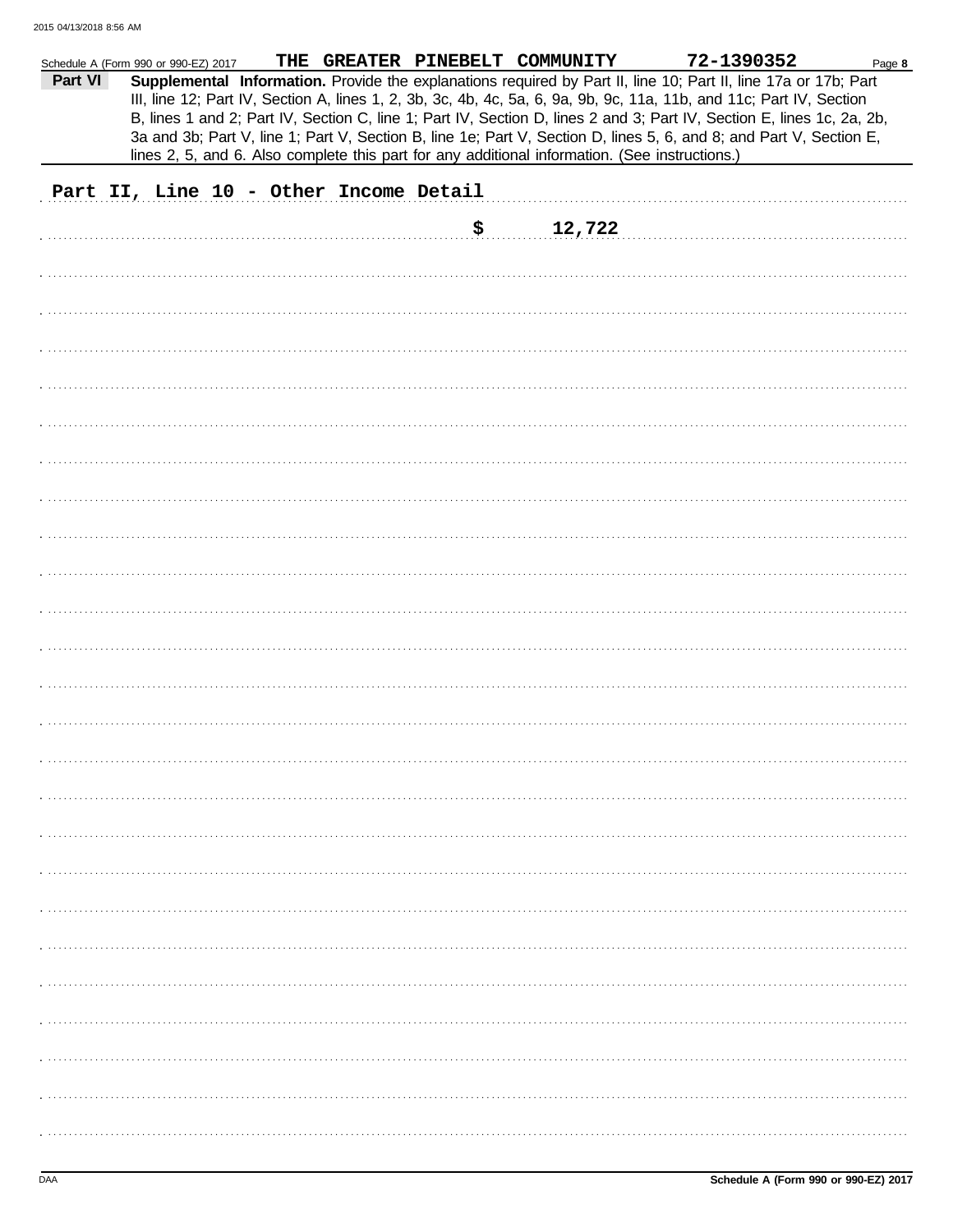|   | <b>SCHEDULE D</b>                                      |                                                                                                                                                                                                                              | Supplemental Financial Statements                                                                                                      |                                |                                 | OMB No. 1545-0047                   |    |
|---|--------------------------------------------------------|------------------------------------------------------------------------------------------------------------------------------------------------------------------------------------------------------------------------------|----------------------------------------------------------------------------------------------------------------------------------------|--------------------------------|---------------------------------|-------------------------------------|----|
|   | (Form 990)                                             |                                                                                                                                                                                                                              | u Complete if the organization answered "Yes" on Form 990,<br>Part IV, line 6, 7, 8, 9, 10, 11a, 11b, 11c, 11d, 11e, 11f, 12a, or 12b. |                                |                                 |                                     |    |
|   | Department of the Treasury<br>Internal Revenue Service |                                                                                                                                                                                                                              | u Attach to Form 990.                                                                                                                  |                                |                                 | Open to Public<br><b>Inspection</b> |    |
|   | Name of the organization                               |                                                                                                                                                                                                                              | <b>u</b> Go to <i>www.irs.gov/Form990</i> for instructions and the latest information.                                                 | Employer identification number |                                 |                                     |    |
|   |                                                        | THE GREATER PINEBELT COMMUNITY                                                                                                                                                                                               |                                                                                                                                        |                                |                                 |                                     |    |
|   | <b>FOUNDATION</b>                                      |                                                                                                                                                                                                                              |                                                                                                                                        | 72-1390352                     |                                 |                                     |    |
|   | Part I                                                 | Organizations Maintaining Donor Advised Funds or Other Similar Funds or Accounts.<br>Complete if the organization answered "Yes" on Form 990, Part IV, line 6.                                                               |                                                                                                                                        |                                |                                 |                                     |    |
|   |                                                        |                                                                                                                                                                                                                              | (a) Donor advised funds                                                                                                                | (b) Funds and other accounts   |                                 |                                     |    |
| 1 |                                                        |                                                                                                                                                                                                                              |                                                                                                                                        |                                |                                 |                                     |    |
| 2 |                                                        |                                                                                                                                                                                                                              | 3,056,404                                                                                                                              |                                |                                 |                                     |    |
| 3 |                                                        |                                                                                                                                                                                                                              |                                                                                                                                        |                                |                                 |                                     |    |
| 4 |                                                        |                                                                                                                                                                                                                              |                                                                                                                                        |                                |                                 |                                     |    |
| 5 |                                                        | Did the organization inform all donors and donor advisors in writing that the assets held in donor advised                                                                                                                   |                                                                                                                                        |                                |                                 |                                     |    |
|   |                                                        |                                                                                                                                                                                                                              |                                                                                                                                        |                                | $ {\bf x} $                     | Yes                                 | No |
| 6 |                                                        | Did the organization inform all grantees, donors, and donor advisors in writing that grant funds can be used<br>only for charitable purposes and not for the benefit of the donor or donor advisor, or for any other purpose |                                                                                                                                        |                                |                                 |                                     |    |
|   |                                                        |                                                                                                                                                                                                                              |                                                                                                                                        |                                | X                               | Yes                                 | No |
|   | Part II                                                | <b>Conservation Easements.</b>                                                                                                                                                                                               |                                                                                                                                        |                                |                                 |                                     |    |
|   |                                                        | Complete if the organization answered "Yes" on Form 990, Part IV, line 7.                                                                                                                                                    |                                                                                                                                        |                                |                                 |                                     |    |
| 1 |                                                        | Purpose(s) of conservation easements held by the organization (check all that apply).                                                                                                                                        |                                                                                                                                        |                                |                                 |                                     |    |
|   |                                                        | Preservation of land for public use (e.g., recreation or education)                                                                                                                                                          | Preservation of a historically important land area                                                                                     |                                |                                 |                                     |    |
|   | Protection of natural habitat                          |                                                                                                                                                                                                                              | Preservation of a certified historic structure                                                                                         |                                |                                 |                                     |    |
|   | Preservation of open space                             |                                                                                                                                                                                                                              |                                                                                                                                        |                                |                                 |                                     |    |
| 2 | easement on the last day of the tax year.              | Complete lines 2a through 2d if the organization held a qualified conservation contribution in the form of a conservation                                                                                                    |                                                                                                                                        |                                | Held at the End of the Tax Year |                                     |    |
| а |                                                        |                                                                                                                                                                                                                              |                                                                                                                                        | 2a                             |                                 |                                     |    |
|   |                                                        |                                                                                                                                                                                                                              |                                                                                                                                        | 2b                             |                                 |                                     |    |
|   |                                                        | Number of conservation easements on a certified historic structure included in (a) [[[[[ [ [ ]]]                                                                                                                             |                                                                                                                                        | 2c                             |                                 |                                     |    |
| d |                                                        | Number of conservation easements included in (c) acquired after 7/25/06, and not on a                                                                                                                                        |                                                                                                                                        |                                |                                 |                                     |    |
|   |                                                        | historic structure listed in the National Register                                                                                                                                                                           |                                                                                                                                        | 2d                             |                                 |                                     |    |
| 3 |                                                        | Number of conservation easements modified, transferred, released, extinguished, or terminated by the organization during the                                                                                                 |                                                                                                                                        |                                |                                 |                                     |    |
|   | tax year <b>u</b>                                      |                                                                                                                                                                                                                              |                                                                                                                                        |                                |                                 |                                     |    |
|   |                                                        | Number of states where property subject to conservation easement is located u                                                                                                                                                |                                                                                                                                        |                                |                                 |                                     |    |
|   |                                                        | Does the organization have a written policy regarding the periodic monitoring, inspection, handling of                                                                                                                       |                                                                                                                                        |                                |                                 |                                     |    |
|   |                                                        |                                                                                                                                                                                                                              |                                                                                                                                        |                                |                                 | $\Box$ Yes $\Box$ No                |    |
| 6 |                                                        | Staff and volunteer hours devoted to monitoring, inspecting, handling of violations, and enforcing conservation easements during the year                                                                                    |                                                                                                                                        |                                |                                 |                                     |    |
| 7 | u <sub></sub>                                          | Amount of expenses incurred in monitoring, inspecting, handling of violations, and enforcing conservation easements during the year                                                                                          |                                                                                                                                        |                                |                                 |                                     |    |
|   | <b>u</b> \$                                            |                                                                                                                                                                                                                              |                                                                                                                                        |                                |                                 |                                     |    |
| 8 |                                                        | Does each conservation easement reported on line 2(d) above satisfy the requirements of section 170(h)(4)(B)(i)                                                                                                              |                                                                                                                                        |                                |                                 |                                     |    |
|   |                                                        |                                                                                                                                                                                                                              |                                                                                                                                        |                                |                                 | Yes                                 | No |
| 9 |                                                        | In Part XIII, describe how the organization reports conservation easements in its revenue and expense statement, and                                                                                                         |                                                                                                                                        |                                |                                 |                                     |    |
|   |                                                        | balance sheet, and include, if applicable, the text of the footnote to the organization's financial statements that describes the                                                                                            |                                                                                                                                        |                                |                                 |                                     |    |
|   | Part III                                               | organization's accounting for conservation easements.<br>Organizations Maintaining Collections of Art, Historical Treasures, or Other Similar Assets.                                                                        |                                                                                                                                        |                                |                                 |                                     |    |
|   |                                                        | Complete if the organization answered "Yes" on Form 990, Part IV, line 8.                                                                                                                                                    |                                                                                                                                        |                                |                                 |                                     |    |
|   |                                                        | 1a If the organization elected, as permitted under SFAS 116 (ASC 958), not to report in its revenue statement and balance sheet                                                                                              |                                                                                                                                        |                                |                                 |                                     |    |
|   |                                                        | works of art, historical treasures, or other similar assets held for public exhibition, education, or research in furtherance of                                                                                             |                                                                                                                                        |                                |                                 |                                     |    |
|   |                                                        | public service, provide, in Part XIII, the text of the footnote to its financial statements that describes these items.                                                                                                      |                                                                                                                                        |                                |                                 |                                     |    |
|   |                                                        | <b>b</b> If the organization elected, as permitted under SFAS 116 (ASC 958), to report in its revenue statement and balance sheet                                                                                            |                                                                                                                                        |                                |                                 |                                     |    |
|   |                                                        | works of art, historical treasures, or other similar assets held for public exhibition, education, or research in furtherance of                                                                                             |                                                                                                                                        |                                |                                 |                                     |    |
|   |                                                        | public service, provide the following amounts relating to these items:                                                                                                                                                       |                                                                                                                                        |                                |                                 |                                     |    |
|   |                                                        |                                                                                                                                                                                                                              |                                                                                                                                        | $\mathbf{u}$ \$                |                                 |                                     |    |
|   | (ii) Assets included in Form 990, Part X               |                                                                                                                                                                                                                              |                                                                                                                                        | $\mathbf{u}$ \$                |                                 |                                     |    |
| 2 |                                                        | If the organization received or held works of art, historical treasures, or other similar assets for financial gain, provide the                                                                                             |                                                                                                                                        |                                |                                 |                                     |    |
|   |                                                        | following amounts required to be reported under SFAS 116 (ASC 958) relating to these items:                                                                                                                                  |                                                                                                                                        |                                |                                 |                                     |    |
| а |                                                        |                                                                                                                                                                                                                              |                                                                                                                                        |                                |                                 |                                     |    |

For Paperwork Reduction Act Notice, see the Instructions for Form 990.<br><sub>DAA</sub>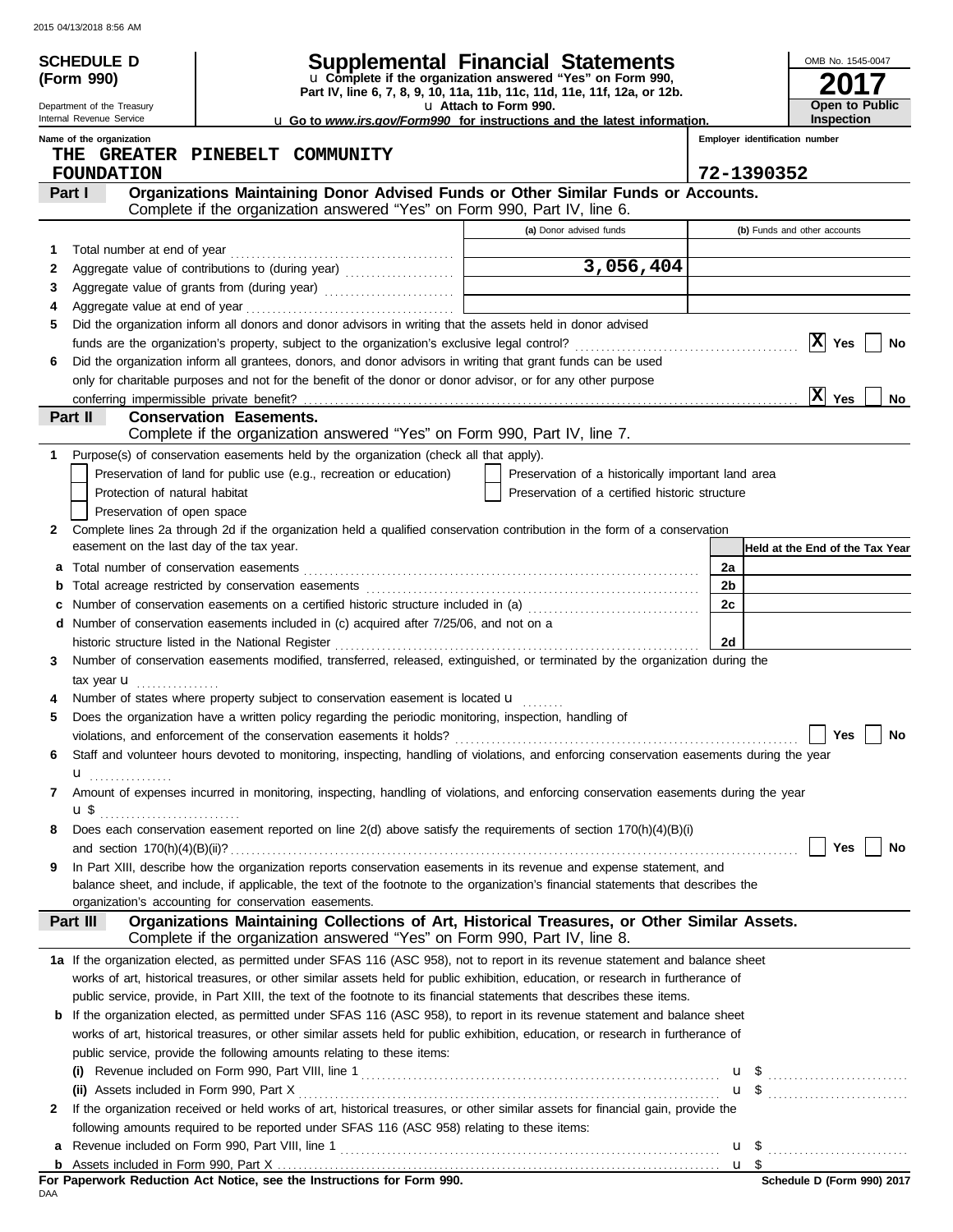| Organizations Maintaining Collections of Art, Historical Treasures, or Other Similar Assets (continued)<br>Part III<br>3 Using the organization's acquisition, accession, and other records, check any of the following that are a significant use of its<br>collection items (check all that apply):<br>Public exhibition<br>Loan or exchange programs<br>a<br>d<br>Scholarly research<br>е<br>b<br>Preservation for future generations<br>c<br>Provide a description of the organization's collections and explain how they further the organization's exempt purpose in Part<br>XIII.<br>During the year, did the organization solicit or receive donations of art, historical treasures, or other similar<br>5<br><b>Yes</b><br>assets to be sold to raise funds rather than to be maintained as part of the organization's collection?<br>No<br>Part IV<br><b>Escrow and Custodial Arrangements.</b><br>Complete if the organization answered "Yes" on Form 990, Part IV, line 9, or reported an amount on Form<br>990, Part X, line 21.<br>1a Is the organization an agent, trustee, custodian or other intermediary for contributions or other assets not<br><b>Yes</b><br>No<br>b If "Yes," explain the arrangement in Part XIII and complete the following table:<br>Amount<br>c Beginning balance <b>contract to the contract of the set of the contract of the contract of the contract of the contract of the contract of the contract of the contract of the contract of the contract of the contract of th</b><br>1c<br>1 <sub>d</sub><br>Additions during the year contact the contact of the year contact the year contact the year contact the year contact the year contact the year contact the year contact the year contact the year contact the year of year and<br>1e<br>1f<br>Ending balance <b>construction and the construction of the construction</b> of the construction of the construction of the construction of the construction of the construction of the construction of the construction of the cons<br>2a Did the organization include an amount on Form 990, Part X, line 21, for escrow or custodial account liability?<br><b>Yes</b><br>No<br>Part V<br><b>Endowment Funds.</b><br>Complete if the organization answered "Yes" on Form 990, Part IV, line 10.<br>(c) Two years back<br>(d) Three years back<br>(e) Four years back<br>(a) Current year<br>(b) Prior year<br>2,973,275<br>2,265,633<br>1,868,941<br>1,528,834<br>1a Beginning of year balance<br>261,871<br>760,489<br>542,604<br>345,838<br>Contributions <b>Contributions</b><br>c Net investment earnings, gains, and<br>$-222,910$<br>$-19,174$<br>140,913<br>213,103<br>189,976<br>141,220<br>75,922<br>264,590<br>d Grants or scholarships<br>e Other expenditures for facilities and<br>23,750<br>f Administrative expenses<br>1,799,435<br>3,268,080<br>2,973,275<br>2,265,633<br>End of year balance<br>Provide the estimated percentage of the current year end balance (line 1g, column (a)) held as:<br><b>a</b> Board designated or quasi-endowment $\mathbf{u}$ $\mathbf{3.94}$ %<br><b>b</b> Permanent endowment <b>u</b> %<br>Temporarily restricted endowment $\mathbf{u} = 96.06$ %<br>c<br>The percentages on lines 2a, 2b, and 2c should equal 100%.<br>3a Are there endowment funds not in the possession of the organization that are held and administered for the<br>Yes<br>No<br>organization by:<br>X<br>3a(i)<br>$\mathbf x$<br> 3a(ii)<br>3b<br>Describe in Part XIII the intended uses of the organization's endowment funds.<br>Part VI<br>Land, Buildings, and Equipment.<br>Complete if the organization answered "Yes" on Form 990, Part IV, line 11a. See Form 990, Part X, line 10.<br>Description of property<br>(a) Cost or other basis<br>(b) Cost or other basis<br>(c) Accumulated<br>(d) Book value<br>(investment)<br>(other)<br>depreciation<br>b<br>Leasehold improvements<br>c<br>7,128<br>7,128<br>d<br>257,219<br>79,481<br>177,738<br>177,738<br>Total. Add lines 1a through 1e. (Column (d) must equal Form 990, Part X, column (B), line 10c.)<br>$\mathbf u$ | Schedule D (Form 990) 2017 | THE GREATER PINEBELT COMMUNITY | 72-1390352 |  | Page 2 |
|-------------------------------------------------------------------------------------------------------------------------------------------------------------------------------------------------------------------------------------------------------------------------------------------------------------------------------------------------------------------------------------------------------------------------------------------------------------------------------------------------------------------------------------------------------------------------------------------------------------------------------------------------------------------------------------------------------------------------------------------------------------------------------------------------------------------------------------------------------------------------------------------------------------------------------------------------------------------------------------------------------------------------------------------------------------------------------------------------------------------------------------------------------------------------------------------------------------------------------------------------------------------------------------------------------------------------------------------------------------------------------------------------------------------------------------------------------------------------------------------------------------------------------------------------------------------------------------------------------------------------------------------------------------------------------------------------------------------------------------------------------------------------------------------------------------------------------------------------------------------------------------------------------------------------------------------------------------------------------------------------------------------------------------------------------------------------------------------------------------------------------------------------------------------------------------------------------------------------------------------------------------------------------------------------------------------------------------------------------------------------------------------------------------------------------------------------------------------------------------------------------------------------------------------------------------------------------------------------------------------------------------------------------------------------------------------------------------------------------------------------------------------------------------------------------------------------------------------------------------------------------------------------------------------------------------------------------------------------------------------------------------------------------------------------------------------------------------------------------------------------------------------------------------------------------------------------------------------------------------------------------------------------------------------------------------------------------------------------------------------------------------------------------------------------------------------------------------------------------------------------------------------------------------------------------------------------------------------------------------------------------------------------------------------------------------------------------------------------------------------------------------------------------------------------------------------------------------------------------------------------------------------------------------------------------------------------------------------------------------------------------------------------------------------------------------------------------------------------------------------------|----------------------------|--------------------------------|------------|--|--------|
|                                                                                                                                                                                                                                                                                                                                                                                                                                                                                                                                                                                                                                                                                                                                                                                                                                                                                                                                                                                                                                                                                                                                                                                                                                                                                                                                                                                                                                                                                                                                                                                                                                                                                                                                                                                                                                                                                                                                                                                                                                                                                                                                                                                                                                                                                                                                                                                                                                                                                                                                                                                                                                                                                                                                                                                                                                                                                                                                                                                                                                                                                                                                                                                                                                                                                                                                                                                                                                                                                                                                                                                                                                                                                                                                                                                                                                                                                                                                                                                                                                                                                                                         |                            |                                |            |  |        |
|                                                                                                                                                                                                                                                                                                                                                                                                                                                                                                                                                                                                                                                                                                                                                                                                                                                                                                                                                                                                                                                                                                                                                                                                                                                                                                                                                                                                                                                                                                                                                                                                                                                                                                                                                                                                                                                                                                                                                                                                                                                                                                                                                                                                                                                                                                                                                                                                                                                                                                                                                                                                                                                                                                                                                                                                                                                                                                                                                                                                                                                                                                                                                                                                                                                                                                                                                                                                                                                                                                                                                                                                                                                                                                                                                                                                                                                                                                                                                                                                                                                                                                                         |                            |                                |            |  |        |
|                                                                                                                                                                                                                                                                                                                                                                                                                                                                                                                                                                                                                                                                                                                                                                                                                                                                                                                                                                                                                                                                                                                                                                                                                                                                                                                                                                                                                                                                                                                                                                                                                                                                                                                                                                                                                                                                                                                                                                                                                                                                                                                                                                                                                                                                                                                                                                                                                                                                                                                                                                                                                                                                                                                                                                                                                                                                                                                                                                                                                                                                                                                                                                                                                                                                                                                                                                                                                                                                                                                                                                                                                                                                                                                                                                                                                                                                                                                                                                                                                                                                                                                         |                            |                                |            |  |        |
|                                                                                                                                                                                                                                                                                                                                                                                                                                                                                                                                                                                                                                                                                                                                                                                                                                                                                                                                                                                                                                                                                                                                                                                                                                                                                                                                                                                                                                                                                                                                                                                                                                                                                                                                                                                                                                                                                                                                                                                                                                                                                                                                                                                                                                                                                                                                                                                                                                                                                                                                                                                                                                                                                                                                                                                                                                                                                                                                                                                                                                                                                                                                                                                                                                                                                                                                                                                                                                                                                                                                                                                                                                                                                                                                                                                                                                                                                                                                                                                                                                                                                                                         |                            |                                |            |  |        |
|                                                                                                                                                                                                                                                                                                                                                                                                                                                                                                                                                                                                                                                                                                                                                                                                                                                                                                                                                                                                                                                                                                                                                                                                                                                                                                                                                                                                                                                                                                                                                                                                                                                                                                                                                                                                                                                                                                                                                                                                                                                                                                                                                                                                                                                                                                                                                                                                                                                                                                                                                                                                                                                                                                                                                                                                                                                                                                                                                                                                                                                                                                                                                                                                                                                                                                                                                                                                                                                                                                                                                                                                                                                                                                                                                                                                                                                                                                                                                                                                                                                                                                                         |                            |                                |            |  |        |
|                                                                                                                                                                                                                                                                                                                                                                                                                                                                                                                                                                                                                                                                                                                                                                                                                                                                                                                                                                                                                                                                                                                                                                                                                                                                                                                                                                                                                                                                                                                                                                                                                                                                                                                                                                                                                                                                                                                                                                                                                                                                                                                                                                                                                                                                                                                                                                                                                                                                                                                                                                                                                                                                                                                                                                                                                                                                                                                                                                                                                                                                                                                                                                                                                                                                                                                                                                                                                                                                                                                                                                                                                                                                                                                                                                                                                                                                                                                                                                                                                                                                                                                         |                            |                                |            |  |        |
|                                                                                                                                                                                                                                                                                                                                                                                                                                                                                                                                                                                                                                                                                                                                                                                                                                                                                                                                                                                                                                                                                                                                                                                                                                                                                                                                                                                                                                                                                                                                                                                                                                                                                                                                                                                                                                                                                                                                                                                                                                                                                                                                                                                                                                                                                                                                                                                                                                                                                                                                                                                                                                                                                                                                                                                                                                                                                                                                                                                                                                                                                                                                                                                                                                                                                                                                                                                                                                                                                                                                                                                                                                                                                                                                                                                                                                                                                                                                                                                                                                                                                                                         |                            |                                |            |  |        |
|                                                                                                                                                                                                                                                                                                                                                                                                                                                                                                                                                                                                                                                                                                                                                                                                                                                                                                                                                                                                                                                                                                                                                                                                                                                                                                                                                                                                                                                                                                                                                                                                                                                                                                                                                                                                                                                                                                                                                                                                                                                                                                                                                                                                                                                                                                                                                                                                                                                                                                                                                                                                                                                                                                                                                                                                                                                                                                                                                                                                                                                                                                                                                                                                                                                                                                                                                                                                                                                                                                                                                                                                                                                                                                                                                                                                                                                                                                                                                                                                                                                                                                                         |                            |                                |            |  |        |
|                                                                                                                                                                                                                                                                                                                                                                                                                                                                                                                                                                                                                                                                                                                                                                                                                                                                                                                                                                                                                                                                                                                                                                                                                                                                                                                                                                                                                                                                                                                                                                                                                                                                                                                                                                                                                                                                                                                                                                                                                                                                                                                                                                                                                                                                                                                                                                                                                                                                                                                                                                                                                                                                                                                                                                                                                                                                                                                                                                                                                                                                                                                                                                                                                                                                                                                                                                                                                                                                                                                                                                                                                                                                                                                                                                                                                                                                                                                                                                                                                                                                                                                         |                            |                                |            |  |        |
|                                                                                                                                                                                                                                                                                                                                                                                                                                                                                                                                                                                                                                                                                                                                                                                                                                                                                                                                                                                                                                                                                                                                                                                                                                                                                                                                                                                                                                                                                                                                                                                                                                                                                                                                                                                                                                                                                                                                                                                                                                                                                                                                                                                                                                                                                                                                                                                                                                                                                                                                                                                                                                                                                                                                                                                                                                                                                                                                                                                                                                                                                                                                                                                                                                                                                                                                                                                                                                                                                                                                                                                                                                                                                                                                                                                                                                                                                                                                                                                                                                                                                                                         |                            |                                |            |  |        |
|                                                                                                                                                                                                                                                                                                                                                                                                                                                                                                                                                                                                                                                                                                                                                                                                                                                                                                                                                                                                                                                                                                                                                                                                                                                                                                                                                                                                                                                                                                                                                                                                                                                                                                                                                                                                                                                                                                                                                                                                                                                                                                                                                                                                                                                                                                                                                                                                                                                                                                                                                                                                                                                                                                                                                                                                                                                                                                                                                                                                                                                                                                                                                                                                                                                                                                                                                                                                                                                                                                                                                                                                                                                                                                                                                                                                                                                                                                                                                                                                                                                                                                                         |                            |                                |            |  |        |
|                                                                                                                                                                                                                                                                                                                                                                                                                                                                                                                                                                                                                                                                                                                                                                                                                                                                                                                                                                                                                                                                                                                                                                                                                                                                                                                                                                                                                                                                                                                                                                                                                                                                                                                                                                                                                                                                                                                                                                                                                                                                                                                                                                                                                                                                                                                                                                                                                                                                                                                                                                                                                                                                                                                                                                                                                                                                                                                                                                                                                                                                                                                                                                                                                                                                                                                                                                                                                                                                                                                                                                                                                                                                                                                                                                                                                                                                                                                                                                                                                                                                                                                         |                            |                                |            |  |        |
|                                                                                                                                                                                                                                                                                                                                                                                                                                                                                                                                                                                                                                                                                                                                                                                                                                                                                                                                                                                                                                                                                                                                                                                                                                                                                                                                                                                                                                                                                                                                                                                                                                                                                                                                                                                                                                                                                                                                                                                                                                                                                                                                                                                                                                                                                                                                                                                                                                                                                                                                                                                                                                                                                                                                                                                                                                                                                                                                                                                                                                                                                                                                                                                                                                                                                                                                                                                                                                                                                                                                                                                                                                                                                                                                                                                                                                                                                                                                                                                                                                                                                                                         |                            |                                |            |  |        |
|                                                                                                                                                                                                                                                                                                                                                                                                                                                                                                                                                                                                                                                                                                                                                                                                                                                                                                                                                                                                                                                                                                                                                                                                                                                                                                                                                                                                                                                                                                                                                                                                                                                                                                                                                                                                                                                                                                                                                                                                                                                                                                                                                                                                                                                                                                                                                                                                                                                                                                                                                                                                                                                                                                                                                                                                                                                                                                                                                                                                                                                                                                                                                                                                                                                                                                                                                                                                                                                                                                                                                                                                                                                                                                                                                                                                                                                                                                                                                                                                                                                                                                                         |                            |                                |            |  |        |
|                                                                                                                                                                                                                                                                                                                                                                                                                                                                                                                                                                                                                                                                                                                                                                                                                                                                                                                                                                                                                                                                                                                                                                                                                                                                                                                                                                                                                                                                                                                                                                                                                                                                                                                                                                                                                                                                                                                                                                                                                                                                                                                                                                                                                                                                                                                                                                                                                                                                                                                                                                                                                                                                                                                                                                                                                                                                                                                                                                                                                                                                                                                                                                                                                                                                                                                                                                                                                                                                                                                                                                                                                                                                                                                                                                                                                                                                                                                                                                                                                                                                                                                         |                            |                                |            |  |        |
|                                                                                                                                                                                                                                                                                                                                                                                                                                                                                                                                                                                                                                                                                                                                                                                                                                                                                                                                                                                                                                                                                                                                                                                                                                                                                                                                                                                                                                                                                                                                                                                                                                                                                                                                                                                                                                                                                                                                                                                                                                                                                                                                                                                                                                                                                                                                                                                                                                                                                                                                                                                                                                                                                                                                                                                                                                                                                                                                                                                                                                                                                                                                                                                                                                                                                                                                                                                                                                                                                                                                                                                                                                                                                                                                                                                                                                                                                                                                                                                                                                                                                                                         |                            |                                |            |  |        |
|                                                                                                                                                                                                                                                                                                                                                                                                                                                                                                                                                                                                                                                                                                                                                                                                                                                                                                                                                                                                                                                                                                                                                                                                                                                                                                                                                                                                                                                                                                                                                                                                                                                                                                                                                                                                                                                                                                                                                                                                                                                                                                                                                                                                                                                                                                                                                                                                                                                                                                                                                                                                                                                                                                                                                                                                                                                                                                                                                                                                                                                                                                                                                                                                                                                                                                                                                                                                                                                                                                                                                                                                                                                                                                                                                                                                                                                                                                                                                                                                                                                                                                                         |                            |                                |            |  |        |
|                                                                                                                                                                                                                                                                                                                                                                                                                                                                                                                                                                                                                                                                                                                                                                                                                                                                                                                                                                                                                                                                                                                                                                                                                                                                                                                                                                                                                                                                                                                                                                                                                                                                                                                                                                                                                                                                                                                                                                                                                                                                                                                                                                                                                                                                                                                                                                                                                                                                                                                                                                                                                                                                                                                                                                                                                                                                                                                                                                                                                                                                                                                                                                                                                                                                                                                                                                                                                                                                                                                                                                                                                                                                                                                                                                                                                                                                                                                                                                                                                                                                                                                         |                            |                                |            |  |        |
|                                                                                                                                                                                                                                                                                                                                                                                                                                                                                                                                                                                                                                                                                                                                                                                                                                                                                                                                                                                                                                                                                                                                                                                                                                                                                                                                                                                                                                                                                                                                                                                                                                                                                                                                                                                                                                                                                                                                                                                                                                                                                                                                                                                                                                                                                                                                                                                                                                                                                                                                                                                                                                                                                                                                                                                                                                                                                                                                                                                                                                                                                                                                                                                                                                                                                                                                                                                                                                                                                                                                                                                                                                                                                                                                                                                                                                                                                                                                                                                                                                                                                                                         |                            |                                |            |  |        |
|                                                                                                                                                                                                                                                                                                                                                                                                                                                                                                                                                                                                                                                                                                                                                                                                                                                                                                                                                                                                                                                                                                                                                                                                                                                                                                                                                                                                                                                                                                                                                                                                                                                                                                                                                                                                                                                                                                                                                                                                                                                                                                                                                                                                                                                                                                                                                                                                                                                                                                                                                                                                                                                                                                                                                                                                                                                                                                                                                                                                                                                                                                                                                                                                                                                                                                                                                                                                                                                                                                                                                                                                                                                                                                                                                                                                                                                                                                                                                                                                                                                                                                                         |                            |                                |            |  |        |
|                                                                                                                                                                                                                                                                                                                                                                                                                                                                                                                                                                                                                                                                                                                                                                                                                                                                                                                                                                                                                                                                                                                                                                                                                                                                                                                                                                                                                                                                                                                                                                                                                                                                                                                                                                                                                                                                                                                                                                                                                                                                                                                                                                                                                                                                                                                                                                                                                                                                                                                                                                                                                                                                                                                                                                                                                                                                                                                                                                                                                                                                                                                                                                                                                                                                                                                                                                                                                                                                                                                                                                                                                                                                                                                                                                                                                                                                                                                                                                                                                                                                                                                         |                            |                                |            |  |        |
|                                                                                                                                                                                                                                                                                                                                                                                                                                                                                                                                                                                                                                                                                                                                                                                                                                                                                                                                                                                                                                                                                                                                                                                                                                                                                                                                                                                                                                                                                                                                                                                                                                                                                                                                                                                                                                                                                                                                                                                                                                                                                                                                                                                                                                                                                                                                                                                                                                                                                                                                                                                                                                                                                                                                                                                                                                                                                                                                                                                                                                                                                                                                                                                                                                                                                                                                                                                                                                                                                                                                                                                                                                                                                                                                                                                                                                                                                                                                                                                                                                                                                                                         |                            |                                |            |  |        |
|                                                                                                                                                                                                                                                                                                                                                                                                                                                                                                                                                                                                                                                                                                                                                                                                                                                                                                                                                                                                                                                                                                                                                                                                                                                                                                                                                                                                                                                                                                                                                                                                                                                                                                                                                                                                                                                                                                                                                                                                                                                                                                                                                                                                                                                                                                                                                                                                                                                                                                                                                                                                                                                                                                                                                                                                                                                                                                                                                                                                                                                                                                                                                                                                                                                                                                                                                                                                                                                                                                                                                                                                                                                                                                                                                                                                                                                                                                                                                                                                                                                                                                                         |                            |                                |            |  |        |
|                                                                                                                                                                                                                                                                                                                                                                                                                                                                                                                                                                                                                                                                                                                                                                                                                                                                                                                                                                                                                                                                                                                                                                                                                                                                                                                                                                                                                                                                                                                                                                                                                                                                                                                                                                                                                                                                                                                                                                                                                                                                                                                                                                                                                                                                                                                                                                                                                                                                                                                                                                                                                                                                                                                                                                                                                                                                                                                                                                                                                                                                                                                                                                                                                                                                                                                                                                                                                                                                                                                                                                                                                                                                                                                                                                                                                                                                                                                                                                                                                                                                                                                         |                            |                                |            |  |        |
|                                                                                                                                                                                                                                                                                                                                                                                                                                                                                                                                                                                                                                                                                                                                                                                                                                                                                                                                                                                                                                                                                                                                                                                                                                                                                                                                                                                                                                                                                                                                                                                                                                                                                                                                                                                                                                                                                                                                                                                                                                                                                                                                                                                                                                                                                                                                                                                                                                                                                                                                                                                                                                                                                                                                                                                                                                                                                                                                                                                                                                                                                                                                                                                                                                                                                                                                                                                                                                                                                                                                                                                                                                                                                                                                                                                                                                                                                                                                                                                                                                                                                                                         |                            |                                |            |  |        |
|                                                                                                                                                                                                                                                                                                                                                                                                                                                                                                                                                                                                                                                                                                                                                                                                                                                                                                                                                                                                                                                                                                                                                                                                                                                                                                                                                                                                                                                                                                                                                                                                                                                                                                                                                                                                                                                                                                                                                                                                                                                                                                                                                                                                                                                                                                                                                                                                                                                                                                                                                                                                                                                                                                                                                                                                                                                                                                                                                                                                                                                                                                                                                                                                                                                                                                                                                                                                                                                                                                                                                                                                                                                                                                                                                                                                                                                                                                                                                                                                                                                                                                                         |                            |                                |            |  |        |
|                                                                                                                                                                                                                                                                                                                                                                                                                                                                                                                                                                                                                                                                                                                                                                                                                                                                                                                                                                                                                                                                                                                                                                                                                                                                                                                                                                                                                                                                                                                                                                                                                                                                                                                                                                                                                                                                                                                                                                                                                                                                                                                                                                                                                                                                                                                                                                                                                                                                                                                                                                                                                                                                                                                                                                                                                                                                                                                                                                                                                                                                                                                                                                                                                                                                                                                                                                                                                                                                                                                                                                                                                                                                                                                                                                                                                                                                                                                                                                                                                                                                                                                         |                            |                                |            |  |        |
|                                                                                                                                                                                                                                                                                                                                                                                                                                                                                                                                                                                                                                                                                                                                                                                                                                                                                                                                                                                                                                                                                                                                                                                                                                                                                                                                                                                                                                                                                                                                                                                                                                                                                                                                                                                                                                                                                                                                                                                                                                                                                                                                                                                                                                                                                                                                                                                                                                                                                                                                                                                                                                                                                                                                                                                                                                                                                                                                                                                                                                                                                                                                                                                                                                                                                                                                                                                                                                                                                                                                                                                                                                                                                                                                                                                                                                                                                                                                                                                                                                                                                                                         |                            |                                |            |  |        |
|                                                                                                                                                                                                                                                                                                                                                                                                                                                                                                                                                                                                                                                                                                                                                                                                                                                                                                                                                                                                                                                                                                                                                                                                                                                                                                                                                                                                                                                                                                                                                                                                                                                                                                                                                                                                                                                                                                                                                                                                                                                                                                                                                                                                                                                                                                                                                                                                                                                                                                                                                                                                                                                                                                                                                                                                                                                                                                                                                                                                                                                                                                                                                                                                                                                                                                                                                                                                                                                                                                                                                                                                                                                                                                                                                                                                                                                                                                                                                                                                                                                                                                                         |                            |                                |            |  |        |
|                                                                                                                                                                                                                                                                                                                                                                                                                                                                                                                                                                                                                                                                                                                                                                                                                                                                                                                                                                                                                                                                                                                                                                                                                                                                                                                                                                                                                                                                                                                                                                                                                                                                                                                                                                                                                                                                                                                                                                                                                                                                                                                                                                                                                                                                                                                                                                                                                                                                                                                                                                                                                                                                                                                                                                                                                                                                                                                                                                                                                                                                                                                                                                                                                                                                                                                                                                                                                                                                                                                                                                                                                                                                                                                                                                                                                                                                                                                                                                                                                                                                                                                         |                            |                                |            |  |        |
|                                                                                                                                                                                                                                                                                                                                                                                                                                                                                                                                                                                                                                                                                                                                                                                                                                                                                                                                                                                                                                                                                                                                                                                                                                                                                                                                                                                                                                                                                                                                                                                                                                                                                                                                                                                                                                                                                                                                                                                                                                                                                                                                                                                                                                                                                                                                                                                                                                                                                                                                                                                                                                                                                                                                                                                                                                                                                                                                                                                                                                                                                                                                                                                                                                                                                                                                                                                                                                                                                                                                                                                                                                                                                                                                                                                                                                                                                                                                                                                                                                                                                                                         |                            |                                |            |  |        |
|                                                                                                                                                                                                                                                                                                                                                                                                                                                                                                                                                                                                                                                                                                                                                                                                                                                                                                                                                                                                                                                                                                                                                                                                                                                                                                                                                                                                                                                                                                                                                                                                                                                                                                                                                                                                                                                                                                                                                                                                                                                                                                                                                                                                                                                                                                                                                                                                                                                                                                                                                                                                                                                                                                                                                                                                                                                                                                                                                                                                                                                                                                                                                                                                                                                                                                                                                                                                                                                                                                                                                                                                                                                                                                                                                                                                                                                                                                                                                                                                                                                                                                                         |                            |                                |            |  |        |
|                                                                                                                                                                                                                                                                                                                                                                                                                                                                                                                                                                                                                                                                                                                                                                                                                                                                                                                                                                                                                                                                                                                                                                                                                                                                                                                                                                                                                                                                                                                                                                                                                                                                                                                                                                                                                                                                                                                                                                                                                                                                                                                                                                                                                                                                                                                                                                                                                                                                                                                                                                                                                                                                                                                                                                                                                                                                                                                                                                                                                                                                                                                                                                                                                                                                                                                                                                                                                                                                                                                                                                                                                                                                                                                                                                                                                                                                                                                                                                                                                                                                                                                         |                            |                                |            |  |        |
|                                                                                                                                                                                                                                                                                                                                                                                                                                                                                                                                                                                                                                                                                                                                                                                                                                                                                                                                                                                                                                                                                                                                                                                                                                                                                                                                                                                                                                                                                                                                                                                                                                                                                                                                                                                                                                                                                                                                                                                                                                                                                                                                                                                                                                                                                                                                                                                                                                                                                                                                                                                                                                                                                                                                                                                                                                                                                                                                                                                                                                                                                                                                                                                                                                                                                                                                                                                                                                                                                                                                                                                                                                                                                                                                                                                                                                                                                                                                                                                                                                                                                                                         |                            |                                |            |  |        |
|                                                                                                                                                                                                                                                                                                                                                                                                                                                                                                                                                                                                                                                                                                                                                                                                                                                                                                                                                                                                                                                                                                                                                                                                                                                                                                                                                                                                                                                                                                                                                                                                                                                                                                                                                                                                                                                                                                                                                                                                                                                                                                                                                                                                                                                                                                                                                                                                                                                                                                                                                                                                                                                                                                                                                                                                                                                                                                                                                                                                                                                                                                                                                                                                                                                                                                                                                                                                                                                                                                                                                                                                                                                                                                                                                                                                                                                                                                                                                                                                                                                                                                                         |                            |                                |            |  |        |
|                                                                                                                                                                                                                                                                                                                                                                                                                                                                                                                                                                                                                                                                                                                                                                                                                                                                                                                                                                                                                                                                                                                                                                                                                                                                                                                                                                                                                                                                                                                                                                                                                                                                                                                                                                                                                                                                                                                                                                                                                                                                                                                                                                                                                                                                                                                                                                                                                                                                                                                                                                                                                                                                                                                                                                                                                                                                                                                                                                                                                                                                                                                                                                                                                                                                                                                                                                                                                                                                                                                                                                                                                                                                                                                                                                                                                                                                                                                                                                                                                                                                                                                         |                            |                                |            |  |        |
|                                                                                                                                                                                                                                                                                                                                                                                                                                                                                                                                                                                                                                                                                                                                                                                                                                                                                                                                                                                                                                                                                                                                                                                                                                                                                                                                                                                                                                                                                                                                                                                                                                                                                                                                                                                                                                                                                                                                                                                                                                                                                                                                                                                                                                                                                                                                                                                                                                                                                                                                                                                                                                                                                                                                                                                                                                                                                                                                                                                                                                                                                                                                                                                                                                                                                                                                                                                                                                                                                                                                                                                                                                                                                                                                                                                                                                                                                                                                                                                                                                                                                                                         |                            |                                |            |  |        |
|                                                                                                                                                                                                                                                                                                                                                                                                                                                                                                                                                                                                                                                                                                                                                                                                                                                                                                                                                                                                                                                                                                                                                                                                                                                                                                                                                                                                                                                                                                                                                                                                                                                                                                                                                                                                                                                                                                                                                                                                                                                                                                                                                                                                                                                                                                                                                                                                                                                                                                                                                                                                                                                                                                                                                                                                                                                                                                                                                                                                                                                                                                                                                                                                                                                                                                                                                                                                                                                                                                                                                                                                                                                                                                                                                                                                                                                                                                                                                                                                                                                                                                                         |                            |                                |            |  |        |
|                                                                                                                                                                                                                                                                                                                                                                                                                                                                                                                                                                                                                                                                                                                                                                                                                                                                                                                                                                                                                                                                                                                                                                                                                                                                                                                                                                                                                                                                                                                                                                                                                                                                                                                                                                                                                                                                                                                                                                                                                                                                                                                                                                                                                                                                                                                                                                                                                                                                                                                                                                                                                                                                                                                                                                                                                                                                                                                                                                                                                                                                                                                                                                                                                                                                                                                                                                                                                                                                                                                                                                                                                                                                                                                                                                                                                                                                                                                                                                                                                                                                                                                         |                            |                                |            |  |        |
|                                                                                                                                                                                                                                                                                                                                                                                                                                                                                                                                                                                                                                                                                                                                                                                                                                                                                                                                                                                                                                                                                                                                                                                                                                                                                                                                                                                                                                                                                                                                                                                                                                                                                                                                                                                                                                                                                                                                                                                                                                                                                                                                                                                                                                                                                                                                                                                                                                                                                                                                                                                                                                                                                                                                                                                                                                                                                                                                                                                                                                                                                                                                                                                                                                                                                                                                                                                                                                                                                                                                                                                                                                                                                                                                                                                                                                                                                                                                                                                                                                                                                                                         |                            |                                |            |  |        |
|                                                                                                                                                                                                                                                                                                                                                                                                                                                                                                                                                                                                                                                                                                                                                                                                                                                                                                                                                                                                                                                                                                                                                                                                                                                                                                                                                                                                                                                                                                                                                                                                                                                                                                                                                                                                                                                                                                                                                                                                                                                                                                                                                                                                                                                                                                                                                                                                                                                                                                                                                                                                                                                                                                                                                                                                                                                                                                                                                                                                                                                                                                                                                                                                                                                                                                                                                                                                                                                                                                                                                                                                                                                                                                                                                                                                                                                                                                                                                                                                                                                                                                                         |                            |                                |            |  |        |
|                                                                                                                                                                                                                                                                                                                                                                                                                                                                                                                                                                                                                                                                                                                                                                                                                                                                                                                                                                                                                                                                                                                                                                                                                                                                                                                                                                                                                                                                                                                                                                                                                                                                                                                                                                                                                                                                                                                                                                                                                                                                                                                                                                                                                                                                                                                                                                                                                                                                                                                                                                                                                                                                                                                                                                                                                                                                                                                                                                                                                                                                                                                                                                                                                                                                                                                                                                                                                                                                                                                                                                                                                                                                                                                                                                                                                                                                                                                                                                                                                                                                                                                         |                            |                                |            |  |        |
|                                                                                                                                                                                                                                                                                                                                                                                                                                                                                                                                                                                                                                                                                                                                                                                                                                                                                                                                                                                                                                                                                                                                                                                                                                                                                                                                                                                                                                                                                                                                                                                                                                                                                                                                                                                                                                                                                                                                                                                                                                                                                                                                                                                                                                                                                                                                                                                                                                                                                                                                                                                                                                                                                                                                                                                                                                                                                                                                                                                                                                                                                                                                                                                                                                                                                                                                                                                                                                                                                                                                                                                                                                                                                                                                                                                                                                                                                                                                                                                                                                                                                                                         |                            |                                |            |  |        |
|                                                                                                                                                                                                                                                                                                                                                                                                                                                                                                                                                                                                                                                                                                                                                                                                                                                                                                                                                                                                                                                                                                                                                                                                                                                                                                                                                                                                                                                                                                                                                                                                                                                                                                                                                                                                                                                                                                                                                                                                                                                                                                                                                                                                                                                                                                                                                                                                                                                                                                                                                                                                                                                                                                                                                                                                                                                                                                                                                                                                                                                                                                                                                                                                                                                                                                                                                                                                                                                                                                                                                                                                                                                                                                                                                                                                                                                                                                                                                                                                                                                                                                                         |                            |                                |            |  |        |
|                                                                                                                                                                                                                                                                                                                                                                                                                                                                                                                                                                                                                                                                                                                                                                                                                                                                                                                                                                                                                                                                                                                                                                                                                                                                                                                                                                                                                                                                                                                                                                                                                                                                                                                                                                                                                                                                                                                                                                                                                                                                                                                                                                                                                                                                                                                                                                                                                                                                                                                                                                                                                                                                                                                                                                                                                                                                                                                                                                                                                                                                                                                                                                                                                                                                                                                                                                                                                                                                                                                                                                                                                                                                                                                                                                                                                                                                                                                                                                                                                                                                                                                         |                            |                                |            |  |        |
|                                                                                                                                                                                                                                                                                                                                                                                                                                                                                                                                                                                                                                                                                                                                                                                                                                                                                                                                                                                                                                                                                                                                                                                                                                                                                                                                                                                                                                                                                                                                                                                                                                                                                                                                                                                                                                                                                                                                                                                                                                                                                                                                                                                                                                                                                                                                                                                                                                                                                                                                                                                                                                                                                                                                                                                                                                                                                                                                                                                                                                                                                                                                                                                                                                                                                                                                                                                                                                                                                                                                                                                                                                                                                                                                                                                                                                                                                                                                                                                                                                                                                                                         |                            |                                |            |  |        |
|                                                                                                                                                                                                                                                                                                                                                                                                                                                                                                                                                                                                                                                                                                                                                                                                                                                                                                                                                                                                                                                                                                                                                                                                                                                                                                                                                                                                                                                                                                                                                                                                                                                                                                                                                                                                                                                                                                                                                                                                                                                                                                                                                                                                                                                                                                                                                                                                                                                                                                                                                                                                                                                                                                                                                                                                                                                                                                                                                                                                                                                                                                                                                                                                                                                                                                                                                                                                                                                                                                                                                                                                                                                                                                                                                                                                                                                                                                                                                                                                                                                                                                                         |                            |                                |            |  |        |
|                                                                                                                                                                                                                                                                                                                                                                                                                                                                                                                                                                                                                                                                                                                                                                                                                                                                                                                                                                                                                                                                                                                                                                                                                                                                                                                                                                                                                                                                                                                                                                                                                                                                                                                                                                                                                                                                                                                                                                                                                                                                                                                                                                                                                                                                                                                                                                                                                                                                                                                                                                                                                                                                                                                                                                                                                                                                                                                                                                                                                                                                                                                                                                                                                                                                                                                                                                                                                                                                                                                                                                                                                                                                                                                                                                                                                                                                                                                                                                                                                                                                                                                         |                            |                                |            |  |        |
|                                                                                                                                                                                                                                                                                                                                                                                                                                                                                                                                                                                                                                                                                                                                                                                                                                                                                                                                                                                                                                                                                                                                                                                                                                                                                                                                                                                                                                                                                                                                                                                                                                                                                                                                                                                                                                                                                                                                                                                                                                                                                                                                                                                                                                                                                                                                                                                                                                                                                                                                                                                                                                                                                                                                                                                                                                                                                                                                                                                                                                                                                                                                                                                                                                                                                                                                                                                                                                                                                                                                                                                                                                                                                                                                                                                                                                                                                                                                                                                                                                                                                                                         |                            |                                |            |  |        |
|                                                                                                                                                                                                                                                                                                                                                                                                                                                                                                                                                                                                                                                                                                                                                                                                                                                                                                                                                                                                                                                                                                                                                                                                                                                                                                                                                                                                                                                                                                                                                                                                                                                                                                                                                                                                                                                                                                                                                                                                                                                                                                                                                                                                                                                                                                                                                                                                                                                                                                                                                                                                                                                                                                                                                                                                                                                                                                                                                                                                                                                                                                                                                                                                                                                                                                                                                                                                                                                                                                                                                                                                                                                                                                                                                                                                                                                                                                                                                                                                                                                                                                                         |                            |                                |            |  |        |
|                                                                                                                                                                                                                                                                                                                                                                                                                                                                                                                                                                                                                                                                                                                                                                                                                                                                                                                                                                                                                                                                                                                                                                                                                                                                                                                                                                                                                                                                                                                                                                                                                                                                                                                                                                                                                                                                                                                                                                                                                                                                                                                                                                                                                                                                                                                                                                                                                                                                                                                                                                                                                                                                                                                                                                                                                                                                                                                                                                                                                                                                                                                                                                                                                                                                                                                                                                                                                                                                                                                                                                                                                                                                                                                                                                                                                                                                                                                                                                                                                                                                                                                         |                            |                                |            |  |        |
|                                                                                                                                                                                                                                                                                                                                                                                                                                                                                                                                                                                                                                                                                                                                                                                                                                                                                                                                                                                                                                                                                                                                                                                                                                                                                                                                                                                                                                                                                                                                                                                                                                                                                                                                                                                                                                                                                                                                                                                                                                                                                                                                                                                                                                                                                                                                                                                                                                                                                                                                                                                                                                                                                                                                                                                                                                                                                                                                                                                                                                                                                                                                                                                                                                                                                                                                                                                                                                                                                                                                                                                                                                                                                                                                                                                                                                                                                                                                                                                                                                                                                                                         |                            |                                |            |  |        |
|                                                                                                                                                                                                                                                                                                                                                                                                                                                                                                                                                                                                                                                                                                                                                                                                                                                                                                                                                                                                                                                                                                                                                                                                                                                                                                                                                                                                                                                                                                                                                                                                                                                                                                                                                                                                                                                                                                                                                                                                                                                                                                                                                                                                                                                                                                                                                                                                                                                                                                                                                                                                                                                                                                                                                                                                                                                                                                                                                                                                                                                                                                                                                                                                                                                                                                                                                                                                                                                                                                                                                                                                                                                                                                                                                                                                                                                                                                                                                                                                                                                                                                                         |                            |                                |            |  |        |

**Schedule D (Form 990) 2017**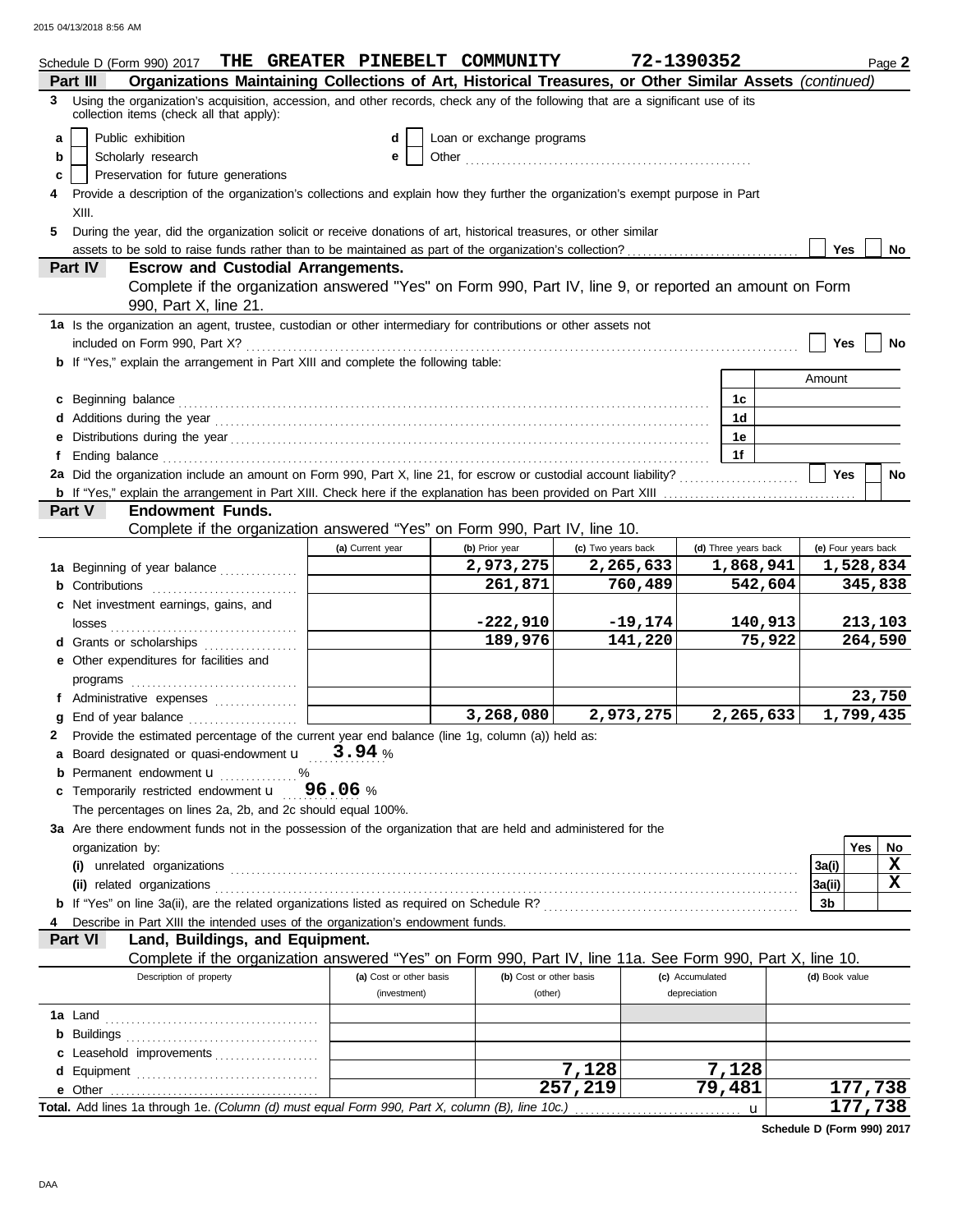|                           | THE GREATER PINEBELT COMMUNITY<br>Schedule D (Form 990) 2017                                                                       |                | 72-1390352                       | Page 3         |
|---------------------------|------------------------------------------------------------------------------------------------------------------------------------|----------------|----------------------------------|----------------|
| <b>Part VII</b>           | <b>Investments-Other Securities.</b>                                                                                               |                |                                  |                |
|                           | Complete if the organization answered "Yes" on Form 990, Part IV, line 11b. See Form 990, Part X, line 12.                         |                |                                  |                |
|                           | (a) Description of security or category                                                                                            | (b) Book value | (c) Method of valuation:         |                |
|                           | (including name of security)                                                                                                       |                | Cost or end-of-year market value |                |
| (1) Financial derivatives |                                                                                                                                    |                |                                  |                |
|                           |                                                                                                                                    |                |                                  |                |
| $(3)$ Other               |                                                                                                                                    |                |                                  |                |
| (A)                       |                                                                                                                                    |                |                                  |                |
| (B)                       |                                                                                                                                    |                |                                  |                |
| (C)                       |                                                                                                                                    |                |                                  |                |
| (D)                       |                                                                                                                                    |                |                                  |                |
|                           |                                                                                                                                    |                |                                  |                |
| (F)                       |                                                                                                                                    |                |                                  |                |
| (G)                       |                                                                                                                                    |                |                                  |                |
| (H)                       |                                                                                                                                    |                |                                  |                |
|                           | Total. (Column (b) must equal Form 990, Part X, col. (B) line 12.) $\mathbf u$                                                     |                |                                  |                |
| Part VIII                 | Investments-Program Related.                                                                                                       |                |                                  |                |
|                           | Complete if the organization answered "Yes" on Form 990, Part IV, line 11c. See Form 990, Part X, line 13.                         |                |                                  |                |
|                           | (a) Description of investment                                                                                                      | (b) Book value | (c) Method of valuation:         |                |
|                           |                                                                                                                                    |                | Cost or end-of-year market value |                |
| (1)                       |                                                                                                                                    |                |                                  |                |
| (2)                       |                                                                                                                                    |                |                                  |                |
| (3)                       |                                                                                                                                    |                |                                  |                |
| (4)                       |                                                                                                                                    |                |                                  |                |
| (5)                       |                                                                                                                                    |                |                                  |                |
| (6)                       |                                                                                                                                    |                |                                  |                |
| (7)                       |                                                                                                                                    |                |                                  |                |
| (8)                       |                                                                                                                                    |                |                                  |                |
| (9)                       |                                                                                                                                    |                |                                  |                |
|                           | Total. (Column (b) must equal Form 990, Part X, col. (B) line 13.) $\mathbf u$                                                     |                |                                  |                |
| Part IX                   | <b>Other Assets.</b><br>Complete if the organization answered "Yes" on Form 990, Part IV, line 11d. See Form 990, Part X, line 15. |                |                                  |                |
|                           | (a) Description                                                                                                                    |                |                                  | (b) Book value |
|                           |                                                                                                                                    |                |                                  |                |
| (1)                       |                                                                                                                                    |                |                                  |                |
| (2)<br>(3)                |                                                                                                                                    |                |                                  |                |
|                           |                                                                                                                                    |                |                                  |                |
| (4)<br>(5)                |                                                                                                                                    |                |                                  |                |
| (6)                       |                                                                                                                                    |                |                                  |                |
| (7)                       |                                                                                                                                    |                |                                  |                |
| (8)                       |                                                                                                                                    |                |                                  |                |
| (9)                       |                                                                                                                                    |                |                                  |                |
|                           | Total. (Column (b) must equal Form 990, Part X, col. (B) line 15.)                                                                 |                | u                                |                |
| Part X                    | Other Liabilities.                                                                                                                 |                |                                  |                |
|                           | Complete if the organization answered "Yes" on Form 990, Part IV, line 11e or 11f. See Form 990, Part X,                           |                |                                  |                |
|                           | line $25$ .                                                                                                                        |                |                                  |                |
| 1.                        | (a) Description of liability                                                                                                       | (b) Book value |                                  |                |
| (1)                       | Federal income taxes                                                                                                               |                |                                  |                |
| (2)                       | FUNDS HELD IN AGENCY ENDOWMENT                                                                                                     | 672,717        |                                  |                |
| (3)                       |                                                                                                                                    |                |                                  |                |
| (4)                       |                                                                                                                                    |                |                                  |                |
| (5)                       |                                                                                                                                    |                |                                  |                |
| (6)                       |                                                                                                                                    |                |                                  |                |
| (7)                       |                                                                                                                                    |                |                                  |                |
| (8)                       |                                                                                                                                    |                |                                  |                |
| (9)                       |                                                                                                                                    |                |                                  |                |

Liability for uncertain tax positions. In Part XIII, provide the text of the footnote to the organization's financial statements that reports the **2.** organization's liability for uncertain tax positions under FIN 48 (ASC 740). Check here if the text of the footnote has been provided in Part XIII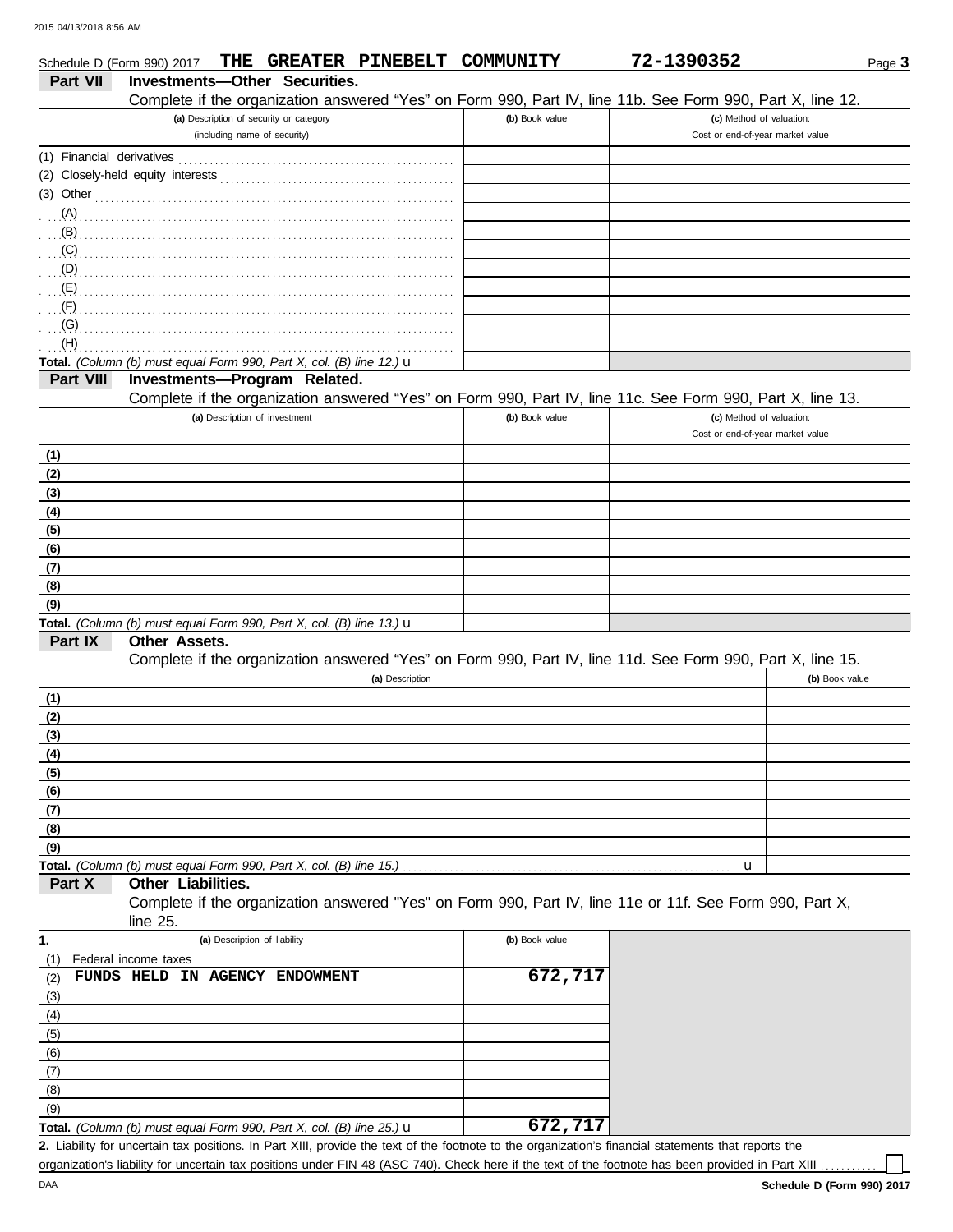| THE GREATER PINEBELT COMMUNITY<br>Schedule D (Form 990) 2017                                                                                                                                                                             |                      | 72-1390352   | Page 4    |
|------------------------------------------------------------------------------------------------------------------------------------------------------------------------------------------------------------------------------------------|----------------------|--------------|-----------|
| Reconciliation of Revenue per Audited Financial Statements With Revenue per Return.<br>Part XI                                                                                                                                           |                      |              |           |
| Complete if the organization answered "Yes" on Form 990, Part IV, line 12a.                                                                                                                                                              |                      |              |           |
| 1                                                                                                                                                                                                                                        |                      | $\mathbf{1}$ | 4,088,236 |
| Amounts included on line 1 but not on Form 990, Part VIII, line 12:<br>2                                                                                                                                                                 |                      |              |           |
| a                                                                                                                                                                                                                                        | 2a                   |              |           |
|                                                                                                                                                                                                                                          | 2 <sub>b</sub>       |              |           |
|                                                                                                                                                                                                                                          | 2c                   |              |           |
|                                                                                                                                                                                                                                          | 2d                   |              |           |
| е                                                                                                                                                                                                                                        |                      | 2e           |           |
| 3                                                                                                                                                                                                                                        |                      | 3            | 4,088,236 |
| Amounts included on Form 990, Part VIII, line 12, but not on line 1:<br>4                                                                                                                                                                |                      |              |           |
|                                                                                                                                                                                                                                          | 4а                   |              |           |
| <b>b</b> Other (Describe in Part XIII.) <b>CONSIDENT DESCRIPTION DESCRIPTION DESCRIPTION DESCRIPTION DESCRIPTION DESCRIPTION DESCRIPTION DESCRIPTION DESCRIPTION DESCRIPTION DESCRIPTION DESCRIPTION DESCRI</b>                          | 4b                   |              |           |
| c Add lines 4a and 4b                                                                                                                                                                                                                    |                      | 4с           |           |
|                                                                                                                                                                                                                                          |                      | 5            | 4,088,236 |
| Reconciliation of Expenses per Audited Financial Statements With Expenses per Return.<br><b>Part XII</b>                                                                                                                                 |                      |              |           |
| Complete if the organization answered "Yes" on Form 990, Part IV, line 12a.<br>Total expenses and losses per audited financial statements                                                                                                |                      | $\mathbf{1}$ | 2,324,773 |
| 1<br>Amounts included on line 1 but not on Form 990, Part IX, line 25:<br>2                                                                                                                                                              |                      |              |           |
|                                                                                                                                                                                                                                          |                      |              |           |
| a                                                                                                                                                                                                                                        | 2a<br>2 <sub>b</sub> |              |           |
|                                                                                                                                                                                                                                          | 2c                   |              |           |
| <b>c</b> Other losses                                                                                                                                                                                                                    | 2d                   |              |           |
|                                                                                                                                                                                                                                          |                      |              |           |
| е                                                                                                                                                                                                                                        |                      | 2e<br>3      | 2,324,773 |
| 3                                                                                                                                                                                                                                        |                      |              |           |
| Amounts included on Form 990, Part IX, line 25, but not on line 1:<br>4                                                                                                                                                                  |                      |              |           |
| a Investment expenses not included on Form 990, Part VIII, line 7b                                                                                                                                                                       | 4а<br>4b             |              |           |
| <b>b</b> Other (Describe in Part XIII.) <b>CONFIDENT</b> 2014 12:2010 12:2010 12:2010 12:2010 12:2010 12:2010 12:2010 12:2010 12:2010 12:2010 12:2010 12:2010 12:2010 12:2010 12:2010 12:2010 12:2010 12:2010 12:2010 12:2010 12:2010 12 |                      |              |           |
| c Add lines 4a and 4b                                                                                                                                                                                                                    |                      | 4c<br>5      | 2,324,773 |
| Part XIII Supplemental Information.                                                                                                                                                                                                      |                      |              |           |
| Provide the descriptions required for Part II, lines 3, 5, and 9; Part III, lines 1a and 4; Part IV, lines 1b and 2b; Part V, line 4; Part X, line                                                                                       |                      |              |           |
| 2; Part XI, lines 2d and 4b; and Part XII, lines 2d and 4b. Also complete this part to provide any additional information.                                                                                                               |                      |              |           |
|                                                                                                                                                                                                                                          |                      |              |           |
|                                                                                                                                                                                                                                          |                      |              |           |
|                                                                                                                                                                                                                                          |                      |              |           |
|                                                                                                                                                                                                                                          |                      |              |           |
|                                                                                                                                                                                                                                          |                      |              |           |
|                                                                                                                                                                                                                                          |                      |              |           |
|                                                                                                                                                                                                                                          |                      |              |           |
|                                                                                                                                                                                                                                          |                      |              |           |
|                                                                                                                                                                                                                                          |                      |              |           |
|                                                                                                                                                                                                                                          |                      |              |           |
|                                                                                                                                                                                                                                          |                      |              |           |
|                                                                                                                                                                                                                                          |                      |              |           |
|                                                                                                                                                                                                                                          |                      |              |           |
|                                                                                                                                                                                                                                          |                      |              |           |
|                                                                                                                                                                                                                                          |                      |              |           |
|                                                                                                                                                                                                                                          |                      |              |           |
|                                                                                                                                                                                                                                          |                      |              |           |
|                                                                                                                                                                                                                                          |                      |              |           |
|                                                                                                                                                                                                                                          |                      |              |           |
|                                                                                                                                                                                                                                          |                      |              |           |
|                                                                                                                                                                                                                                          |                      |              |           |
|                                                                                                                                                                                                                                          |                      |              |           |
|                                                                                                                                                                                                                                          |                      |              |           |
|                                                                                                                                                                                                                                          |                      |              |           |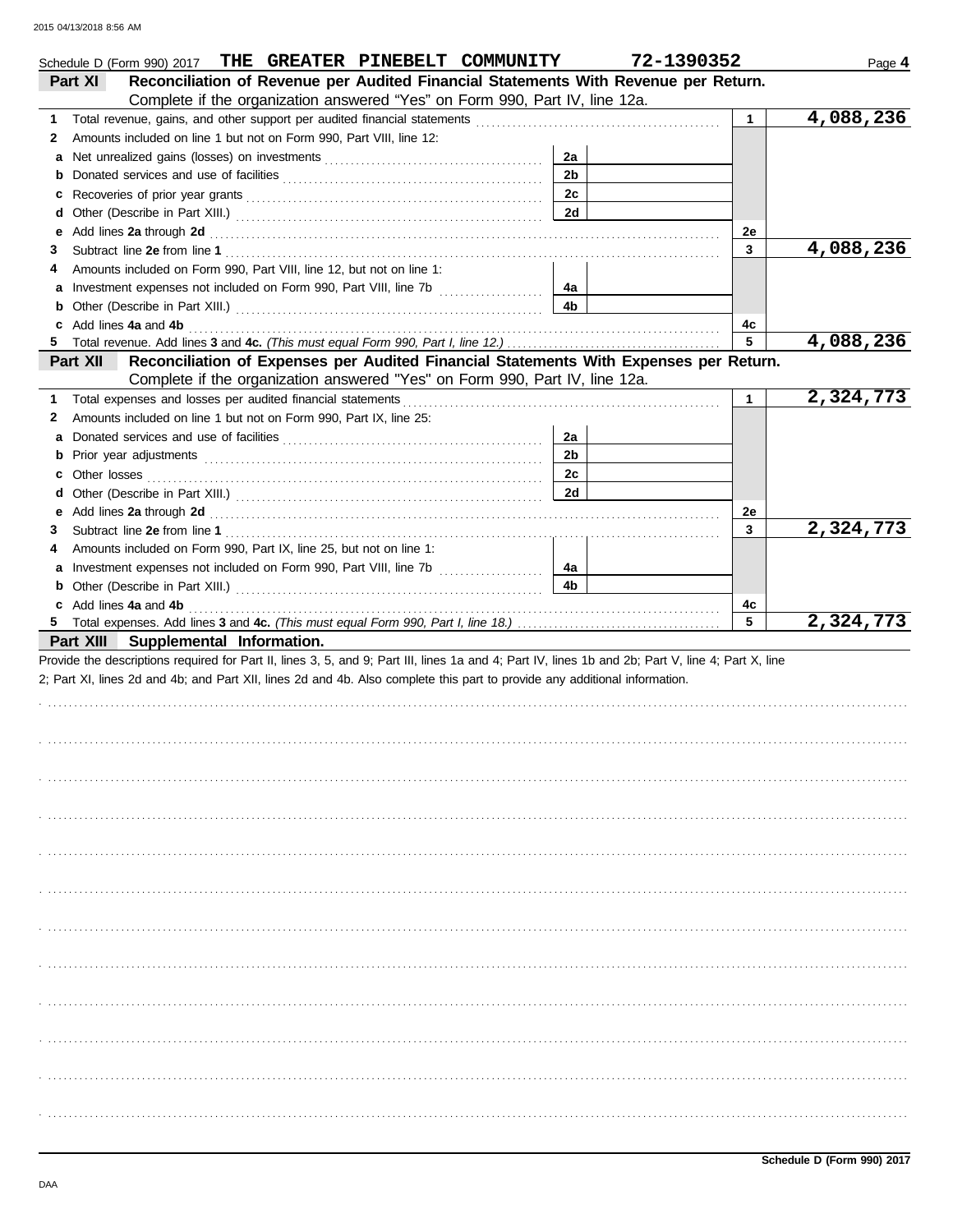|           | Schedule D (Form 990) 2017 |                                      | THE GREATER PINEBELT COMMUNITY | 72-1390352 | Page 5 |
|-----------|----------------------------|--------------------------------------|--------------------------------|------------|--------|
| Part XIII |                            | Supplemental Information (continued) |                                |            |        |
|           |                            |                                      |                                |            |        |
|           |                            |                                      |                                |            |        |
|           |                            |                                      |                                |            |        |
|           |                            |                                      |                                |            |        |
|           |                            |                                      |                                |            |        |
|           |                            |                                      |                                |            |        |
|           |                            |                                      |                                |            |        |
|           |                            |                                      |                                |            |        |
|           |                            |                                      |                                |            |        |
|           |                            |                                      |                                |            |        |
|           |                            |                                      |                                |            |        |
|           |                            |                                      |                                |            |        |
|           |                            |                                      |                                |            |        |
|           |                            |                                      |                                |            |        |
|           |                            |                                      |                                |            |        |
|           |                            |                                      |                                |            |        |
|           |                            |                                      |                                |            |        |
|           |                            |                                      |                                |            |        |
|           |                            |                                      |                                |            |        |
|           |                            |                                      |                                |            |        |
|           |                            |                                      |                                |            |        |
|           |                            |                                      |                                |            |        |
|           |                            |                                      |                                |            |        |
|           |                            |                                      |                                |            |        |
|           |                            |                                      |                                |            |        |
|           |                            |                                      |                                |            |        |
|           |                            |                                      |                                |            |        |
|           |                            |                                      |                                |            |        |
|           |                            |                                      |                                |            |        |
|           |                            |                                      |                                |            |        |
|           |                            |                                      |                                |            |        |
|           |                            |                                      |                                |            |        |
|           |                            |                                      |                                |            |        |
|           |                            |                                      |                                |            |        |
|           |                            |                                      |                                |            |        |
|           |                            |                                      |                                |            |        |
|           |                            |                                      |                                |            |        |
|           |                            |                                      |                                |            |        |
|           |                            |                                      |                                |            |        |
|           |                            |                                      |                                |            |        |
|           |                            |                                      |                                |            |        |
|           |                            |                                      |                                |            |        |
|           |                            |                                      |                                |            |        |
|           |                            |                                      |                                |            |        |
|           |                            |                                      |                                |            |        |
|           |                            |                                      |                                |            |        |
|           |                            |                                      |                                |            |        |
|           |                            |                                      |                                |            |        |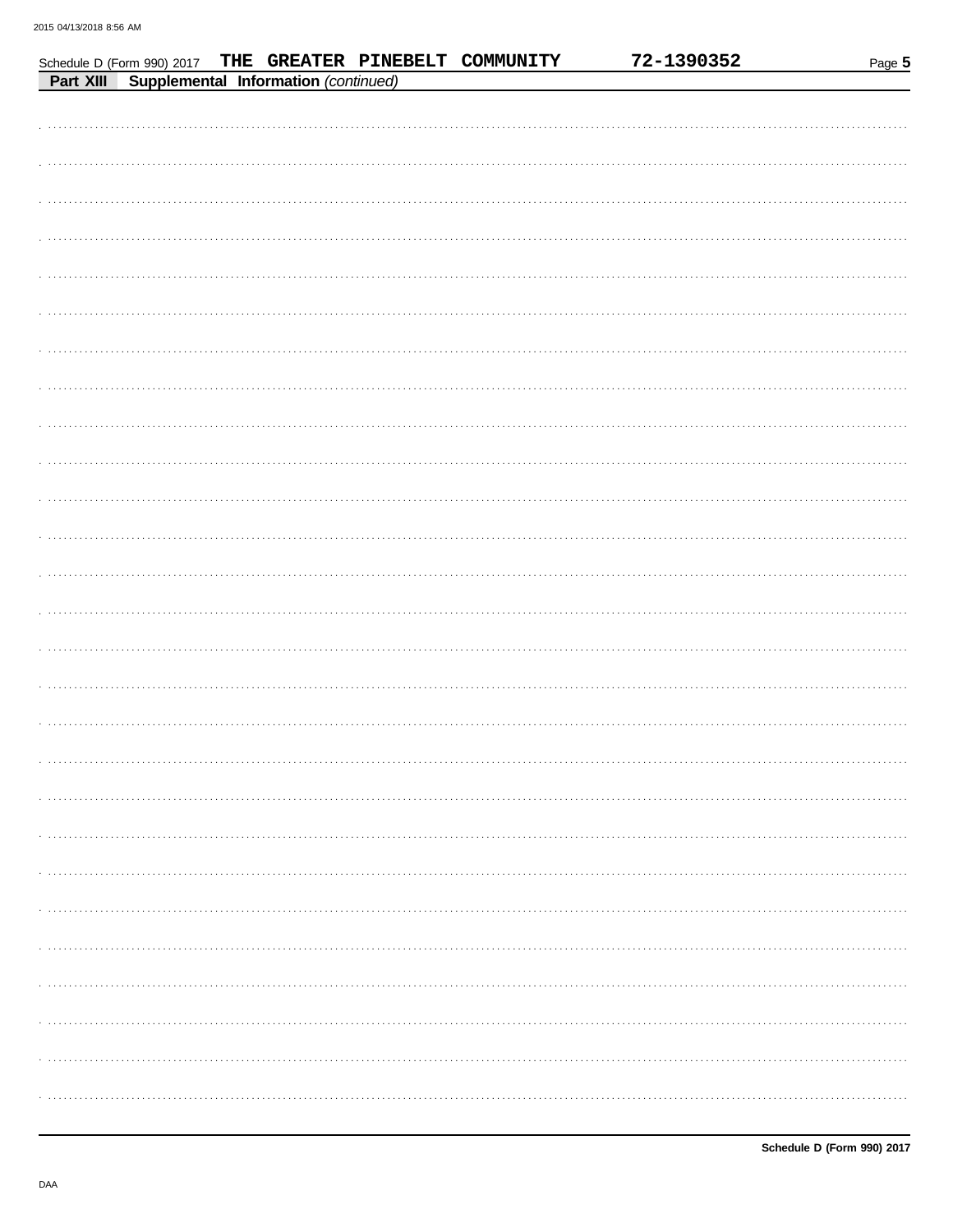| <b>SCHEDULE I</b>                                                                                                                                                                                                                                                                                     |            |                                         | Grants and Other Assistance to Organizations,                                                                                         |                                       |                                                             |                                          |                                              | OMB No. 1545-0047                     |  |
|-------------------------------------------------------------------------------------------------------------------------------------------------------------------------------------------------------------------------------------------------------------------------------------------------------|------------|-----------------------------------------|---------------------------------------------------------------------------------------------------------------------------------------|---------------------------------------|-------------------------------------------------------------|------------------------------------------|----------------------------------------------|---------------------------------------|--|
| (Form 990)                                                                                                                                                                                                                                                                                            |            |                                         | Governments, and Individuals in the United States<br>Complete if the organization answered "Yes" on Form 990, Part IV, line 21 or 22. |                                       |                                                             |                                          |                                              |                                       |  |
|                                                                                                                                                                                                                                                                                                       |            |                                         | u Attach to Form 990.                                                                                                                 |                                       |                                                             |                                          |                                              | Open to Public                        |  |
| Department of the Treasury<br>Internal Revenue Service                                                                                                                                                                                                                                                |            |                                         | u Go to www.irs.gov/Form990 for the latest information.                                                                               |                                       |                                                             |                                          |                                              | <b>Inspection</b>                     |  |
| THE GREATER PINEBELT COMMUNITY<br>Name of the organization<br><b>FOUNDATION</b>                                                                                                                                                                                                                       |            |                                         |                                                                                                                                       |                                       |                                                             |                                          | Employer identification number<br>72-1390352 |                                       |  |
| <b>General Information on Grants and Assistance</b><br>Part I                                                                                                                                                                                                                                         |            |                                         |                                                                                                                                       |                                       |                                                             |                                          |                                              |                                       |  |
| Does the organization maintain records to substantiate the amount of the grants or assistance, the grantees' eligibility for the grants or assistance, and<br>1<br>$ X $ Yes<br>No<br>2 Describe in Part IV the organization's procedures for monitoring the use of grant funds in the United States. |            |                                         |                                                                                                                                       |                                       |                                                             |                                          |                                              |                                       |  |
| Grants and Other Assistance to Domestic Organizations and Domestic Governments. Complete if the organization answered "Yes" on Form<br>Part II                                                                                                                                                        |            |                                         |                                                                                                                                       |                                       |                                                             |                                          |                                              |                                       |  |
| 990, Part IV, line 21, for any recipient that received more than \$5,000. Part II can be duplicated if additional space is needed.                                                                                                                                                                    |            |                                         |                                                                                                                                       |                                       |                                                             |                                          |                                              |                                       |  |
| (a) Name and address of organization<br>-1<br>or government                                                                                                                                                                                                                                           | $(b)$ EIN  | $(c)$ IRC<br>section<br>(if applicable) | (d) Amount of cash<br>grant                                                                                                           | (e) Amount of non-<br>cash assistance | (f) Method of valuation<br>(book, FMV, appraisal,<br>other) | (q) Description of<br>noncash assistance |                                              | (h) Purpose of grant<br>or assistance |  |
| (1) AMERICA READS MISSISSIPPI                                                                                                                                                                                                                                                                         |            |                                         |                                                                                                                                       |                                       |                                                             |                                          |                                              |                                       |  |
| 3825 RIDGEWOOD ROAD, SUITE 334                                                                                                                                                                                                                                                                        |            |                                         |                                                                                                                                       |                                       |                                                             |                                          |                                              |                                       |  |
| <b>JACKSON</b><br>MS 39211                                                                                                                                                                                                                                                                            | 64-6000783 |                                         | 12,600                                                                                                                                |                                       |                                                             |                                          |                                              |                                       |  |
| (2) ARC- FORREST COUNTY                                                                                                                                                                                                                                                                               |            |                                         |                                                                                                                                       |                                       |                                                             |                                          |                                              |                                       |  |
| PO BOX 18800                                                                                                                                                                                                                                                                                          |            |                                         |                                                                                                                                       |                                       |                                                             |                                          |                                              |                                       |  |
| MS 39404<br><b>HATTIESBURG</b>                                                                                                                                                                                                                                                                        | 64-0685174 |                                         | 23,000                                                                                                                                |                                       |                                                             |                                          |                                              |                                       |  |
| (3) ARC- PINEBELT REGION, INC.                                                                                                                                                                                                                                                                        |            |                                         |                                                                                                                                       |                                       |                                                             |                                          |                                              |                                       |  |
| 2263 MILLCREEK ROAD                                                                                                                                                                                                                                                                                   |            |                                         |                                                                                                                                       |                                       |                                                             |                                          | SUPPORT                                      |                                       |  |
| MS 39443<br>LAUREL                                                                                                                                                                                                                                                                                    | 64-0408701 |                                         | 10,000                                                                                                                                |                                       |                                                             |                                          |                                              |                                       |  |
| (4) COMMON GROUND BAPTIST CHURCH                                                                                                                                                                                                                                                                      |            |                                         |                                                                                                                                       |                                       |                                                             |                                          |                                              |                                       |  |
| PO BOX 384                                                                                                                                                                                                                                                                                            |            |                                         |                                                                                                                                       |                                       |                                                             |                                          | <b>SUPPORT</b>                               |                                       |  |
| AR 71744<br><b>HAMPTON</b>                                                                                                                                                                                                                                                                            | 62-1698124 |                                         | 90,000                                                                                                                                |                                       |                                                             |                                          |                                              |                                       |  |
| (5) FIRST BAPTIST CHURCH OF HATTIESBURG                                                                                                                                                                                                                                                               |            |                                         |                                                                                                                                       |                                       |                                                             |                                          |                                              |                                       |  |
| 4142 LINCOLN RD EXT                                                                                                                                                                                                                                                                                   |            |                                         |                                                                                                                                       |                                       |                                                             |                                          | <b>SUPPORT</b>                               |                                       |  |
| <b>HATTIESBURG</b><br>MS 39402                                                                                                                                                                                                                                                                        | 64-0320085 |                                         | 30,000                                                                                                                                |                                       |                                                             |                                          |                                              |                                       |  |
| (6) FORREST GENERAL HEALTHCARE FOUND                                                                                                                                                                                                                                                                  |            |                                         |                                                                                                                                       |                                       |                                                             |                                          |                                              |                                       |  |
| PO BOX 19010                                                                                                                                                                                                                                                                                          |            |                                         |                                                                                                                                       |                                       |                                                             |                                          |                                              |                                       |  |
| MS 39404<br><b>HATTIESBURG</b>                                                                                                                                                                                                                                                                        | 20-4960499 |                                         | 22,763                                                                                                                                |                                       |                                                             |                                          |                                              |                                       |  |
| (7) HATTIESBURG COUNCIL OF ARTS                                                                                                                                                                                                                                                                       |            |                                         |                                                                                                                                       |                                       |                                                             |                                          |                                              |                                       |  |
| PO BOX 16028                                                                                                                                                                                                                                                                                          |            |                                         |                                                                                                                                       |                                       |                                                             |                                          | <b>SUPPORT</b>                               |                                       |  |
| MS 39404-6028 64-0881120<br><b>HATTIESBURG</b>                                                                                                                                                                                                                                                        |            |                                         | 6,000                                                                                                                                 |                                       |                                                             |                                          |                                              |                                       |  |
| (8) HEALTH INSURANCE PREMIUM ASSISTANCE                                                                                                                                                                                                                                                               |            |                                         |                                                                                                                                       |                                       |                                                             |                                          |                                              |                                       |  |
| 1507 HARDY STREET SUITE 208                                                                                                                                                                                                                                                                           |            |                                         |                                                                                                                                       |                                       |                                                             |                                          |                                              |                                       |  |
| MS 39401<br><b>HATTIESBURG</b>                                                                                                                                                                                                                                                                        | 72-1390352 |                                         | 297,576                                                                                                                               |                                       |                                                             |                                          |                                              |                                       |  |
| (9) HOMES OF HOPE                                                                                                                                                                                                                                                                                     |            |                                         |                                                                                                                                       |                                       |                                                             |                                          |                                              |                                       |  |
| PO BOX 18496<br><b>SUPPORT</b>                                                                                                                                                                                                                                                                        |            |                                         |                                                                                                                                       |                                       |                                                             |                                          |                                              |                                       |  |
| MS 39404<br><b>HATTIESBURG</b>                                                                                                                                                                                                                                                                        | 74-3067795 |                                         | 29,000                                                                                                                                |                                       |                                                             |                                          |                                              |                                       |  |
| Enter total number of section $501(c)(3)$ and government organizations listed in the line 1 table<br>$2^{\circ}$<br>u                                                                                                                                                                                 |            |                                         |                                                                                                                                       |                                       |                                                             |                                          |                                              |                                       |  |
| Enter total number of other organizations listed in the line 1 table                                                                                                                                                                                                                                  |            |                                         |                                                                                                                                       |                                       |                                                             |                                          | u                                            |                                       |  |

**For Paperwork Reduction Act Notice, see the Instructions for Form 990. Schedule I (Form 990) (2017)**

DAA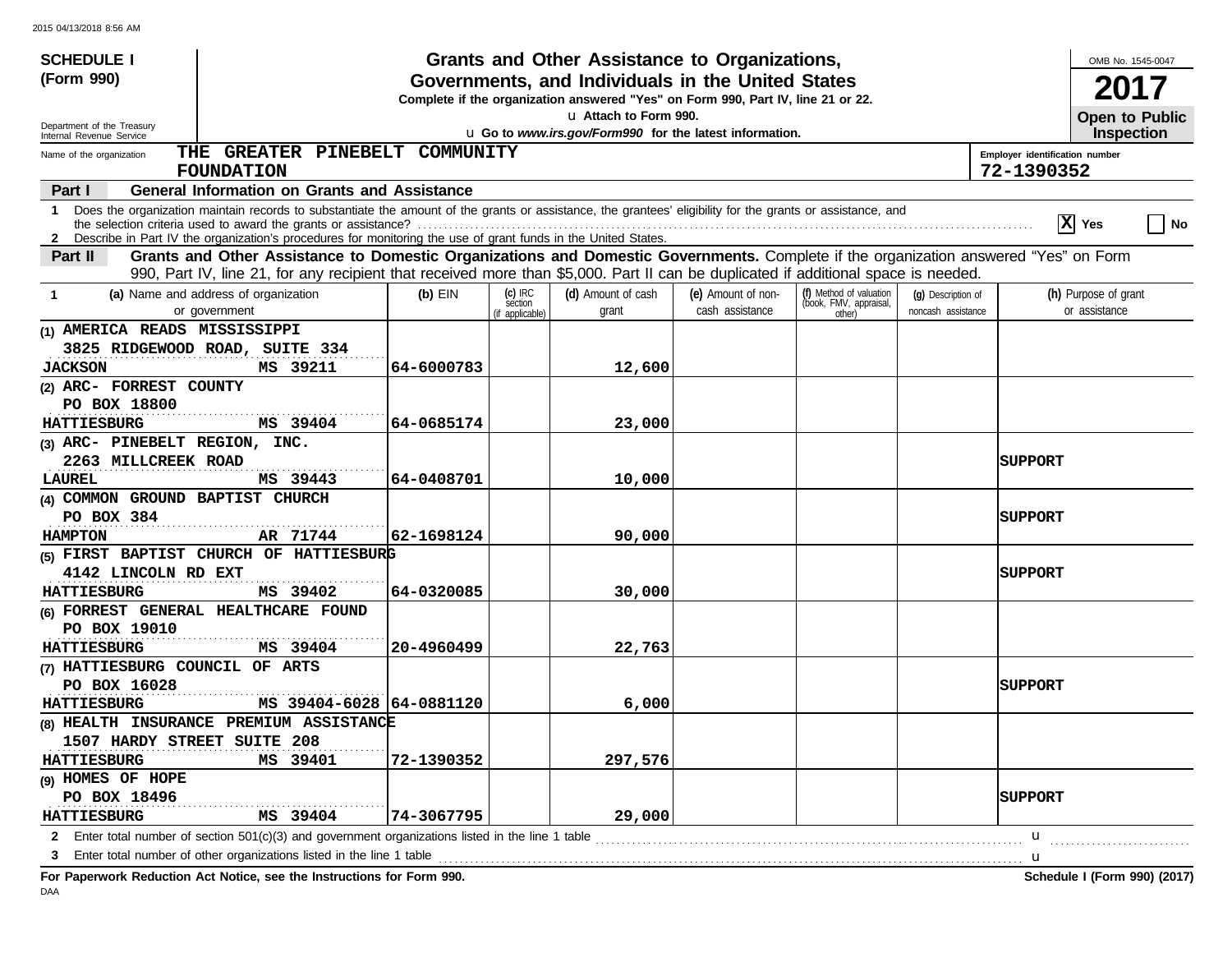| <b>SCHEDULE I</b>                                                                                                               |                                                                                                                                                                                                                                                                           |            |                                         | Grants and Other Assistance to Organizations,                                                                                         |                                       |                                                             |                                          |                                              | OMB No. 1545-0047                     |
|---------------------------------------------------------------------------------------------------------------------------------|---------------------------------------------------------------------------------------------------------------------------------------------------------------------------------------------------------------------------------------------------------------------------|------------|-----------------------------------------|---------------------------------------------------------------------------------------------------------------------------------------|---------------------------------------|-------------------------------------------------------------|------------------------------------------|----------------------------------------------|---------------------------------------|
| (Form 990)                                                                                                                      |                                                                                                                                                                                                                                                                           |            |                                         | Governments, and Individuals in the United States<br>Complete if the organization answered "Yes" on Form 990, Part IV, line 21 or 22. |                                       |                                                             |                                          |                                              |                                       |
| Department of the Treasury                                                                                                      |                                                                                                                                                                                                                                                                           |            |                                         | La Attach to Form 990.                                                                                                                |                                       |                                                             |                                          |                                              | Open to Public                        |
| Internal Revenue Service                                                                                                        |                                                                                                                                                                                                                                                                           |            |                                         | u Go to www.irs.gov/Form990 for the latest information.                                                                               |                                       |                                                             |                                          |                                              | <b>Inspection</b>                     |
| Name of the organization                                                                                                        | THE GREATER PINEBELT COMMUNITY<br><b>FOUNDATION</b>                                                                                                                                                                                                                       |            |                                         |                                                                                                                                       |                                       |                                                             |                                          | Employer identification number<br>72-1390352 |                                       |
| Part I                                                                                                                          | <b>General Information on Grants and Assistance</b>                                                                                                                                                                                                                       |            |                                         |                                                                                                                                       |                                       |                                                             |                                          |                                              |                                       |
| $\mathbf{1}$<br>2 Describe in Part IV the organization's procedures for monitoring the use of grant funds in the United States. | Does the organization maintain records to substantiate the amount of the grants or assistance, the grantees' eligibility for the grants or assistance, and                                                                                                                |            |                                         |                                                                                                                                       |                                       |                                                             |                                          |                                              | No<br>Yes                             |
| Part II                                                                                                                         | Grants and Other Assistance to Domestic Organizations and Domestic Governments. Complete if the organization answered "Yes" on Form<br>990, Part IV, line 21, for any recipient that received more than \$5,000. Part II can be duplicated if additional space is needed. |            |                                         |                                                                                                                                       |                                       |                                                             |                                          |                                              |                                       |
| (a) Name and address of organization<br>$\mathbf 1$<br>or government                                                            |                                                                                                                                                                                                                                                                           | $(b)$ EIN  | $(c)$ IRC<br>section<br>(if applicable) | (d) Amount of cash<br>grant                                                                                                           | (e) Amount of non-<br>cash assistance | (f) Method of valuation<br>(book, FMV, appraisal,<br>other) | (q) Description of<br>noncash assistance |                                              | (h) Purpose of grant<br>or assistance |
| (1) HUB AWARD                                                                                                                   |                                                                                                                                                                                                                                                                           |            |                                         |                                                                                                                                       |                                       |                                                             |                                          |                                              |                                       |
| 1507 HARDY STREET<br><b>HATTIESBURG</b>                                                                                         | MS 39401                                                                                                                                                                                                                                                                  | 72-1390352 |                                         | 13,170                                                                                                                                |                                       |                                                             |                                          |                                              |                                       |
| (2) INTERNATIONAL MYELOMA FOUNDATION                                                                                            |                                                                                                                                                                                                                                                                           |            |                                         |                                                                                                                                       |                                       |                                                             |                                          |                                              |                                       |
| 12650 RIVERSIDE DR #206                                                                                                         |                                                                                                                                                                                                                                                                           |            |                                         |                                                                                                                                       |                                       |                                                             |                                          |                                              |                                       |
| NORTH HOLLYWOOD                                                                                                                 | CA 91607                                                                                                                                                                                                                                                                  | 95-4296919 |                                         | 49,015                                                                                                                                |                                       |                                                             |                                          |                                              |                                       |
| (3) LAUGHS 4 LIFE                                                                                                               |                                                                                                                                                                                                                                                                           |            |                                         |                                                                                                                                       |                                       |                                                             |                                          |                                              |                                       |
| 1507 HARDY ST., SUITE 208                                                                                                       |                                                                                                                                                                                                                                                                           |            |                                         |                                                                                                                                       |                                       |                                                             |                                          |                                              |                                       |
| <b>HATTIESBURG</b>                                                                                                              | MS 39401                                                                                                                                                                                                                                                                  | 72-1390352 |                                         | 97,795                                                                                                                                |                                       |                                                             |                                          |                                              |                                       |
| (4) MAIN STREET UNITED METHODIST CHURCH                                                                                         |                                                                                                                                                                                                                                                                           |            |                                         |                                                                                                                                       |                                       |                                                             |                                          |                                              |                                       |
| 712 MAIN STREET                                                                                                                 |                                                                                                                                                                                                                                                                           |            |                                         |                                                                                                                                       |                                       |                                                             |                                          |                                              |                                       |
| <b>HATTIESBURG</b>                                                                                                              | MS 39401                                                                                                                                                                                                                                                                  | 64-0366879 |                                         | 10,000                                                                                                                                |                                       |                                                             |                                          |                                              |                                       |
| (5) NORTH SUNFLOWER ACADEMY                                                                                                     |                                                                                                                                                                                                                                                                           |            |                                         |                                                                                                                                       |                                       |                                                             |                                          |                                              |                                       |
| 148 ACADEMY ROAD                                                                                                                |                                                                                                                                                                                                                                                                           |            |                                         |                                                                                                                                       |                                       |                                                             |                                          |                                              |                                       |
| <b>DREW</b>                                                                                                                     | MS 38737                                                                                                                                                                                                                                                                  | 64-0865530 |                                         | 137,750                                                                                                                               |                                       |                                                             |                                          |                                              |                                       |
| $(6)$ R3SM, INC                                                                                                                 |                                                                                                                                                                                                                                                                           |            |                                         |                                                                                                                                       |                                       |                                                             |                                          |                                              |                                       |
| <b>301 BUSCHMAN STREET</b>                                                                                                      |                                                                                                                                                                                                                                                                           |            |                                         |                                                                                                                                       |                                       |                                                             |                                          |                                              |                                       |
| <b>HATTIESBURG</b>                                                                                                              | MS 39403                                                                                                                                                                                                                                                                  | 26-1666534 |                                         | 494,791                                                                                                                               |                                       |                                                             |                                          |                                              |                                       |
| (7) SAMARITAN'S PURSE                                                                                                           |                                                                                                                                                                                                                                                                           |            |                                         |                                                                                                                                       |                                       |                                                             |                                          |                                              |                                       |
| PO BOX 3000                                                                                                                     |                                                                                                                                                                                                                                                                           |            |                                         |                                                                                                                                       |                                       |                                                             |                                          |                                              |                                       |
| <b>BOONE</b>                                                                                                                    | NC 28607                                                                                                                                                                                                                                                                  | 58-1437002 |                                         | 15,000                                                                                                                                |                                       |                                                             |                                          |                                              |                                       |
| (8) SEE SPOT RUN DOG PARK FUND                                                                                                  |                                                                                                                                                                                                                                                                           |            |                                         |                                                                                                                                       |                                       |                                                             |                                          |                                              |                                       |
| 1507 HARDY STREET SUITE 208                                                                                                     |                                                                                                                                                                                                                                                                           |            |                                         |                                                                                                                                       |                                       |                                                             |                                          |                                              |                                       |
| <b>HATTIESBURG</b>                                                                                                              | MS 39401                                                                                                                                                                                                                                                                  | 72-1390352 |                                         | 34,061                                                                                                                                |                                       |                                                             |                                          |                                              |                                       |
| (9) THE EXTRA TABLE                                                                                                             |                                                                                                                                                                                                                                                                           |            |                                         |                                                                                                                                       |                                       |                                                             |                                          |                                              |                                       |
| PO BOX 17318                                                                                                                    |                                                                                                                                                                                                                                                                           |            |                                         |                                                                                                                                       |                                       |                                                             |                                          | <b>SUPPORT</b>                               |                                       |
|                                                                                                                                 | MS 39404<br>27-3779135<br>6,486<br><b>HATTIESBURG</b>                                                                                                                                                                                                                     |            |                                         |                                                                                                                                       |                                       |                                                             |                                          |                                              |                                       |
| 2 Enter total number of section 501(c)(3) and government organizations listed in the line 1 table                               |                                                                                                                                                                                                                                                                           |            |                                         |                                                                                                                                       |                                       |                                                             |                                          | u                                            |                                       |
| 3                                                                                                                               | Enter total number of other organizations listed in the line 1 table                                                                                                                                                                                                      |            |                                         |                                                                                                                                       |                                       |                                                             |                                          | u                                            |                                       |

**For Paperwork Reduction Act Notice, see the Instructions for Form 990. Schedule I (Form 990) (2017)** DAA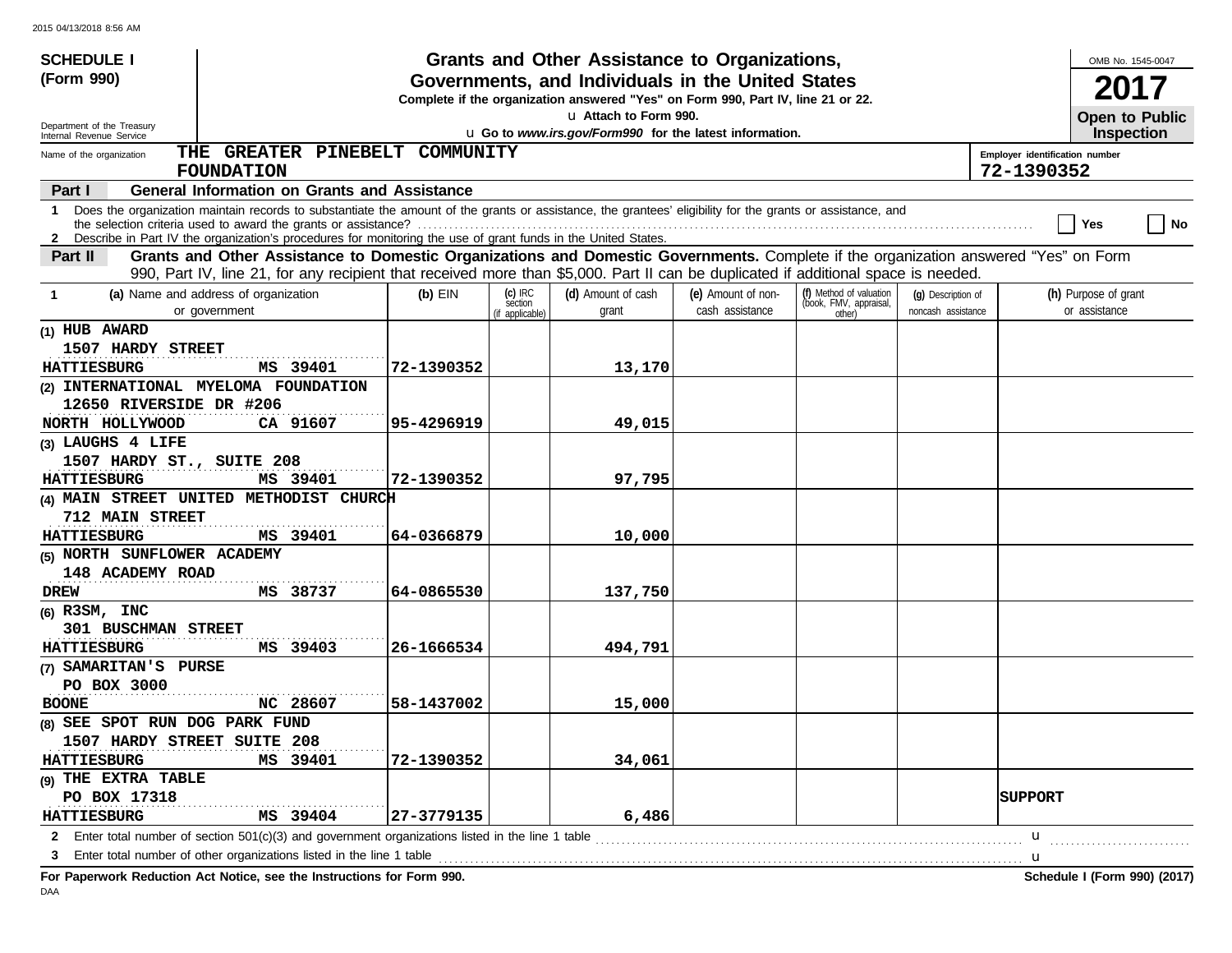| <b>SCHEDULE I</b>                                                                                                                                                                                                                                                                             |                                |            |                                         | Grants and Other Assistance to Organizations,                                                                                         |                                       |                                                             |                                          |                                              | OMB No. 1545-0047                     |
|-----------------------------------------------------------------------------------------------------------------------------------------------------------------------------------------------------------------------------------------------------------------------------------------------|--------------------------------|------------|-----------------------------------------|---------------------------------------------------------------------------------------------------------------------------------------|---------------------------------------|-------------------------------------------------------------|------------------------------------------|----------------------------------------------|---------------------------------------|
| (Form 990)                                                                                                                                                                                                                                                                                    |                                |            |                                         | Governments, and Individuals in the United States<br>Complete if the organization answered "Yes" on Form 990, Part IV, line 21 or 22. |                                       |                                                             |                                          |                                              |                                       |
| Department of the Treasury                                                                                                                                                                                                                                                                    |                                |            |                                         | u Attach to Form 990.                                                                                                                 |                                       |                                                             |                                          |                                              | <b>Open to Public</b>                 |
| Internal Revenue Service                                                                                                                                                                                                                                                                      |                                |            |                                         | u Go to www.irs.gov/Form990 for the latest information.                                                                               |                                       |                                                             |                                          |                                              | <b>Inspection</b>                     |
| Name of the organization<br><b>FOUNDATION</b>                                                                                                                                                                                                                                                 | THE GREATER PINEBELT COMMUNITY |            |                                         |                                                                                                                                       |                                       |                                                             |                                          | Employer identification number<br>72-1390352 |                                       |
| <b>General Information on Grants and Assistance</b><br>Part I                                                                                                                                                                                                                                 |                                |            |                                         |                                                                                                                                       |                                       |                                                             |                                          |                                              |                                       |
| Does the organization maintain records to substantiate the amount of the grants or assistance, the grantees' eligibility for the grants or assistance, and<br>$\mathbf{1}$<br>2 Describe in Part IV the organization's procedures for monitoring the use of grant funds in the United States. |                                |            |                                         |                                                                                                                                       |                                       |                                                             |                                          |                                              | No<br>Yes                             |
| Grants and Other Assistance to Domestic Organizations and Domestic Governments. Complete if the organization answered "Yes" on Form<br>Part II<br>990, Part IV, line 21, for any recipient that received more than \$5,000. Part II can be duplicated if additional space is needed.          |                                |            |                                         |                                                                                                                                       |                                       |                                                             |                                          |                                              |                                       |
| (a) Name and address of organization<br>$\mathbf 1$<br>or government                                                                                                                                                                                                                          |                                | $(b)$ EIN  | $(c)$ IRC<br>section<br>(if applicable) | (d) Amount of cash<br>grant                                                                                                           | (e) Amount of non-<br>cash assistance | (f) Method of valuation<br>(book, FMV, appraisal,<br>other) | (q) Description of<br>noncash assistance |                                              | (h) Purpose of grant<br>or assistance |
| (1) THE FAMILY YMCA<br>3179 VETERANS MEMORIAL DRIVE<br><b>HATTIESBURG</b>                                                                                                                                                                                                                     | MS 39401                       | 64-0340760 |                                         | 34,591                                                                                                                                |                                       |                                                             |                                          | <b>SUPPORT</b>                               |                                       |
| (2) THE JACKSON TIGERS, INC                                                                                                                                                                                                                                                                   |                                |            |                                         |                                                                                                                                       |                                       |                                                             |                                          |                                              |                                       |
| PO BOX 2916<br><b>JACKSON</b>                                                                                                                                                                                                                                                                 | MS 39207                       | 64-0899239 |                                         | 25,000                                                                                                                                |                                       |                                                             |                                          | <b>SUPPORT</b>                               |                                       |
| (3) THE UNIVERSITY OF SOUTHERN MISSISSI<br>118 COLLEGE DRIVE                                                                                                                                                                                                                                  |                                |            |                                         |                                                                                                                                       |                                       |                                                             |                                          |                                              |                                       |
| <b>HATTIESBURG</b>                                                                                                                                                                                                                                                                            | MS 39406                       | 64-6000818 |                                         | 6,000                                                                                                                                 |                                       |                                                             |                                          |                                              |                                       |
| (4) WILLIAM CAREY UNIVERSITY                                                                                                                                                                                                                                                                  |                                |            |                                         |                                                                                                                                       |                                       |                                                             |                                          |                                              |                                       |
| <b>498 TUSCAN AVENUE</b>                                                                                                                                                                                                                                                                      |                                |            |                                         |                                                                                                                                       |                                       |                                                             |                                          |                                              |                                       |
| <b>HATTIESBURG</b><br>(5) SUMRALL DEVELOPMENT FOUNDATION                                                                                                                                                                                                                                      | MS 39401                       | 64-0329300 |                                         | 20,000                                                                                                                                |                                       |                                                             |                                          |                                              |                                       |
| 1507 HARDY STREET SUITE 208<br><b>HATTIESBURG</b>                                                                                                                                                                                                                                             | MS 39401                       | 72-1390352 |                                         | 13,390                                                                                                                                |                                       |                                                             |                                          |                                              |                                       |
| (6) CURE CHILDHOOD CANCER<br>200 ASHFORD CENTER NORTH                                                                                                                                                                                                                                         |                                |            |                                         |                                                                                                                                       |                                       |                                                             |                                          |                                              |                                       |
| <b>ATLANTA</b>                                                                                                                                                                                                                                                                                | GA 30338                       | 58-1244138 |                                         | 60,000                                                                                                                                |                                       |                                                             |                                          |                                              |                                       |
| (7) FRIENDS OF HATTIESBURG FIREMENT                                                                                                                                                                                                                                                           |                                |            |                                         |                                                                                                                                       |                                       |                                                             |                                          |                                              |                                       |
| 1507 HARDY STREET SUITE 208                                                                                                                                                                                                                                                                   |                                |            |                                         |                                                                                                                                       |                                       |                                                             |                                          |                                              |                                       |
| <b>HATTIESBURG</b>                                                                                                                                                                                                                                                                            | MS 39401                       | 72-1390352 |                                         | 5,408                                                                                                                                 |                                       |                                                             |                                          |                                              |                                       |
| (8) HATTIESBURG HUNDRED                                                                                                                                                                                                                                                                       |                                |            |                                         |                                                                                                                                       |                                       |                                                             |                                          |                                              |                                       |
| 1507 HARDY STREET SUITE 208<br><b>HATTIESBURG</b>                                                                                                                                                                                                                                             | MS 39401                       | 72-1390352 |                                         | 7,514                                                                                                                                 |                                       |                                                             |                                          |                                              |                                       |
| (9) PINE BELT COMMUNITY DISASTER FUND                                                                                                                                                                                                                                                         |                                |            |                                         |                                                                                                                                       |                                       |                                                             |                                          |                                              |                                       |
| 1507 HARDY STREET SUITE 208                                                                                                                                                                                                                                                                   |                                |            |                                         |                                                                                                                                       |                                       |                                                             |                                          |                                              |                                       |
| <b>HATTIESBURG</b>                                                                                                                                                                                                                                                                            | MS 39401                       | 72-1390352 |                                         | 40,834                                                                                                                                |                                       |                                                             |                                          |                                              |                                       |
| 2 Enter total number of section 501(c)(3) and government organizations listed in the line 1 table                                                                                                                                                                                             |                                |            |                                         |                                                                                                                                       |                                       |                                                             |                                          | u                                            |                                       |
| Enter total number of other organizations listed in the line 1 table<br>3                                                                                                                                                                                                                     |                                |            |                                         |                                                                                                                                       |                                       |                                                             |                                          |                                              |                                       |

**For Paperwork Reduction Act Notice, see the Instructions for Form 990. Schedule I (Form 990) (2017)** DAA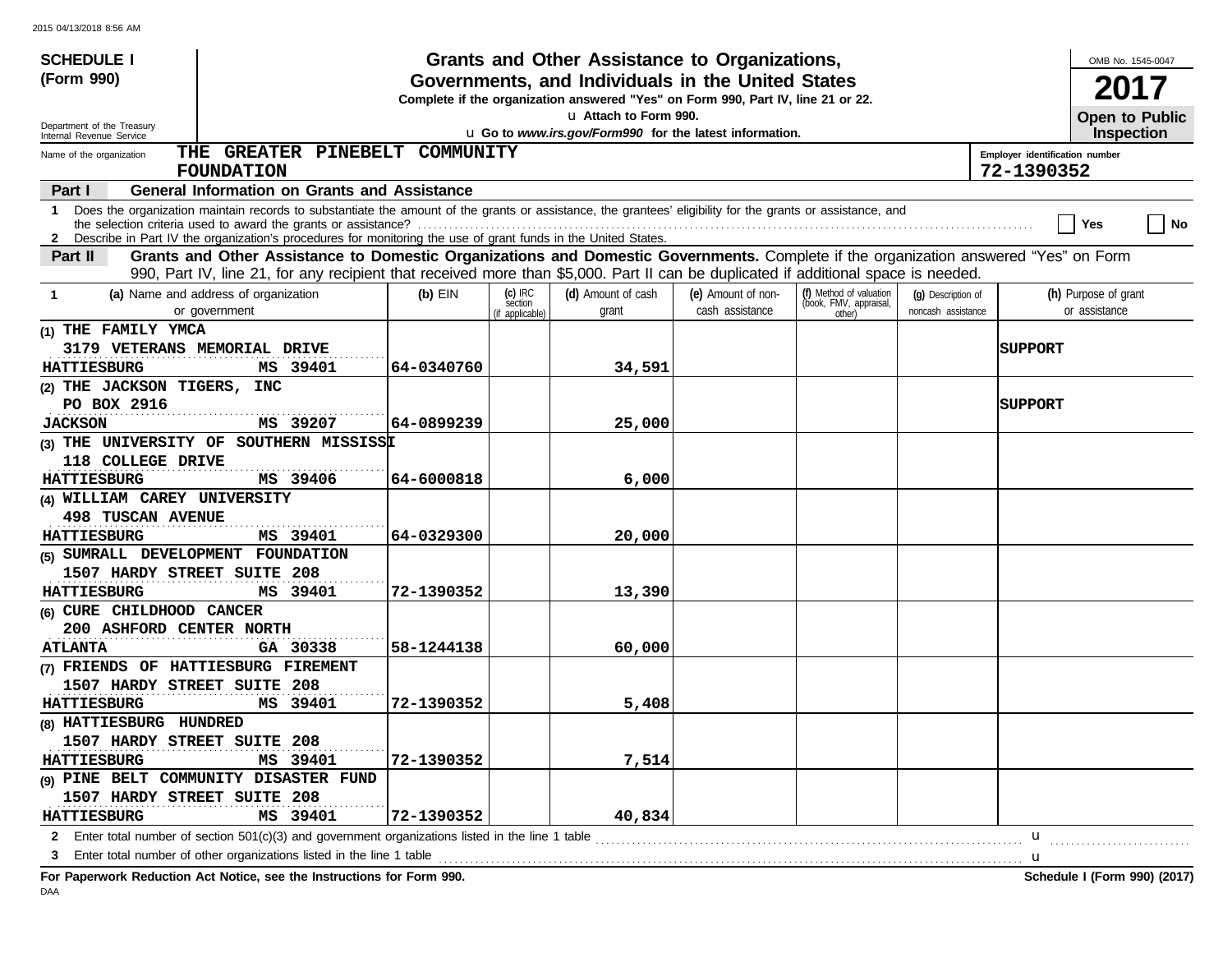| <b>SCHEDULE I</b>                                      |                                                                                                                                                                                                                                                                               |            |                                         | Grants and Other Assistance to Organizations,                                                              |                                       |                                                             |                                          | OMB No. 1545-0047                            |    |
|--------------------------------------------------------|-------------------------------------------------------------------------------------------------------------------------------------------------------------------------------------------------------------------------------------------------------------------------------|------------|-----------------------------------------|------------------------------------------------------------------------------------------------------------|---------------------------------------|-------------------------------------------------------------|------------------------------------------|----------------------------------------------|----|
| (Form 990)                                             |                                                                                                                                                                                                                                                                               |            |                                         | Governments, and Individuals in the United States                                                          |                                       |                                                             |                                          |                                              |    |
|                                                        |                                                                                                                                                                                                                                                                               |            |                                         | Complete if the organization answered "Yes" on Form 990, Part IV, line 21 or 22.<br>La Attach to Form 990. |                                       |                                                             |                                          |                                              |    |
| Department of the Treasury<br>Internal Revenue Service |                                                                                                                                                                                                                                                                               |            |                                         | u Go to www.irs.gov/Form990 for the latest information.                                                    |                                       |                                                             |                                          | <b>Open to Public</b><br><b>Inspection</b>   |    |
| Name of the organization                               | THE GREATER PINEBELT<br><b>FOUNDATION</b>                                                                                                                                                                                                                                     | COMMUNITY  |                                         |                                                                                                            |                                       |                                                             |                                          | Employer identification number<br>72-1390352 |    |
| Part I                                                 | <b>General Information on Grants and Assistance</b>                                                                                                                                                                                                                           |            |                                         |                                                                                                            |                                       |                                                             |                                          |                                              |    |
| $\mathbf 1$                                            | Does the organization maintain records to substantiate the amount of the grants or assistance, the grantees' eligibility for the grants or assistance, and<br>2 Describe in Part IV the organization's procedures for monitoring the use of grant funds in the United States. |            |                                         |                                                                                                            |                                       |                                                             |                                          | Yes                                          | No |
| Part II                                                | Grants and Other Assistance to Domestic Organizations and Domestic Governments. Complete if the organization answered "Yes" on Form<br>990, Part IV, line 21, for any recipient that received more than \$5,000. Part II can be duplicated if additional space is needed.     |            |                                         |                                                                                                            |                                       |                                                             |                                          |                                              |    |
| $\mathbf 1$                                            | (a) Name and address of organization<br>or government                                                                                                                                                                                                                         | $(b)$ EIN  | $(c)$ IRC<br>section<br>(if applicable) | (d) Amount of cash<br>grant                                                                                | (e) Amount of non-<br>cash assistance | (f) Method of valuation<br>(book, FMV, appraisal,<br>other) | (q) Description of<br>noncash assistance | (h) Purpose of grant<br>or assistance        |    |
|                                                        | (1) PINE BELT LAW ENFORCEMENT EMERGENCY                                                                                                                                                                                                                                       |            |                                         |                                                                                                            |                                       |                                                             |                                          |                                              |    |
| 1507 HARDY STREET SUITE 208<br><b>HATTIESBURG</b>      | MS 39401                                                                                                                                                                                                                                                                      | 72-1390352 |                                         | 5,500                                                                                                      |                                       |                                                             |                                          |                                              |    |
| (2) TRINITY EPISCOPAL CHURCH                           |                                                                                                                                                                                                                                                                               |            |                                         |                                                                                                            |                                       |                                                             |                                          |                                              |    |
| 509 WEST PINE STREET                                   |                                                                                                                                                                                                                                                                               |            |                                         |                                                                                                            |                                       |                                                             |                                          |                                              |    |
| <b>HATTIESBURG</b>                                     | MS 39401                                                                                                                                                                                                                                                                      | 64-6159047 |                                         | 59,210                                                                                                     |                                       |                                                             |                                          |                                              |    |
| (3)                                                    |                                                                                                                                                                                                                                                                               |            |                                         |                                                                                                            |                                       |                                                             |                                          |                                              |    |
|                                                        |                                                                                                                                                                                                                                                                               |            |                                         |                                                                                                            |                                       |                                                             |                                          |                                              |    |
| (4)                                                    |                                                                                                                                                                                                                                                                               |            |                                         |                                                                                                            |                                       |                                                             |                                          |                                              |    |
|                                                        |                                                                                                                                                                                                                                                                               |            |                                         |                                                                                                            |                                       |                                                             |                                          |                                              |    |
| (5)                                                    |                                                                                                                                                                                                                                                                               |            |                                         |                                                                                                            |                                       |                                                             |                                          |                                              |    |
|                                                        |                                                                                                                                                                                                                                                                               |            |                                         |                                                                                                            |                                       |                                                             |                                          |                                              |    |
| (6)                                                    |                                                                                                                                                                                                                                                                               |            |                                         |                                                                                                            |                                       |                                                             |                                          |                                              |    |
|                                                        |                                                                                                                                                                                                                                                                               |            |                                         |                                                                                                            |                                       |                                                             |                                          |                                              |    |
| (7)                                                    |                                                                                                                                                                                                                                                                               |            |                                         |                                                                                                            |                                       |                                                             |                                          |                                              |    |
|                                                        |                                                                                                                                                                                                                                                                               |            |                                         |                                                                                                            |                                       |                                                             |                                          |                                              |    |
| (8)                                                    |                                                                                                                                                                                                                                                                               |            |                                         |                                                                                                            |                                       |                                                             |                                          |                                              |    |
|                                                        |                                                                                                                                                                                                                                                                               |            |                                         |                                                                                                            |                                       |                                                             |                                          |                                              |    |
| (9)                                                    |                                                                                                                                                                                                                                                                               |            |                                         |                                                                                                            |                                       |                                                             |                                          |                                              |    |
|                                                        |                                                                                                                                                                                                                                                                               |            |                                         |                                                                                                            |                                       |                                                             |                                          |                                              |    |
| $\mathbf{2}$                                           |                                                                                                                                                                                                                                                                               |            |                                         |                                                                                                            |                                       |                                                             |                                          | u                                            |    |
| 3                                                      | Enter total number of other organizations listed in the line 1 table <b>conserved to the conserved in the line 1</b> table                                                                                                                                                    |            |                                         |                                                                                                            |                                       |                                                             |                                          | u                                            |    |
|                                                        | For Paperwork Reduction Act Notice, see the Instructions for Form 990.                                                                                                                                                                                                        |            |                                         |                                                                                                            |                                       |                                                             |                                          | Schedule I (Form 990) (2017)                 |    |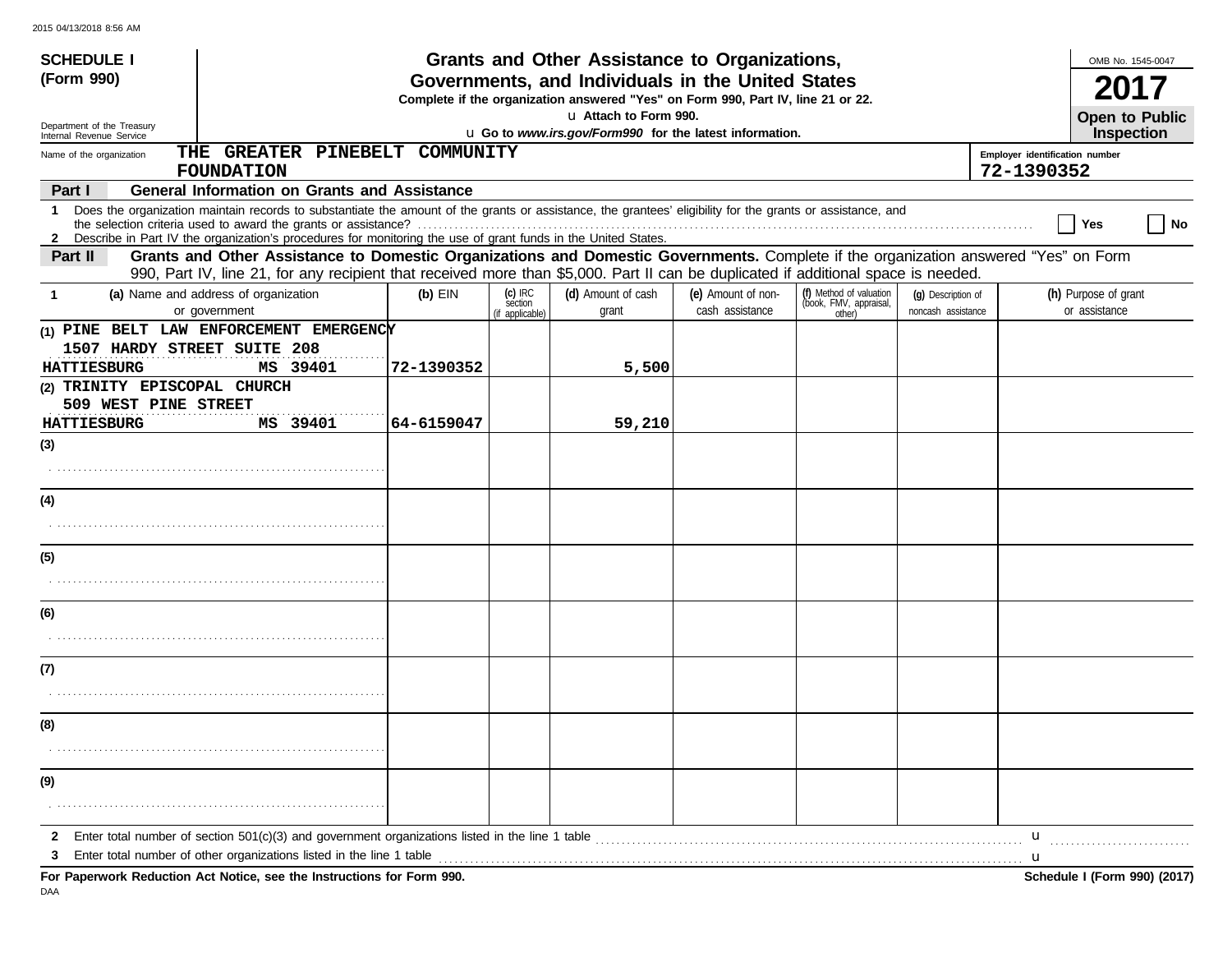| Schedule I (Form 990) (2017)                                                                                                                         | THE GREATER PINEBELT COMMUNITY |                             | 72-1390352                          |                                                          | Page 2                                |
|------------------------------------------------------------------------------------------------------------------------------------------------------|--------------------------------|-----------------------------|-------------------------------------|----------------------------------------------------------|---------------------------------------|
| Grants and Other Assistance to Domestic Individuals. Complete if the organization answered "Yes" on Form 990, Part IV, line 22.<br>Part III          |                                |                             |                                     |                                                          |                                       |
| Part III can be duplicated if additional space is needed.<br>(a) Type of grant or assistance                                                         | (b) Number of<br>recipients    | (c) Amount of<br>cash grant | (d) Amount of<br>noncash assistance | (e) Method of valuation (book,<br>FMV, appraisal, other) | (f) Description of noncash assistance |
| 1 SCHOLARSHIPS                                                                                                                                       |                                | 378,524                     |                                     |                                                          |                                       |
| $\mathbf{2}$                                                                                                                                         |                                |                             |                                     |                                                          |                                       |
| $\mathbf{3}$                                                                                                                                         |                                |                             |                                     |                                                          |                                       |
| 4                                                                                                                                                    |                                |                             |                                     |                                                          |                                       |
| 5                                                                                                                                                    |                                |                             |                                     |                                                          |                                       |
| 6                                                                                                                                                    |                                |                             |                                     |                                                          |                                       |
| 7                                                                                                                                                    |                                |                             |                                     |                                                          |                                       |
| Supplemental Information. Provide the information required in Part I, line 2; Part III, column (b); and any other additional information.<br>Part IV |                                |                             |                                     |                                                          |                                       |
| Part IV - Additional Information                                                                                                                     |                                |                             |                                     |                                                          |                                       |
| FUND DISBURSEMENTS ARE ADMINISTERED IN ACCORDANCE WITH FUND AGREEMENTS.                                                                              |                                |                             |                                     |                                                          |                                       |
|                                                                                                                                                      |                                |                             |                                     |                                                          |                                       |
|                                                                                                                                                      |                                |                             |                                     |                                                          |                                       |
|                                                                                                                                                      |                                |                             |                                     |                                                          |                                       |
|                                                                                                                                                      |                                |                             |                                     |                                                          |                                       |
|                                                                                                                                                      |                                |                             |                                     |                                                          |                                       |
|                                                                                                                                                      |                                |                             |                                     |                                                          |                                       |
|                                                                                                                                                      |                                |                             |                                     |                                                          |                                       |
|                                                                                                                                                      |                                |                             |                                     |                                                          |                                       |
|                                                                                                                                                      |                                |                             |                                     |                                                          |                                       |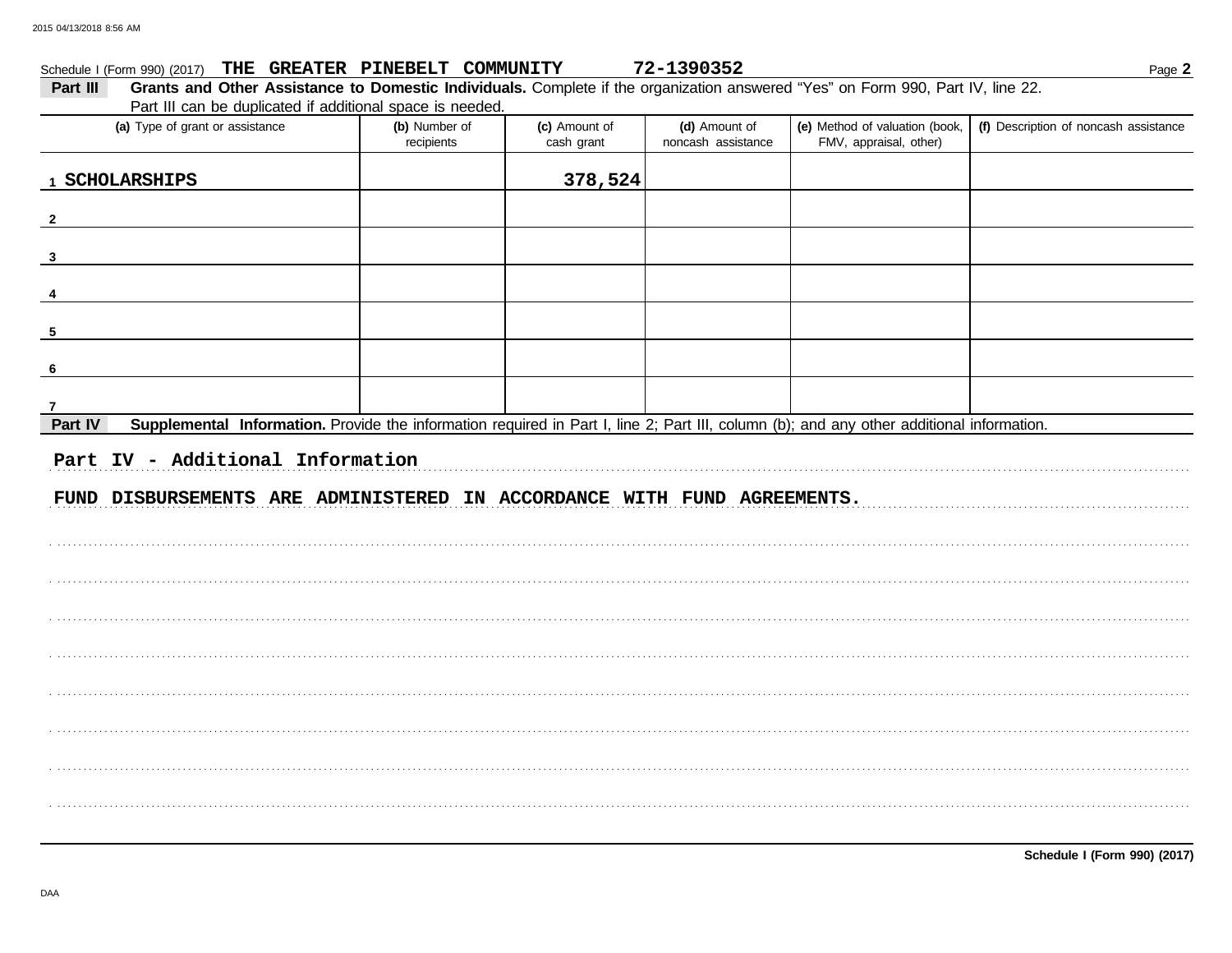| <b>SCHEDULE O</b><br>(Form 990 or 990-EZ)<br>Department of the Treasury | Supplemental Information to Form 990 or 990-EZ<br>Complete to provide information for responses to specific questions on                                                                                                                                                                                                                                                                                             | OMB No. 1545-0047<br>2017<br><b>Open to Public</b> |                                    |
|-------------------------------------------------------------------------|----------------------------------------------------------------------------------------------------------------------------------------------------------------------------------------------------------------------------------------------------------------------------------------------------------------------------------------------------------------------------------------------------------------------|----------------------------------------------------|------------------------------------|
| Internal Revenue Service                                                | u Go to www.irs.gov/Form990 for the latest information.                                                                                                                                                                                                                                                                                                                                                              |                                                    | <b>Inspection</b>                  |
| Name of the organization                                                | <b>THE</b><br><b>GREATER</b><br>PINEBELT COMMUNITY<br>FOUNDATION                                                                                                                                                                                                                                                                                                                                                     | Employer identification number<br>72-1390352       |                                    |
| THE<br>SOUTH MISSISSIPPI.<br>PHILANTHROPY.<br>STRONGER COMMUNITIES      | Form 990 - Organization's Mission<br>FOUNDATION IS A NOT-FOR-PROFIT ORGANIZATION DESIGNED TO SUPPORT<br>CHARITABLE ACTIVITIES<br>TO BENEFIT<br>THE RESIDENTS OF<br>THE<br>TO BUILD BETTER COMMUNITIES<br>THE MISSION IS<br>A DRIVING FORCE<br>IN OUR REGION, OUR MISSION IS TO BUILD<br>AS.<br>THROUGH PHILANTHROPY.<br>DONORS CAN ESTABLISH CHARITABLE<br>LEGAIES AND PROVIDE LEADERSHIP TO ADDRESS COMMUNITY NEEDS | PINE BELT AREA OF                                  | <b>THROUGH</b><br>IN A MANNER THAT |
| <b>FUNDRAISING</b>                                                      | Form 990, Part I, Line 6                                                                                                                                                                                                                                                                                                                                                                                             |                                                    |                                    |
| <b>CONTRIBUTIONS AND</b>                                                | Form 990, Part III, Line 4d - All Other Accomplishment<br>PROGRAM SERVICE<br>DISBURSEMENTS FOR CHARITABLE PURPOSES.                                                                                                                                                                                                                                                                                                  |                                                    |                                    |
|                                                                         | Form 990, Part VI, Line 11b - Organization's Process to Review Form 990<br>THE FOUNDATION'S FINANCE COMMITTEE (OR ITS DELEGATED MEMBER) REVIEW THE<br>FORM 990 BEFORE IT IS SIGNED AND FILED.                                                                                                                                                                                                                        |                                                    |                                    |
|                                                                         | Form 990, Part VI, Line 12c - Enforcement of Conflicts Policy<br>THE FOUNDATION REQUIRES ITS OFFICERS, DIRECTORS AND KEY EMPLOYEES (IF ANY)<br>TO READ AND SIGN AS HAVING READ THE WRITTEN CONFLICT OF INTEREST POLICY.                                                                                                                                                                                              |                                                    |                                    |
|                                                                         | Form 990, Part VI, Line 15a - Compensation Process for Top Official<br>THE FOUNDATION'S EXECUTIVE COMMITTEE AND THE FINANCE COMMITTEE MEET TO                                                                                                                                                                                                                                                                        |                                                    |                                    |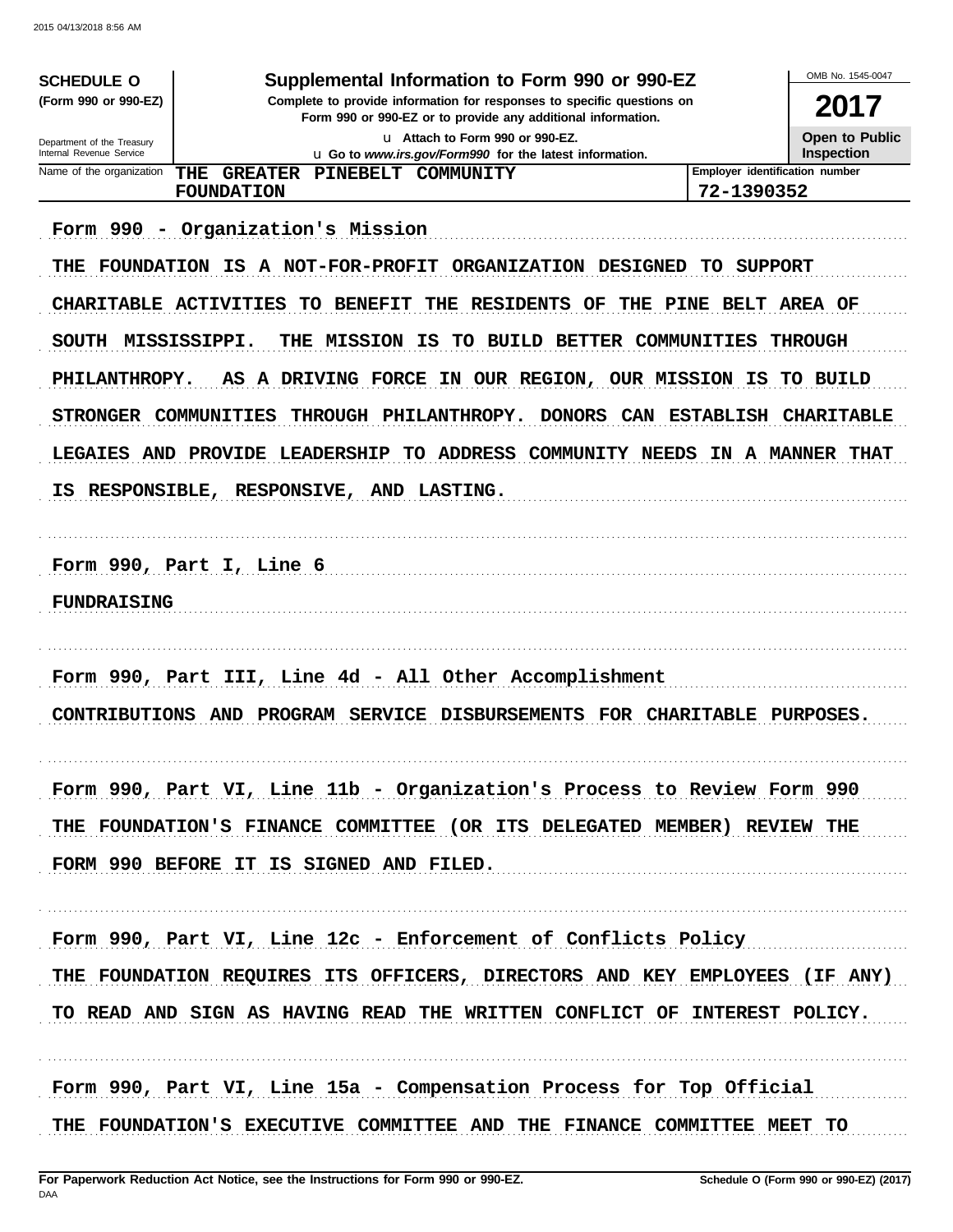| Schedule O (Form 990 or 990-EZ) (2017)<br>Name of the organization                   | Page 2<br>Employer identification number |
|--------------------------------------------------------------------------------------|------------------------------------------|
| THE<br><b>GREATER PINEBELT</b><br>COMMUNITY                                          | 72-1390352                               |
| DISCUSS AND DETERMINE THE COMPENSATION OF THE EXECUTIVE DIRECTOR AND KEY             |                                          |
| (IF ANY). INDEPENDENT PERSONS COMPRISING THE EXECUTIVE COMMITTEE<br><b>EMPLOYEES</b> |                                          |
| AND FINANCE COMMITTEE REVIEWED AND APPROVED THE COMPENSATION AND DID SO              |                                          |
| CONTEMPORANEOUSLY WITH DELIBERATIONS.                                                |                                          |
| Form 990, Part VI, Line 19 - Governing Documents Disclosure Explanation              |                                          |
| THE FOUNDATION FOLLOWS PUBLIC INSPECTION REQUIREMENTS AND MAKES ITS                  |                                          |
| GOVERNING DOCUMENTS AND FINANCIAL STATEMENTS AVAILABLE TO THE PUBLIC UPON            |                                          |
| REQUEST. PUBLIC INSPECTION MAY BE MADE AT THE FOUNDATION'S ADMINISTRATIVE            |                                          |
| OFFICE LOCATED AT 1507 HARDY STREET, SUITE 208, HATTIESBURG, MISSISSIPPI             |                                          |
| 39401 DURING NORMAL BUSINESS HOURS UPON SCHEDULING AN APPOINTMENT BY                 |                                          |
| CALLING 601-583-6180.                                                                |                                          |
|                                                                                      |                                          |
|                                                                                      |                                          |
|                                                                                      |                                          |
|                                                                                      |                                          |
|                                                                                      |                                          |
|                                                                                      |                                          |
|                                                                                      |                                          |
|                                                                                      |                                          |
|                                                                                      |                                          |
|                                                                                      |                                          |
|                                                                                      |                                          |
|                                                                                      |                                          |
|                                                                                      |                                          |
|                                                                                      |                                          |
|                                                                                      |                                          |
|                                                                                      |                                          |
|                                                                                      |                                          |

| Page 1 of 1 |  |                                        |
|-------------|--|----------------------------------------|
|             |  | Schedule O (Form 990 or 990-EZ) (2017) |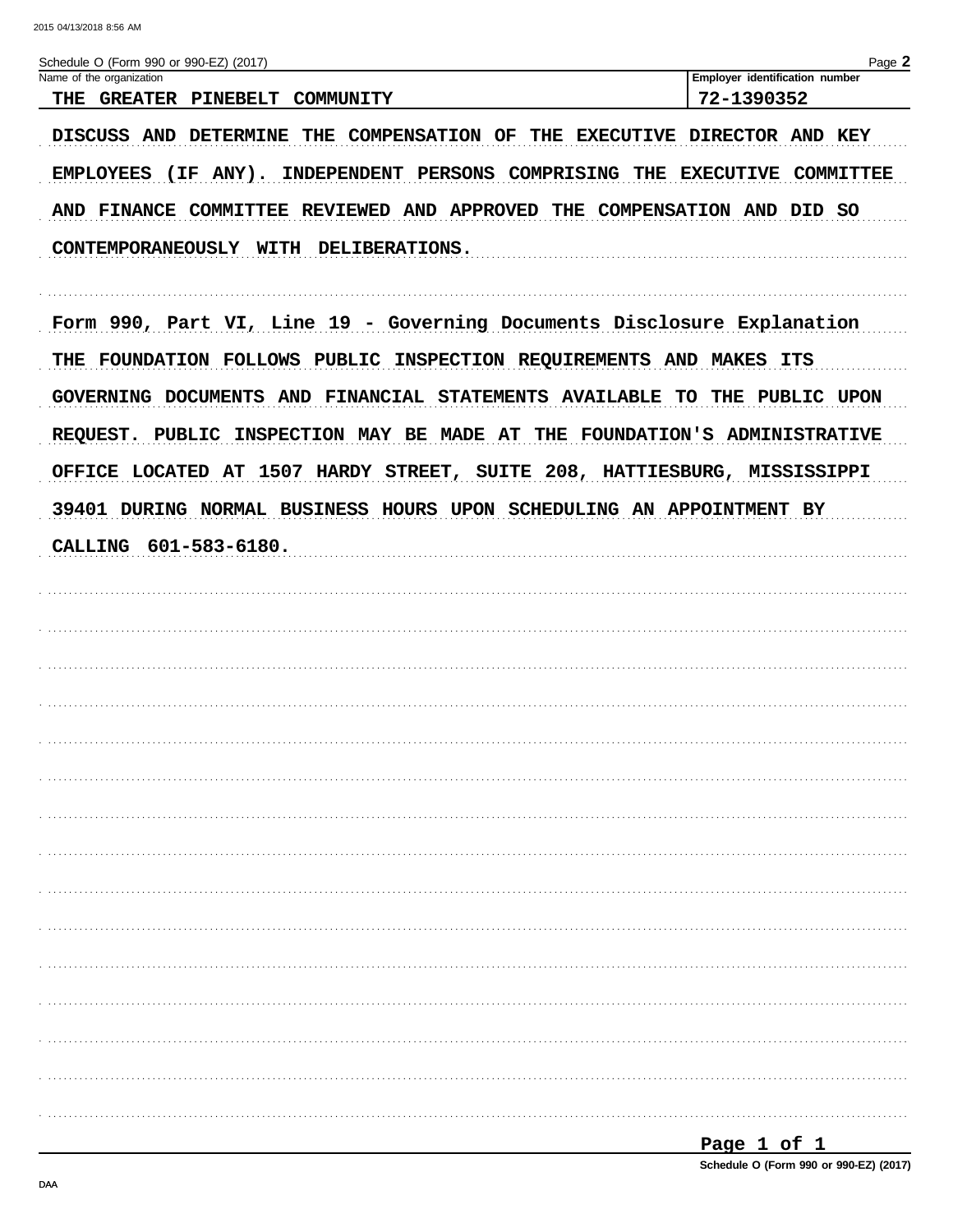|          |                                            |                                                                                           |                                                                                                                                                                                                                                     |                |          |                |                                       |                       | OMB No. 1545-0687             |
|----------|--------------------------------------------|-------------------------------------------------------------------------------------------|-------------------------------------------------------------------------------------------------------------------------------------------------------------------------------------------------------------------------------------|----------------|----------|----------------|---------------------------------------|-----------------------|-------------------------------|
|          | Form 990-T                                 |                                                                                           | <b>Exempt Organization Business Income Tax Return</b><br>(and proxy tax under section 6033(e))                                                                                                                                      |                |          |                |                                       |                       |                               |
|          |                                            |                                                                                           |                                                                                                                                                                                                                                     |                |          |                |                                       |                       | 2017                          |
|          | Department of the Treasury                 |                                                                                           | For calendar year 2017 or other tax year beginning<br>, and ending<br><b>uGo</b> to www.irs.gov/Form990T for instructions and the latest information.                                                                               |                |          |                |                                       |                       | Open to Public Inspection for |
|          | Internal Revenue Service                   |                                                                                           | <b>u</b> Do not enter SSN numbers on this form as it may be made public if your organization is a 501(c)(3).                                                                                                                        |                |          |                |                                       |                       | 501(c)(3) Organizations Only  |
| А        | Check box if<br>address changed            |                                                                                           | Name of organization<br>Check box if name changed and see instructions.)                                                                                                                                                            |                |          |                | D Employer identification number      |                       |                               |
| в        | Exempt under section                       |                                                                                           | THE GREATER PINEBELT COMMUNITY                                                                                                                                                                                                      |                |          |                | (Employees' trust, see instructions.) |                       |                               |
|          | $\mathbf x$<br>$501($ C <sub>)</sub> ( 3)  | Print                                                                                     | <b>FOUNDATION</b>                                                                                                                                                                                                                   |                |          |                |                                       |                       |                               |
|          | 408(e)<br>220(e)                           | or                                                                                        | Number, street, and room or suite no. If a P.O. box, see instructions.                                                                                                                                                              |                |          |                | 72-1390352                            |                       |                               |
|          | 408A<br>530(a)                             | Type                                                                                      | 1501 ADELINE STREET                                                                                                                                                                                                                 |                |          |                | E Unrelated business activity codes   |                       |                               |
|          | 529(a)                                     |                                                                                           | City or town, state or province, country, and ZIP or foreign postal code                                                                                                                                                            |                |          |                | (See instructions.)                   |                       |                               |
| C        | Book value of all assets                   |                                                                                           | <b>HATTIESBURG</b>                                                                                                                                                                                                                  |                | MS 39401 |                | 532000                                |                       |                               |
|          | at end of year                             |                                                                                           | F Group exemption number (See instructions.) $\mathbf u$                                                                                                                                                                            |                |          |                |                                       |                       |                               |
|          | 6,475,338                                  |                                                                                           | $ \mathbf{X} $ 501(c) corporation<br><b>G</b> Check organization type <b>u</b>                                                                                                                                                      |                |          | $501(c)$ trust | $401(a)$ trust                        |                       | Other trust                   |
| н        |                                            |                                                                                           | Describe the organization's primary unrelated business activity.                                                                                                                                                                    |                |          |                |                                       |                       |                               |
|          | u                                          |                                                                                           |                                                                                                                                                                                                                                     |                |          |                |                                       |                       |                               |
|          |                                            |                                                                                           |                                                                                                                                                                                                                                     |                |          |                |                                       |                       | Yes $X$ No                    |
|          |                                            |                                                                                           | If "Yes," enter the name and identifying number of the parent corporation.                                                                                                                                                          |                |          |                |                                       |                       |                               |
|          | u<br>The books are in care of <b>u</b>     |                                                                                           | GREATER PINEBELT COMMUNIT                                                                                                                                                                                                           |                |          |                | Telephone number u                    |                       | 601-583-6180                  |
|          | Part I                                     |                                                                                           | <b>Unrelated Trade or Business Income</b>                                                                                                                                                                                           |                |          | (A) Income     | (B) Expenses                          |                       | (C) Net                       |
| 1a       | Gross receipts or sales                    |                                                                                           |                                                                                                                                                                                                                                     |                |          |                |                                       |                       |                               |
| b        | Less returns and allowances                |                                                                                           | <b>c</b> Balance <b>c u</b>                                                                                                                                                                                                         | 1c             |          |                |                                       |                       |                               |
| 2        |                                            |                                                                                           |                                                                                                                                                                                                                                     | $\overline{2}$ |          |                |                                       |                       |                               |
| 3        | Gross profit. Subtract line 2 from line 1c |                                                                                           |                                                                                                                                                                                                                                     | $\mathbf{3}$   |          |                |                                       |                       |                               |
| 4a       |                                            |                                                                                           |                                                                                                                                                                                                                                     | 4a             |          |                |                                       |                       |                               |
| b        |                                            |                                                                                           |                                                                                                                                                                                                                                     | 4 <sub>b</sub> |          |                |                                       |                       |                               |
| c        |                                            |                                                                                           |                                                                                                                                                                                                                                     | 4c             |          |                |                                       |                       |                               |
| 5        |                                            |                                                                                           | Income (loss) from partnerships and S corporations (attach statement)                                                                                                                                                               | 5              |          |                |                                       |                       |                               |
| 6        | Rent income (Schedule C)                   |                                                                                           |                                                                                                                                                                                                                                     | 6              |          |                |                                       |                       |                               |
| 7        |                                            |                                                                                           |                                                                                                                                                                                                                                     | $\overline{7}$ |          |                |                                       |                       |                               |
| 8        |                                            | Interest, annuities, royalties, and rents from controlled organizations (Schedule F)<br>8 |                                                                                                                                                                                                                                     |                |          |                |                                       |                       |                               |
| 9        |                                            | 9<br>Investment income of a section $501(c)(7)$ , (9), or (17) organization (Schedule G)  |                                                                                                                                                                                                                                     |                |          |                |                                       |                       |                               |
| 10       |                                            |                                                                                           | Exploited exempt activity income (Schedule I)                                                                                                                                                                                       | 10             |          |                |                                       |                       |                               |
| 11       | Advertising income (Schedule J)            |                                                                                           |                                                                                                                                                                                                                                     | 11             |          |                |                                       |                       |                               |
| 12       |                                            |                                                                                           | Other income (See instructions; attach schedule) See Stmt 1                                                                                                                                                                         | 12             |          | 2,233          |                                       |                       | 2,233                         |
| 13       |                                            |                                                                                           |                                                                                                                                                                                                                                     | 13             |          | 2, 233         |                                       |                       | 2,233                         |
|          | Part II                                    |                                                                                           | Deductions Not Taken Elsewhere (See instructions for limitations on deductions.) (Except for contributions,                                                                                                                         |                |          |                |                                       |                       |                               |
|          |                                            |                                                                                           | deductions must be directly connected with the unrelated business income.)                                                                                                                                                          |                |          |                |                                       |                       |                               |
| 14       |                                            |                                                                                           |                                                                                                                                                                                                                                     |                |          |                |                                       | 14                    |                               |
| 15       |                                            |                                                                                           |                                                                                                                                                                                                                                     |                |          |                |                                       | 15                    |                               |
| 16       |                                            |                                                                                           | Repairs and maintenance contains and maintenance contains and maintenance contains and maintenance contains and maintenance                                                                                                         |                |          |                |                                       | 16                    | 379                           |
| 17       |                                            |                                                                                           | Bad debts <b>construction of the construction of the construction of the construction of the construction</b> of the construction of the construction of the construction of the construction of the construction of the constructi |                |          |                |                                       | 17                    |                               |
| 18       |                                            |                                                                                           |                                                                                                                                                                                                                                     |                |          |                |                                       | 18                    |                               |
| 19       |                                            |                                                                                           | Taxes and licenses <b>construction and construction</b> and intervention and intervention and intervention and intervention and intervention and intervention and intervention and intervention and intervention and intervention a |                |          |                |                                       | 19                    |                               |
| 20       |                                            |                                                                                           |                                                                                                                                                                                                                                     |                |          |                |                                       | 20                    |                               |
| 21       |                                            |                                                                                           |                                                                                                                                                                                                                                     |                |          |                |                                       |                       |                               |
| 22       |                                            |                                                                                           | Less depreciation claimed on Schedule A and elsewhere on return [11] [222]                                                                                                                                                          |                |          |                |                                       | 22 <sub>b</sub><br>23 | 0                             |
| 23       | Depletion                                  |                                                                                           |                                                                                                                                                                                                                                     |                |          |                |                                       | 24                    |                               |
| 24       |                                            |                                                                                           |                                                                                                                                                                                                                                     |                |          |                |                                       | 25                    |                               |
| 25       |                                            |                                                                                           |                                                                                                                                                                                                                                     |                |          |                |                                       | 26                    |                               |
| 26<br>27 |                                            |                                                                                           |                                                                                                                                                                                                                                     |                |          |                |                                       | 27                    |                               |
| 28       |                                            |                                                                                           | Other deductions (attach schedule) Material Material See Statement 2                                                                                                                                                                |                |          |                |                                       | 28                    | 3,891                         |
| 29       |                                            |                                                                                           |                                                                                                                                                                                                                                     |                |          |                |                                       | 29                    | 4,270                         |
| 30       |                                            |                                                                                           | Unrelated business taxable income before net operating loss deduction. Subtract line 29 from line 13                                                                                                                                |                |          |                |                                       | 30                    | $-2,037$                      |
| 31       |                                            |                                                                                           |                                                                                                                                                                                                                                     |                |          |                |                                       | 31                    |                               |
| 32       |                                            |                                                                                           | Unrelated business taxable income before specific deduction. Subtract line 31 from line 30 [11] [11] Unrelated business taxable income before specific deduction. Subtract line 31 from line 30                                     |                |          |                |                                       | 32                    | $-2,037$                      |
| 33       |                                            |                                                                                           | Specific deduction (Generally \$1,000, but see line 33 instructions for exceptions) [[[[[[[[[[[[[[[[[[[[[[[[[[[                                                                                                                     |                |          |                |                                       | 33                    | 1,000                         |
| 34       |                                            |                                                                                           | Unrelated business taxable income. Subtract line 33 from line 32. If line 33 is greater than line 32,                                                                                                                               |                |          |                |                                       |                       |                               |
|          |                                            |                                                                                           |                                                                                                                                                                                                                                     |                |          |                |                                       | 34                    | $-2,037$                      |

**For Paperwork Reduction Act Notice, see instructions.** DAA Form **990-T** (2017)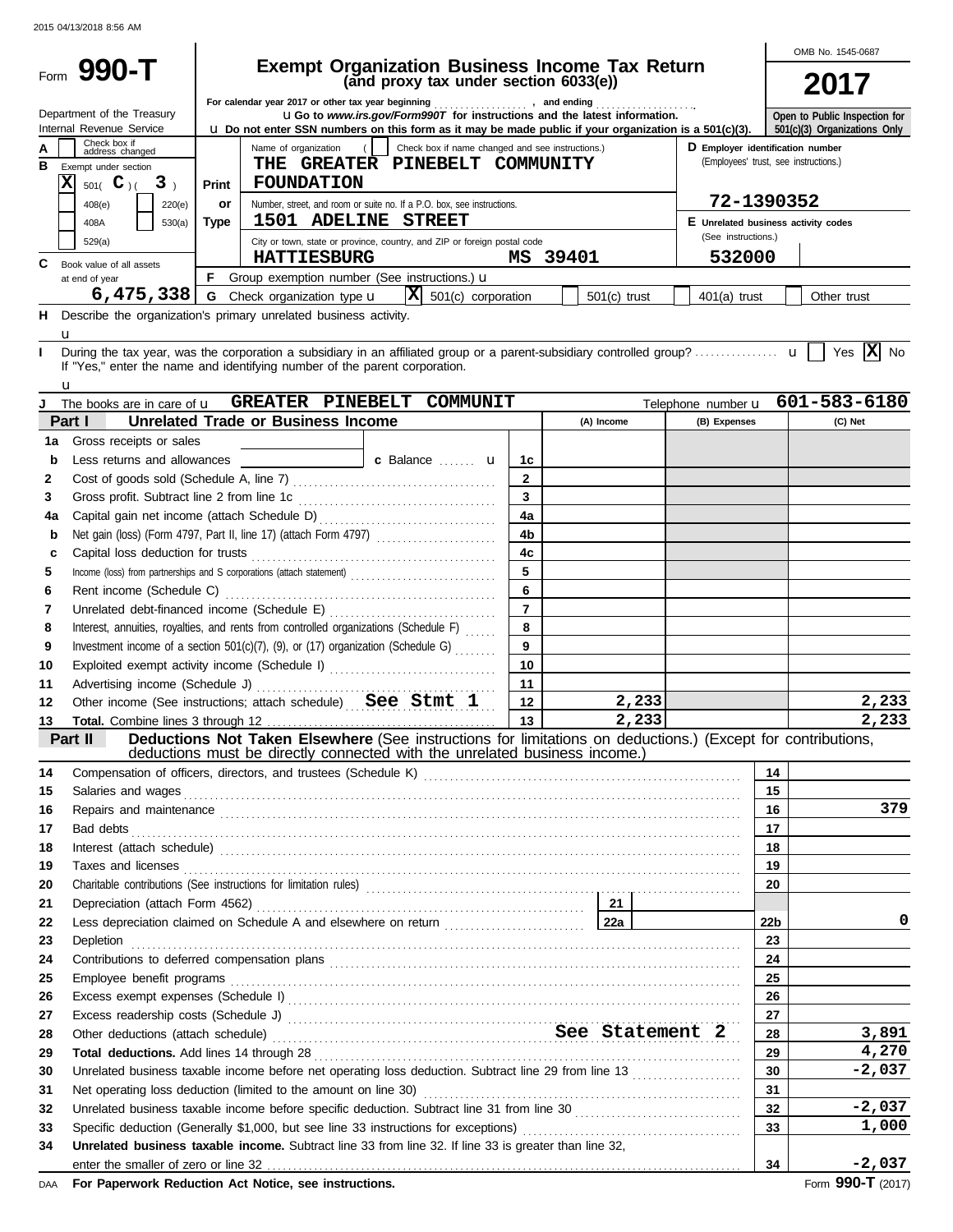|                 |           | 2015 04/13/2018 8:56 AM<br>THE GREATER PINEBELT COMMUNITY                                                                                                                                                                                                                                                                 |                    |                          |       |                                                                                         |           |        |
|-----------------|-----------|---------------------------------------------------------------------------------------------------------------------------------------------------------------------------------------------------------------------------------------------------------------------------------------------------------------------------|--------------------|--------------------------|-------|-----------------------------------------------------------------------------------------|-----------|--------|
| Part III        |           | Form 990-T (2017)<br><b>Tax Computation</b>                                                                                                                                                                                                                                                                               | 72-1390352         |                          |       |                                                                                         |           | Page 2 |
|                 |           | <b>Organizations Taxable as Corporations.</b> See instructions for tax computation. Controlled group                                                                                                                                                                                                                      |                    |                          |       |                                                                                         |           |        |
| 35              |           | members (sections 1561 and 1563) check here $\mathbf{u}$   See instructions and:                                                                                                                                                                                                                                          |                    |                          |       |                                                                                         |           |        |
| a               |           | Enter your share of the \$50,000, \$25,000, and \$9,925,000 taxable income brackets (in that order):                                                                                                                                                                                                                      |                    |                          |       |                                                                                         |           |        |
|                 | $(1)$  \$ | $(2)$ $ $ \$<br>$(3)$ $ $                                                                                                                                                                                                                                                                                                 |                    |                          |       |                                                                                         |           |        |
| b               |           | Enter organization's share of: (1) Additional 5% tax (not more than \$11,750)                                                                                                                                                                                                                                             |                    |                          |       |                                                                                         |           |        |
|                 |           |                                                                                                                                                                                                                                                                                                                           |                    |                          |       |                                                                                         |           |        |
| c               |           | Income tax on the amount on line 34                                                                                                                                                                                                                                                                                       |                    |                          | 35c   |                                                                                         |           |        |
| 36              |           | Trusts Taxable at Trust Rates. See instructions for tax computation. Income tax on                                                                                                                                                                                                                                        |                    |                          |       |                                                                                         |           |        |
|                 |           | the amount on line 34 from:     Tax rate schedule or     Schedule D (Form 1041)                                                                                                                                                                                                                                           |                    |                          | 36    |                                                                                         |           |        |
| 37              |           |                                                                                                                                                                                                                                                                                                                           |                    |                          | 37    |                                                                                         |           |        |
| 38              |           | Alternative minimum tax                                                                                                                                                                                                                                                                                                   |                    |                          | 38    |                                                                                         |           |        |
| 39              |           |                                                                                                                                                                                                                                                                                                                           |                    |                          | 39    |                                                                                         |           |        |
| 40              |           |                                                                                                                                                                                                                                                                                                                           |                    |                          | 40    |                                                                                         |           |        |
| <b>Part IV</b>  |           | <b>Tax and Payments</b>                                                                                                                                                                                                                                                                                                   |                    |                          |       |                                                                                         |           |        |
| 41a             |           | Foreign tax credit (corporations attach Form 1118; trusts attach Form 1116)<br>41a                                                                                                                                                                                                                                        |                    |                          |       |                                                                                         |           |        |
| b               |           | 41 b                                                                                                                                                                                                                                                                                                                      |                    |                          |       |                                                                                         |           |        |
| c               |           | General business credit. Attach Form 3800 (see instructions)<br>41c                                                                                                                                                                                                                                                       |                    |                          |       |                                                                                         |           |        |
| d               |           |                                                                                                                                                                                                                                                                                                                           |                    |                          |       |                                                                                         |           |        |
| е               |           |                                                                                                                                                                                                                                                                                                                           |                    |                          | 41e   |                                                                                         |           |        |
| 42              |           | Other taxes.                                                                                                                                                                                                                                                                                                              |                    |                          | 42    |                                                                                         |           |        |
| 43              |           | Form 4255<br>Check if from:                                                                                                                                                                                                                                                                                               |                    |                          | 43    |                                                                                         |           |        |
| 44              |           | Total tax. Add lines 42 and 43                                                                                                                                                                                                                                                                                            |                    |                          | 44    |                                                                                         |           | 0      |
| 45a             |           | 45a                                                                                                                                                                                                                                                                                                                       |                    |                          |       |                                                                                         |           |        |
| b               |           | 45b                                                                                                                                                                                                                                                                                                                       |                    |                          |       |                                                                                         |           |        |
| c               |           | Tax deposited with Form 8868<br>45c                                                                                                                                                                                                                                                                                       |                    |                          |       |                                                                                         |           |        |
| d               |           | Foreign organizations: Tax paid or withheld at source (see instructions)<br>45d                                                                                                                                                                                                                                           |                    |                          |       |                                                                                         |           |        |
| е               |           | 45e                                                                                                                                                                                                                                                                                                                       |                    |                          |       |                                                                                         |           |        |
| f               |           | Credit for small employer health insurance premiums (Attach Form 8941)<br>45f                                                                                                                                                                                                                                             |                    |                          |       |                                                                                         |           |        |
| g               |           | Other credits and payments:     Form 2439<br>Other $\overline{\phantom{a}}$ Total <b>u</b> $\overline{\phantom{a}}$ 45g<br>Form 4136                                                                                                                                                                                      |                    |                          |       |                                                                                         |           |        |
| 46              |           |                                                                                                                                                                                                                                                                                                                           |                    |                          | 46    |                                                                                         |           |        |
| 47              |           |                                                                                                                                                                                                                                                                                                                           | u                  |                          | 47    |                                                                                         |           |        |
| 48              |           |                                                                                                                                                                                                                                                                                                                           |                    | u                        | 48    |                                                                                         |           |        |
| 49              |           |                                                                                                                                                                                                                                                                                                                           |                    | u                        | 49    |                                                                                         |           |        |
| 50              |           | Enter the amount of line 49 you want: Credited to 2018 estimated tax $\mathbf u$                                                                                                                                                                                                                                          | <b>Refunded LL</b> |                          | 50    |                                                                                         |           |        |
| <b>Part V</b>   |           | Statements Regarding Certain Activities and Other Information (see instructions)                                                                                                                                                                                                                                          |                    |                          |       |                                                                                         |           |        |
| 51              |           | At any time during the 2017 calendar year, did the organization have an interest in or a signature or other authority                                                                                                                                                                                                     |                    |                          |       |                                                                                         | Yes       | No     |
|                 |           | over a financial account (bank, securities, or other) in a foreign country? If YES, the organization may have to file                                                                                                                                                                                                     |                    |                          |       |                                                                                         |           |        |
|                 |           | FinCEN Form 114, Report of Foreign Bank and Financial Accounts. If YES, enter the name of the foreign country                                                                                                                                                                                                             |                    |                          |       |                                                                                         |           |        |
|                 |           |                                                                                                                                                                                                                                                                                                                           |                    |                          |       |                                                                                         |           | x      |
| 52              |           | During the tax year, did the organization receive a distribution from, or was it the grantor of, or transferor to, a foreign trust?                                                                                                                                                                                       |                    |                          |       |                                                                                         |           | X      |
|                 |           | If YES, see instructions for other forms the organization may have to file.                                                                                                                                                                                                                                               |                    |                          |       |                                                                                         |           |        |
| 53              |           | Enter the amount of tax-exempt interest received or accrued during the tax year <b>u</b>                                                                                                                                                                                                                                  |                    |                          |       |                                                                                         |           |        |
|                 |           | Under penalties of perjury, I declare that I have examined this return, including accompanying schedules and statements, and to the best of my knowledge and belief, it is<br>true, correct, and complete. Declaration of preparer (other than taxpayer) is based on all information of which preparer has any knowledge. |                    |                          |       |                                                                                         |           |        |
| <b>Sign</b>     |           |                                                                                                                                                                                                                                                                                                                           |                    |                          |       | May the IRS discuss this return<br>with the preparer shown below<br>(see instructions)? |           |        |
| <b>Here</b>     |           | u<br><b>U EXECUTIVE</b>                                                                                                                                                                                                                                                                                                   | <b>DIRECTOR</b>    |                          |       | Yes                                                                                     |           | No     |
|                 |           | Signature of officer<br>Date<br>Title                                                                                                                                                                                                                                                                                     |                    |                          |       |                                                                                         |           |        |
|                 |           | Preparer's signature<br>Print/Type preparer's name                                                                                                                                                                                                                                                                        | Date               |                          | Check | PTIN<br>if                                                                              |           |        |
| Paid            |           | <b>JULIE UHER</b>                                                                                                                                                                                                                                                                                                         |                    | $04/13/18$ self-employed |       |                                                                                         | P00001433 |        |
| Preparer        |           | Holt & Associates PLLC<br>Firm's name                                                                                                                                                                                                                                                                                     |                    | Firm's $EIN$ }           |       | 64-0886275                                                                              |           |        |
| <b>Use Only</b> |           | 2815 Hwy 15 North                                                                                                                                                                                                                                                                                                         |                    |                          |       |                                                                                         |           |        |
|                 |           | 39440-1812<br>Laurel, MS<br>Firm's address                                                                                                                                                                                                                                                                                |                    | Phone no.                |       | 601-649-3000                                                                            |           |        |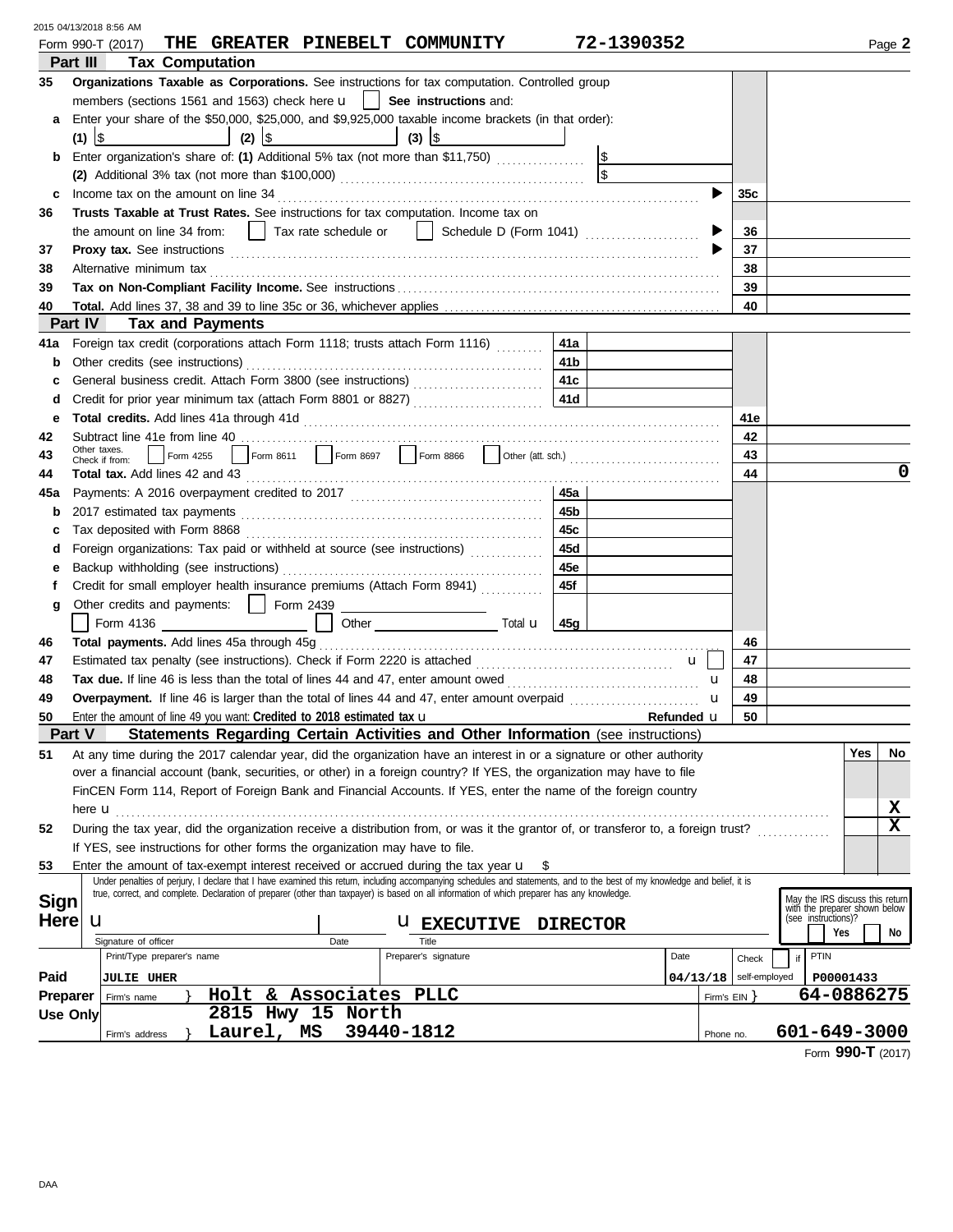|                                                | Form 990-T (2017)                                                                                                                                                                                                                                                                                                                                                                                                                                                                                 | THE GREATER PINEBELT COMMUNITY               |       |  |                                                       |                                                                                                      |  | 72-1390352                                                                      |                |                                                    |     | Page 3 |
|------------------------------------------------|---------------------------------------------------------------------------------------------------------------------------------------------------------------------------------------------------------------------------------------------------------------------------------------------------------------------------------------------------------------------------------------------------------------------------------------------------------------------------------------------------|----------------------------------------------|-------|--|-------------------------------------------------------|------------------------------------------------------------------------------------------------------|--|---------------------------------------------------------------------------------|----------------|----------------------------------------------------|-----|--------|
|                                                | Schedule A - Cost of Goods Sold. Enter method of inventory valuation u                                                                                                                                                                                                                                                                                                                                                                                                                            |                                              |       |  |                                                       |                                                                                                      |  |                                                                                 |                |                                                    |     |        |
| 1                                              | Inventory at beginning of year                                                                                                                                                                                                                                                                                                                                                                                                                                                                    | $\mathbf{1}$                                 |       |  |                                                       | 6 Inventory at end of year                                                                           |  |                                                                                 | 6              |                                                    |     |        |
| 2                                              | Purchases                                                                                                                                                                                                                                                                                                                                                                                                                                                                                         | $\mathbf{2}$                                 |       |  |                                                       | 7 Cost of goods sold. Subtract                                                                       |  |                                                                                 |                |                                                    |     |        |
| 3                                              | $\textbf{Cost of labor} \textcolor{red}{\overbrace{\hspace{15em}}\hspace{15em}} \hspace{15em} \textcolor{red}{\overbrace{\hspace{15em}}\hspace{15em}} \hspace{15em} \textcolor{red}{\overbrace{\hspace{15em}}\hspace{15em}} \hspace{15em} \textcolor{red}{\overbrace{\hspace{15em}}\hspace{15em}} \hspace{15em} \textcolor{red}{\overbrace{\hspace{15em}}\hspace{15em}} \hspace{15em} \textcolor{red}{\overbrace{\hspace{15em}}\hspace{15em}} \hspace{15em} \textcolor{red}{\overbrace{\hspace{1$ | 3                                            |       |  |                                                       | line 6 from line 5. Enter here and                                                                   |  |                                                                                 |                |                                                    |     |        |
| 4a                                             | Additional sec. 263A costs                                                                                                                                                                                                                                                                                                                                                                                                                                                                        |                                              |       |  |                                                       | in Part I, line 2                                                                                    |  |                                                                                 | $\overline{7}$ |                                                    |     |        |
|                                                | (attach schedule)<br>.                                                                                                                                                                                                                                                                                                                                                                                                                                                                            | 4a                                           |       |  | 8                                                     | Do the rules of section 263A (with respect to                                                        |  |                                                                                 |                |                                                    | Yes | No     |
| b                                              | Other costs<br>$(attack \ schedule) \dots \dots \dots \dots \dots \dots \dots \dots$                                                                                                                                                                                                                                                                                                                                                                                                              | 4b                                           |       |  |                                                       | property produced or acquired for resale) apply                                                      |  |                                                                                 |                |                                                    |     |        |
|                                                | Total. Add lines 1 through 4b                                                                                                                                                                                                                                                                                                                                                                                                                                                                     | $\sqrt{5}$                                   |       |  |                                                       | to the organization?                                                                                 |  |                                                                                 |                |                                                    |     |        |
|                                                | Schedule C - Rent Income (From Real Property and Personal Property Leased With Real Property)                                                                                                                                                                                                                                                                                                                                                                                                     |                                              |       |  |                                                       |                                                                                                      |  |                                                                                 |                |                                                    |     |        |
|                                                | (see instructions)                                                                                                                                                                                                                                                                                                                                                                                                                                                                                |                                              |       |  |                                                       |                                                                                                      |  |                                                                                 |                |                                                    |     |        |
|                                                | 1. Description of property                                                                                                                                                                                                                                                                                                                                                                                                                                                                        |                                              |       |  |                                                       |                                                                                                      |  |                                                                                 |                |                                                    |     |        |
| (1)                                            | N/A                                                                                                                                                                                                                                                                                                                                                                                                                                                                                               |                                              |       |  |                                                       |                                                                                                      |  |                                                                                 |                |                                                    |     |        |
| (2)                                            |                                                                                                                                                                                                                                                                                                                                                                                                                                                                                                   |                                              |       |  |                                                       |                                                                                                      |  |                                                                                 |                |                                                    |     |        |
| (3)                                            |                                                                                                                                                                                                                                                                                                                                                                                                                                                                                                   |                                              |       |  |                                                       |                                                                                                      |  |                                                                                 |                |                                                    |     |        |
| (4)                                            |                                                                                                                                                                                                                                                                                                                                                                                                                                                                                                   |                                              |       |  |                                                       |                                                                                                      |  |                                                                                 |                |                                                    |     |        |
|                                                |                                                                                                                                                                                                                                                                                                                                                                                                                                                                                                   | 2. Rent received or accrued                  |       |  |                                                       |                                                                                                      |  |                                                                                 |                |                                                    |     |        |
|                                                | (a) From personal property (if the percentage of rent                                                                                                                                                                                                                                                                                                                                                                                                                                             |                                              |       |  |                                                       | (b) From real and personal property (if the                                                          |  |                                                                                 |                | 3(a) Deductions directly connected with the income |     |        |
| for personal property is more than 10% but not |                                                                                                                                                                                                                                                                                                                                                                                                                                                                                                   |                                              |       |  |                                                       | percentage of rent for personal property exceeds<br>50% or if the rent is based on profit or income) |  |                                                                                 |                | in columns 2(a) and 2(b) (attach schedule)         |     |        |
|                                                | more than 50%)                                                                                                                                                                                                                                                                                                                                                                                                                                                                                    |                                              |       |  |                                                       |                                                                                                      |  |                                                                                 |                |                                                    |     |        |
| (1)                                            |                                                                                                                                                                                                                                                                                                                                                                                                                                                                                                   |                                              |       |  |                                                       |                                                                                                      |  |                                                                                 |                |                                                    |     |        |
| (2)                                            |                                                                                                                                                                                                                                                                                                                                                                                                                                                                                                   |                                              |       |  |                                                       |                                                                                                      |  |                                                                                 |                |                                                    |     |        |
| (3)                                            |                                                                                                                                                                                                                                                                                                                                                                                                                                                                                                   |                                              |       |  |                                                       |                                                                                                      |  |                                                                                 |                |                                                    |     |        |
| (4)                                            |                                                                                                                                                                                                                                                                                                                                                                                                                                                                                                   |                                              |       |  |                                                       |                                                                                                      |  |                                                                                 |                |                                                    |     |        |
| Total                                          |                                                                                                                                                                                                                                                                                                                                                                                                                                                                                                   |                                              | Total |  |                                                       |                                                                                                      |  | (b) Total deductions.                                                           |                |                                                    |     |        |
|                                                | (c) Total income. Add totals of columns 2(a) and 2(b). Enter<br>here and on page 1, Part I, line 6, column (A)                                                                                                                                                                                                                                                                                                                                                                                    |                                              |       |  |                                                       |                                                                                                      |  | Enter here and on page 1,<br>Part I, line 6, column (B) $\mathbf u$             |                |                                                    |     |        |
|                                                | Schedule E - Unrelated Debt-Financed Income (see instructions)                                                                                                                                                                                                                                                                                                                                                                                                                                    |                                              |       |  |                                                       |                                                                                                      |  |                                                                                 |                |                                                    |     |        |
|                                                |                                                                                                                                                                                                                                                                                                                                                                                                                                                                                                   |                                              |       |  |                                                       |                                                                                                      |  |                                                                                 |                |                                                    |     |        |
|                                                |                                                                                                                                                                                                                                                                                                                                                                                                                                                                                                   |                                              |       |  | 2. Gross income from or<br>allocable to debt-financed |                                                                                                      |  | 3. Deductions directly connected with or allocable to<br>debt-financed property |                |                                                    |     |        |
|                                                | 1. Description of debt-financed property                                                                                                                                                                                                                                                                                                                                                                                                                                                          |                                              |       |  |                                                       |                                                                                                      |  |                                                                                 |                | (b) Other deductions                               |     |        |
|                                                |                                                                                                                                                                                                                                                                                                                                                                                                                                                                                                   |                                              |       |  | property                                              |                                                                                                      |  | (a) Straight line depreciation<br>(attach schedule)<br>(attach schedule)        |                |                                                    |     |        |
| (1)                                            | N/A                                                                                                                                                                                                                                                                                                                                                                                                                                                                                               |                                              |       |  |                                                       |                                                                                                      |  |                                                                                 |                |                                                    |     |        |
| (2)                                            |                                                                                                                                                                                                                                                                                                                                                                                                                                                                                                   |                                              |       |  |                                                       |                                                                                                      |  |                                                                                 |                |                                                    |     |        |
| (3)                                            |                                                                                                                                                                                                                                                                                                                                                                                                                                                                                                   |                                              |       |  |                                                       |                                                                                                      |  |                                                                                 |                |                                                    |     |        |
| (4)                                            |                                                                                                                                                                                                                                                                                                                                                                                                                                                                                                   |                                              |       |  |                                                       |                                                                                                      |  |                                                                                 |                |                                                    |     |        |
|                                                | 4. Amount of average                                                                                                                                                                                                                                                                                                                                                                                                                                                                              | 5. Average adjusted basis                    |       |  |                                                       | 6. Column                                                                                            |  |                                                                                 |                | 8. Allocable deductions                            |     |        |
|                                                | acquisition debt on or<br>allocable to debt-financed                                                                                                                                                                                                                                                                                                                                                                                                                                              | of or allocable to<br>debt-financed property |       |  |                                                       | 4 divided                                                                                            |  | 7. Gross income reportable                                                      |                | (column 6 x total of columns                       |     |        |
|                                                | property (attach schedule)                                                                                                                                                                                                                                                                                                                                                                                                                                                                        | (attach schedule)                            |       |  |                                                       | by column 5                                                                                          |  | (column 2 x column 6)                                                           |                | $3(a)$ and $3(b)$ )                                |     |        |
| (1)                                            |                                                                                                                                                                                                                                                                                                                                                                                                                                                                                                   |                                              |       |  |                                                       | %                                                                                                    |  |                                                                                 |                |                                                    |     |        |
| (2)                                            |                                                                                                                                                                                                                                                                                                                                                                                                                                                                                                   |                                              |       |  |                                                       | %                                                                                                    |  |                                                                                 |                |                                                    |     |        |
| (3)                                            |                                                                                                                                                                                                                                                                                                                                                                                                                                                                                                   |                                              |       |  |                                                       | %                                                                                                    |  |                                                                                 |                |                                                    |     |        |
| (4)                                            |                                                                                                                                                                                                                                                                                                                                                                                                                                                                                                   |                                              |       |  |                                                       | $\frac{9}{6}$                                                                                        |  |                                                                                 |                |                                                    |     |        |
|                                                |                                                                                                                                                                                                                                                                                                                                                                                                                                                                                                   |                                              |       |  |                                                       |                                                                                                      |  | Enter here and on page 1,                                                       |                | Enter here and on page 1,                          |     |        |
|                                                |                                                                                                                                                                                                                                                                                                                                                                                                                                                                                                   |                                              |       |  |                                                       |                                                                                                      |  | Part I, line 7, column (A).                                                     |                | Part I, line 7, column (B).                        |     |        |
| <b>Totals</b>                                  |                                                                                                                                                                                                                                                                                                                                                                                                                                                                                                   |                                              |       |  |                                                       | u                                                                                                    |  |                                                                                 |                |                                                    |     |        |
|                                                |                                                                                                                                                                                                                                                                                                                                                                                                                                                                                                   |                                              |       |  |                                                       |                                                                                                      |  | $\mathbf u$                                                                     |                |                                                    |     |        |

Form **990-T** (2017)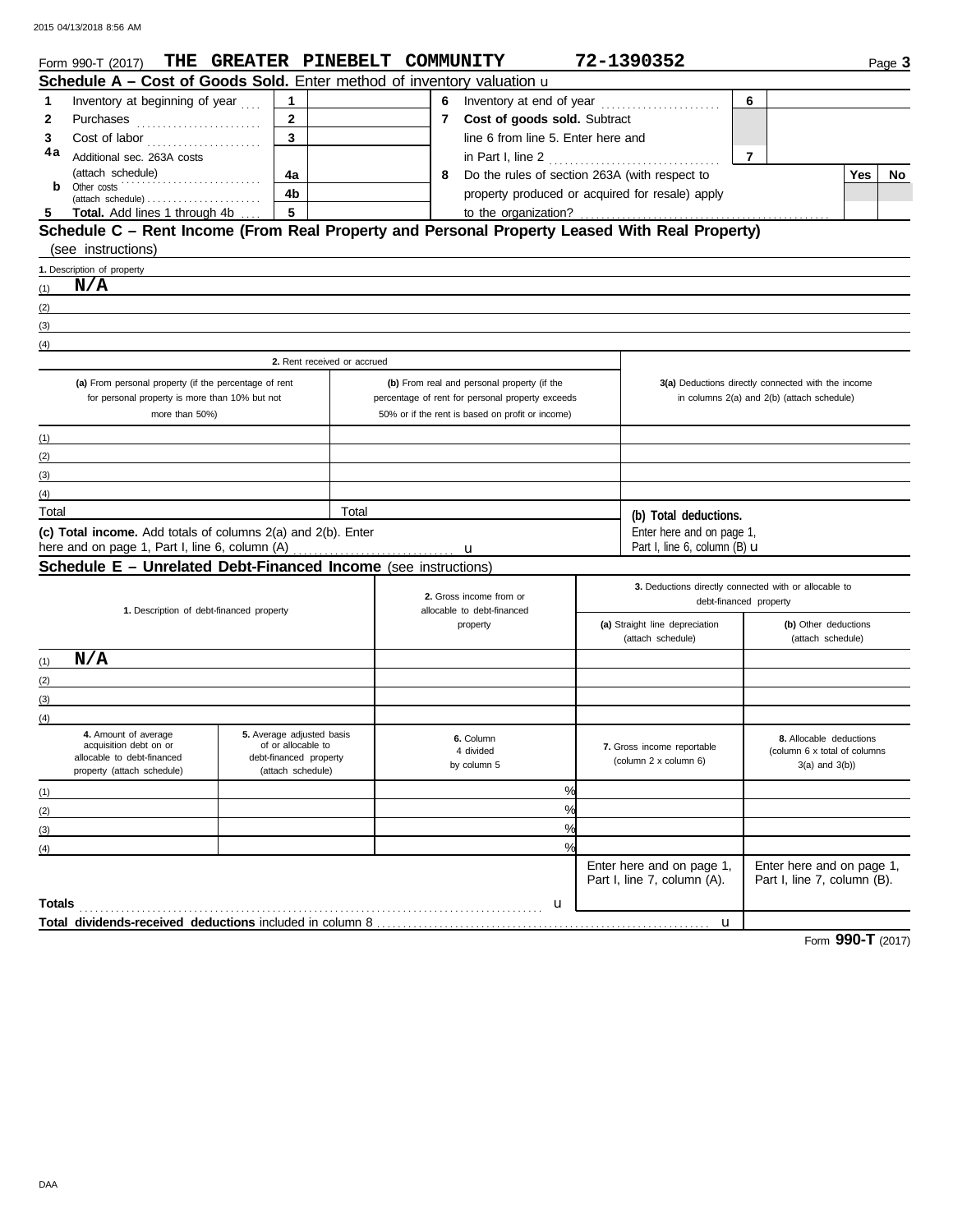|  | Form 990-T (2017) | THE | <b>GREATER</b> | <b>PINEBELT</b> | <b>COMMUNITY</b> | .<br>1390352 | Page 4 |
|--|-------------------|-----|----------------|-----------------|------------------|--------------|--------|
|--|-------------------|-----|----------------|-----------------|------------------|--------------|--------|

| $T$ $U(1111)$ $B_0$ $C_1$ $I(2011)$                                                                           | www.com                                                    | ----------                                                                                 | -------------                                            |                                                                                                                                       |                                        |                                                                                            | ------                                                                            |                                                                                           |                                                          | гау <del>с</del> –                                                                              |  |
|---------------------------------------------------------------------------------------------------------------|------------------------------------------------------------|--------------------------------------------------------------------------------------------|----------------------------------------------------------|---------------------------------------------------------------------------------------------------------------------------------------|----------------------------------------|--------------------------------------------------------------------------------------------|-----------------------------------------------------------------------------------|-------------------------------------------------------------------------------------------|----------------------------------------------------------|-------------------------------------------------------------------------------------------------|--|
| Schedule F - Interest, Annuities, Royalties, and Rents From Controlled Organizations (see instructions)       |                                                            |                                                                                            |                                                          |                                                                                                                                       |                                        |                                                                                            |                                                                                   |                                                                                           |                                                          |                                                                                                 |  |
|                                                                                                               |                                                            |                                                                                            |                                                          | Exempt Controlled Organizations                                                                                                       |                                        |                                                                                            |                                                                                   |                                                                                           |                                                          |                                                                                                 |  |
| 1. Name of controlled<br>organization                                                                         |                                                            | 2. Employer<br>identification number                                                       |                                                          | 3. Net unrelated income<br>(loss) (see instructions)                                                                                  | 4. Total of specified<br>payments made |                                                                                            |                                                                                   | 5. Part of column 4 that is<br>included in the controlling<br>organization's gross income |                                                          | 6. Deductions directly<br>connected with income<br>in column 5                                  |  |
|                                                                                                               |                                                            |                                                                                            |                                                          |                                                                                                                                       |                                        |                                                                                            |                                                                                   |                                                                                           |                                                          |                                                                                                 |  |
| $(1)$ N/A                                                                                                     |                                                            |                                                                                            |                                                          |                                                                                                                                       |                                        |                                                                                            |                                                                                   |                                                                                           |                                                          |                                                                                                 |  |
| (2)                                                                                                           |                                                            |                                                                                            |                                                          |                                                                                                                                       |                                        |                                                                                            |                                                                                   |                                                                                           |                                                          |                                                                                                 |  |
| (3)                                                                                                           |                                                            |                                                                                            |                                                          |                                                                                                                                       |                                        |                                                                                            |                                                                                   |                                                                                           |                                                          |                                                                                                 |  |
| (4)                                                                                                           |                                                            |                                                                                            |                                                          |                                                                                                                                       |                                        |                                                                                            |                                                                                   |                                                                                           |                                                          |                                                                                                 |  |
| Nonexempt Controlled Organizations                                                                            |                                                            |                                                                                            |                                                          |                                                                                                                                       |                                        |                                                                                            |                                                                                   |                                                                                           |                                                          |                                                                                                 |  |
|                                                                                                               |                                                            |                                                                                            |                                                          |                                                                                                                                       |                                        |                                                                                            |                                                                                   |                                                                                           |                                                          |                                                                                                 |  |
| 7. Taxable Income                                                                                             |                                                            | 8. Net unrelated income<br>(loss) (see instructions)                                       |                                                          | 9. Total of specified<br>payments made                                                                                                |                                        | 10. Part of column 9 that is<br>included in the controlling<br>organization's gross income |                                                                                   |                                                                                           |                                                          | 11. Deductions directly<br>connected with income in<br>column 10                                |  |
| (1)                                                                                                           |                                                            |                                                                                            |                                                          |                                                                                                                                       |                                        |                                                                                            |                                                                                   |                                                                                           |                                                          |                                                                                                 |  |
| (2)                                                                                                           |                                                            |                                                                                            |                                                          |                                                                                                                                       |                                        |                                                                                            |                                                                                   |                                                                                           |                                                          |                                                                                                 |  |
| (3)                                                                                                           |                                                            |                                                                                            |                                                          |                                                                                                                                       |                                        |                                                                                            |                                                                                   |                                                                                           |                                                          |                                                                                                 |  |
|                                                                                                               |                                                            |                                                                                            |                                                          |                                                                                                                                       |                                        |                                                                                            |                                                                                   |                                                                                           |                                                          |                                                                                                 |  |
| (4)                                                                                                           |                                                            |                                                                                            |                                                          |                                                                                                                                       |                                        |                                                                                            |                                                                                   |                                                                                           |                                                          | Add columns 6 and 11.                                                                           |  |
|                                                                                                               |                                                            |                                                                                            |                                                          |                                                                                                                                       |                                        |                                                                                            | Add columns 5 and 10.<br>Enter here and on page 1,<br>Part I, line 8, column (A). |                                                                                           |                                                          | Enter here and on page 1,<br>Part I, line 8, column (B).                                        |  |
| <b>Totals</b>                                                                                                 |                                                            |                                                                                            |                                                          |                                                                                                                                       | u                                      |                                                                                            |                                                                                   |                                                                                           |                                                          |                                                                                                 |  |
| Schedule G - Investment Income of a Section 501(c)(7), (9), or (17) Organization (see instructions)           |                                                            |                                                                                            |                                                          |                                                                                                                                       |                                        |                                                                                            |                                                                                   |                                                                                           |                                                          |                                                                                                 |  |
| 1. Description of income                                                                                      | 2. Amount of income                                        |                                                                                            | 3. Deductions<br>directly connected<br>(attach schedule) |                                                                                                                                       |                                        | 4. Set-asides<br>(attach schedule)                                                         |                                                                                   | 5. Total deductions<br>and set-asides (col. 3<br>plus col.4)                              |                                                          |                                                                                                 |  |
| (1) $N/A$                                                                                                     |                                                            |                                                                                            |                                                          |                                                                                                                                       |                                        |                                                                                            |                                                                                   |                                                                                           |                                                          |                                                                                                 |  |
|                                                                                                               |                                                            |                                                                                            |                                                          |                                                                                                                                       |                                        |                                                                                            |                                                                                   |                                                                                           |                                                          |                                                                                                 |  |
| (2)<br>the control of the control of the control of the control of the control of the control of              |                                                            |                                                                                            |                                                          |                                                                                                                                       |                                        |                                                                                            |                                                                                   |                                                                                           |                                                          |                                                                                                 |  |
| (3)                                                                                                           |                                                            |                                                                                            |                                                          |                                                                                                                                       |                                        |                                                                                            |                                                                                   |                                                                                           |                                                          |                                                                                                 |  |
| (4)                                                                                                           |                                                            |                                                                                            |                                                          |                                                                                                                                       |                                        |                                                                                            |                                                                                   |                                                                                           |                                                          |                                                                                                 |  |
| Totals                                                                                                        | Enter here and on page 1,<br>Part I, line 9, column (A).   |                                                                                            |                                                          |                                                                                                                                       |                                        |                                                                                            |                                                                                   |                                                                                           | Enter here and on page 1,<br>Part I, line 9, column (B). |                                                                                                 |  |
|                                                                                                               | u                                                          |                                                                                            |                                                          |                                                                                                                                       |                                        |                                                                                            |                                                                                   |                                                                                           |                                                          |                                                                                                 |  |
| Schedule I - Exploited Exempt Activity Income, Other Than Advertising Income (see instructions)               |                                                            |                                                                                            |                                                          |                                                                                                                                       |                                        |                                                                                            |                                                                                   |                                                                                           |                                                          |                                                                                                 |  |
| 2. Gross<br>unrelated<br>1. Description of exploited activity<br>business income<br>from trade or<br>business |                                                            | 3. Expenses<br>directly<br>connected with<br>production of<br>unrelated<br>business income |                                                          | 4. Net income (loss)<br>from unrelated trade<br>or business (column<br>2 minus column 3).<br>If a gain, compute<br>cols. 5 through 7. |                                        | 5. Gross income<br>from activity that<br>is not unrelated<br>business income               |                                                                                   | 6. Expenses<br>attributable to<br>column 5                                                |                                                          | 7. Excess exempt<br>expenses<br>(column 6 minus<br>column 5, but not<br>more than<br>column 4). |  |
| $(1)$ N/A                                                                                                     |                                                            |                                                                                            |                                                          |                                                                                                                                       |                                        |                                                                                            |                                                                                   |                                                                                           |                                                          |                                                                                                 |  |
|                                                                                                               |                                                            |                                                                                            |                                                          |                                                                                                                                       |                                        |                                                                                            |                                                                                   |                                                                                           |                                                          |                                                                                                 |  |
| (2)                                                                                                           |                                                            |                                                                                            |                                                          |                                                                                                                                       |                                        |                                                                                            |                                                                                   |                                                                                           |                                                          |                                                                                                 |  |
| (3)                                                                                                           |                                                            |                                                                                            |                                                          |                                                                                                                                       |                                        |                                                                                            |                                                                                   |                                                                                           |                                                          |                                                                                                 |  |
| (4)                                                                                                           |                                                            |                                                                                            |                                                          |                                                                                                                                       |                                        |                                                                                            |                                                                                   |                                                                                           |                                                          |                                                                                                 |  |
|                                                                                                               | Enter here and on<br>page 1, Part I,<br>line 10, col. (A). | Enter here and on<br>page 1, Part I,<br>line 10, col. (B).                                 |                                                          |                                                                                                                                       |                                        |                                                                                            |                                                                                   |                                                                                           |                                                          | Enter here and<br>on page 1,<br>Part II, line 26.                                               |  |
| Schedule J - Advertising Income (see instructions)                                                            |                                                            |                                                                                            |                                                          |                                                                                                                                       |                                        |                                                                                            |                                                                                   |                                                                                           |                                                          |                                                                                                 |  |
| Income From Periodicals Reported on a Consolidated Basis<br>Part I                                            |                                                            |                                                                                            |                                                          |                                                                                                                                       |                                        |                                                                                            |                                                                                   |                                                                                           |                                                          |                                                                                                 |  |
| 1. Name of periodical                                                                                         | 2. Gross<br>advertising                                    | 3. Direct                                                                                  |                                                          | 4. Advertising<br>gain or (loss) (col.<br>2 minus col. 3). If                                                                         |                                        |                                                                                            | 5. Circulation                                                                    | 6. Readership                                                                             |                                                          | 7. Excess readership<br>costs (column 6<br>minus column 5, but                                  |  |
|                                                                                                               | income                                                     | advertising costs                                                                          |                                                          | a gain, compute<br>cols. 5 through 7.                                                                                                 |                                        |                                                                                            | income                                                                            |                                                                                           | costs                                                    | not more than<br>column 4).                                                                     |  |
| $(1)$ N/A                                                                                                     |                                                            |                                                                                            |                                                          |                                                                                                                                       |                                        |                                                                                            |                                                                                   |                                                                                           |                                                          |                                                                                                 |  |
| (2)                                                                                                           |                                                            |                                                                                            |                                                          |                                                                                                                                       |                                        |                                                                                            |                                                                                   |                                                                                           |                                                          |                                                                                                 |  |
|                                                                                                               |                                                            |                                                                                            |                                                          |                                                                                                                                       |                                        |                                                                                            |                                                                                   |                                                                                           |                                                          |                                                                                                 |  |
| (3)                                                                                                           |                                                            |                                                                                            |                                                          |                                                                                                                                       |                                        |                                                                                            |                                                                                   |                                                                                           |                                                          |                                                                                                 |  |
| (4)                                                                                                           |                                                            |                                                                                            |                                                          |                                                                                                                                       |                                        |                                                                                            |                                                                                   |                                                                                           |                                                          |                                                                                                 |  |
| Totals (carry to Part II, line $(5)$ ) . $\mathbf u$                                                          |                                                            |                                                                                            |                                                          |                                                                                                                                       |                                        |                                                                                            |                                                                                   |                                                                                           |                                                          |                                                                                                 |  |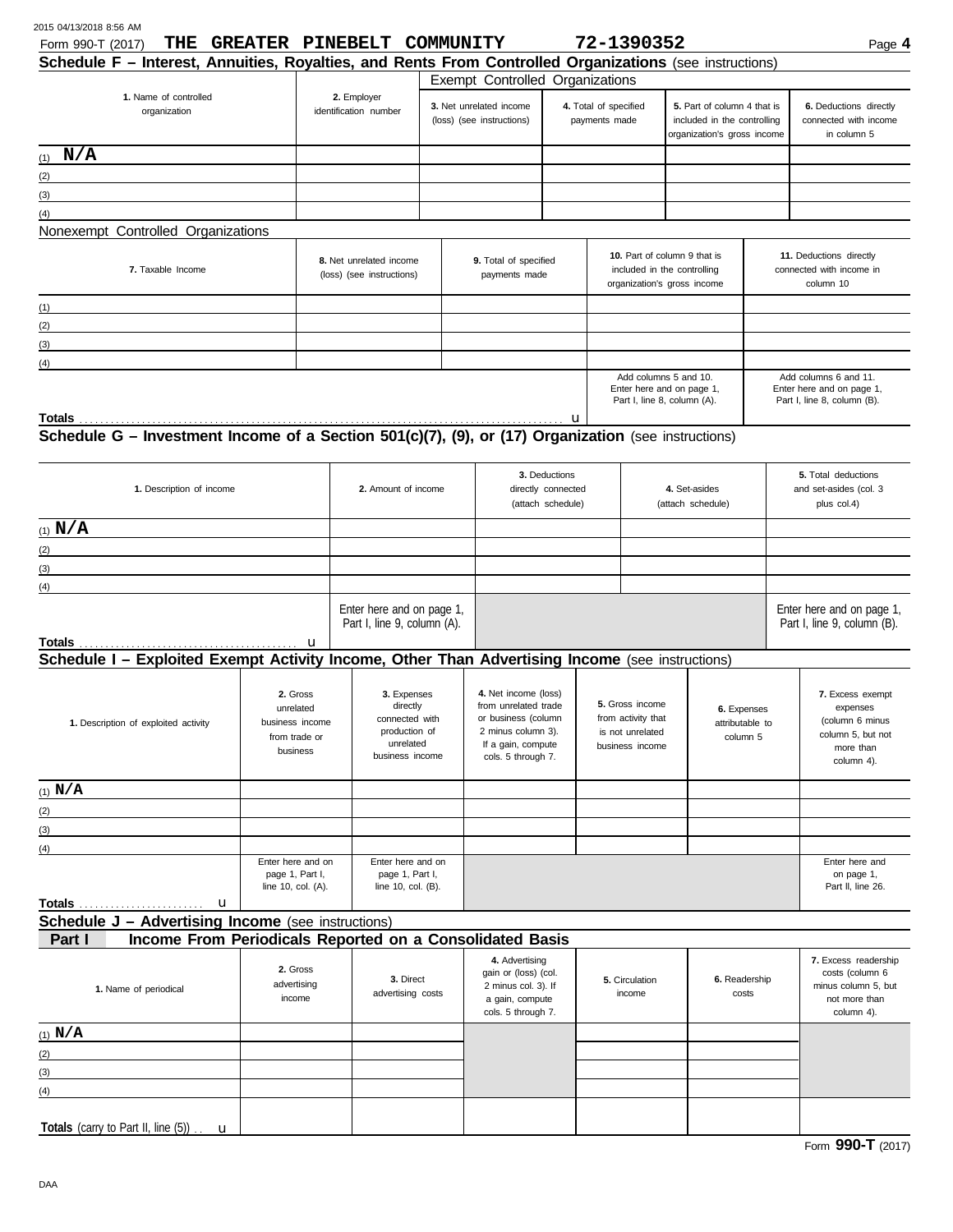| 2015 04/13/2018 8:56 AM                                                           |                                                                                                                                                       |  |                                                            |                                                                                                        |                          |                                              |  |                                                                                               |  |
|-----------------------------------------------------------------------------------|-------------------------------------------------------------------------------------------------------------------------------------------------------|--|------------------------------------------------------------|--------------------------------------------------------------------------------------------------------|--------------------------|----------------------------------------------|--|-----------------------------------------------------------------------------------------------|--|
| THE<br>Form 990-T (2017)                                                          | GREATER PINEBELT COMMUNITY                                                                                                                            |  |                                                            |                                                                                                        | 72-1390352               |                                              |  | Page $5$                                                                                      |  |
| Part II                                                                           | Income From Periodicals Reported on a Separate Basis (For each periodical listed in Part II, fill in columns<br>2 through 7 on a line-by-line basis.) |  |                                                            |                                                                                                        |                          |                                              |  |                                                                                               |  |
| 1. Name of periodical                                                             | 2. Gross<br>advertising<br>income                                                                                                                     |  | 3. Direct<br>advertising costs                             | 4. Advertising<br>gain or (loss) (col.<br>2 minus col. 3). If<br>a gain, compute<br>cols. 5 through 7. | 5. Circulation<br>income | 6. Readership<br>costs                       |  | 7. Excess readership<br>costs (column 6<br>minus column 5, but<br>not more than<br>column 4). |  |
| (1) $N/A$                                                                         |                                                                                                                                                       |  |                                                            |                                                                                                        |                          |                                              |  |                                                                                               |  |
| (2)                                                                               |                                                                                                                                                       |  |                                                            |                                                                                                        |                          |                                              |  |                                                                                               |  |
| (3)                                                                               |                                                                                                                                                       |  |                                                            |                                                                                                        |                          |                                              |  |                                                                                               |  |
| (4)                                                                               |                                                                                                                                                       |  |                                                            |                                                                                                        |                          |                                              |  |                                                                                               |  |
| <b>Totals from Part I</b><br>$\mathbf{u}$                                         |                                                                                                                                                       |  |                                                            |                                                                                                        |                          |                                              |  |                                                                                               |  |
| Enter here and on<br>page 1, Part I,<br>line 11, col. (A).                        |                                                                                                                                                       |  | Enter here and on<br>page 1, Part I,<br>line 11, col. (B). |                                                                                                        |                          |                                              |  | Enter here and<br>on page 1,<br>Part II, line 27.                                             |  |
| <b>Totals, Part II (lines 1-5)</b> $\ldots$ <b>u</b>                              |                                                                                                                                                       |  |                                                            |                                                                                                        |                          |                                              |  |                                                                                               |  |
| Schedule K - Compensation of Officers, Directors, and Trustees (see instructions) |                                                                                                                                                       |  |                                                            |                                                                                                        |                          |                                              |  |                                                                                               |  |
| 1. Name                                                                           |                                                                                                                                                       |  | 2. Title                                                   |                                                                                                        |                          | 3. Percent of<br>time devoted to<br>business |  | 4. Compensation attributable to<br>unrelated business                                         |  |
| N/A<br>(1)                                                                        |                                                                                                                                                       |  |                                                            |                                                                                                        |                          | %                                            |  |                                                                                               |  |
| (2)                                                                               |                                                                                                                                                       |  |                                                            |                                                                                                        |                          | %                                            |  |                                                                                               |  |
| (3)                                                                               |                                                                                                                                                       |  |                                                            |                                                                                                        |                          | %                                            |  |                                                                                               |  |
| (4)                                                                               |                                                                                                                                                       |  |                                                            |                                                                                                        |                          | %                                            |  |                                                                                               |  |

**Total.** Enter here and on page 1, Part ll, line 14

Form **990-T** (2017)

u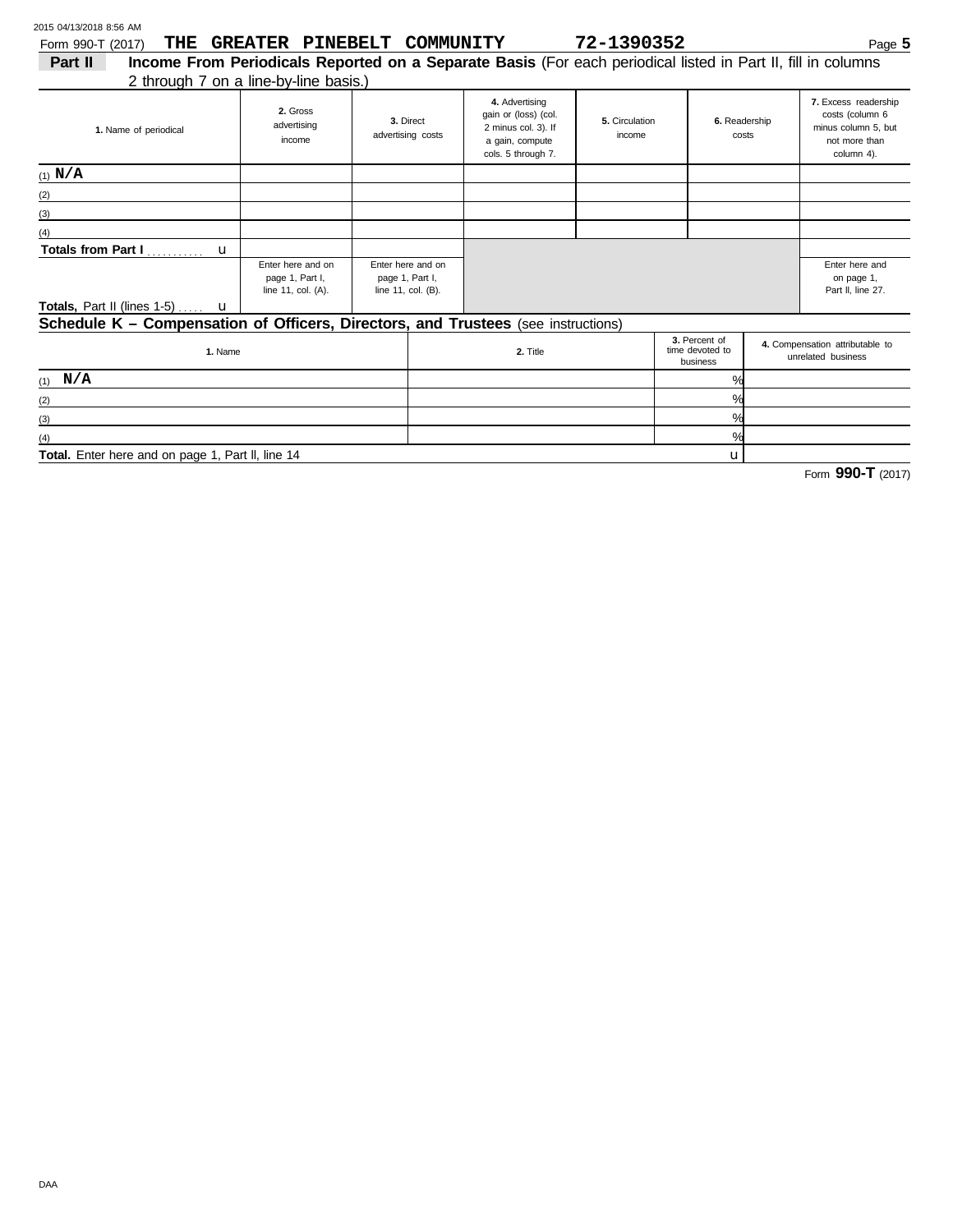## 2015 THE GREATER PINEBELT COMMUNITY 4/13/2018 8:56 AM 72-1390352 **Federal Statements**

FYE: 12/31/2017

## **Statement 1 - Form 990-T, Part I, Line 12 - Other Income**

| <b>Description</b> | Amount |
|--------------------|--------|
| 1501 ADELINE LLC   | 2,233  |
| Total              | 2,233  |

## **Statement 2 - Form 990-T, Part II, Line 28 - Other Deductions**

| <b>Description</b>  | Amount     |
|---------------------|------------|
| GRANT EXPENSE       | 673        |
| UTILITIES<br>Office | 647<br>228 |
| Insurance           | 343        |
| Total               | 891<br>3.  |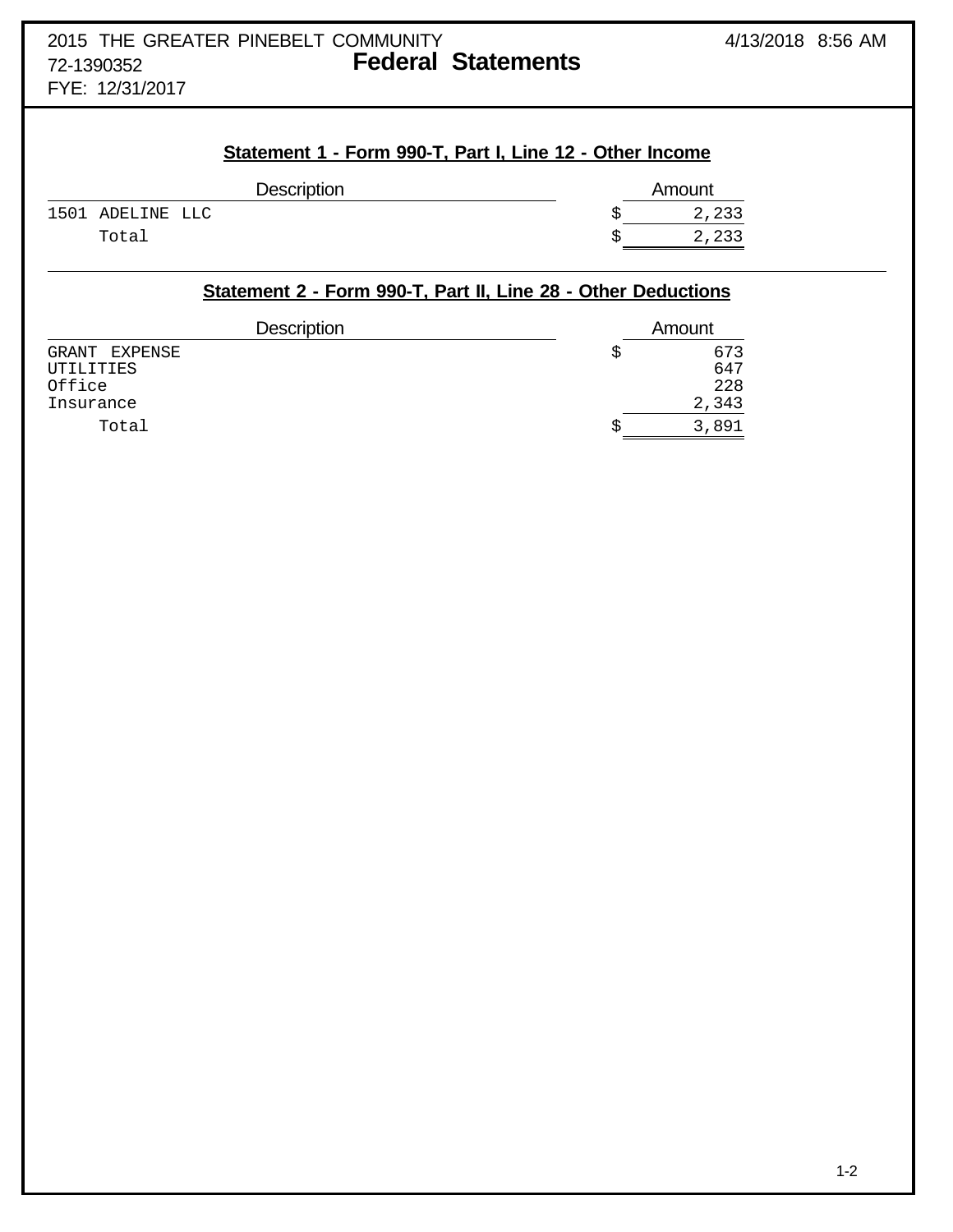|     |                                                                                                                                                                                                               |                             |                                            | <b>Depreciation and Amortization</b>                                                                                                         |                              |                                 |                    |                         | OMB No. 1545-0172          |                  |
|-----|---------------------------------------------------------------------------------------------------------------------------------------------------------------------------------------------------------------|-----------------------------|--------------------------------------------|----------------------------------------------------------------------------------------------------------------------------------------------|------------------------------|---------------------------------|--------------------|-------------------------|----------------------------|------------------|
|     | Form 4562                                                                                                                                                                                                     |                             |                                            |                                                                                                                                              |                              |                                 |                    |                         |                            |                  |
|     | Department of the Treasury<br>(99)<br>Internal Revenue Service                                                                                                                                                |                             |                                            | u Go to www.irs.gov/Form4562 for instructions and the latest information.                                                                    | u Attach to your tax return. |                                 |                    |                         | Attachment<br>Sequence No  | 179              |
|     | Name(s) shown on return                                                                                                                                                                                       |                             |                                            | THE GREATER PINEBELT COMMUNITY                                                                                                               |                              |                                 | Identifying number |                         |                            |                  |
|     |                                                                                                                                                                                                               | <b>FOUNDATION</b>           |                                            |                                                                                                                                              |                              |                                 | 72-1390352         |                         |                            |                  |
|     | Business or activity to which this form relates                                                                                                                                                               |                             |                                            |                                                                                                                                              |                              |                                 |                    |                         |                            |                  |
|     | Indirect Depreciation<br>Part I                                                                                                                                                                               |                             |                                            |                                                                                                                                              |                              |                                 |                    |                         |                            |                  |
|     |                                                                                                                                                                                                               |                             |                                            | Election To Expense Certain Property Under Section 179<br>Note: If you have any listed property, complete Part V before you complete Part I. |                              |                                 |                    |                         |                            |                  |
| 1   | Maximum amount (see instructions)                                                                                                                                                                             |                             |                                            |                                                                                                                                              |                              |                                 |                    | $\mathbf{1}$            |                            | 510,000          |
| 2   |                                                                                                                                                                                                               |                             |                                            |                                                                                                                                              |                              |                                 |                    | $\mathbf{2}$            |                            |                  |
| 3   |                                                                                                                                                                                                               |                             |                                            |                                                                                                                                              |                              |                                 |                    | $\overline{\mathbf{3}}$ | 2,030,000                  |                  |
| 4   | Reduction in limitation. Subtract line 3 from line 2. If zero or less, enter -0-                                                                                                                              |                             |                                            |                                                                                                                                              |                              |                                 |                    | $\overline{\mathbf{4}}$ |                            |                  |
| 5   | Dollar limitation for tax year. Subtract line 4 from line 1. If zero or less, enter -0-. If married filing separately, see instructions                                                                       |                             |                                            |                                                                                                                                              |                              |                                 |                    | 5                       |                            |                  |
| 6   |                                                                                                                                                                                                               | (a) Description of property |                                            |                                                                                                                                              | (b) Cost (business use only) |                                 | (c) Elected cost   |                         |                            |                  |
|     |                                                                                                                                                                                                               |                             |                                            |                                                                                                                                              |                              |                                 |                    |                         |                            |                  |
| 7   |                                                                                                                                                                                                               |                             |                                            |                                                                                                                                              |                              | $\vert$ 7                       |                    |                         |                            |                  |
| 8   |                                                                                                                                                                                                               |                             |                                            |                                                                                                                                              |                              |                                 |                    | 8                       |                            |                  |
| 9   | Tentative deduction. Enter the smaller of line 5 or line 8                                                                                                                                                    |                             |                                            |                                                                                                                                              |                              |                                 |                    | 9                       |                            |                  |
| 10  |                                                                                                                                                                                                               |                             |                                            |                                                                                                                                              |                              |                                 |                    | 10                      |                            |                  |
| 11  | Business income limitation. Enter the smaller of business income (not less than zero) or line 5 (see instructions)                                                                                            |                             |                                            |                                                                                                                                              |                              |                                 |                    | 11                      |                            |                  |
| 12  | Section 179 expense deduction. Add lines 9 and 10, but don't enter more than line 11  [11] expense deduction. Add lines 9 and 10, but don't enter more than line 11                                           |                             |                                            |                                                                                                                                              |                              |                                 |                    | 12                      |                            |                  |
| 13  | Carryover of disallowed deduction to 2018. Add lines 9 and 10, less line 12 ▶<br>Note: Don't use Part II or Part III below for listed property. Instead, use Part V.                                          |                             |                                            |                                                                                                                                              |                              | 13                              |                    |                         |                            |                  |
|     | Part II                                                                                                                                                                                                       |                             |                                            | Special Depreciation Allowance and Other Depreciation (Don't include listed property.) (See instructions.)                                   |                              |                                 |                    |                         |                            |                  |
| 14  | Special depreciation allowance for qualified property (other than listed property) placed in service                                                                                                          |                             |                                            |                                                                                                                                              |                              |                                 |                    |                         |                            |                  |
|     | during the tax year (see instructions)                                                                                                                                                                        |                             |                                            |                                                                                                                                              |                              |                                 |                    | 14                      |                            |                  |
| 15  | Property subject to section 168(f)(1) election <i>manufacture content content and the section</i> 168(f)(1) election                                                                                          |                             |                                            |                                                                                                                                              |                              |                                 |                    | 15                      |                            |                  |
| 16  |                                                                                                                                                                                                               |                             |                                            |                                                                                                                                              |                              |                                 |                    | 16                      |                            | 3,103            |
|     | Part III                                                                                                                                                                                                      |                             |                                            | <b>MACRS Depreciation (Don't include listed property.) (See instructions.)</b>                                                               |                              |                                 |                    |                         |                            |                  |
|     |                                                                                                                                                                                                               |                             |                                            | <b>Section A</b>                                                                                                                             |                              |                                 |                    |                         |                            |                  |
| 17  |                                                                                                                                                                                                               |                             |                                            |                                                                                                                                              |                              |                                 |                    | 17                      |                            | 661              |
| 18  | If you are electing to group any assets placed in service during the tax year into one or more general asset accounts, check here                                                                             |                             |                                            | Section B-Assets Placed in Service During 2017 Tax Year Using the General Depreciation System                                                |                              |                                 | $\mathbf{u}$       |                         |                            |                  |
|     | (a) Classification of property                                                                                                                                                                                |                             | (b) Month and year<br>placed in<br>service | (c) Basis for depreciation<br>(business/investment use<br>only-see instructions)                                                             | (d) Recovery<br>period       | (e) Convention                  | (f) Method         |                         | (g) Depreciation deduction |                  |
| 19a | 3-year property                                                                                                                                                                                               |                             |                                            |                                                                                                                                              |                              |                                 |                    |                         |                            |                  |
| b   | 5-year property                                                                                                                                                                                               |                             |                                            |                                                                                                                                              |                              |                                 |                    |                         |                            |                  |
| c   | 7-year property                                                                                                                                                                                               |                             |                                            |                                                                                                                                              |                              |                                 |                    |                         |                            |                  |
| d   | 10-year property                                                                                                                                                                                              |                             |                                            |                                                                                                                                              |                              |                                 |                    |                         |                            |                  |
| е   | 15-year property                                                                                                                                                                                              |                             |                                            |                                                                                                                                              |                              |                                 |                    |                         |                            |                  |
|     | 20-year property                                                                                                                                                                                              |                             |                                            |                                                                                                                                              |                              |                                 |                    |                         |                            |                  |
|     | 25-year property                                                                                                                                                                                              |                             |                                            |                                                                                                                                              | 25 yrs.                      |                                 | S/L                |                         |                            |                  |
|     | <b>h</b> Residential rental<br>property                                                                                                                                                                       |                             |                                            |                                                                                                                                              | 27.5 yrs.                    | ΜМ<br>MМ                        | S/L<br>S/L         |                         |                            |                  |
| Ť.  | Nonresidential real                                                                                                                                                                                           |                             |                                            |                                                                                                                                              | 27.5 yrs.<br>39 yrs.         | ΜМ                              | S/L                |                         |                            |                  |
|     | property                                                                                                                                                                                                      |                             |                                            |                                                                                                                                              |                              | MМ                              | S/L                |                         |                            |                  |
|     |                                                                                                                                                                                                               |                             |                                            | Section C-Assets Placed in Service During 2017 Tax Year Using the Alternative Depreciation System                                            |                              |                                 |                    |                         |                            |                  |
| 20a | Class life                                                                                                                                                                                                    |                             |                                            |                                                                                                                                              |                              |                                 | S/L                |                         |                            |                  |
| b   | 12-year                                                                                                                                                                                                       |                             |                                            |                                                                                                                                              | 12 yrs.                      |                                 | S/L                |                         |                            |                  |
|     | $c$ 40-year                                                                                                                                                                                                   |                             |                                            |                                                                                                                                              | 40 yrs.                      | MМ                              | S/L                |                         |                            |                  |
|     | Part IV<br><b>Summary</b> (See instructions.)                                                                                                                                                                 |                             |                                            |                                                                                                                                              |                              |                                 |                    |                         |                            |                  |
| 21  | Listed property. Enter amount from line 28                                                                                                                                                                    |                             |                                            |                                                                                                                                              |                              |                                 |                    | 21                      |                            |                  |
| 22  | Total. Add amounts from line 12, lines 14 through 17, lines 19 and 20 in column (g), and line 21. Enter<br>here and on the appropriate lines of your return. Partnerships and S corporations-see instructions |                             |                                            |                                                                                                                                              |                              |                                 |                    | 22                      |                            | 3,764            |
| 23  | For assets shown above and placed in service during the current year, enter the                                                                                                                               |                             |                                            |                                                                                                                                              |                              |                                 |                    |                         |                            |                  |
|     | portion of the basis attributable to section 263A costs                                                                                                                                                       |                             |                                            |                                                                                                                                              |                              | 23                              |                    |                         |                            |                  |
|     | For Paperwork Reduction Act Notice, see separate instructions.                                                                                                                                                |                             |                                            |                                                                                                                                              |                              |                                 |                    |                         |                            | Form 4562 (2017) |
| DAA |                                                                                                                                                                                                               |                             |                                            |                                                                                                                                              |                              | There are no amounts for Page 2 |                    |                         |                            |                  |

**There are no amounts for Page 2**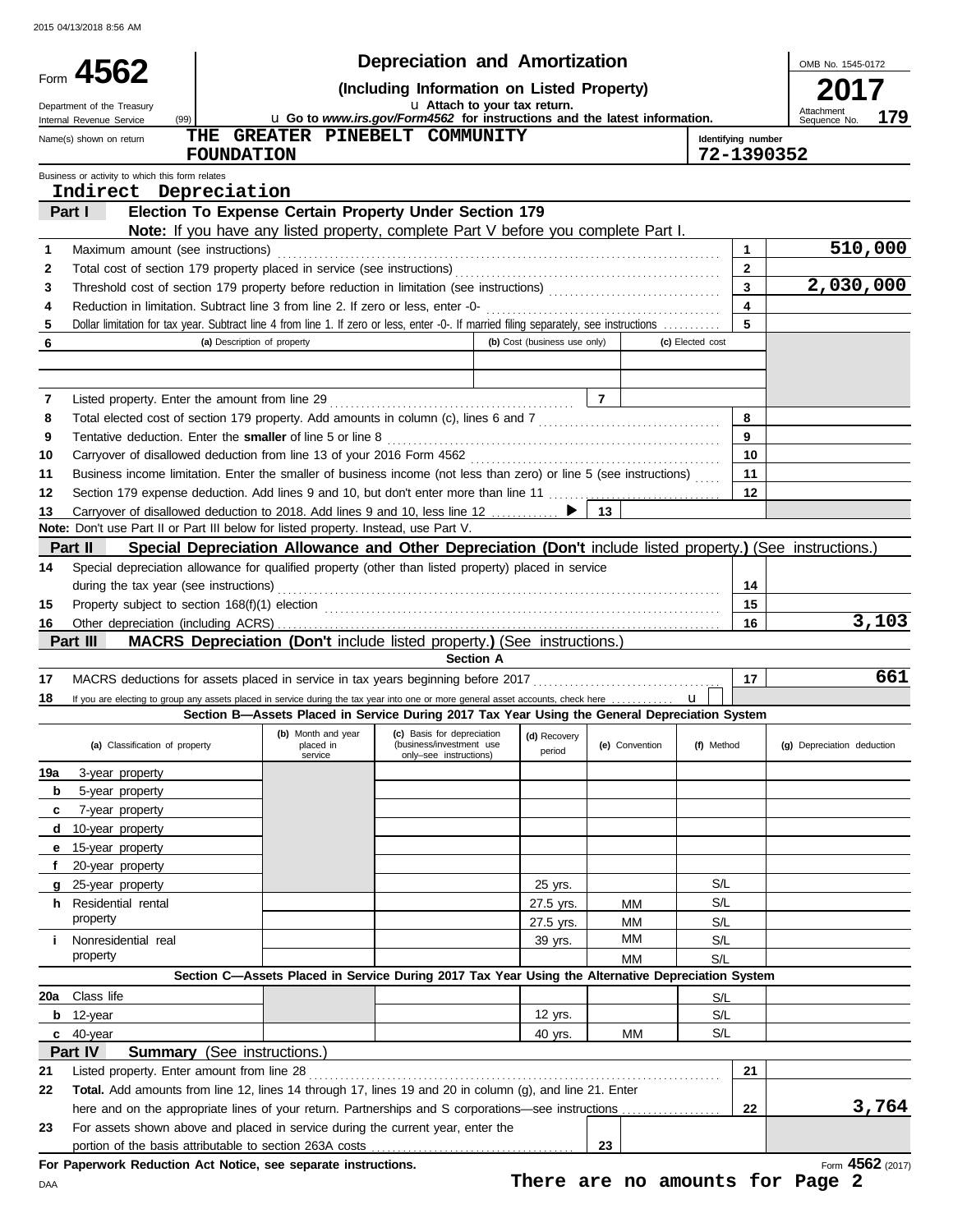## THE GREATER PINEBELT COMMUNITY FOUNDATION 1501 ADELINE STREET HATTIESBURG , MS 39401

## **NOL Carryback Election**

Under IRC Section 172(b)(3), the taxpayer elects to relinquish the entire carryback period with respect to any regular tax and AMT net operating loss incurred during the current tax year.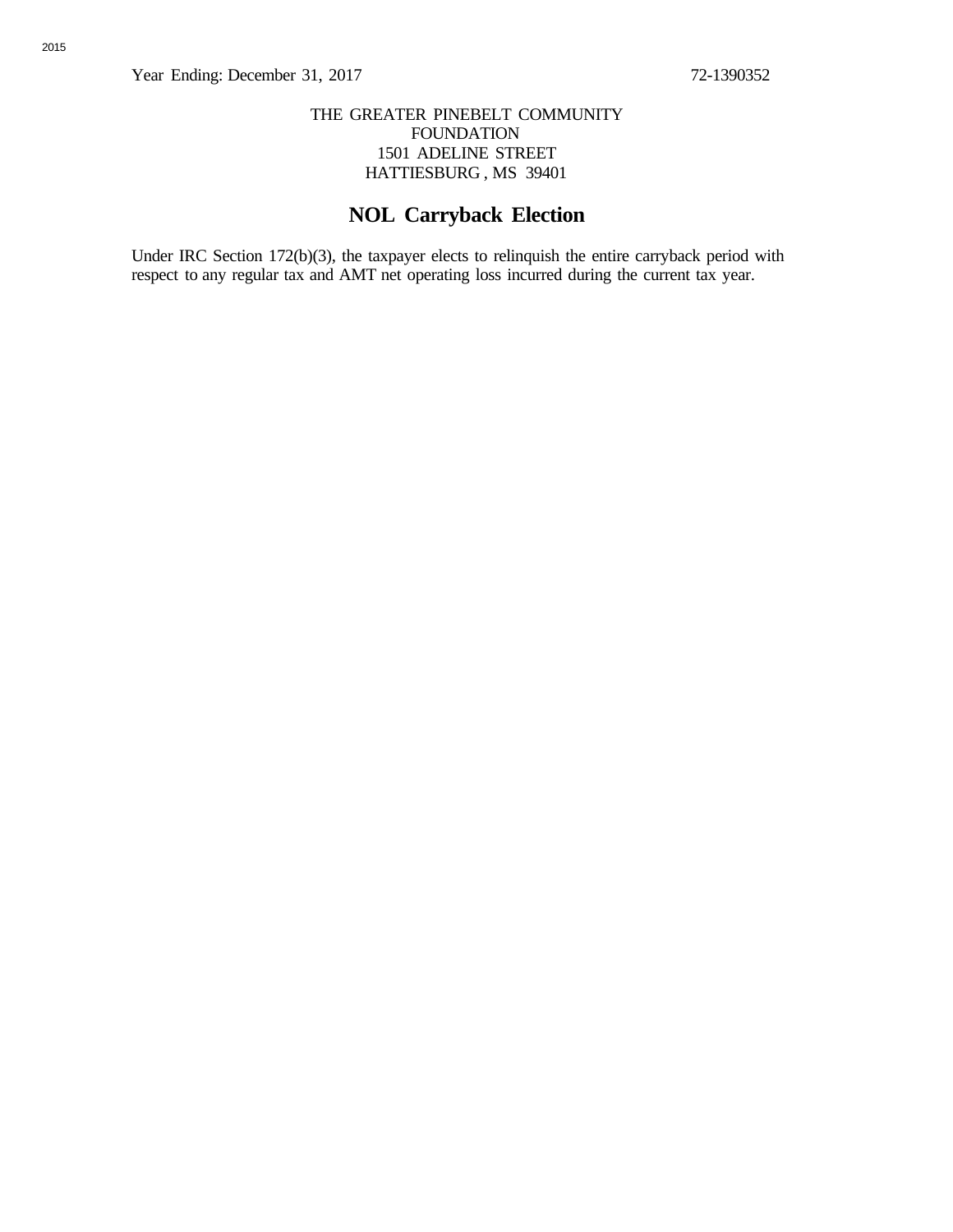## 2015 THE GREATER PINEBELT COMMUNITY 04/13/2018 8:56 AM 72-1390352 **Federal Asset Report**

| Asset    | Description                                                           | Date<br>In Service  | Cost              | % | Bus Sec<br>179 Bonus | Basis<br>for Depr        | PerConv Meth              | Prior                          | Current                         |
|----------|-----------------------------------------------------------------------|---------------------|-------------------|---|----------------------|--------------------------|---------------------------|--------------------------------|---------------------------------|
|          |                                                                       |                     |                   |   |                      |                          |                           |                                |                                 |
|          | <b>Prior MACRS:</b>                                                   |                     |                   |   |                      |                          |                           |                                |                                 |
| 42       | <b>SOFA</b>                                                           | 6/30/14             | 85                |   | X                    | 42                       | MQ200DB<br>7              | 67                             | 5                               |
| 43       | <b>HAT RACK</b>                                                       | 6/30/14             | 10                |   | $\mathbf X$          | 5                        | 7<br>MO <sub>200</sub> DB | 8                              | -1                              |
| 44       | CANNON IMAGE RUNNER PRINTER                                           | 10/01/14            | 1,926             |   | X                    | 963                      | 5 MQ200DB                 | 1,597                          | 131                             |
| 45<br>46 | <b>FRIDGE</b><br><b>CONFERENCE TABLE W/10 CHAIRS</b>                  | 6/30/14<br>6/30/14  | 300<br>100        |   | X<br>$\mathbf X$     | 150<br>50                | 7 MQ200DB<br>7 MQ200DB    | 237<br>79                      | 18<br>6                         |
| 50       | <b>SERVER</b>                                                         | 12/28/16            | 2,632             |   | X                    | 1,316                    | 5 MQ200DB                 | 1,382                          | 500                             |
|          |                                                                       |                     | 5,053             |   |                      | 2,526                    |                           | 3,370                          | 661                             |
|          |                                                                       |                     |                   |   |                      |                          |                           |                                |                                 |
|          |                                                                       |                     |                   |   |                      |                          |                           |                                |                                 |
|          | <b>Other Depreciation:</b><br><b>TASK CHAIR</b>                       | 2/29/08             | 93                |   |                      | 93                       | 7 MO S/L                  | 93                             | $\mathbf 0$                     |
| 2        | EXECUTIVE DIRECTOR CHAIR MAT                                          | 2/29/08             | 32                |   |                      | 32                       | 7 MO S/L                  | 32                             | $\theta$                        |
| 3        | <b>TASK CHAIR MAT</b>                                                 | 2/29/08             | 32                |   |                      | 32                       | 7 MO S/L                  | 32                             | $\mathbf 0$                     |
| 4        | <b>4 DR LETTER FILE CABINET</b>                                       | 2/29/08             | 157               |   |                      | 157                      | 7 MO S/L                  | 157                            | $\mathbf 0$                     |
| 7        | <b>EXECUTIVE DIRECTOR DESK</b>                                        | 3/06/08             | 641               |   |                      | 641                      | 7 MO S/L                  | 641                            | $\boldsymbol{0}$                |
| 8<br>9   | <b>BLUE SIDE CHAIR</b><br><b>BLUE SIDE CHAIR</b>                      | 3/06/08<br>3/06/08  | 181<br>181        |   |                      | 181<br>181               | 7 MO S/L<br>7 MO S/L      | 181<br>181                     | $\mathbf 0$<br>$\boldsymbol{0}$ |
| 17       | EXECUTIVE DIRECTOR THINKPAD                                           | 3/21/08             | 700               |   |                      | 700                      | 5 MO S/L                  | 700                            | $\mathbf 0$                     |
| 18       | <b>DESK</b>                                                           | 3/21/08             | 406               |   |                      | 406                      | 7 MO S/L                  | 406                            | $\boldsymbol{0}$                |
| 19       | <b>COMPUTER DESK (PRINTER STAND)</b>                                  | 3/21/08             | 37                |   |                      | 37                       | 7 MO S/L                  | 37                             | $\boldsymbol{0}$                |
| 20       | <b>COMPUTER</b>                                                       | 4/08/08             | 1,048             |   |                      | 1,048                    | 5 MO S/L                  | 1,048                          | $\boldsymbol{0}$                |
| 21<br>23 | <b>LEGAL FILE CABINET-DONATED</b><br>EXEC DIR CREDENZA- DONATED       | 6/30/08<br>6/30/08  | 25<br>250         |   |                      | 25<br>250                | 7 MO S/L<br>7 MO S/L      | 25<br>250                      | $\mathbf 0$<br>$\boldsymbol{0}$ |
| 24       | 2 DR FIRE PROOF CABINET-DONATED                                       | 6/30/08             | 350               |   |                      | 350                      | 7 MO S/L                  | 350                            | $\boldsymbol{0}$                |
| 26       | <b>BISSELL VACUUM</b>                                                 | 2/19/09             | 53                |   |                      | 53                       | 7 MO S/L                  | 53                             | $\boldsymbol{0}$                |
| 28       | <b>BOOK SHELF-TRADE IN</b>                                            | 10/13/09            | 264               |   |                      | 264                      | 7 MO S/L                  | 264                            | $\boldsymbol{0}$                |
| 30       | <b>PROJECTOR</b>                                                      | 11/09/09            | 618               |   |                      | 618                      | 7 MO S/L                  | 618                            | $\boldsymbol{0}$                |
| 31       | RCA TELEPHONE ANSWERING                                               | 1/06/10             | 471               |   |                      | 471                      | 7 MO S/L                  | 468                            | 3                               |
| 32<br>33 | <b>RCA TELEPHONE</b><br>WOODEN EXECUTIVE DESK                         | 1/15/10<br>4/20/10  | 139<br>150        |   |                      | 139<br>150               | 7 MO S/L<br>7 MO S/L      | 139<br>144                     | $\boldsymbol{0}$<br>6           |
| 34       | ARMED FABRIC TASK CHAIR                                               | 4/20/10             | 20                |   |                      | 20                       | 7 MO S/L                  | 20                             | $\boldsymbol{0}$                |
| 36       | 4 DR FILE CABINET-DONATED                                             | 4/20/10             | 30                |   |                      | 30                       | 7 MO S/L                  | 29                             | 1                               |
| 37       | 4 DR FILE CABINET-DONATED                                             | 4/20/10             | 30                |   |                      | 30                       | 7 MO S/L                  | 29                             | 1                               |
| 40       | LENOVA THINKCENTER COMPUTER-I 5/14/10                                 |                     | 1,220             |   |                      | 1,220                    | 5 MO S/L                  | 1,220                          | $\theta$                        |
| 41<br>47 | <b>DONOR MGT SOFTWARE</b><br>LENOVO THINK CENTRE M73 TOWER 12/23/15   | 6/01/13             | 72,132<br>1,070   |   |                      | 72,132<br>1,070          | 3 MOAmort<br>5 MO S/L     | 72,132<br>214                  | $\boldsymbol{0}$<br>214         |
| 48       | SHREDDER-DONATED                                                      | 12/22/15            | 50                |   |                      | 50                       | 5 MO S/L                  | 10                             | 10                              |
| 49       | DONATED DESK                                                          | 11/01/16            | 75                |   |                      | 75                       | 7 MO S/L                  | 2                              | 11                              |
| 51       | <b>LAPTOP-ED</b>                                                      | 12/01/17            | 1,636             |   |                      | 1,636                    | 5 MO S/L                  | $\boldsymbol{0}$               | 27                              |
| 52       | <b>COMPUTER-OFFICE MGR</b>                                            | 3/01/17             | 910               |   |                      | 910                      | 5 MO S/L                  | $\mathbf{0}$                   | 152                             |
| 53<br>54 | <b>DESK-ED</b><br>LAPTOP-DONOR RELATIONS MGR                          | 12/01/17<br>9/01/17 | 490<br>803        |   |                      | 490<br>803               | 7 MO S/L<br>5 MO S/L      | $\overline{0}$<br>$\mathbf{0}$ | 6<br>54                         |
| 55       | 1501 ADELINE BUILDING-DONATED                                         | 5/26/17             | 175,000           |   |                      | 175,000                  | 39 MO S/L                 | $\overline{0}$                 | 2,618                           |
|          | <b>Total Other Depreciation</b>                                       |                     | 259,294           |   |                      | 259,294                  |                           | 79,475                         | 3,103                           |
|          |                                                                       |                     |                   |   |                      |                          |                           |                                |                                 |
|          | <b>Total ACRS and Other Depreciation</b>                              |                     | 259,294           |   |                      | 259,294                  |                           | 79,475                         | 3,103                           |
|          |                                                                       |                     |                   |   |                      |                          |                           |                                |                                 |
|          | <b>Grand Totals</b>                                                   |                     | 264,347           |   |                      | 261,820                  |                           | 82,845                         | 3,764                           |
|          | <b>Less: Dispositions and Transfers</b><br>Less: Start-up/Org Expense |                     | 0<br>$\mathbf{0}$ |   |                      | $\theta$<br>$\mathbf{0}$ |                           | 0<br>$\mathbf{0}$              | $\theta$<br>$\mathbf 0$         |
|          | <b>Net Grand Totals</b>                                               |                     | 264,347           |   |                      | 261,820                  |                           | 82,845                         | 3,764                           |
|          |                                                                       |                     |                   |   |                      |                          |                           |                                |                                 |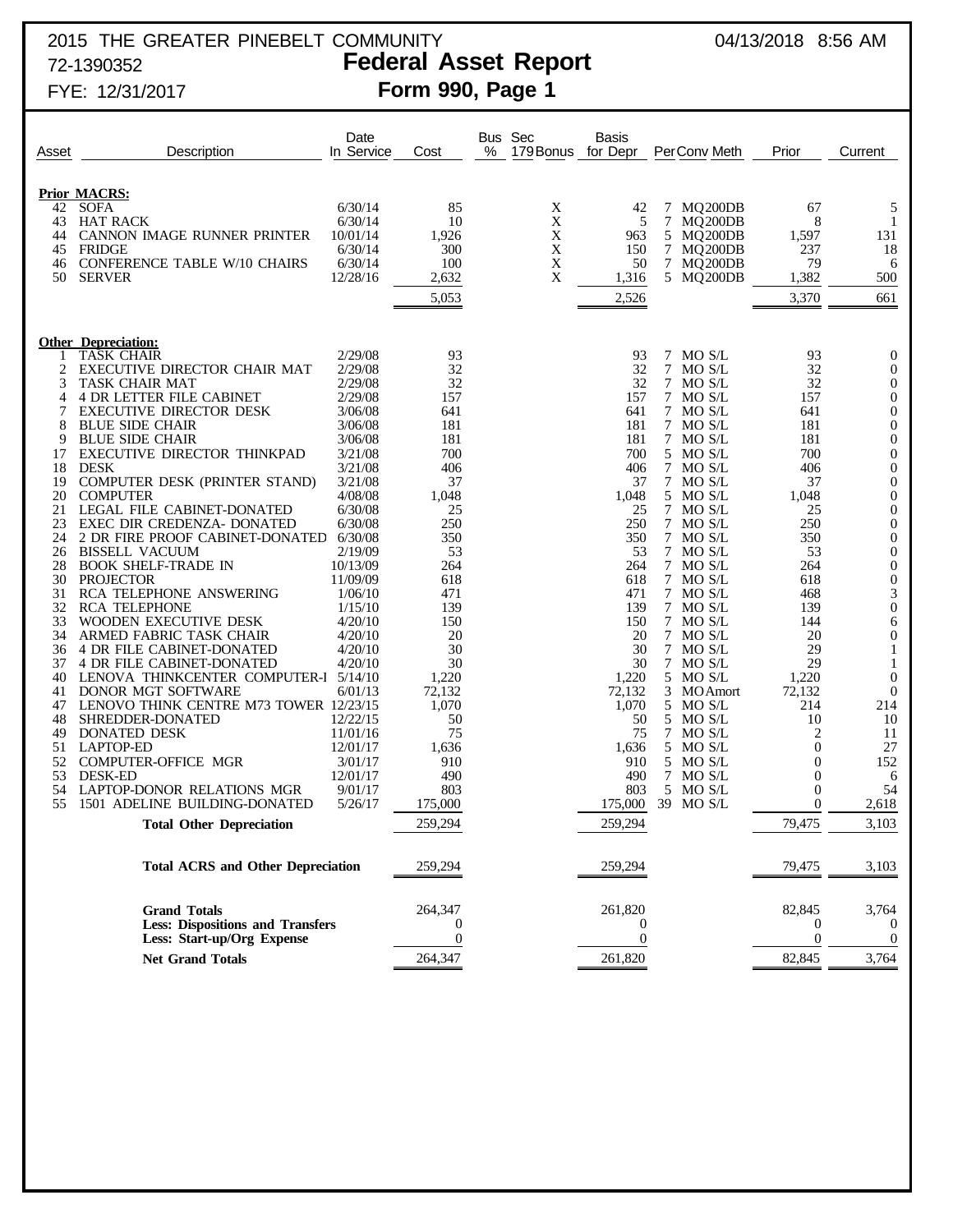## 2015 THE GREATER PINEBELT COMMUNITY 04/13/2018 8:56 AM 72-1390352 **AMT Asset Report**

# FYE: 12/31/2017 **Form 990, Page 1**

| Asset    | Description                                                    | Date<br>In Service   | Cost                        | % | Bus Sec<br>179 Bonus | <b>Basis</b><br>for Depr | Per Conv Meth      | Prior                     | Current                    |
|----------|----------------------------------------------------------------|----------------------|-----------------------------|---|----------------------|--------------------------|--------------------|---------------------------|----------------------------|
|          | <b>Prior MACRS:</b>                                            |                      |                             |   |                      |                          |                    |                           |                            |
| 42       | <b>SOFA</b>                                                    | 6/30/14              | 85                          |   | X                    | 42                       | 7 MQ200DB          | 67                        | 5                          |
| 43       | <b>HAT RACK</b>                                                | 6/30/14              | 10                          |   | X                    | 5                        | 7<br>MQ200DB       | 8                         | -1                         |
| 44       | CANNON IMAGE RUNNER PRINTER                                    | 10/01/14             | 1,926                       |   | X                    | 963                      | 5 MQ200DB          | 1,597                     | 131                        |
| 45       | FRIDGE                                                         | 6/30/14              | 300                         |   | X                    | 150                      | 7 MQ200DB          | 237                       | 18                         |
| 46       | <b>CONFERENCE TABLE W/10 CHAIRS</b>                            | 6/30/14              | 100                         |   | X                    | 50                       | 7 MQ200DB          | 79                        | 6                          |
| 50       | <b>SERVER</b>                                                  | 12/28/16             | 2,632                       |   | X                    | 1,316                    | 5 MQ200DB          | 1,382                     | 500                        |
|          |                                                                |                      | 5,053                       |   |                      | 2,526                    |                    | 3,370                     | 661                        |
|          | <b>Other Depreciation:</b>                                     |                      |                             |   |                      |                          |                    |                           |                            |
|          | <b>TASK CHAIR</b>                                              | 2/29/08              | $\mathbf 0$                 |   |                      | 0                        | $0$ HY             | $\mathbf{0}$              | $\mathbf 0$                |
| 2        | EXECUTIVE DIRECTOR CHAIR MAT                                   | 2/29/08              | 0                           |   |                      | $^{()}$                  | $0$ HY             | 0                         | $\mathbf 0$                |
| 3        | <b>TASK CHAIR MAT</b>                                          | 2/29/08              | 0                           |   |                      | $^{()}$                  | $0$ HY             | $\theta$                  | $\theta$                   |
| 4        | <b>4 DR LETTER FILE CABINET</b>                                | 2/29/08              | $_{0}$                      |   |                      | $^{()}$                  | $0$ HY             | 0                         | $\mathbf 0$                |
|          | <b>EXECUTIVE DIRECTOR DESK</b>                                 | 3/06/08              |                             |   |                      | $^{(1)}$                 | $0$ HY             | $\theta$                  | $\mathbf 0$                |
|          | <b>BLUE SIDE CHAIR</b>                                         | 3/06/08              |                             |   |                      | $^{(1)}$                 | $0$ HY             | 0                         | $\mathbf 0$                |
| 9<br>17  | <b>BLUE SIDE CHAIR</b><br>EXECUTIVE DIRECTOR THINKPAD          | 3/06/08              |                             |   |                      | $^{()}$<br>$^{()}$       | $0$ HY<br>$0$ HY   | $\Omega$<br>0             | $\mathbf 0$<br>$\mathbf 0$ |
| 18       | <b>DESK</b>                                                    | 3/21/08<br>3/21/08   |                             |   |                      | $^{()}$                  | $0$ HY             | $\Omega$                  | $\mathbf 0$                |
| 19       | <b>COMPUTER DESK (PRINTER STAND)</b>                           | 3/21/08              |                             |   |                      | $^{(1)}$                 | $0$ HY             | 0                         | $\mathbf 0$                |
| 20       | <b>COMPUTER</b>                                                | 4/08/08              |                             |   |                      | $^{()}$                  | $0$ HY             | 0                         | $\mathbf 0$                |
| 21       | <b>LEGAL FILE CABINET-DONATED</b>                              | 6/30/08              |                             |   |                      | $^{()}$                  | $0$ HY             | 0                         | $\mathbf 0$                |
| 23       | EXEC DIR CREDENZA- DONATED                                     | 6/30/08              |                             |   |                      | $^{()}$                  | $0$ HY             | $\Omega$                  | $\mathbf 0$                |
| 24       | 2 DR FIRE PROOF CABINET-DONATED                                | 6/30/08              |                             |   |                      | $^{()}$                  | $0$ HY             | 0                         | $\mathbf 0$                |
| 26       | <b>BISSELL VACUUM</b>                                          | 2/19/09              |                             |   |                      | $^{()}$                  | $0$ HY             | 0                         | $\mathbf 0$                |
| 28       | <b>BOOK SHELF-TRADE IN</b>                                     | 10/13/09             |                             |   |                      | $^{()}$                  | $0$ HY             | 0                         | $\mathbf 0$                |
| 30<br>31 | <b>PROJECTOR</b><br><b>RCA TELEPHONE ANSWERING</b>             | 11/09/09<br>1/06/10  |                             |   |                      | $^{()}$<br>$^{()}$       | $0$ HY<br>$0$ HY   | $\Omega$<br>0             | $\mathbf 0$<br>$\mathbf 0$ |
| 32       | <b>RCA TELEPHONE</b>                                           | 1/15/10              |                             |   |                      | $^{()}$                  | $0$ HY             | 0                         | $\mathbf 0$                |
| 33       | WOODEN EXECUTIVE DESK                                          | 4/20/10              |                             |   |                      | $^{()}$                  | $0$ HY             | 0                         | $\mathbf 0$                |
| 34       | ARMED FABRIC TASK CHAIR                                        | 4/20/10              |                             |   |                      | $^{()}$                  | $0$ HY             | 0                         | $\theta$                   |
| 36       | 4 DR FILE CABINET-DONATED                                      | 4/20/10              | $_{0}$                      |   |                      | $^{()}$                  | $0$ HY             | 0                         | $\theta$                   |
| 37       | 4 DR FILE CABINET-DONATED                                      | 4/20/10              | 0                           |   |                      | $^{()}$                  | $0$ HY             | $\theta$                  | $\theta$                   |
| 40       | LENOVA THINKCENTER COMPUTER-I 5/14/10                          |                      | $\overline{0}$              |   |                      | $\theta$                 | $0$ HY             | 0                         | $\theta$                   |
| 47       | LENOVO THINK CENTRE M73 TOWER 12/23/15                         |                      | 1,070                       |   |                      | 1,070                    | 5 MO S/L           | 214                       | 214                        |
| 48<br>49 | SHREDDER-DONATED<br>DONATED DESK                               | 12/22/15<br>11/01/16 | $\theta$<br>75              |   |                      | $\theta$<br>75           | $0$ HY<br>7 MO S/L | 0<br>2                    | $\overline{0}$<br>11       |
| 51       | <b>LAPTOP-ED</b>                                               | 12/01/17             | 1,636                       |   |                      | 1,636                    | 5 MOS/L            | $\mathbf{0}$              | 27                         |
| 52       | <b>COMPUTER-OFFICE MGR</b>                                     | 3/01/17              | 910                         |   |                      | 910                      | 5 MO S/L           | $\mathbf{0}$              | 152                        |
| 53       | <b>DESK-ED</b>                                                 | 12/01/17             | 490                         |   |                      | 490                      | 7 MO S/L           | 0                         | 6                          |
| 54       | LAPTOP-DONOR RELATIONS MGR                                     | 9/01/17              | 803                         |   |                      | 803                      | 5 MO S/L           | 0                         | 54                         |
| 55       | 1501 ADELINE BUILDING-DONATED                                  | 5/26/17              | 175,000                     |   |                      | 175,000                  | 39 MO S/L          | 0                         | 2,618                      |
|          | <b>Total Other Depreciation</b>                                |                      | 179,984                     |   |                      | 179,984                  |                    | 216                       | 3,082                      |
|          | <b>Total ACRS and Other Depreciation</b>                       |                      | 179,984                     |   |                      | 179,984                  |                    | 216                       | 3,082                      |
|          |                                                                |                      |                             |   |                      |                          |                    |                           |                            |
|          | <b>Grand Totals</b><br><b>Less: Dispositions and Transfers</b> |                      | 185,037<br>$\boldsymbol{0}$ |   |                      | 182,510<br>$\theta$      |                    | 3,586<br>$\boldsymbol{0}$ | 3,743<br>$\boldsymbol{0}$  |
|          | <b>Net Grand Totals</b>                                        |                      | 185,037                     |   |                      | 182,510                  |                    | 3,586                     | 3,743                      |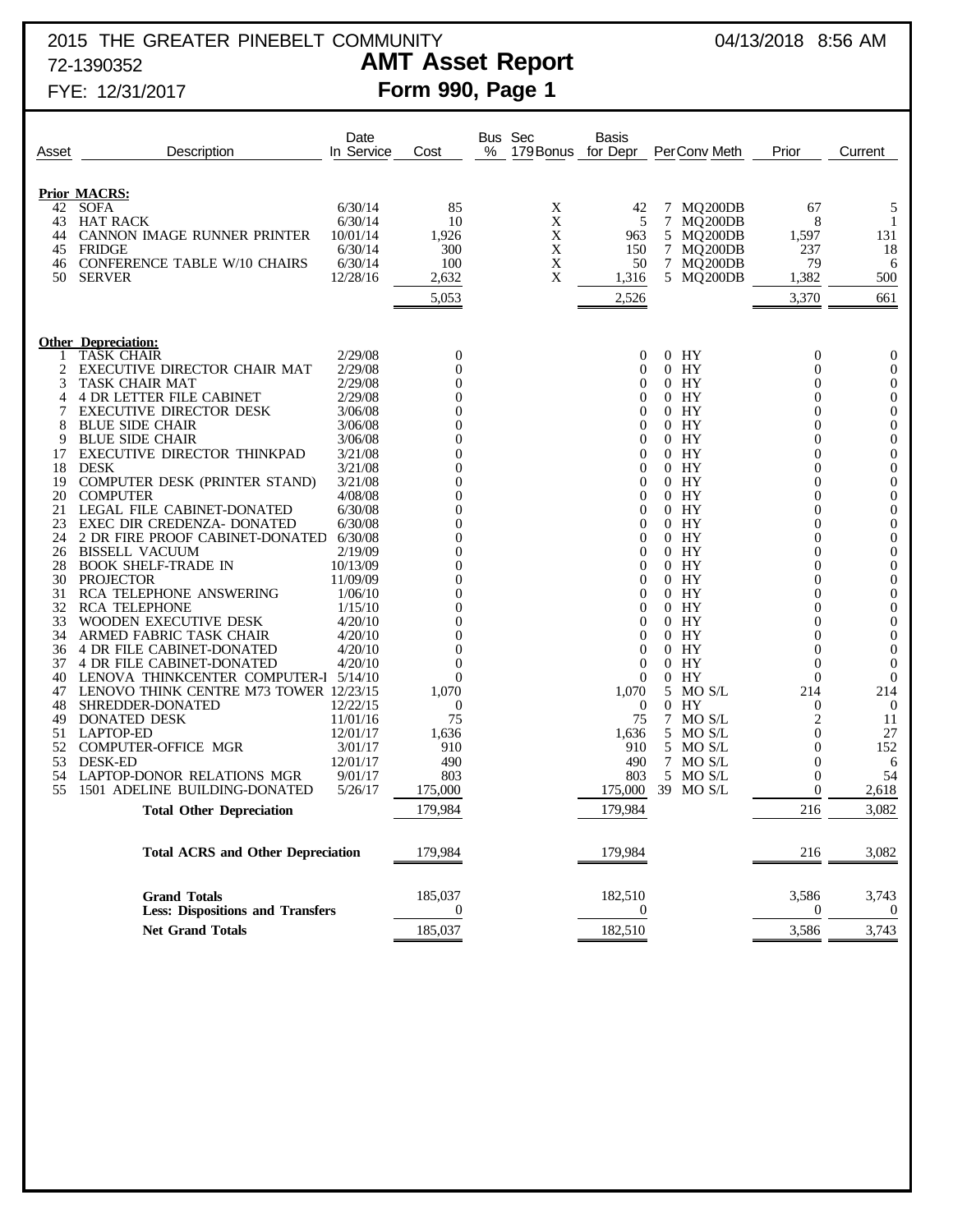## 2015 THE GREATER PINEBELT COMMUNITY 04/13/2018 8:56 AM 72-1390352 **Bonus Depreciation Report**

FYE: 12/31/2017

| Asset                | Description<br>Property                                                                                           | Date In<br>Service                                   | Tax<br>Cost                     | <b>Bus</b><br>Pct | Tax Sec<br>179 Exp | Current<br><b>Bonus</b> | Prior<br><b>Bonus</b>  | Tax - Basis<br>for Depr |
|----------------------|-------------------------------------------------------------------------------------------------------------------|------------------------------------------------------|---------------------------------|-------------------|--------------------|-------------------------|------------------------|-------------------------|
|                      | <b>Activity: Form 990, Page 1</b>                                                                                 |                                                      |                                 |                   |                    |                         |                        |                         |
| 43<br>44<br>45<br>46 | 42 SOFA<br><b>HAT RACK</b><br><b>CANNON IMAGE RUNNER PRINTER</b><br><b>FRIDGE</b><br>CONFERENCE TABLE W/10 CHAIRS | 6/30/14<br>6/30/14<br>10/01/14<br>6/30/14<br>6/30/14 | 85<br>10<br>1,926<br>300<br>100 |                   | $\Omega$<br>0<br>0 | 0                       | 43<br>963<br>150<br>50 | 42<br>963<br>150<br>50  |
| 50.                  | <b>SERVER</b>                                                                                                     | 12/28/16                                             | 2,632                           |                   | 0                  |                         | 1,316                  | 1,316                   |
|                      |                                                                                                                   | Form 990, Page 1                                     | 5,053                           |                   |                    |                         | 2,527                  | 2,526                   |
|                      |                                                                                                                   | <b>Grand Total</b>                                   | 5,053                           |                   | 0                  |                         | 2,527                  | 2,526                   |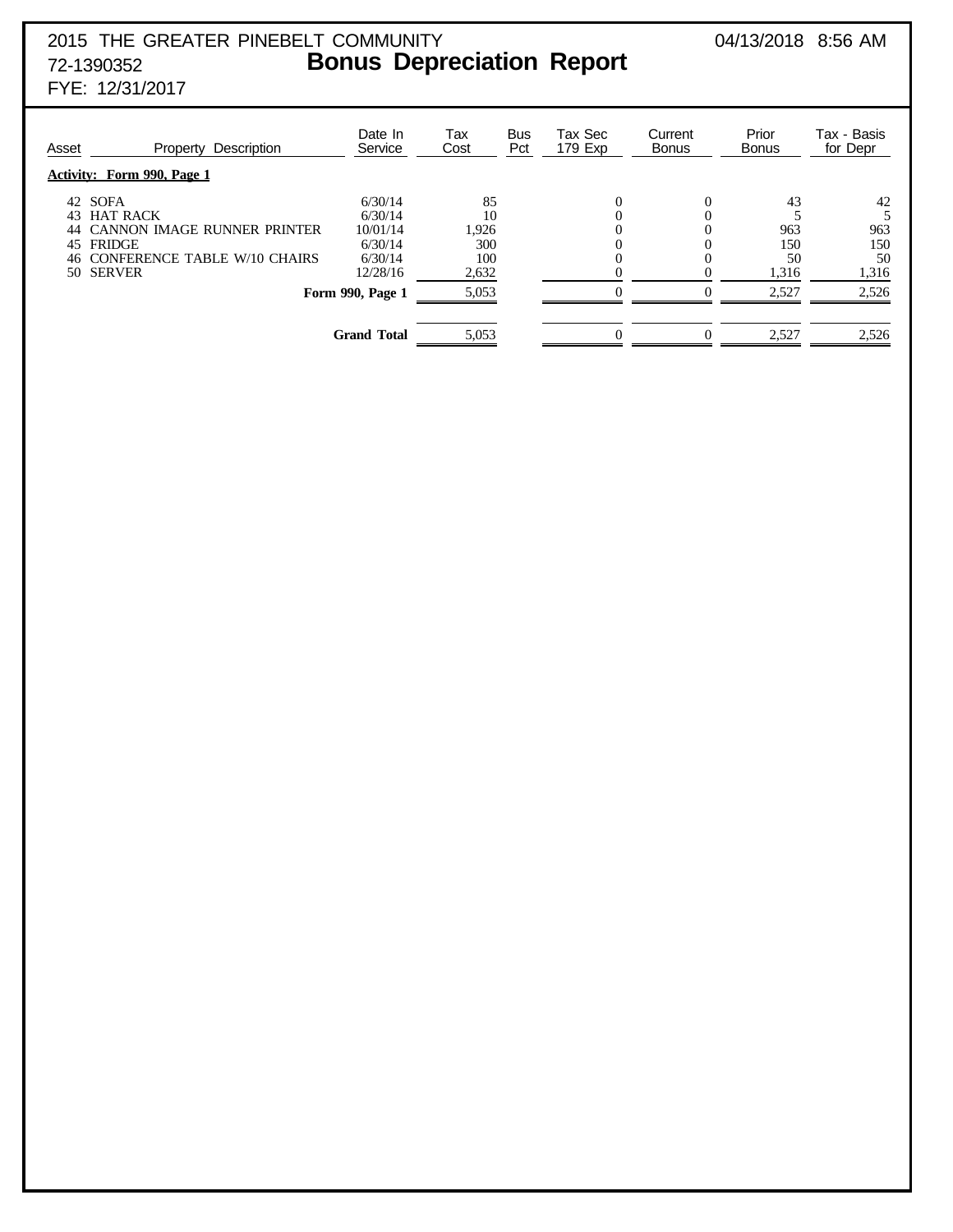## 2015 THE GREATER PINEBELT COMMUNITY 04/13/2018 8:56 AM 72-1390352 **Depreciation Adjustment Report** FYE: 12/31/2017 **All Business Activities**

| 42<br><b>SOFA</b><br>Page 1<br>Page 1<br>Page 1<br>43<br><b>HAT RACK</b><br>CANNON IMAGE RUNNER PRINTER<br>131<br>131<br>44<br>Page 1<br>Page 1<br>45<br>18<br>18<br><b>FRIDGE</b><br><b>CONFERENCE TABLE W/10 CHAIRS</b><br>46<br>h<br>500<br>Page 1<br>50<br>500<br><b>SERVER</b> | Form | Unit | Asset<br><b>MACRS</b> Adjustments: | Description | Tax | <b>AMT</b> | <b>AMT</b><br>Adjustments/<br>Preferences |
|-------------------------------------------------------------------------------------------------------------------------------------------------------------------------------------------------------------------------------------------------------------------------------------|------|------|------------------------------------|-------------|-----|------------|-------------------------------------------|
|                                                                                                                                                                                                                                                                                     |      |      |                                    |             |     |            |                                           |
|                                                                                                                                                                                                                                                                                     |      |      |                                    |             |     |            |                                           |
|                                                                                                                                                                                                                                                                                     |      |      |                                    |             |     |            |                                           |
|                                                                                                                                                                                                                                                                                     |      |      |                                    |             |     |            |                                           |
|                                                                                                                                                                                                                                                                                     |      |      |                                    |             |     |            |                                           |
|                                                                                                                                                                                                                                                                                     |      |      |                                    |             |     |            |                                           |
|                                                                                                                                                                                                                                                                                     |      |      |                                    |             |     |            |                                           |
|                                                                                                                                                                                                                                                                                     |      |      |                                    |             | 661 | 661        |                                           |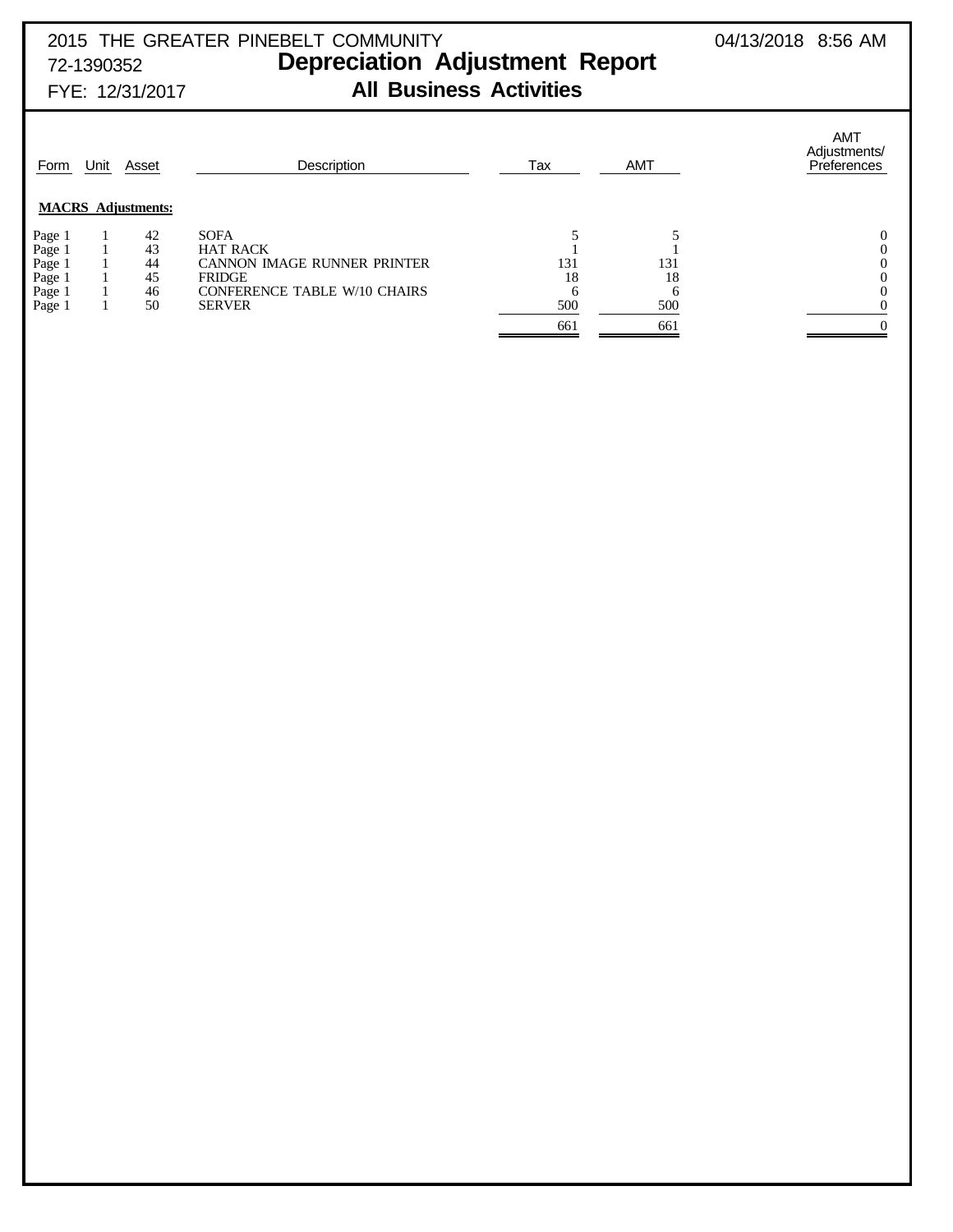## 2015 THE GREATER PINEBELT COMMUNITY 04/13/2018 8:56 AM<br>72-1390352 **Future Depreciation Report FYE: 12/31/18** Future Depreciation Report FYE: 12/31/18 FYE: 12/31/2017 **Form 990, Page 1**

| Asset    | Description                                         | Date In<br>Service  | Cost      | Tax                        | AMT            |
|----------|-----------------------------------------------------|---------------------|-----------|----------------------------|----------------|
|          | <b>Prior MACRS:</b>                                 |                     |           |                            |                |
| 42       | <b>SOFA</b>                                         | 6/30/14             | 85        | 4                          | 4              |
| 43       | HAT RACK                                            | 6/30/14             | 10        | $\mathbf{0}$               | $\theta$       |
| 44       | CANNON IMAGE RUNNER PRINTER                         | 10/01/14            | 1,926     | 106                        | 106            |
| 45       | <b>FRIDGE</b>                                       | 6/30/14             | 300       | 13                         | 13             |
| 46       | CONFERENCE TABLE W/10 CHAIRS                        | 6/30/14             | 100       | 4                          | 4              |
| 50       | <b>SERVER</b>                                       | 12/28/16            | 2,632     | 300                        | 300            |
|          |                                                     |                     | 5,053     | 427                        | 427            |
|          |                                                     |                     |           |                            |                |
|          | <b>Other Depreciation:</b>                          |                     |           |                            |                |
| 1        | TASK CHAIR                                          | 2/29/08             | 93        | $\overline{0}$             | $\overline{0}$ |
| 2        | EXECUTIVE DIRECTOR CHAIR MAT                        | 2/29/08             | 32        | $\Omega$                   | 0              |
| 3        | <b>TASK CHAIR MAT</b>                               | 2/29/08             | 32        | $\overline{0}$             | 0              |
| 4        | <b>4 DR LETTER FILE CABINET</b>                     | 2/29/08             | 157       | $\theta$                   | 0              |
| 7        | <b>EXECUTIVE DIRECTOR DESK</b>                      | 3/06/08             | 641       | $\overline{0}$             | 0              |
| 8        | <b>BLUE SIDE CHAIR</b>                              | 3/06/08             | 181       | $\overline{0}$             | 0              |
| 9        | <b>BLUE SIDE CHAIR</b>                              | 3/06/08             | 181       | $\boldsymbol{0}$           | 0              |
| 17       | EXECUTIVE DIRECTOR THINKPAD                         | 3/21/08             | 700       | $\overline{0}$             | 0              |
| 18       | <b>DESK</b>                                         | 3/21/08             | 406       | $\theta$                   | 0              |
| 19       | <b>COMPUTER DESK (PRINTER STAND)</b>                | 3/21/08             | 37        | $\overline{0}$             | 0              |
| 20       | <b>COMPUTER</b>                                     | 4/08/08             | 1,048     | $\theta$                   | 0              |
| 21       | <b>LEGAL FILE CABINET-DONATED</b>                   | 6/30/08             | 25        | $\overline{0}$             | 0              |
| 23       | EXEC DIR CREDENZA- DONATED                          | 6/30/08             | 250       | $\overline{0}$             | 0              |
| 24       | 2 DR FIRE PROOF CABINET-DONATED                     | 6/30/08             | 350       | $\boldsymbol{0}$           | 0              |
| 26<br>28 | <b>BISSELL VACUUM</b><br><b>BOOK SHELF-TRADE IN</b> | 2/19/09<br>10/13/09 | 53<br>264 | $\overline{0}$<br>$\theta$ | 0<br>0         |
| 30       | <b>PROJECTOR</b>                                    | 11/09/09            | 618       | $\overline{0}$             | 0              |
| 31       | <b>RCA TELEPHONE ANSWERING</b>                      | 1/06/10             | 471       | $\theta$                   | 0              |
| 32       | <b>RCA TELEPHONE</b>                                | 1/15/10             | 139       | $\overline{0}$             | 0              |
| 33       | WOODEN EXECUTIVE DESK                               | 4/20/10             | 150       | $\mathbf{0}$               | 0              |
| 34       | ARMED FABRIC TASK CHAIR                             | 4/20/10             | 20        | $\boldsymbol{0}$           | 0              |
| 36       | <b>4 DR FILE CABINET-DONATED</b>                    | 4/20/10             | 30        | $\mathbf{0}$               | 0              |
| 37       | <b>4 DR FILE CABINET-DONATED</b>                    | 4/20/10             | 30        | $\Omega$                   | 0              |
| 40       | LENOVA THINKCENTER COMPUTER-DON                     | 5/14/10             | 1,220     | $\mathbf{0}$               | 0              |
| 41       | DONOR MGT SOFTWARE                                  | 6/01/13             | 72,132    | $\theta$                   | 0              |
| 47       | LENOVO THINK CENTRE M73 TOWER                       | 12/23/15            | 1,070     | 214                        | 214            |
| 48       | SHREDDER-DONATED                                    | 12/22/15            | 50        | 10                         | $\mathbf{0}$   |
| 49       | DONATED DESK                                        | 11/01/16            | 75        | 10                         | 10             |
| 51       | <b>LAPTOP-ED</b>                                    | 12/01/17            | 1,636     | 327                        | 327            |
| 52       | <b>COMPUTER-OFFICE MGR</b>                          | 3/01/17             | 910       | 181                        | 181            |
| 53       | <b>DESK-ED</b>                                      | 12/01/17            | 490       | 70                         | 70             |
| 54       | LAPTOP-DONOR RELATIONS MGR                          | 9/01/17             | 803       | 160                        | 160            |
| 55       | 1501 ADELINE BUILDING-DONATED                       | 5/26/17             | 175,000   | 4,487                      | 4,487          |
|          | <b>Total Other Depreciation</b>                     |                     | 259,294   | 5,459                      | 5,449          |
|          | <b>Total ACRS and Other Depreciation</b>            |                     | 259,294   | 5,459                      | 5,449          |
|          |                                                     |                     |           |                            |                |
|          | <b>Grand Totals</b>                                 |                     | 264,347   | 5,886                      | 5,876          |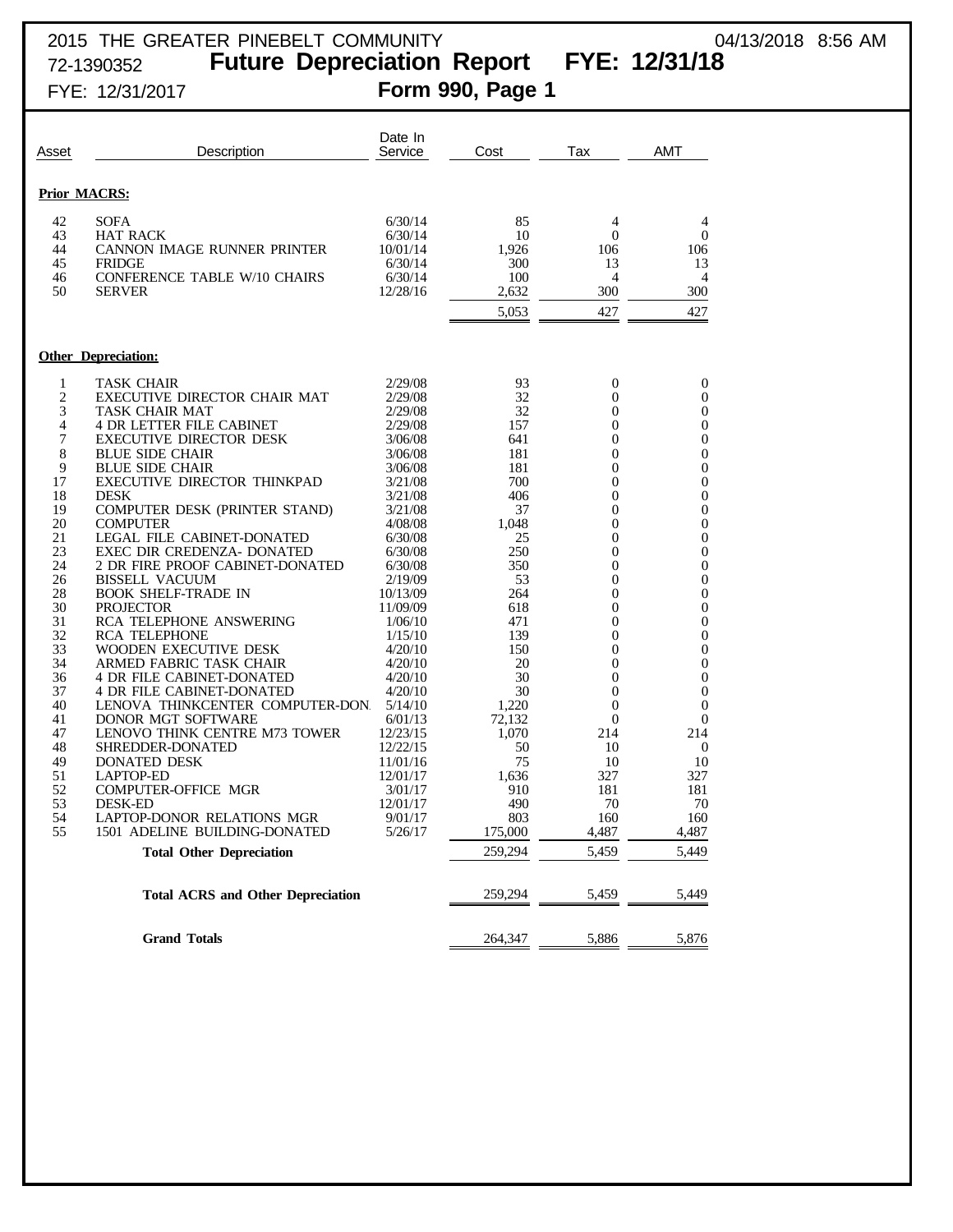## **Net Operating Loss Carryover Worksheet**

ending

**2017**

**990-T** Form

Name

**THE GREATER PINEBELT COMMUNITY FOUNDATION 72-1390352**

For calendar year 2017, or tax year beginning

Employer Identification Number<br>72-1390352

| Preceding<br><b>Taxable Year</b>        | Adj. To NOL<br>Inc/(Loss) After Adj. | <b>NOL Utilized</b><br>(Income Offset) | Carryovers to<br><b>Current Year</b> | Income Offset By<br>NOL Carryback /<br><b>Carryover Utilized</b> | <b>Next Year</b><br>Carryover |
|-----------------------------------------|--------------------------------------|----------------------------------------|--------------------------------------|------------------------------------------------------------------|-------------------------------|
| 12/30/97<br>20th                        |                                      |                                        |                                      |                                                                  |                               |
| 12/30/98<br>19th                        |                                      |                                        |                                      |                                                                  |                               |
| 12/30/99<br>18th                        |                                      |                                        |                                      |                                                                  |                               |
| 12/31/00<br>17th                        |                                      |                                        |                                      |                                                                  |                               |
| 12/31/01<br>16th                        |                                      |                                        |                                      |                                                                  |                               |
| 12/31/02<br>15th                        |                                      |                                        |                                      |                                                                  |                               |
| 12/31/03<br>14th                        |                                      |                                        |                                      |                                                                  |                               |
| 12/31/04<br>13th                        |                                      |                                        |                                      |                                                                  |                               |
| 12/31/05<br>12th                        |                                      |                                        |                                      |                                                                  |                               |
| 12/31/06<br>11th                        |                                      |                                        |                                      |                                                                  |                               |
| 12/31/07<br>10th                        |                                      |                                        |                                      |                                                                  |                               |
| 12/31/08<br>9th                         |                                      |                                        |                                      |                                                                  |                               |
| 12/31/09<br>8th                         |                                      |                                        |                                      |                                                                  |                               |
| 12/31/10<br>7th                         |                                      |                                        |                                      |                                                                  |                               |
| 12/31/11<br>6th                         |                                      |                                        |                                      |                                                                  |                               |
| 12/31/12<br>5th                         |                                      |                                        |                                      |                                                                  |                               |
| 12/31/13<br>4th                         |                                      |                                        |                                      |                                                                  |                               |
| 12/31/14<br>3rd                         |                                      |                                        |                                      |                                                                  |                               |
| 12/31/15<br>2nd                         |                                      |                                        |                                      |                                                                  |                               |
| 12/31/16<br>1st                         |                                      |                                        |                                      |                                                                  |                               |
| NOL carryover available to current year |                                      |                                        |                                      |                                                                  |                               |
| Current year                            |                                      | 2,037                                  |                                      |                                                                  |                               |
| NOL carryover available to next year    |                                      | 2,037                                  |                                      |                                                                  |                               |